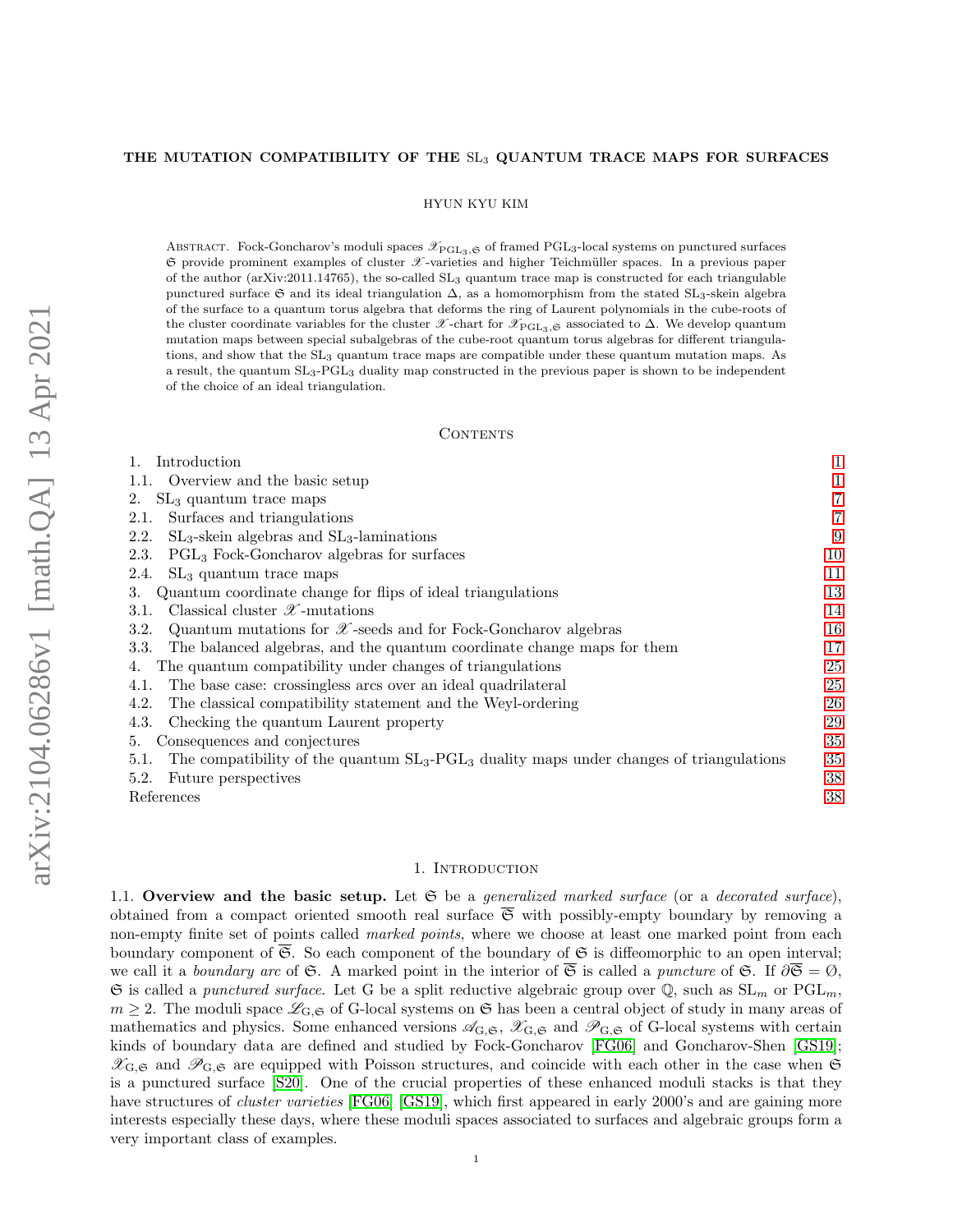

<span id="page-1-0"></span>FIGURE 1.  $m$ -triangulation quiver, for one triangle

Here we focus on  $\mathscr{A}_{SL_m,\mathfrak{S}},\mathscr{X}_{PGL_m,\mathfrak{S}}$  and  $\mathscr{P}_{PGL_m,\mathfrak{S}}$ . Let us recall the quivers relevant to the cluster variety structures on them. Choose an *ideal triangulation*  $\Delta$  of  $\mathfrak{S}$ , i.e. a mutually disjoint collection of simple paths in  $\mathfrak S$  running between marked points, called *ideal arcs*, dividing  $\mathfrak S$  into *ideal triangles*, which are regions bounded by three ideal arcs. We assume that the valence of  $\Delta$  at each puncture of G is at least three. For each ideal triangle of  $\Delta$ , consider the quiver as in Fig[.1](#page-1-0) depending on m, and glue them throughout the surface to obtain a single quiver, called the *m-triangulation quiver*  $Q_{\Delta}^{[m]}$  for  $\Delta$ ; we mainly deal with  $m=3$ only, so  $Q_{\Delta}^{[3]}$  will be denoted by  $Q_{\Delta}$  in the main text. Here, the dashed arrow means a 'half' arrow. For any quiver Q, denote the set of all nodes of Q by  $V(Q)$ , and its signed adjacency matrix by  $\varepsilon = \varepsilon_Q$ , which is a  $V(Q) \times V(Q)$  matrix whose entries  $\varepsilon_{vw}$  are defined as

 $\varepsilon_{vw} = \#(\text{arrows from } v \text{ to } w) - \#(\text{arrows from } w \text{ to } v), \quad v, w \in V(Q).$ 

It is known that there exist birational maps [\[FG06\]](#page-37-2) [\[GS19\]](#page-38-0)

 $\mathscr{A}_{\mathrm{SL}_m,\mathfrak{S}} \dashrightarrow (\mathbb{G}_m)^{\mathcal{V}(Q)}$  and  $\mathscr{P}_{\mathrm{PGL}_m,\mathfrak{S}} \dashrightarrow (\mathbb{G}_m)^{\mathcal{V}(Q)},$ 

called *cluster*  $\mathscr A$  - and  $\mathscr X$  -charts for  $\Delta$ , respectively. The transition maps between two such charts for different ideal triangulations are given by compositions of certain sequences of *cluster*  $\mathscr A$ - and  $\mathscr X$ -mutation formulas. Let us elaborate a little more. Given a cluster  $\mathscr A$ -chart with the underlying quiver Q, with the cluster  $\mathscr A$ coordinate variables  $A_v$  for the nodes v of Q, through the mutation  $\mu_u$  at the node u one obtains another cluster  $\mathscr A$ -chart with the quiver  $\mu_u(Q) = Q'$  s.t.  $\mathcal V(Q') = \mathcal V(Q)$  whose signed adjacency matrix  $\varepsilon'$  is given by the quiver mutation formula

$$
\varepsilon'_{vw} = \begin{cases}\n-\varepsilon_{vw} & \text{if } u \in \{v, w\}, \\
\varepsilon_{vw} + \frac{1}{2}(\varepsilon_{vu}|\varepsilon_{uw}| + |\varepsilon_{vu}|\varepsilon_{uw}) & \text{if } u \notin \{v, w\},\n\end{cases}
$$

and with the cluster  $\mathscr A$ -variables  $A'_v$  for  $v \in V(Q') = V(Q)$  given by the *cluster*  $\mathscr A$ -mutation formulas

$$
A'_{v} = \begin{cases} A_{v} & \text{if } v \neq u \\ A_{v}^{-1}(\prod_{w \in \mathcal{V}(Q)} A_{w}^{[\varepsilon_{wu}]_{+}} + \prod_{w \in \mathcal{V}(Q)} A_{w}^{[-\varepsilon_{wu}]_{+}}) & \text{if } v = u, \end{cases}
$$

where  $[\sim]_+$  is the positive part, i.e.  $[a]_+ = a$  if  $a \geq 0$  and  $[a]_+ = 0$  if  $a < 0$ . Similarly, a cluster  $\mathscr X$ -chart with the quiver Q and the cluster  $\mathscr X$ -variables  $X_v$ ,  $v \in V(Q)$ , transforms via the mutation  $\mu_u$  at the node u to a cluster  $\mathscr X$ -chart with the quiver  $\mu_u(Q) = Q'$  and the cluster  $\mathscr X$ -variables  $X'_v$  given by

<span id="page-1-1"></span>(1.1) 
$$
X'_{v} = \begin{cases} X_{u}^{-1} & \text{if } v = u, \\ X_{v}(1 + X_{u}^{-\text{sgn}(\varepsilon_{vu})})^{-\varepsilon_{vu}} & \text{if } v \neq u, \end{cases}
$$

where sgn(∼) is the sign, i.e. sgn(a) = 1 if  $a > 0$  and sgn(a) = −1 if  $a < 0$ . For the current situation for the m-triangulation quivers, note that when the ideal triangulations  $\Delta$  and  $\Delta'$  of  $\mathfrak{S}$  is related by a *flip* at an arc, i.e. differs exactly by one arc, it is known that the *m*-triangulation quivers  $Q_{\Delta}^{[m]}$  and  $Q_{\Delta'}^{[m]}$  are related by a certain sequence of  $m^2$  number of mutations. When e.g.  $m = 3$ , first mutate  $Q_{\Delta}^{[3]}$  at the two nodes lying in the arc of ∆ that is to be flipped, then mutate at the two nodes lying in the interiors of the two triangles of  $\Delta$  having the to-be-flipped arc as a side, to land in  $Q_{\Delta'}^{[3]}$ . The cluster  $\mathscr{A}$ -charts of  $\mathscr{A}_{SL_m,\mathfrak{S}}$  for  $\Delta$ and  $\Delta'$  are related by the composition of the cluster  $\mathscr A$ -mutations for this same sequence of  $m^2$  mutations, and the cluster  $\mathscr{X}$ -charts of  $\mathscr{P}_{PGL_m,\mathfrak{S}}$  for  $\Delta$  and  $\Delta'$  by the composition of the cluster  $\mathscr{X}$ -mutations for the same mutation sequence. Moreover,  $\mathscr{P}_{PGL_m,\mathfrak{S}}$  is equipped with a canonical Poisson structure, given on each cluster  $\mathscr X$ -chart for an ideal triangulation  $\Delta$  by

$$
\{X_v, X_w\} = \varepsilon_{vw} X_v X_w, \qquad \forall v, w \in \mathcal{V}(Q_{\Delta}^{[m]}).
$$

One major line of research is on the quantization of the Poisson moduli space  $\mathscr{P}_{PGL_m,\mathfrak{S}}$ , or more precisely, its cluster  $\mathscr X$ -variety structure. One first needs to construct a corresponding quantum cluster  $\mathscr X$ -variety, as a 'non-commutative scheme'. There is such a formulation by Fock-Goncharov on a general cluster  $\mathscr X$ -variety.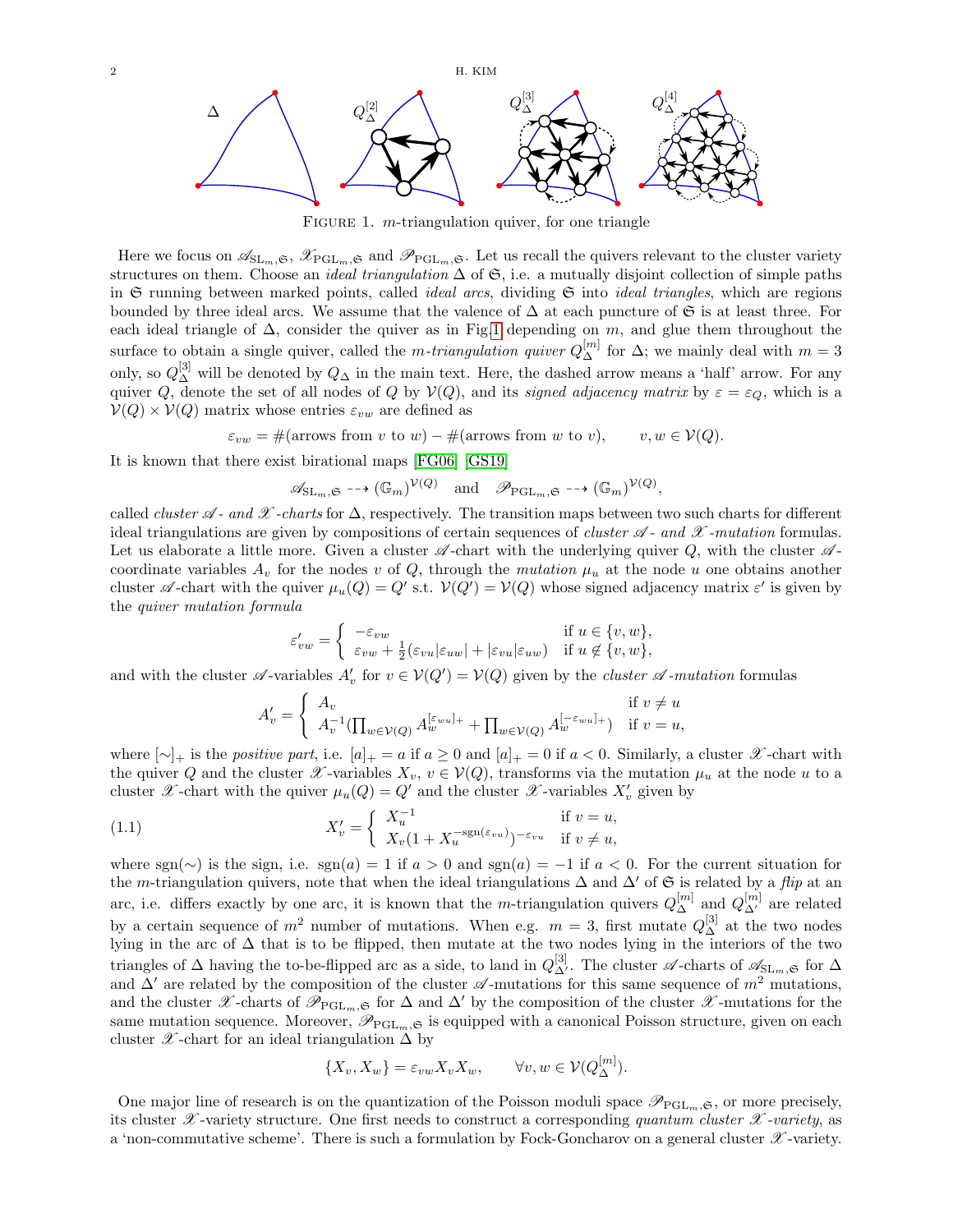For each (classical) cluster  $\mathscr X$ -chart Γ, with the underlying quiver Q, consider the Fock-Goncharov algebra  $\mathcal{X}_{\Gamma}^{q}$  defined as the associative algebra over  $\mathbb{Z}[q^{\pm 1/2}]$  defined by

generators : 
$$
\widehat{X}_v^{\pm 1}
$$
,  $v \in \mathcal{V}(Q)$ , relations :  $\widehat{X}_v \widehat{X}_w = q^{2\varepsilon_{vw}} \widehat{X}_w \widehat{X}_v$ ,  $\forall v, w \in \mathcal{V}(Q)$ .

This non-commutative algebra, which is an example of a quantum torus algebra, is what deforms the classical ring of functions on the chart  $\Gamma$ , namely the Laurent polynomial ring  $\mathbb{Z}[\{X_v^{\pm 1} \mid v \in \mathcal{V}(Q)\}]$ , in the direction of the above Poisson structure. For a mutation  $\mu_u : \Gamma \to \Gamma' = \mu_u(\Gamma)$ , one would associate a quantum mutation map between the skew-fields of fractions of the Fock-Goncharov algebras

$$
\mu_{\Gamma\Gamma'}^q = \mu_u^q : \operatorname{Frac}(\mathcal{X}_{\Gamma'}^q) \to \operatorname{Frac}(\mathcal{X}_{\Gamma}^q)
$$

so that it recovers the classical mutation formula as  $q \to 1$ , and that these satisfy the consistency relations satisfied by their classical counterparts; namely,  $\mu_u^q \mu_u^q = id$  should hold for each initial cluster  $\mathscr X$ -chart  $\Gamma$ ,  $\mu_u^q \mu_v^q \mu_u^q \mu_v^q =$  id when  $\varepsilon_{uv} = 0$ , and  $\mu_u^q \mu_v^q \mu_u^q \mu_v^q \mu_u^q = P_{(uv)}$  when  $\varepsilon_{uv} = \pm 1$ , where  $P_{(uv)}$  stands for the label exchange  $u \leftrightarrow v$ . Such quantum mutation maps are found [\[FG09b\]](#page-38-2), constituting a version of a quantum cluster X-variety. In particular, the quantum isomorphism  $\mu_{\Gamma\Gamma'}^{\dot{q}} : \text{Frac}(\mathcal{X}_{\Gamma'}^q) \to \text{Frac}(\mathcal{X}_{\Gamma}^q)$  can be constructed for each pair of cluster  $\mathscr X$ -charts  $\Gamma$  and  $\Gamma'$  in a consistent manner, by composing those for the mutations connecting  $\Gamma$  and  $\Gamma'$ . For the case of  $\mathscr{P}_{\mathrm{PGL}_m,\mathfrak{S}}$ , denote by

<span id="page-2-1"></span>(1.2) 
$$
\Phi_{\Delta \Delta'}^q := \mu_{\Gamma_{\Delta} \Gamma_{\Delta'}}^q : \operatorname{Frac}(\mathcal{X}_{\Gamma_{\Delta'}}^q) \to \operatorname{Frac}(\mathcal{X}_{\Gamma_{\Delta}}^q)
$$

the quantum isomorphism for the cluster  $\mathscr{X}\text{-}\text{ charts } \Gamma_{\Delta}$  and  $\Gamma_{\Delta}$  for  $\mathscr{P}_{\text{PGL}_m,\mathfrak{S}}$  for two ideal triangulations  $\Delta$ and  $\Delta'$  of  $\mathfrak{S}.$ 

What is not much emphasized in the literature is the problem of constructing a *deformation quantization* map, which is a map connecting the classical cluster  $\mathscr X$ -variety and the corresponding quantum cluster  $\mathscr X$ variety. More precisely, it is an assignment to each 'quantizable' classical observable function a corresponding quantum observable. One first needs to decide which classical functions to quantize, and the natural candidates would be the *universally Laurent* functions, i.e. the functions that are Laurent in all cluster  $\mathscr X$ -charts. In our case of  $\mathscr{P}_{PGL_m,\mathfrak{S}}$ , these form the ring  $\mathscr{O}_{\text{cl}}(\mathscr{P}_{PGL_m,\mathfrak{S}})$ , which is proved in [\[S20\]](#page-38-1) to equal the ring  $\mathscr{O}(\mathscr{P}_{PGL_m,\mathfrak{S}})$  of regular functions on  $\mathscr{P}_{PGL_m,\mathfrak{S}}$ . Then a deformation quantization map would be a map

$$
\mathscr{O}(\mathscr{P}_{\mathrm{PGL}_m,\mathfrak{S}})\to \mathscr{O}^q(\mathscr{P}_{\mathrm{PGL}_m,\mathfrak{S}})
$$

satisfying some conditions, where  $\mathcal{O}^q(\mathscr{P}_{PGL_m,\mathfrak{S}})$  stands for the ring of all quantum universally Laurent elements, i.e. the intersection of all quantum Laurent polynomial rings  $\mathscr{X}_{\Gamma}^q \subset \text{Frac}(\mathscr{X}_{\Gamma}^q)$ , where  $\text{Frac}(\mathscr{X}_{\Gamma}^q)$ for different Γ's are identified via the quantum mutation maps  $\mu_{\Gamma\Gamma'}^q$  in a consistent manner. One standard approach would be to first establish a Fock-Goncharov duality map

$$
\mathbb{I} : \mathscr{A}_{\mathrm{SL}_m,\mathfrak{S}}(\mathbb{Z}^t) \to \mathscr{O}(\mathscr{P}_{\mathrm{PGL}_m,\mathfrak{S}})
$$

whose image forms a basis of  $\mathscr{O}(\mathscr{P}_{\mathrm{PGL}_m,\mathfrak{S}})$ , enumerated by the set  $\mathscr{A}_{\mathrm{SL}_m,\mathfrak{S}}(\mathbb{Z}^t)$  of  $\mathbb{Z}^t$ -points of  $\mathscr{A}_{\mathrm{SL}_m,\mathfrak{S}}$ , where  $\mathbb{Z}^t$  is the semi-field of tropical integers, and also a quantum duality map

$$
\mathbb{I}^q \; : \; \mathscr{A}_{\mathrm{SL}_m,\mathfrak{S}}(\mathbb{Z}^t) \to \mathscr{O}^q(\mathscr{P}_{\mathrm{PGL}_m,\mathfrak{S}}),
$$

which deforms I. Then one would construct a deformation quantization map by sending each basis element  $\mathbb{I}(\ell)$  for  $\ell \in \mathscr{A}_{\mathrm{SL}_m,\mathfrak{S}}(\mathbb{Z}^t)$  to the element  $\mathbb{I}^q(\ell)$ .

The setting of  $m = 2$  is referred to as the quantum Teichmüller theory; for punctured surfaces  $\mathfrak{S}$ , a classical duality map  $\mathbb I$  is constructed by Fock-Goncharov [\[FG06\]](#page-37-2), and a quantum duality map  $\mathbb I^q$  by Allegretti and the author  $[AK17]$ , based on Bonahon-Wong's  $SL_2$  quantum trace map  $[BW11]$ . These constructions heavily use geometry and topology of the surface G. For other  $m \geq 2$ , and in fact for a much more general class of cluster  $\mathscr X$ -varieties, a duality map I is constructed by Gross-Hacking-Keel-Kontsevich [\[GHKK18\]](#page-38-3) [\[GS18\]](#page-38-4), and a quantum duality map  $\mathbb{I}^q$  by Davison-Mandel [\[DM19\]](#page-37-5). These general constructions are very powerful, but lack geometric intuition on surface geometry, and are notoriously difficult to compute. A geometric and straightforward-to-compute duality map for  $m = 3$  in the case of punctured surfaces  $\mathfrak{S}$  is constructed by the author in [\[K20\]](#page-38-5). Moreover, in [K20], an  $SL_3$  quantum trace map is developed, and is used to construct a quantum duality map too. More precisely, as for the quantum duality maps, for each ideal triangulation  $\Delta$ of a triangulable punctured surface  $\mathfrak{S}$ , a map

<span id="page-2-0"></span>(1.3) 
$$
\mathbb{I}_{\Delta}^{q} : \mathscr{A}_{\mathrm{SL}_{3}, \mathfrak{S}}(\mathbb{Z}^{t}) \to \mathcal{X}_{\Delta}^{q}
$$

is constructed, and several nice properties are proved. One of the most important and fundamental properties for these  $\mathbb{I}^q_\Delta$  is the compatibility under the change of ideal triangulations. This compatibility, which was not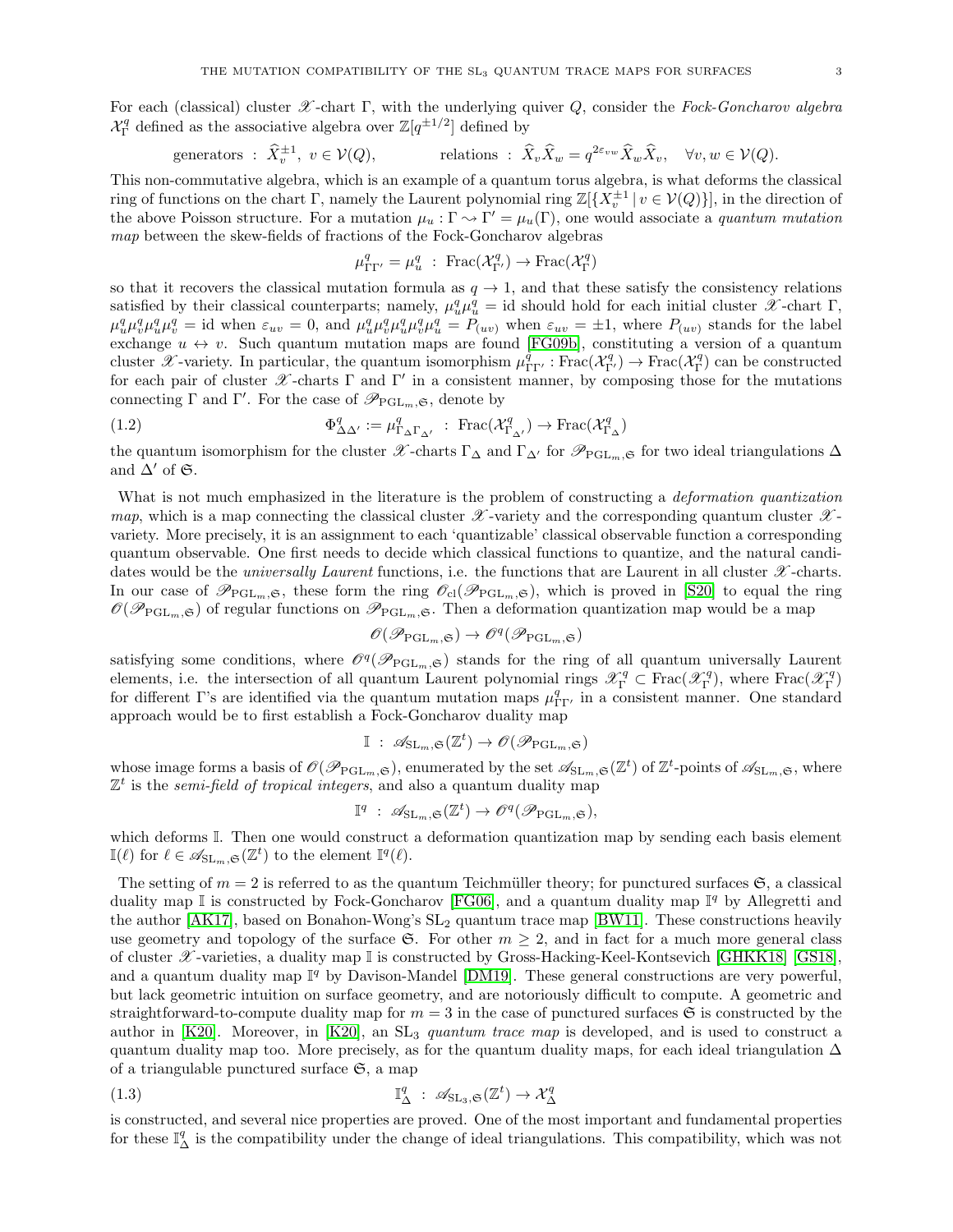proved and merely left as a conjecture in [\[K20\]](#page-38-5), is the major motivation of, as well as the major consequence of, the main theorem of the present paper.

<span id="page-3-1"></span>**Theorem 1.1** (main application: mutation compatibility of  $SL_3$ -PGL<sub>3</sub> quantum duality map). Let  $\mathfrak{S}$  be a triangulable punctured surface. For any two ideal triangulations  $\Delta$  and  $\Delta'$  of  $\mathfrak{S}$ , the SL<sub>3</sub>-PGL<sub>3</sub> quantum duality maps in eq.[\(1.3\)](#page-2-0) for  $\Delta$  and  $\Delta'$ , constructed in [\[K20\]](#page-38-5), are related by the quantum coordinate change map  $\Phi^q_{\Delta\Delta'}$ , *i.e.* 

$$
\mathbb{I}_{\Delta}^q = \Phi^q_{\Delta \Delta'} \circ \mathbb{I}_{\Delta'}^q
$$

A reader whose primary area is the theory of cluster varieties can just regard this theorem as the principal result of the present paper.

We now describe a more general statement, which we shall formulate as the actual main theorem. We first need to introduce another hero of the story, namely the  $SL_3$ -skein algebra. For a generalized marked surface  $\mathfrak{S}$ , consider the 3d manifold  $\mathfrak{S} \times \mathbf{I}$  called the thickened surface of  $\mathfrak{S}$ , where

$$
\mathbf{I} = (-1, 1)
$$

is the open interval in  $\mathbb R$  whose elements are called *elevations*. Each boundary arc of  $\mathfrak S$  corresponds to a boundary wall  $b \times I$ . Let  $\check{\mathfrak{S}} = \mathfrak{S} \setminus \partial \mathfrak{S}$ . An  $SL_3$ -web W in  $\mathfrak{S} \times I$  (Def[.2.10\)](#page-8-1) is a disjoint union of oriented simple loops in  $\mathfrak{S} \times I$ , oriented edges in  $\mathfrak{S} \times I$  ending at boundary walls, and oriented 3-valent graphs in  $\mathfrak{S} \times I$  which may have endpoints at boundary walls, such that W meets boundary walls transversally at 1-valent endpoints, the endpoints of W lying in each boundary wall have mutually distinct elevations, and each 3-valent vertex is either a source or a sink. Also, W is equipped with a framing, i.e. a continuous choice of a vector in  $T_x(\mathfrak{S} \times I) \setminus T_xW$  at each  $x \in W$ , such that the framing at each endpoint and 3-valent vertex is upward vertical, i.e. is parallel to I and pointing toward 1. A state of W is a map  $s : \partial W \to \{1, 2, 3\}$ , and  $(W, s)$  is called a stated  $SL_3$ -web. A (reduced) stated  $SL_3$ -skein algebra  $\mathcal{S}_s^{\omega}(\mathfrak{S}; \mathbb{Z})_{red}$  (Def[.2.11\)](#page-8-2) is defined as the free  $\mathbb{Z}[\omega^{\pm 1/2}]$ -module freely spanned by all isotopy classes of stated  $SL_3$ -webs in  $\mathfrak{S} \times I$ , mod out by the  $SL_3$ -skein relations in Fig[.2](#page-3-0) and the boundary relations in Fig[.3,](#page-4-0) where  $\omega$  is related to q as

<span id="page-3-2"></span>(1.4) 
$$
q = \omega^9 = (\omega^{1/2})^{18}
$$

and the index-inversion  $(r_1(\varepsilon), r_2(\varepsilon))$  for  $\varepsilon \in \{1, 2, 3\}$  is given by

<span id="page-3-3"></span>(1.5) 
$$
(r_1(1), r_2(1)) = (1, 2), (r_1(2), r_2(2)) = (1, 3), (r_1(3), r_2(3)) = (2, 3).
$$

The product of the  $\mathcal{S}_s^{\omega}(\mathfrak{S}; \mathbb{Z})_{\text{red}}$  is defined by superposition, i.e.  $[W_1, s_1] \cdot [W_2, s_2] = [W_1 \cup W_2, s_1 \cup s_2]$  when  $W_1 \subset \mathfrak{S} \times (0,1)$  and  $W_2 \subset \mathfrak{S} \times (-1,0)$ , where  $[W,s]$  denotes the element of  $\mathcal{S}_s^{\omega}(\mathfrak{S};\mathbb{Z})_{\text{red}}$  represented by the stated  $SL_3$ -web  $(W, s)$ ; we stack the former on top of the latter.



<span id="page-3-0"></span>FIGURE 2. SL<sub>3</sub>-skein relations, drawn locally ( $\emptyset$  means empty) in  $\mathfrak{S}$ , with the framing pointing toward the eyes of the reader; the regions bounded by a loop, a 2-gon, or a 4-gon in (S1), (S2), (S3) are contractible, and  $[n]_q = \frac{q^n - q^{-n}}{q - q^{-1}} \in \mathbb{Z}[q^{\pm 1}]$ 

When  $\mathfrak S$  is a punctured surface, the above definition greatly simplifies, for an  $SL_3$ -web cannot have endpoints; in particular, there is no need to consider the boundary relations, and  $\mathcal{S}_s^{\omega}(\mathfrak{S}; \mathbb{Z})_{red}$  can be viewed as just an  $SL_3$ -skein algebra  $\mathcal{S}^{\omega}(\mathfrak{S}; \mathbb{Z})$ . It is known from [\[S01\]](#page-38-6) [\[S05\]](#page-38-7) that  $\mathcal{S}^{\omega}(\mathfrak{S}; \mathbb{Z})$  is a quantum algebra deforming  $\mathcal{O}(\mathcal{L}_{SL_3,\mathfrak{S}})$ , the coordinate ring of the  $SL_3$ -character variety. Similarly for the  $SL_2$  case, the  $SL_3$ -skein algebras play a crucial role in the cluster-variety-theoretic study of the moduli spaces  $\mathscr{A}_{SL_3, \mathfrak{S}}$  and  $\mathscr{P}_{PGL_3, \mathfrak{S}}$ , where the bridge to the world of cluster varieties is the family of maps

$$
\mathrm{Tr}^\omega_\Delta=\mathrm{Tr}^\omega_{\Delta;\mathfrak{S}}\;:\;\mathcal{S}_s^\omega(\mathfrak{S};\mathbb{Z})_{\mathrm{red}}\to\mathcal{Z}^\omega_\Delta,
$$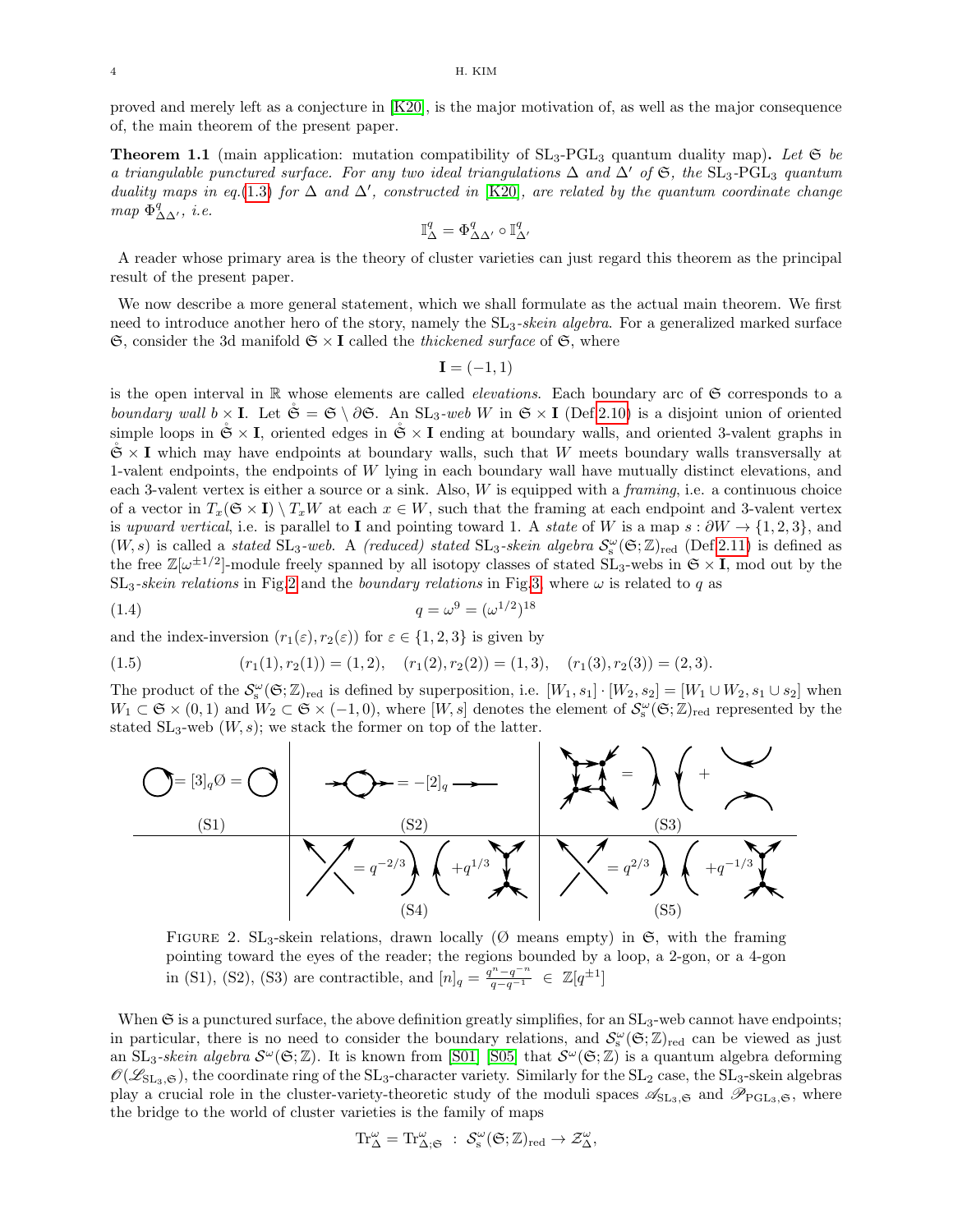

<span id="page-4-0"></span>FIGURE 3. Boundary relations for stated  $SL_3$ -skeins (horizontal blue line is boundary); the endpoints in the figure are consecutive in the elevation ordering for that boundary component (i.e.  $#$  other endpoint with elevation in between these), and  $x \prec y$  means y has the higher elevation than x

called the  $SL_3$  quantum trace maps (Thm[.2.18\)](#page-11-0) associated to each triangulable generalized marked surface  $\mathfrak S$  and an ideal triangulation  $\Delta$ , where  $\mathcal Z_\Delta^\omega$  is a cube-root version of the Fock-Goncharov algebra, namely a  $\mathbb{Z}[\omega^{\pm 1/2}]$ -algebra defined by

generators: 
$$
\hat{Z}_v^{\pm 1}
$$
,  $v \in V(Q_{\Delta}^{[3]})$ , relations:  $\hat{Z}_v \hat{Z}_w = \omega^{2\varepsilon_v w} \hat{Z}_w \hat{Z}_v$ ,  $\forall v, w \in V(Q_{\Delta}^{[3]})$ ,

into which the usual Fock-Goncharov algebra  $\mathcal{X}^q_{\Delta}$  embeds as

$$
\widehat{X}_v \hookrightarrow \widehat{Z}_v^3, \qquad \forall v \in \mathcal{V}(Q_{\Delta}^{[3]}).
$$

The  $SL_3$  quantum trace maps are constructed in [\[K20\]](#page-38-5) as an  $SL_3$  analog of Bonahon-Wong's  $SL_2$  quantum trace [\[BW11\]](#page-37-4). The motivating property is that it deforms the classical map  $S^1(\mathfrak{S}; \mathbb{Z}) \to \mathcal{O}(\mathscr{L}_{\mathrm{SL}_3, \mathfrak{S}})$  in a certain sense; in particular,  $\text{Tr}^1_\Delta$  should yield the *trace-of-monodromy* functions along oriented loops. Another characterizing property is the *cutting/gluing axiom*: for a generalized marked surface  $\mathfrak{S}$  equipped with triangulation  $\Delta$ , by cutting G along an ideal arc e of  $\Delta$  one gets a generalized marked surface  $\mathfrak{S}_e$  with the triangulation  $\Delta_e$ , and the SL<sub>3</sub> quantum trace maps satisfy (Thm[.2.18\(](#page-11-0)QT1))

<span id="page-4-1"></span>(1.6) 
$$
i_{\Delta,\Delta_e} \text{Tr}^{\omega}_{\Delta;\mathfrak{S}}([W,s]) = \sum_{s_e} \text{Tr}^{\omega}_{\Delta_e;\mathfrak{S}_e}([W_e, s_e]),
$$

where  $i_{\Delta,\Delta_e} : \mathcal{Z}^{\omega}_{\Delta} \to \mathcal{Z}^{\omega}_{\Delta_e}$  is naturally induced by the cutting, the SL<sub>3</sub>-web  $W_e$  in  $\mathfrak{S}_e \times \mathbf{I}$  is obtained by an  $SL_3$ -web W in  $\mathfrak{S} \times I$  by the cutting, and the sum is over all states  $s_e$  of  $W_e$  that are compatible with s, i.e.  $s_e(x) = s(x)$  for endpoints x of  $W_e$  coming from that of W and  $s_e(x_1) = s_e(x_2)$  if  $x_1, x_2$  are endpoints of  $W_e$ coming from a same point of  $W \cap (e \times I)$ . Although several favorable properties of the SL<sub>3</sub> quantum trace maps are shown and used crucially in [\[K20\]](#page-38-5), there is one fundamental property that was just conjectured but not proved in [\[K20\]](#page-38-5), namely, the compatibility under the change of ideal triangulations, which is the main theorem of the present paper.

The first major step toward this compatibility statement is to find a sensible formulation of it, which is already non-trivial because the values of the SL<sup>3</sup> quantum trace maps are Laurent polynomials in the cuberoot variables  $Z_v$ 's, instead of the usual quantum cluster  $\mathscr X$ -variables  $X_v$ 's. The transformation formulas for the latter variables  $\hat{X}_v$  under the quantum mutation maps  $\mu_u^q$  are certain non-commutative rational formulas deforming eq.[\(1.1\)](#page-1-1) (see Def[.3.5\)](#page-15-1); in general, one cannot expect that each  $\hat{Z}_v$  would transform by rational formulas. It is only some subalgebra of  $Frac(\mathcal{Z}^{\omega})$  generated by the monomials  $\prod_{v} \widehat{Z}_{v}^{\alpha_{v}}$  in  $\widehat{Z}_{v}$  (with any chosen product order) whose powers  $\alpha_v \in \mathbb{Z}$  satisfy certain congruence condition that does transform via rational formulas, and we find such a special subalgebra in the present paper. This condition, as well as the subalgebra, is dubbed *balanced*, as they are the  $SL_3$  analog of Hiatt's balancedness condition for  $SL_2$  [\[H10\]](#page-38-8) [\[BW11\]](#page-37-4), used for Bonahon-Wong's  $SL_2$  quantum trace [\[BW11\]](#page-37-4). The description of the  $SL_3$  balancedness condition is much more complicated than that of  $SL<sub>2</sub>$ , and is inspired by the characterizing properties of the values of the *tropical coordinates* of  $SL_3$ -laminations in  $\mathfrak{S}$  [\[DS20a\]](#page-37-6) [\[K20\]](#page-38-5).

**Definition 1.2** (Def[.3.9;](#page-17-0) [\[K20\]](#page-38-5)). Let  $\Delta$  be an ideal triangulation of a triangulable generalized marked surface G. An element  $(a_v)_{v \in V(Q_\Delta^{[3]})} \in (\frac{1}{3}\mathbb{Z})^{\mathcal{V}(Q_\Delta^{[3]})}$  is said to be  $\Delta$ -balanced if for each ideal triangle t of  $\Delta$ , the following holds: denoting the sides of t by  $e_1,e_2,e_3$  (with  $e_4:=e_1$ ), and the nodes of  $Q_{\Delta}^{[3]}$  lying in t by  $v_{e_{\alpha},1}$ ,  $v_{e_0,2}$  (for  $\alpha = 1,2,3$ ), and  $v_t$  as in Fig[.4,](#page-5-0) one has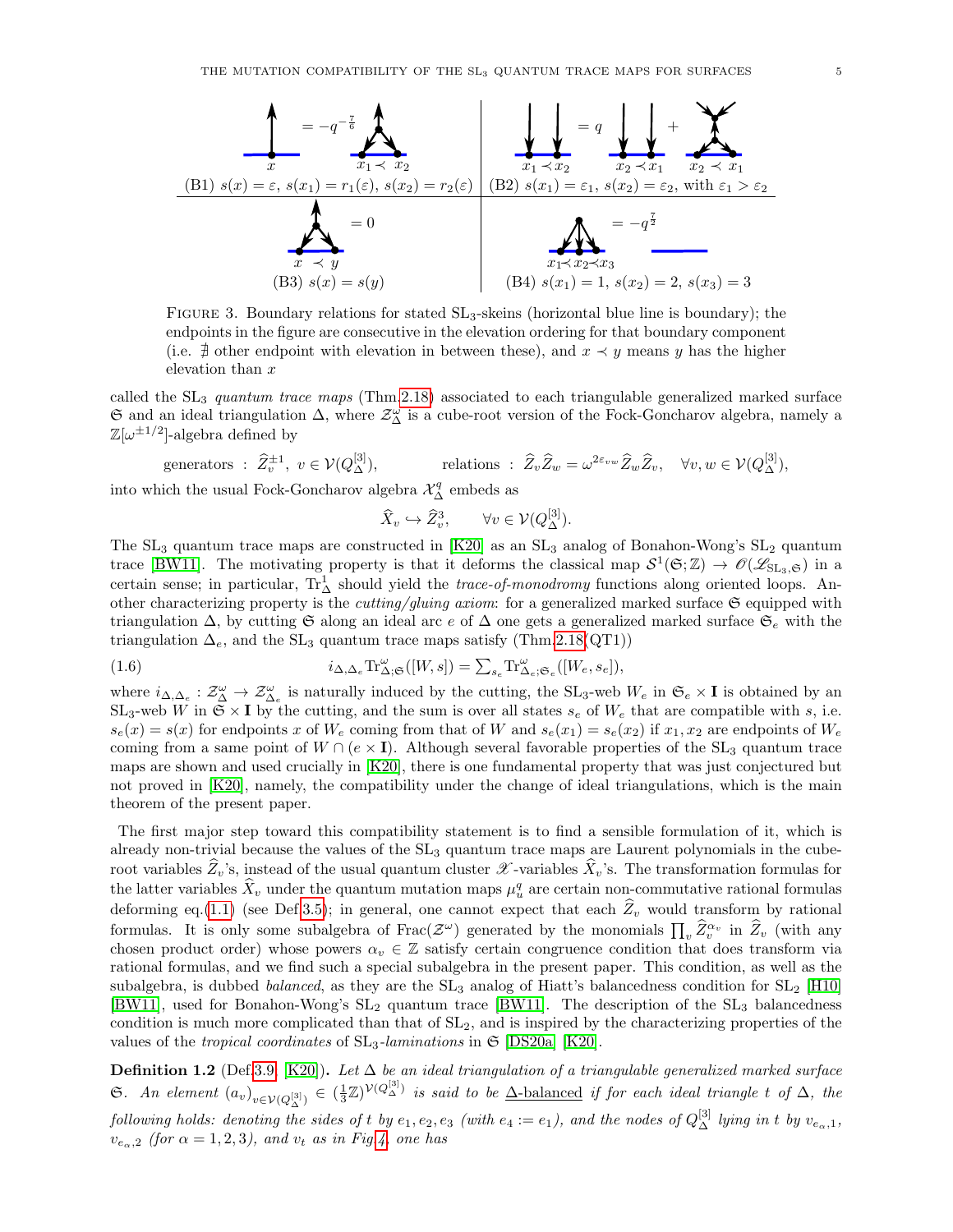- (1) the numbers  $\sum_{\alpha=1}^{3} a_{v_{e_{\alpha}},1}$  and  $\sum_{\alpha=1}^{3} a_{v_{e_{\alpha}},2}$  belong to  $\mathbb{Z}$ ;
- (2) for each  $\alpha = \overline{1,2,3}$ , the number  $a_{v_{e_{\alpha},1}} + a_{v_{e_{\alpha},2}}$  belongs to  $\mathbb{Z}$ ;
- (3) for each  $\alpha = 1, 2, 3$ , the number  $-a_{v_t} + a_{v_{e_{\alpha},2}} + a_{v_{e_{\alpha+1},1}}$  belongs to  $\mathbb{Z}$ .



<span id="page-5-0"></span>FIGURE 4. Labels of the nodes of a 3-triangulation quiver in a triangle

**Definition 1.3** (Def[.3.11–](#page-17-1)[3.12\)](#page-17-2). Let  $\Delta$  and  $\mathfrak{S}$  be as above. The  $\Delta$ -balanced cube-root Fock-Goncharov algebra  $\widehat{Z}_{\Delta}^{\omega}$  is the subalgebra of  $\mathcal{Z}_{\Delta}^{\omega}$  spanned by the monomials  $\prod_{v} \widehat{X}_{v}^{a_{v}} = \prod_{v} \widehat{Z}_{v}^{3a_{v}}$  with the powers forming a  $\Delta$ balanced element  $(a_v)_v \in (\frac{1}{3}\mathbb{Z})^{\mathcal{V}(Q_{\Delta}^{[3]})}$ . The  $\Delta$ -balanced fraction algebra for  $\Delta$  is the subalgebra  $\widehat{\text{frac}}(\mathcal{Z}_{\Delta}^{\omega})$  of the skew-field  $\text{Frac}(\mathcal{Z}_{\Delta}^{\omega})$  consisting of all elements that can be written as  $PQ^{-1}$  with  $P \in \hat{\mathcal{Z}}_{\Delta}^{\omega}$  and  $Q \in \mathcal{X}_{\Delta}^{q} \setminus \{0\}.$ 

In fact, one can identify  $\widehat{Frac}(Z^{\omega}_{\Delta})$  with the skew-field  $Frac(\widehat{Z}^{\omega}_{\Delta})$  (Lem[.3.13\)](#page-18-0).

We show that the quantum mutation maps eq.[\(1.2\)](#page-2-1) can be extended to these balanced fraction algebras.

**Proposition 1.4** (the balanced cube-root version of quantum coordinate change maps; §[3.3\)](#page-16-0). Let  $\mathfrak{S}$  be a triangulable generalized marked surface. There is a family of algebra isomorphisms between the balanced fraction algebras

$$
\Theta^{\omega}_{\Delta\Delta'} \; : \; \widehat{\text{Frac}}(\mathcal{Z}^{\omega}_{\Delta'}) \to \widehat{\text{Frac}}(\mathcal{Z}^{\omega}_{\Delta})
$$

defined for each pair of ideal triangulations  $\Delta$  and  $\Delta'$ , that extend the maps  $\Phi^q_{\Delta\Delta'}$ , that recover the classical coordinate change maps as  $\omega^{1/2} \to 1$ , and that satisfy the consistency  $\Theta_{\Delta \Delta''}^{\omega} = \Theta_{\Delta \Delta'}^{\omega} \Theta_{\Delta' \Delta''}^{\omega}$ .

The formula for  $\Theta_{\Delta\Delta'}^{\omega}$  is directly inspired by  $\Phi_{\Delta\Delta'}^q$ , and one needs to carefully check that, when applying  $\Theta_{\Delta\Delta'}^{\omega}$ , the elements stay being Laurent in  $\hat{Z}_v$ 's at each step, which would be due to the balancedness condition. Then, to show the consistency relations we resort to the known results on identities of classical and quantum cluster mutations, such as [\[FG06\]](#page-37-2) [\[KN11\]](#page-38-9).

We can now state the main result of the present paper, which was conjectured in [\[K20\]](#page-38-5) and also partially in an earlier work of Douglas [\[D21\]](#page-37-7).

<span id="page-5-1"></span>**Theorem 1.5** (main theorem, Thm[.4.1:](#page-24-2) the mutation compatibility of the  $SL_3$  quantum trace). Let  $\mathfrak{S}$  be a triangulable generalized marked surface. For any two ideal triangulations  $\Delta$  and  $\Delta'$  of  $\mathfrak{S}$ , the SL<sub>3</sub> quantum trace maps for  $\Delta$  and  $\Delta'$  of [\[K20\]](#page-38-5) are related by the balanced quantum coordinate change map  $\Theta_{\Delta\Delta'}^{\omega}$ , i.e.

$$
\operatorname{Tr}_{\Delta}^{\omega}=\Theta_{\Delta\Delta'}^{\omega}\circ\operatorname{Tr}_{\Delta'}^{\omega}
$$

To prove this, we first establish the compatibility of the balanced coordinate change maps  $\Theta_{\Delta\Delta'}^{\omega}$  with the cutting maps  $i_{\Delta,\Delta_e}$ , and then using the cutting/gluing property in eq.[\(1.6\)](#page-4-1) we reduce the situation to the case when G is a quadrilateral. Then, in fact we also use the cutting/gluing property of  $\text{Tr}^{\omega}_{\Delta}$  with respect to an ideal arc isotopic to a boundary arc  $e$ , so that  $e$  cuts out a *biangle* (Def[.2.2\)](#page-6-2). For that situation one needs to deal with the biangle  $SL_3$  quantum trace (Prop[.2.19\)](#page-12-1), defined for a biangle, which is related to the Reshetikhin-Turaev invariants of tangles associated to the standard 3d representation of  $\mathcal{U}_q(\mathfrak{sl}_3)$  [\[RT90\]](#page-38-10). Anyhow, such a version of the cutting/gluing property (Prop[.2.19\(](#page-12-1)BQT3)) is also shown in [\[K20,](#page-38-5) §5], which allows us to push the 3-valent vertices of an  $SL_3$ -web living over a quadrilateral to the biangles attached to the boundary arcs, and so we should now just check the above theorem for simple oriented edges living over a quadrilateral surface (§[4.1\)](#page-24-1). Still, a direct computational check would be quite involved, and we use several tricks to reduce the amount of the computations (§[4.2](#page-25-0)[–4.3\)](#page-28-0). Namely, we use the equivariance of  $\text{Tr}^{\omega}_{\Delta}$ under the elevation-reversing map on  $\mathcal{S}_s^{\omega}(\mathfrak{S}; \mathbb{Z})_{\text{red}}$  and the \*-structure on  $\mathcal{Z}_{\Delta}^{\omega}$ , together with observations on  $\ast$ -invariant monomials of  $\mathcal{Z}_{\Delta}^{\omega}$ , so that what remains to check is whether  $\text{Tr}_{\Delta}^{\overline{\omega}}([W,s])$  stays being Laurent in the cube-root quantum variables after each (balanced cube-root) mutation at a special node, which we verify carefully. One comment on the proof of Thm[.1.1](#page-3-1) is that we need a little more than Thm[.1.5,](#page-5-1) as a peripheral loop surrounding a puncture is dealt with differently in the construction of the quantum duality map  $\mathbb{I}^q_\Delta$  in eq.  $(1.3)$ ; namely, only the positive-power term of the value of the  $SL_3$  quantum trace map is used. We also develop this necessary version of Thm[.1.5](#page-5-1) for this setting in Prop[.5.2,](#page-35-0) whose proof is not immediate either;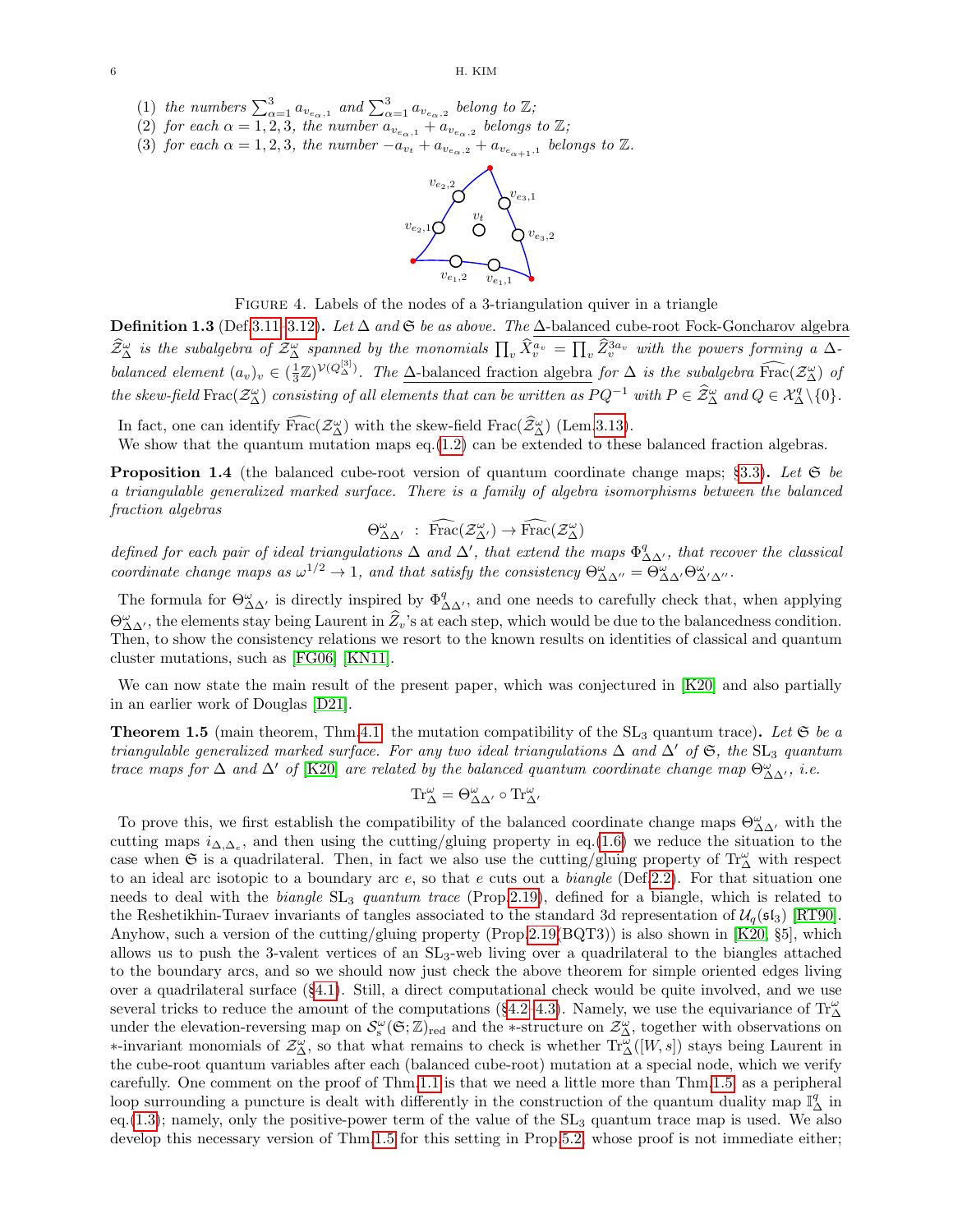for example, we used a result of a previous joint work of the author with Cho, Kim and Oh [\[CKKO20\]](#page-37-8) to choose a special elevation orderings on the oriented edges over each triangle.

As mentioned above, perhaps the most interesting and important consequence of the main theorem, Thm[.1.5,](#page-5-1) is Thm[.1.1](#page-3-1) which is about the quantum duality map for the space  $\mathscr{X}_{PGL_3,\mathfrak{S}}$  for a punctured surface  $\mathfrak{S}$ . However, we expect that Thm[.1.5](#page-5-1) would also serve as the first step toward a much wider range of future research topics. One prominent example would be to develop a representation theory for various versions of the SL3-skein algebras. This would be difficult to do directly, but now one has a consistent way of relating these algebras with the various versions of Fock-Goncharov algebras, which are quantum torus algebras and hence admit a straightforward representation theory. Thus one might seek for the  $SL_3$  analogs of Bonahon-Wong's series of works on the similar topic for  $SL_2$  (see e.g. the first one [\[BW16\]](#page-37-9)), which might also find applications in 3d topological quantum field theories or 2d conformal field theories.

Acknowledgments. This work was supported by the National Research Foundation of Korea(NRF) grant funded by the Korea government (MSIT) (No. 2020R1C1C1A01011151).

### 2. SL<sub>3</sub> QUANTUM TRACE MAPS

<span id="page-6-0"></span>In the present section, we recall the  $SL_3$  quantum trace maps from  $[K20]$ , as well as basic necessary notions from references therein.

### <span id="page-6-1"></span>2.1. Surfaces and triangulations.

**Definition 2.1** ([\[L17\]](#page-38-11) [\[L18\]](#page-38-12)). A generalized marked surface  $(\Sigma, \mathcal{P})$  is a pair of a compact oriented smooth surface  $\Sigma$  with possibly-empty boundary  $\partial \Sigma$  and a non-empty finite subset P of  $\Sigma$ , such that each component of  $\partial \Sigma$  contains at least one point of P. Elements of P are called the marked points, and the elements of P not lying in  $\partial \Sigma$  are called the punctures. When  $\partial \Sigma = \emptyset$ , we say that  $(\Sigma, \overline{P})$  is a punctured surface.

For a given generalized marked surface  $(\Sigma, \mathcal{P})$ , we often let

 $\mathfrak{S} = \Sigma \setminus \mathcal{P},$ 

and identify it with the data  $(\Sigma, \mathcal{P})$ , e.g. we refer to G as a generalized marked surface. Let

$$
\partial \mathfrak{S} = (\partial \Sigma) \setminus \mathcal{P}, \qquad \mathring{\mathfrak{S}} = \mathfrak{S} \setminus \partial \mathfrak{S}.
$$

A basic ingredient is an *ideal triangulation* of a surface  $\mathfrak{S}$ .

<span id="page-6-2"></span>**Definition 2.2** ([\[L17\]](#page-38-11) [\[L18\]](#page-38-12)). Let  $(\Sigma, \mathcal{P})$  be a generalized marked surface, and  $\mathfrak{S} = \Sigma \setminus \mathcal{P}$ .

- An ideal arc in G is the image of an immersion  $\alpha : [0,1] \to \Sigma$  such that  $\alpha({0,1}) \subset \mathcal{P}$  and  $\alpha|_{(0,1)}$  is an embedding into  $\mathfrak{S}$ . Call  $\alpha((0,1))$  the interior of this ideal arc. Two ideal arcs are isotopic if they are isotopic within the class of ideal arcs. An ideal arc is called a boundary arc if it lies in  $\partial \Sigma$ . An ideal arc is called an internal arc if its interior lies in  $\tilde{\mathfrak{S}}$ .
- The generalized marked surface  $\mathfrak S$  is said to be triangulable if it is none of the following:
	- $-$  monogon, *i.e.* a closed disc with a single marked point on the boundary,
	- biangle, i.e. a closed disc with two marked points on the boundary,
	- sphere with less than three punctures.
- An ideal triangulation of a triangulable generalized marked surface G is a collection  $\Delta$  of ideal arcs of  $\mathfrak{S}$  s.t.
	- no arc of  $\Delta$  bounds a disc whose interior is in **S**;
	- no two arcs of  $\Delta$  are isotopic or intersect each other in **S**;
	- $-\Delta$  is maximal among the collections satisfying the above two conditions.

We often identify two ideal triangulations if their members are simultaneously isotopic.

We assume that each constituent arc isotopic to a boundary arc is a boundary arc.

An ideal triangulation  $\Delta$  of  $\mathfrak S$  divide  $\mathfrak S$  into regions called *(ideal) triangles* of  $\Delta$ , each of which is bounded by three ideal arcs, called the sides of this triangle, counted with multiplicity. In fact, we only want to deal with the following class of ideal triangulations.

<span id="page-6-3"></span>**Definition 2.3** ([\[FG06\]](#page-37-2)). An ideal triangulation  $\Delta$  of a triangulable generalized marked surface  $\mathfrak{S} = \Sigma \setminus \mathcal{P}$ is regular if for each puncture p of  $(\Sigma, \mathcal{P})$ , the valence of  $\Delta$  at p is at least 3.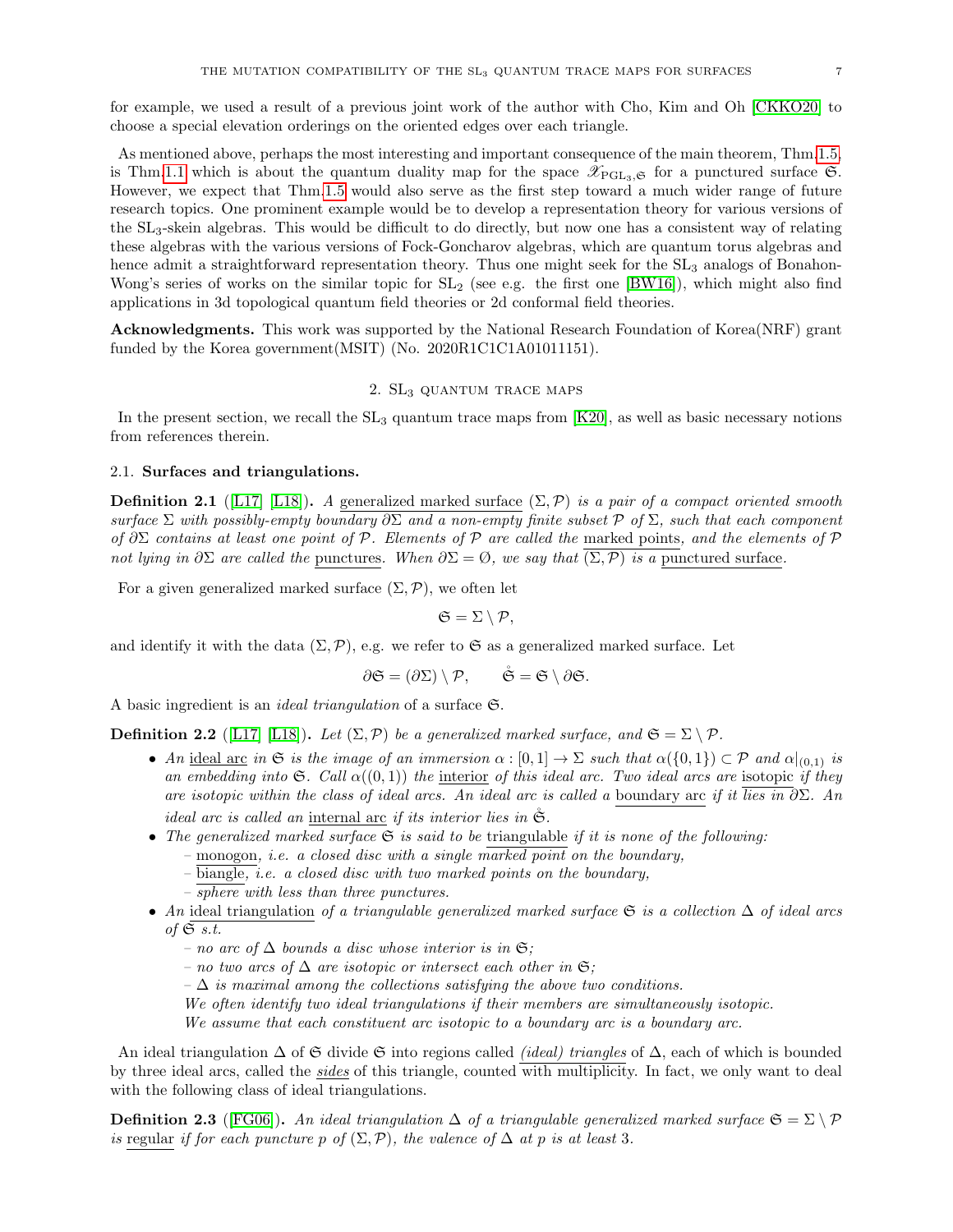In the present paper, by an ideal triangulation we always mean a regular one.

In particular, by a *triangulable* generalized marked surface  $\mathfrak{S}$  we mean a surface that admits a regular ideal triangulation. For example, for the cases of punctured surfaces  $\mathfrak{S}$ , we only need to exclude the sphere with three punctures, as shown in [\[K20,](#page-38-5) Lem2.5]. For the cases of generalized marked surfaces with boundary, we should exclude some more, like the punctured biangle, i.e. a closed disc with two marked points on the boundary and one puncture in the interior, which is a surface denoted by  $\odot$  in [\[GS19\]](#page-38-0) [\[S20\]](#page-38-1); in fact, one important future research question, which we believe wouldn't be too difficult, is to extend the results of [\[K20\]](#page-38-5) and the present paper to such surfaces like  $\odot$ ; see [\[K20,](#page-38-5) Rem.2.7].

Basic constructions will depend on the choice of an ideal triangulation of a surface, and the heart of the matter is to keep track of what happens if we use a different ideal triangulation. One standard approach in the literature is to deal with the 'generators' of all possible changes of ideal triangulations, i.e. the following elementary changes.

# Definition 2.4. Two ideal triangulations of a same generalized marked surface are said to be related by a flip at an arc if, considered up to simultaneous isotopy, they differ precisely by one internal arc.

When  $\Delta$  and  $\Delta'$  are related by a flip at an arc, there is a natural bijection between  $\Delta$  and  $\Delta'$ ; each arc of  $\Delta$  and the corresponding arc of  $\Delta'$  are then denoted by a same symbol. In particular, we would use a same symbol for the flipped arc of  $\Delta$  and that for  $\Delta'$ , although they are actually different as ideal arcs. Say, if the flipped arc is denoted by i, then we say  $\Delta$  and  $\Delta'$  are related by the flip at the arc i. We also say that  $\Delta'$  is obtained from  $\Delta$  by the flip move  $\Phi_i$ , and write

$$
\Delta' = \Phi_i(\Delta).
$$

A change of ideal triangulations is an ordered pair  $(\Delta, \Delta')$  of ideal triangulations, which we often denote by  $\Delta \sim \Delta'$ . In case  $\Delta$  and  $\Delta'$  are related by a flip at an arc *i*, we denote this change by  $\Phi_i$ .

<span id="page-7-1"></span>**Lemma 2.5.** Any two ideal triangulations  $\Delta$  and  $\Delta'$  are connected by a finite sequence of flips. That is,  $\Delta' = \Phi_{i_n} \cdots \Phi_{i_2} \Phi_{i_1}(\Delta).$ 

This lemma is well-known for ideal triangulations without the regular assumption in Def[.2.3;](#page-6-3) see e.g. [\[FST08\]](#page-38-13) and references therein. If we restrict ourselves to regular ideal triangulations, we believe that the above lemma can be shown using the same arguments in the proof of [\[L-F09,](#page-38-14) Cor.6.7]. The flips satisfy some algebraic relations; that is, sometimes when one applies a certain sequence of flips to a certain ideal triangulation, one gets back the same ideal triangulation. We find it convenient to first recall a well-known signed adjacency matrix for  $\Delta$ , which is a  $|\Delta| \times |\Delta|$  integer matrix that encodes certain combinatorics of  $\Delta$ . For each ideal triangle t of  $\Delta$ , if its sides are  $e_1, e_2, e_3$  appearing clockwise in this order, then we say that  $e_{i+1}$  is the clockwise next one to  $e_i$  (with  $e_4 := e_1$ ).

**Definition 2.6** (see e.g. [\[FST08\]](#page-38-13) and references therein). Let  $\Delta$  be an ideal triangulation of a triangulable generalized marked surface. The signed adjacency matrix  $(b_{ij})_{i,j}$  of the triangulation  $\Delta$  is the integer  $\Delta \times \Delta$ matrix defined as

$$
b_{ij} = \sum_t b_{ij}(t)
$$

where the sum is over all ideal triangles t of  $\Delta$ , and

 $b_{ij}(t) =$  $\sqrt{ }$ J  $\mathcal{L}$  $1$  if i, j appear as sides of t and i is the clockwise next one to j,  $-1$  if i, j appear as sides of t and j is the clockwise next one to i, 0 if at least one of i, j is not a side of t.

**Remark 2.7.** In fact,  $(b_{ij})$  is the signed adjacency matrix for the 2-triangulation quiver  $Q_{\Delta}^{[2]}$  which appeared in the introduction.

<span id="page-7-0"></span>Lemma 2.8 (classical consistency relations for flips of ideal triangulations). Fix a triangulable generalized marked surface S. The flips  $\Phi_i$  of ideal triangulations of S satisfy the following relations:

- (1)  $\Phi_i \Phi_i = id$  when applied to any ideal triangulation;
- (2)  $\Phi_i \Phi_j \Phi_i \Phi_j = id$  when applied to an ideal triangulation  $\Delta$  with  $b_{ij} = 0$ ;
- (3)  $\Phi_i \Phi_j \Phi_i \Phi_j \Phi_i = P_{(ij)}$  when applied to an ideal triangulation  $\Delta$  with  $b_{ij} = \pm 1$ , where  $P_{(ij)}$  is the label exchange  $i \leftrightarrow j$ .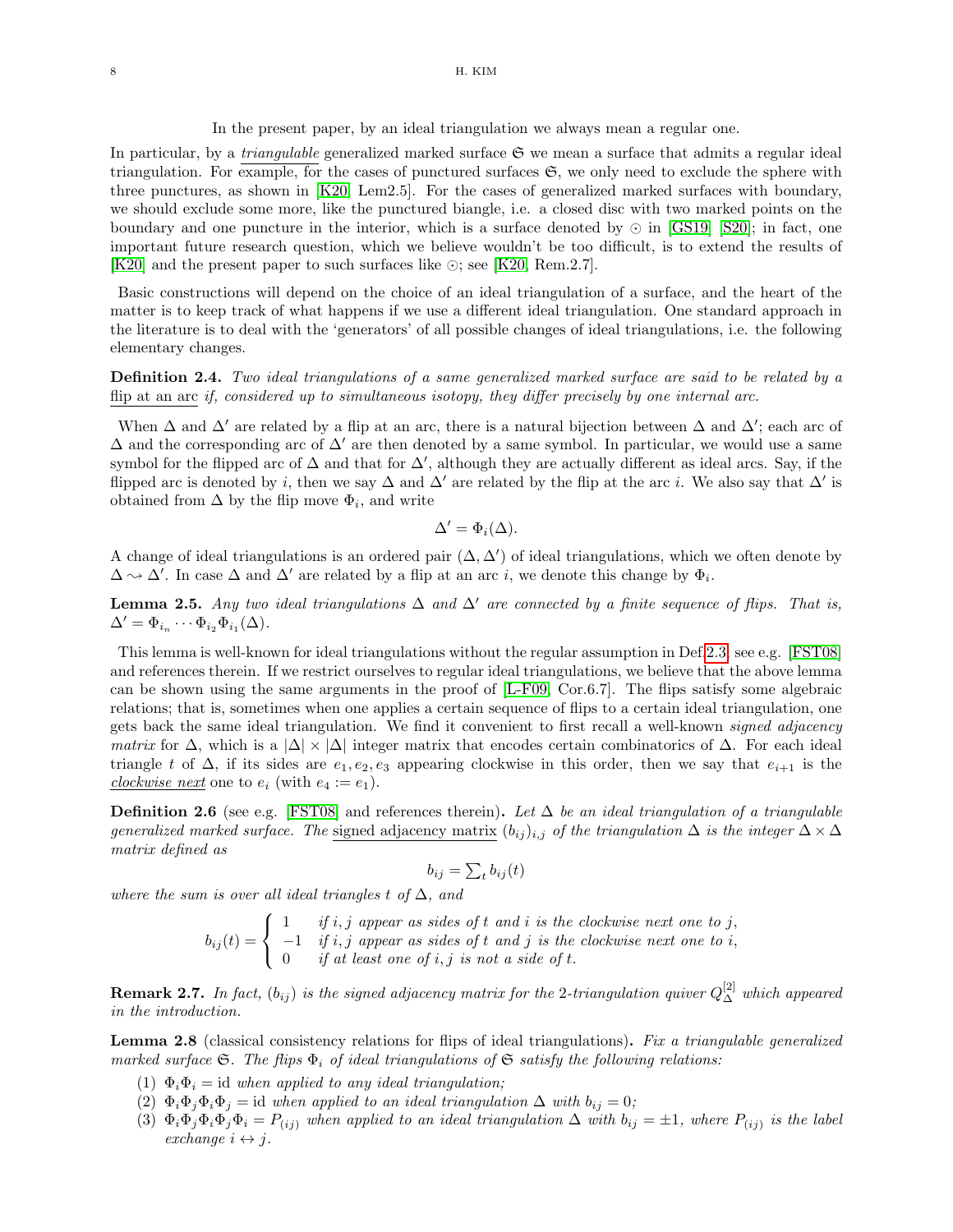<span id="page-8-3"></span>**Proposition 2.9** (the completeness of the flip relations). Any algebraic relation among flips is a consequence of the above. That is, any sequence of flips that starts and ends at a same ideal triangulation can be transformed to the empty sequence of flips by applying a finite number of the above three types of relations.

Both of these statements are well known; see e.g. [\[FST08\]](#page-38-13) and references therein. We note that, if we drop the condition of Def[.2.3](#page-6-3) and moreover allow 'tagged' ideal triangulations of [\[FST08\]](#page-38-13), then there are relations of flips that are not consequences of the above; see [\[FST08\]](#page-38-13) [\[KY20\]](#page-38-15).

### <span id="page-8-0"></span>2.2.  $SL_3$ -skein algebras and  $SL_3$ -laminations.

<span id="page-8-1"></span>**Definition 2.10** ([\[S05\]](#page-38-7) [\[FS20\]](#page-38-16) [\[H20\]](#page-38-17) [\[K20,](#page-38-5) Def.5.1]). Let  $(\Sigma, \mathcal{P})$  be a generalized marked surface, and  $\mathfrak{S} =$  $\Sigma \setminus \mathcal{P}$ . Let

 $I := (-1, 1)$ 

be the open interval in  $\mathbb R$ , and let  $\mathfrak S\times\mathbf I$  be the thickening of  $\mathfrak S$ , or a thickened surface. For a point  $(x,t)\in\mathfrak S\times\mathbf I$ , the I-coordinate t is called the elevation of  $(x,t)$ . If  $(x,t) \in A \times I$  for some subset  $A \subset \mathfrak{S}$ , we say  $(x,t)$ lies over A. For each boundary arc b of G, the corresponding boundary component  $b \times I$  of  $\mathfrak{S} \times I$  is called a boundary wall.

An  $SL_3$ -web W in  $\mathfrak{S} \times \mathbf{I}$  consists of

- a finite subset of  $(\partial \mathfrak{S}) \times I$ , whose elements are called the external vertices or the endpoints of W, where we denote by  $\partial W$  the set of all endpoints of W;
- a finite subset of  $\mathfrak{S} \times I$ , whose elements are called the internal vertices of W;
- a finite set of oriented smooth simple non-closed curves in  $\mathfrak{S} \times I$  ending at external or internal vertices of W, whose elements are called the (oriented) edges of  $W$ ;
- a finite set of oriented smooth simple closed curves in  $\tilde{\mathfrak{S}} \times I$ , whose elements are called the (oriented) loops of  $W$ :
- a framing on  $W =$  union of constituent edges and loops, i.e. a continuous choice of an element of  $T_x(\mathfrak{S} \times I) \setminus T_xW$  for each point x,

subject to the following conditions:

- each external vertex is 1-valent, and W meets a boundary wall transversally at an external vertex;
- each internal vertex is either a 3-valent sink or a 3-valent source;
- there is no self-intersection of  $W$  except possibly at the 3-valent internal vertices;
- the framing at each external or internal vertex is upward vertical, *i.e.* is parallel to the  $\bf{I}$  factor and points toward 1;
- for each boundary wall  $b \times I$ , the endpoints of W lying in  $b \times I$  have mutually distinct elevations.

An isotopy of  $SL_3$ -webs in  $\mathfrak{S} \times I$  is an isotopy within the class of  $SL_3$ -webs in  $\mathfrak{S} \times I$ .

<span id="page-8-2"></span>**Definition 2.11** ([\[S05\]](#page-38-7) [\[FS20\]](#page-38-16) [\[H20\]](#page-38-17) [\[K20,](#page-38-5) Def.5.3]). Let  $\mathfrak{S}$  be a generalized marked surface.

- A state of an SL<sub>3</sub>-web W in  $\mathfrak{S} \times \mathbf{I}$  is a map  $s : \partial W \to \{1, 2, 3\}$ . A pair  $(W, s)$  is called a stated SL<sub>3</sub>-web in  $\mathfrak{S} \times \mathbf{I}$ .
- Let R be a commutative ring with unity. The stated  $SL_3$ -skein algebra  $\mathcal{S}_s^{\omega}(\mathfrak{S}; \mathcal{R})$  is the free  $\mathcal{R}[\omega^{\pm 1/2}]$ module with the set of all isotopy classes of stated  $SL_3$ -webs in  $\mathfrak{S} \times I$  as a free basis, mod out by the  $SL_3$ -skein relations in Fig[.2,](#page-3-0) with eq.[\(1.4\)](#page-3-2) in mind.
- The reduced stated  $SL_3$ -skein algebra  $\mathcal{S}_s^{\omega}(\mathfrak{S}; \mathcal{R})_{red}$  is the quotient of  $\mathcal{S}_s^{\omega}(\mathfrak{S}; \mathcal{R})$  by the boundary rela-tions in Fig[.3,](#page-4-0) with eq.[\(1.5\)](#page-3-3) in mind; in the pictures, x and  $x_i$  are labels of endpoints, each picture is assumed to carry a respective state which is usually written as s. The element of  $S_s^{\omega}(\mathfrak{S};R)_{red}$  (and that of  $\mathcal{S}_s^{\omega}(\mathfrak{S};\mathcal{R})$  represented by a stated  $SL_3$ -web  $(W, s)$  in  $\mathfrak{S} \times \mathbf{I}$  is denoted by  $[W, s]$ .
- The multiplication in  $S_{s}^{\omega}(\mathfrak{S};\mathcal{R})_{\text{red}}$  (and that in  $S_{s}^{\omega}(\mathfrak{S};\mathcal{R})$ ) is given by superposition; i.e.  $[W,s]$ .  $[W', s'] = [W \cup W', s \cup s']$  when  $W \subset \mathfrak{S} \times (0, 1)$  and  $W' \subset \mathfrak{S} \times (-1, 0)$ .

The main object of study of the present paper is the  $SL_3$  quantum trace map which is to be reviewed at the end of the present section; the domain of this map is the reduced stated  $SL_3$ -skein algebra  $\mathcal{S}_s^{\omega}(\mathfrak{S}; \mathbb{Z})_{red}$ .

Frohman and Sikora [\[FS20\]](#page-38-16) found a basis of  $\mathcal{S}_s^{\omega}(\mathfrak{S};\mathcal{R})_{red}$  consisting of *reduced non-elliptic* SL<sub>3</sub>-webs, and constructed a coordinate system for such  $SL_3$ -webs; in fact, their algebra  $\mathcal{S}_s^{\omega}(\mathfrak{S};\mathcal{R})_{red}$  is defined with somewhat different boundary relations than the above, which are used in [\[K20\]](#page-38-5) as a modified version of the ones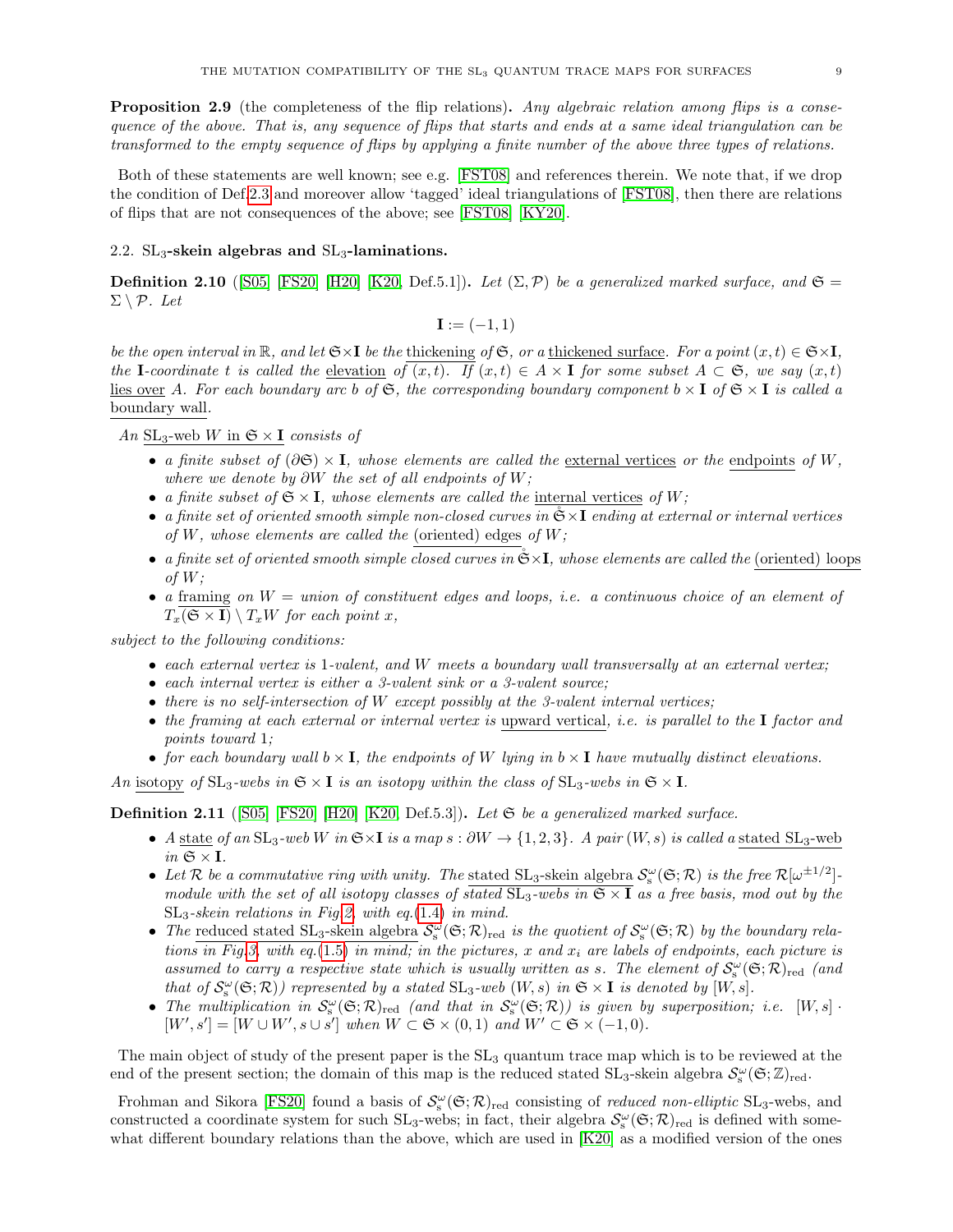in  $[H20]$ . These basic  $SL_3$ -webs have no *crossings* and have upward vertical framing everywhere, hence can be projected down to  $\mathfrak S$  via the projection map

<span id="page-9-1"></span>
$$
\pi : \mathfrak{S} \times I \to \mathfrak{S}
$$

and viewed as objects living in the surface  $\mathfrak{S}$ . Generalizing these reduced non-elliptic  $SL_3$ -webs living in a surface  $\mathfrak{S}$ , the notion of  $SL_3$ -laminations in  $\mathfrak{S}$  is defined and studied in [\[K20\]](#page-38-5), and a coordinate system on them is established in [\[K20\]](#page-38-5) based on Douglas-Sun's coordinates [\[DS20a\]](#page-37-6) which are certain modification of Frohman-Sikora's coordinates [\[FS20\]](#page-38-16). We review these in a concise manner.

**Definition 2.12** (modified from [\[K96\]](#page-38-18) [\[SW07\]](#page-38-19) [\[FS20\]](#page-38-16)). Let  $\mathfrak{S}$  be a generalized marked surface. Let W be an  $SL_3$ -web in  $\mathfrak{S} \times I$ , such that

- (NE1) the framing is upward vertical everywhere;
- (NE2) W has no crossing, in the sense that the restriction  $\pi|_W : W \to \pi(W)$  of the projection  $\pi$  to W is one-to-one;
- (NE3) in  $\pi(W)$  there is no contractible region bounded by a loop, a 2-gon or a 4-gon, as appearing in  $(S1)–(S3)$  of Fig[.2;](#page-3-0)

The projection  $\pi(W)$  in G is called a non-elliptic SL<sub>3</sub>-web in the surface G. If furthermore the condition

(NE4) in  $\pi(W)$  there is no boundary 2-gon  $\bigcap$ , 3-gon  $\bigcap$ , or 4-gon  $\bigcap$ ,

is satisfied, then  $\pi(W)$  is said to be reduced. An isotopy of non-elliptic  $SL_3$ -webs in  $\mathfrak{S}$  means an isotopy within the class of non-elliptic  $SL_3$ -webs in  $\mathfrak{S}$ .

## <span id="page-9-2"></span>**Definition 2.13** ([\[K20\]](#page-38-5)). Let  $\mathfrak{S}$  be a generalized marked surface.

• A simple loop in  $\mathfrak S$  is called a peripheral loop if it bounds a region in  $\mathfrak S$  diffeomorphic to a disc with one puncture in the interior; if the corresponding puncture is  $p \in \mathcal{P}$ , we say that this peripheral loop surrounds p. A peripheral arc in G is a simple curve in G that ends at points of  $\partial\mathfrak{S}$  and bounds a region in  $\mathfrak{S}$ diffeomorphic to an upper half-disc with one puncture on the boundary. Peripheral loops and peripheral arcs are called peripheral curves.

An SL<sub>3</sub>-lamination  $\ell$  in  $\mathfrak{S}$  is a reduced non-elliptic web  $W = W(\ell)$  in  $\mathfrak{S}$  equipped with integer weights on the components, subject to the following conditions and equivalence relation:

- $(L1)$  the weight of each component of W containing an internal 3-valent vertex is 1;
- $(L2)$  the weight of each component of W that is not a peripheral curve is non-negative;
- $(L3)$  an  $SL_3$ -lamination containing a component of weight zero is equivalent to the  $SL_3$ -lamination with this component removed;
- $(L4)$  an  $SL_3$ -lamination with two of its components being homotopic with weights a and b is equivalent to the  $SL_3$ -lamination with one of these components removed and the other having weight  $a + b$ .

Let  $\mathscr{A}_{L}(\mathfrak{S};\mathbb{Z})$  be the set of all  $SL_3$ -laminations in  $\mathfrak{S}$ .

A statement about a coordinate system on  $\mathscr{A}_{L}(\mathfrak{S};\mathbb{Z})$  is postponed until §[3.3.](#page-16-0)

<span id="page-9-0"></span>2.3. PGL<sub>3</sub> Fock-Goncharov algebras for surfaces. A *quiver Q* consists of a set  $V(Q)$  of nodes and a set  $\mathcal{E}(Q)$  of <u>arrows</u> between the nodes, where an arrow is an ordered pair  $(v, w)$  of nodes, depicted in pictures as  $\stackrel{v}{\circ}\longrightarrow\stackrel{w}{\circ}$ . The signed adjacency matrix of a quiver Q is the  $V(Q)\times V(Q)$  matrix  $\varepsilon_Q=\varepsilon$  whose  $(v,w)$ -th entry is

 $\varepsilon_{vw} = \varepsilon_{v,w}$  = (number of arrows from v to w) – (number of arrows from w to v).

If a quiver  $Q'$  can be obtained from a quiver  $Q$  by deleting a cycle of length 1 or 2, we say  $Q$  and  $Q'$  are equivalent; this generates an equivalence relation on the set of all quivers. The set of equivalence classes of all quivers for a fixed set of nodes V is in bijection with the set of all skew-symmetric  $V \times V$  integer matrices.

Let's consider a *generalized quiver Q* based on a set  $V$  of nodes, which correspond to skew-symmetric  $V \times V$ matrices with entries in  $\frac{1}{2}\mathbb{Z}$ . This can be thought of as a collection of  $\underline{half-arrows}$   $\overset{v}{\circ}$  --+ $\overset{v}{\circ}$ , so that the signed adjacency matrix is given by

 $\varepsilon_{vw} = \frac{1}{2}$ (number of half-arrows from v to w) –  $\frac{1}{2}$ (number of half-arrows from w to v).

In practice, one can define a generalized quiver as a collection of half-arrows and (usual solid) arrows, and consider an equivalence relation generated by the move deleting a cycle of half-arrows of length 1 or 2, and the move replacing two half-arrows from  $v$  to  $w$  by an (usual solid) arrow from  $v$  to  $w$ .

We will identify two (generalized) quivers if they are equivalent, unless there is a confusion.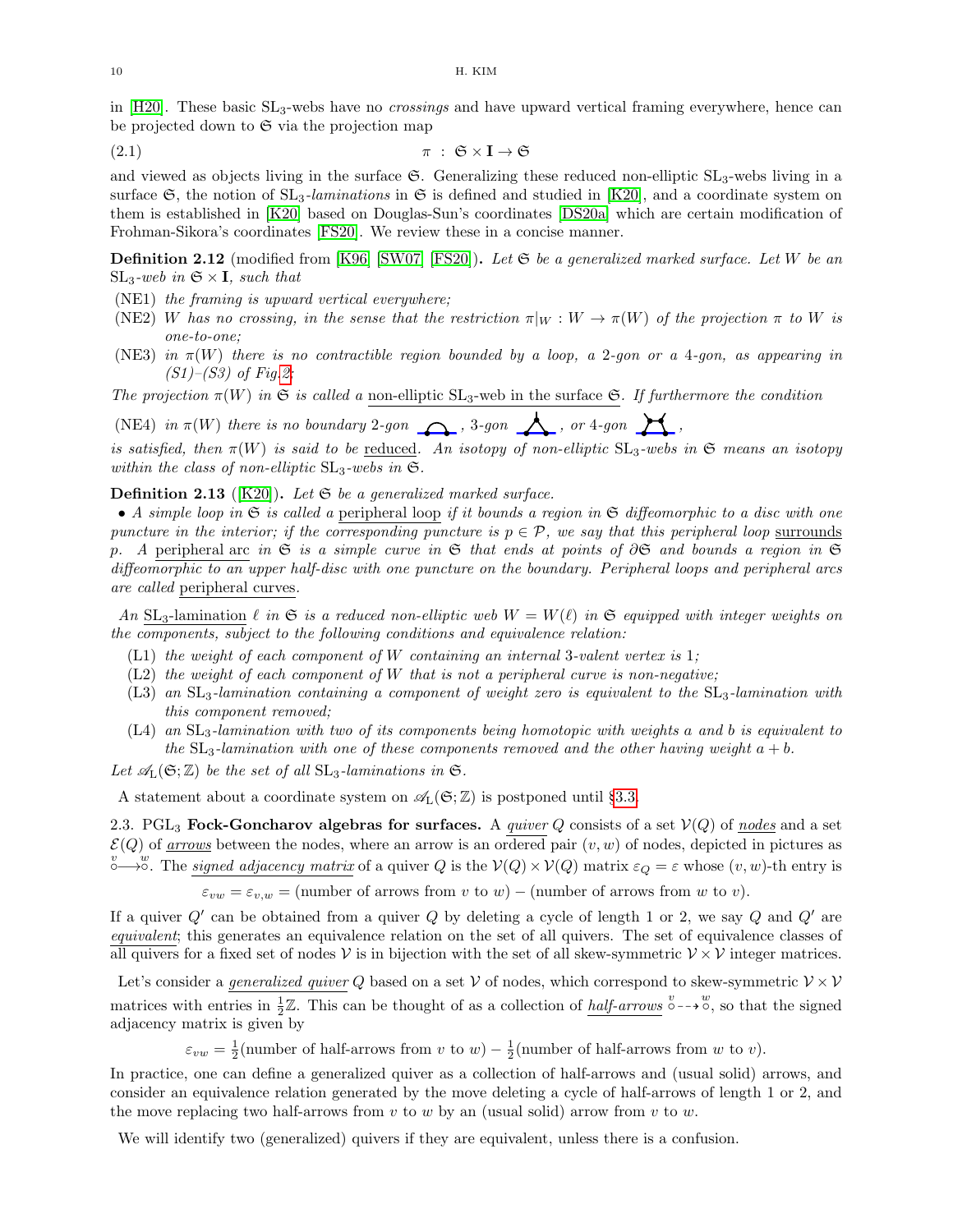<span id="page-10-2"></span>**Definition 2.14.** Let  $\Delta$  be an ideal triangulation of a triangulable generalized marked surface  $\mathfrak{S}$ . The (extended) 3-triangulation quiver  $Q_{\Delta}$  is a generalized quiver defined as follows. The set of nodes  $\mathcal{V}(Q_{\Delta})$  is realized as a subset of G, consisting of one point in the interior of each ideal triangle of  $\Delta$  and two points lying in the interior of each ideal arc of  $\Delta$ . The generalized quiver  $Q_{\Delta} = Q_{\Delta}^{[3]}$  is obtained by gluing (i.e. taking the union of) all the generalized quivers defined for the ideal triangles of  $\Delta$  as in Fig[.1.](#page-1-0) Denote by  $\varepsilon_{\Delta} = \varepsilon$  the signed adjacency matrix for  $Q_{\Delta}$ .

The following is a quantum algebra of Fock-Goncharov-Shen's (cluster) Poisson moduli space  $\mathscr{P}_{PGL_3, \mathfrak{S}}$ [\[FG06\]](#page-37-2) [\[GS19\]](#page-38-0), and its cube-root version. This algebra can be viewed merely as an example of a quantum torus algebra.

<span id="page-10-3"></span>**Definition 2.15.** Let  $\Delta$  be an ideal triangulation of a triangulable generalized marked surface. Let the Fock-Goncharov algebra  $\mathcal{X}_{\Delta}^q$  for  $\Delta$  be the free associative  $\mathbb{Z}[q^{\pm 1/2}]$ -algebra generated by  $\{\widehat{X}_{v}^{\pm 1} | v \in \mathcal{V}(Q_{\Delta})\}$ mod out by the relations

$$
\widehat{X}_v \widehat{X}_w = q^{2\varepsilon_{vw}} \widehat{X}_w \widehat{X}_v, \quad \forall v, w \in \mathcal{V}(Q_\Delta).
$$

The cube-root Fock-Goncharov algebra  $\mathcal{Z}^{\omega}_{\Delta}$  for  $\Delta$  is the free associative  $\mathbb{Z}[\omega^{\pm 1/2}]$ -algebra generated by  $\{\widehat{Z}^{\pm 1}_v | v \in \widehat{\Delta}_v \}$  $V(Q<sub>∆</sub>)$ } mod out by the relations

$$
\widehat{Z}_v \widehat{Z}_w = \omega^{2\varepsilon_{vw}} \widehat{Z}_w \widehat{Z}_v, \quad \forall v, w \in \mathcal{V}(Q_{\Delta}),
$$

which the Fock-Goncharov algebra  $\mathcal{X}_{\Delta}^{q}$  for  $\Delta$  embeds as

$$
\mathcal{X}_{\Delta}^{q} \hookrightarrow \mathcal{Z}_{\Delta}^{\omega} : \ \hat{X}_{v} \mapsto \hat{Z}_{v}^{3}, \ \forall v \in \mathcal{V}(Q_{\Delta}), \quad q^{1/2} \mapsto \omega^{9/2}
$$

.

One convenient technical tool used in the present paper is the following famous notion.

<span id="page-10-4"></span>**Definition 2.16.** Let  $\Delta$  be an ideal triangulation of a triangulable generalized marked surface, and let  $\mathcal{Z}_{\Delta}^{\omega}$ be the corresponding cube-root Fock-Goncharov algebra. Enumerate the elements of  $\mathcal{V}(Q_{\Delta})$  as  $v_1, v_2, \ldots, v_N$ , according to any chosen ordering. A Weyl-ordered Laurent monomial in  $\mathcal{Z}^{\omega}_{\Delta}$  is an element of the form

$$
\begin{aligned}\n\left[\prod_{v\in\mathcal{V}(Q_{\Delta})}\widehat{X}_v^{\alpha_v/3}\right]_{\text{Weyl}} &= \left[\prod_{v\in\mathcal{V}(Q_{\Delta})}\widehat{Z}_v^{\alpha_v}\right]_{\text{Weyl}} := \omega^{-\sum_{i
$$

for some  $(\alpha_v)_v \in \mathbb{Z}^{\mathcal{V}(Q_{\Delta})}$ .

Let  $\hat{f} \in \mathcal{Z}_{\Delta}^{\omega}$ . Express  $\hat{f}$  as sum of the terms of the form  $\epsilon \omega^m \hat{Z}_{v_1}^{\alpha_{v_1}} \dots \hat{Z}_{v_N}^{\alpha_{v_N}}$  for some  $\epsilon \in \{1, -1\}$  and  $m \in \frac{1}{2}\mathbb{Z}$ ; replacing each such term by  $\epsilon \, [\widehat{Z}_{v_1}^{\alpha_{v_1}} \dots \widehat{Z}_{v_N}^{\alpha_{v_N}}]_{\text{Weyl}}$ , denote by  $[\widehat{f}]_{\text{Weyl}} \in \mathcal{Z}_{\Delta}^{\omega}$  the resulting sum of these replaced terms. Call  $[\hat{f}]_{\text{Weyl}}$  the <u>(term-by-term) Weyl-ordering</u> of f. Such an element  $[\hat{f}]_{\text{Weyl}}$  of  $\mathcal{Z}_{\Delta}^{\omega}$  is called a (term-by-term) Weyl-ordered Laurent polynomial in  $\mathcal{Z}^{\omega}_{\Delta}$ .

For a matrix  $\widehat{M}$  with entries in  $\mathcal{Z}_{\Delta}^{\omega}$ , denote by  $[\widehat{M}]_{Weyl}$  the matrix obtained by replacing each entry of  $\widehat{M}$ by its (term-by-term) Weyl-ordering.

In particular, it is easy to see that the Weyl-ordered Laurent monomial is independent of the choice of ordering on  $\mathcal{V}(Q_{\Delta})$ , and that  $[f]_{Weyl}$  depends only on  $\hat{f}$  but not on the choice of an expression of  $\hat{f}$  as a Laurent polynomial.

<span id="page-10-0"></span>2.4.  $SL_3$  quantum trace maps. Both the  $SL_3$ -skein algebra and the PGL<sub>3</sub> Fock-Goncharov algebra could be viewed as certain versions of the quantum algebras for the Poisson moduli space  $\mathscr{X}_{PGL_3,\mathfrak{S}}$  or  $\mathscr{P}_{PGL_3,\mathfrak{S}}$ . The main object of study of the present paper, the  $SL_3$  quantum trace map  $[K20]$ , is a map that connects these two algebras. Its characteristic property is the compatibility under the cutting and gluing of the surfaces. We first recall the process of cutting.

<span id="page-10-1"></span>**Definition 2.17** (cutting process; see e.g. [\[K20,](#page-38-5) Lem.5.6]). Let  $\mathfrak{S}$  be a generalized marked surface. Let e. be an ideal arc of  $\mathfrak S$  whose interior lies in the interior of  $\mathfrak S$ . Denote by  $\mathfrak S_e$  the generalized marked surface obtained from  $\mathfrak{S}$  by cutting along e, which is uniquely determined up to isomorphism. Let  $g_e : \mathfrak{S}_e \to \mathfrak{S}$  be the gluing map.

If  $\Delta$  is an ideal triangulation of G containing e as one of the members, then the cutting process yields an ideal triangulation  $\Delta_e := g_e^{-1}(\Delta_e)$  of  $\mathfrak{S}_e$ .

Let W be an  $SL_3$ -web in  $\mathfrak{S} \times I$  that meets  $e \times I$  transversally, where the intersection points of  $e \times I$  have mutually distinct elevations, and the framing at these intersections are upward vertical. Then let  $W_e :=$  $(g_e \times id)^{-1}(W)$  be the SL<sub>3</sub>-web in  $\mathfrak{S}_e \times \mathbf{I}$  obtained from W by the cutting process along e. A state  $s_e$  of  $W_e$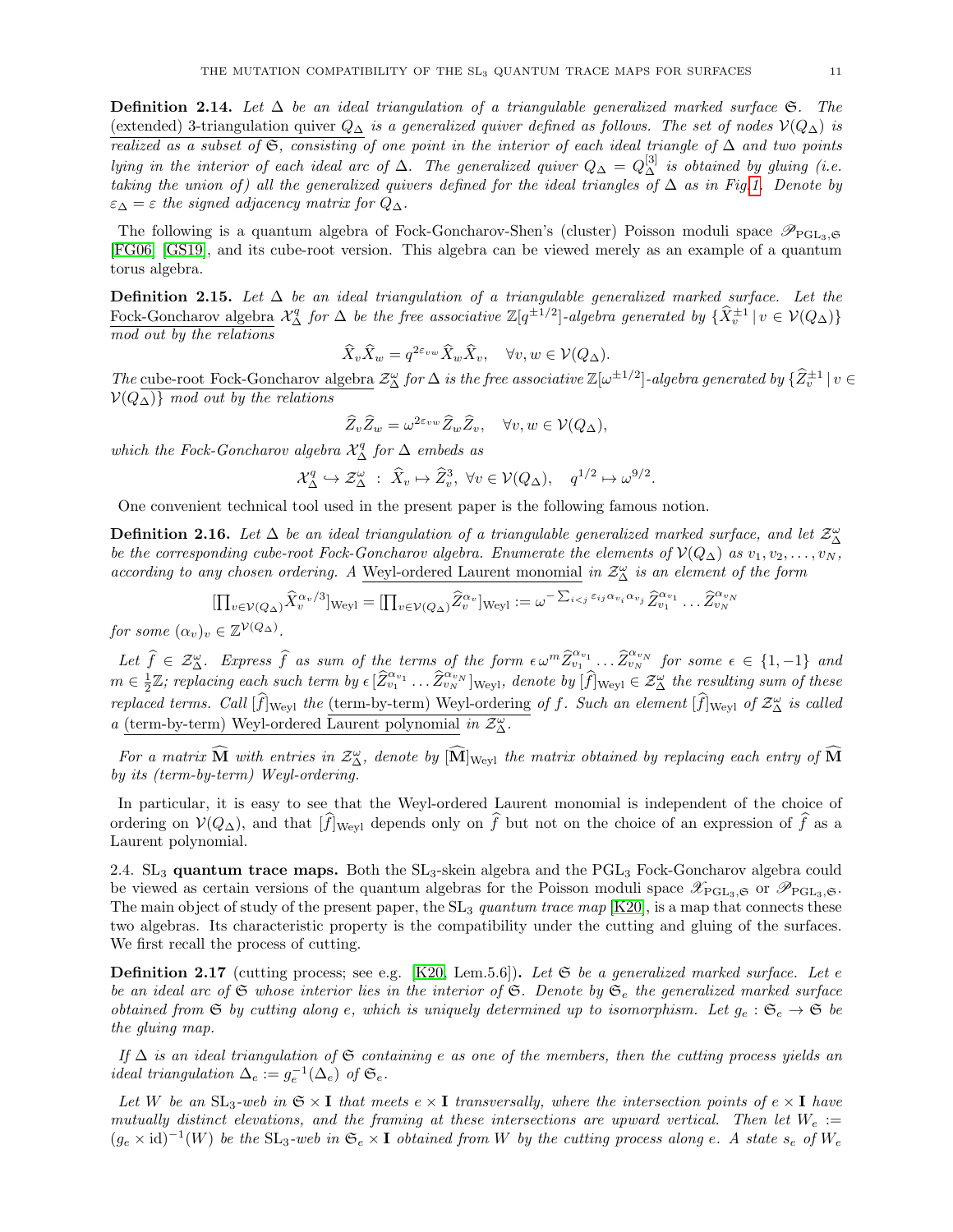is said to be compatible with a state s of W if  $s_e(x) = s(g_e(x))$  for all  $x \in \partial W_e \cap (g_e \times id)^{-1}(\partial W)$  and  $s_e(x_1) = s_e(x_2)$  for all  $x_1, x_2 \in \partial W_e \cap (g_e \times id)(e \times I)$  such that  $s_e(x_1) = s_e(x_2)$ .

Denote by  $g_e: V(Q_{\Delta_e}) \to V(Q_{\Delta})$  be the corresponding map between the nodes of the 3-triangulation quivers. Define the induced cutting map between the cube-root Fock-Goncharov algebras

$$
i_{\Delta,\Delta_e} \; : \; \mathcal{Z}^{\omega}_{\Delta} \to \mathcal{Z}^{\omega}_{\Delta_e}
$$

to be the  $\mathbb{Z}[\omega^{\pm 1/2}]$ -algebra map given on the generators as

$$
i_{\Delta,\Delta_e}(\widehat{Z}_v) = \prod_{w \in \mathcal{V}(Q_{\Delta_e}) \cap g_e^{-1}(v)} \widehat{Z}_w, \qquad \forall v \in \mathcal{V}(Q_{\Delta}),
$$

and likewise on their inverses.

Note that  $g_e^{-1}(v)$  has a single element unless  $v \in V(Q_\Delta)$  is one of the two nodes lying in e, in which case  $g_e^{-1}(v)$  has two elements; in this case, for  $v_1, v_2 \in V(Q_{\Delta_e}) \cap g_e^{-1}(v)$ , we have  $\hat{Z}_{v_1} \hat{Z}_{v_2} = \hat{Z}_{v_2} \hat{Z}_{v_1}$  in  $\mathcal{Z}_{\Delta_e}^{\omega}$ , so the product expression  $\prod_{w \in \mathcal{V}(Q_{\Delta_e}) \cap g_e^{-1}(v)} \overline{Z}_w$  makes sense.

<span id="page-11-0"></span>**Theorem 2.18** ([\[K20,](#page-38-5) Thm.1.27, Thm.5.8]). There exists a family of  $\mathbb{Z}[\omega^{\pm 1/2}]$ -algebra homomorphisms

 $\mathrm{Tr}^{\omega}_{\Delta} = \mathrm{Tr}^{\omega}_{\Delta;\mathfrak{S}} \; : \; \mathcal{S}_s^{\omega}(\mathfrak{S};\mathbb{Z})_{red} \to \mathcal{Z}_{\Delta}^{\omega},$ 

called the  $SL_3$  quantum trace maps, defined for each triangulable generalized marked surface  $\mathfrak{S}$  and an ideal triangulation  $\Delta$  of  $\mathfrak{S}$ , such that

(QT1) (cutting/gluing) Let  $(W, s)$  be a stated  $SL_3$ -web in  $\mathfrak{S} \times \mathbf{I}$ , and e an internal arc of  $\Delta$ . Let  $\mathfrak{S}_e$ ,  $\Delta_e$  and  $W_e \subset \mathfrak{S}_e \times \mathbf{I}$  be obtained from  $\mathfrak{S}, \Delta$  and  $W \subset \mathfrak{S} \times \mathbf{I}$  by cutting along e as in Def[.2.17.](#page-10-1) Then

(2.2) 
$$
i_{\Delta,\Delta_e} \text{Tr}_{\Delta;\mathfrak{S}}^{\omega}([W,s]) = \sum_{s_e} \text{Tr}_{\Delta_e;\mathfrak{S}_e}^{\omega}([W_e,s_e]),
$$

where the sum is over all states  $s_e$  of  $W_e$  that are compatible with s in the sense as in Def[.2.17,](#page-10-1) and the cutting map  $i_{\Delta,\Delta_e}$  is as in Def[.2.17.](#page-10-1)

- (QT2) (values of oriented edges over a triangle) Let  $(W, s)$  be a stated  $SL_3$ -web in  $t \times I$ , where t is a triangle, viewed as a generalized marked surface with a unique ideal triangulation  $\Delta$ . Denote the sides of t by  $e_1, e_2, e_3$  (with  $e_4 = e_1$ ), and the nodes of  $Q_{\Delta}$  by  $v_{e_{\alpha},1}$ ,  $v_{e_{\alpha},2}$ ,  $v_t$  (for  $\alpha = 1, 2, 3$ ) as in Fig[.4.](#page-5-0)
	- (QT2-1) If W consists of a single left-turn oriented edge in  $t \times I$ , i.e. a crossingless  $SL_3$ -web with upward vertical framing consisting of a single oriented edge, with the initial point x lying over  $e_{\alpha}$  and the terminal point lying over  $e_{\alpha+1}$ , then  $\text{Tr}^{\omega}_{\Delta;t}([W,s])$  is the  $(s(x),s(y))$ -th entry of the following  $3 \times 3$  matrix with entries in  $\mathcal{Z}^{\omega}_{\Delta}$ :

<span id="page-11-1"></span>
$$
\begin{bmatrix} \begin{pmatrix} 2.3 \\ \hat{Z}_{v_{e_{\alpha},2}} \hat{Z}_{v_{e_{\alpha},1}}^2 & 0 & 0 \\ 0 & \hat{Z}_{v_{e_{\alpha},2}} \hat{Z}_{v_{e_{\alpha},1}}^{-1} & 0 \\ 0 & 0 & \hat{Z}_{v_{e_{\alpha},2}}^{-2} \hat{Z}_{v_{e_{\alpha},1}}^{-1} \end{pmatrix} \begin{pmatrix} \hat{Z}_{v_t}^2 & \hat{Z}_{v_t}^2 + \hat{Z}_{v_t}^{-1} & \hat{Z}_{v_t}^{-1} \\ 0 & \hat{Z}_{v_t}^{-1} & \hat{Z}_{v_t}^{-1} \\ 0 & 0 & \hat{Z}_{v_t}^{-1} \end{pmatrix} \begin{pmatrix} \hat{Z}_{v_{e_{\alpha+1},1}} \hat{Z}_{v_{e_{\alpha+1},2}}^{-1} & 0 & 0 \\ 0 & \hat{Z}_{v_t}^{-1} & 0 & \hat{Z}_{v_{e_{\alpha+1},1}} \hat{Z}_{v_{e_{\alpha+1},2}}^{-1} & 0 \\ 0 & 0 & \hat{Z}_{v_{e_{\alpha+1},1}} \hat{Z}_{v_{e_{\alpha+1},2}}^{-1} \end{pmatrix} \end{bmatrix}_{\text{Weyl}}
$$

(QT2-2) If W consists of a single right-turn oriented edge in  $t \times I$ , i.e. a single crossingless oriented edge from  $x \in e_{\alpha+1} \times I$  to  $y \in e_{\alpha} \times I$ , then  $\text{Tr}^{\omega}_{\Delta,t}([W,s])$  is the  $(s(x), s(y))$ -th entry of

$$
\left[\begin{pmatrix} \hat{Z}_{v_{e_{\alpha+1},2}} \hat{Z}_{v_{e_{\alpha+1},1}}^2 & 0 & 0 \\ 0 & \hat{Z}_{v_{e_{\alpha+1},2}} \hat{Z}_{v_{e_{\alpha+1},2}}^{-1} & 0 \\ 0 & 0 & \hat{Z}_{v_{e_{\alpha+1},2}}^{-2} \hat{Z}_{v_{e_{\alpha+1},1}}^{-1} \end{pmatrix} \begin{pmatrix} \hat{Z}_{v_t} & 0 & 0 \\ \hat{Z}_{v_t} & \hat{Z}_{v_t} & 0 \\ \hat{Z}_{v_t} & \hat{Z}_{v_t} + \hat{Z}_{v_t}^{-2} & \hat{Z}_{v_t}^{-2} \end{pmatrix} \begin{pmatrix} \hat{Z}_{v_{e_{\alpha},1}} \hat{Z}_{v_{e_{\alpha},2}}^{2} & 0 & 0 \\ 0 & \hat{Z}_{v_{e_{\alpha},1}} \hat{Z}_{v_{e_{\alpha},2}}^{-1} & 0 \\ 0 & 0 & \hat{Z}_{v_{e_{\alpha},1}}^{-2} \hat{Z}_{v_{e_{\alpha},2}}^{-1} \end{pmatrix} \right]_{\text{Weyl}}
$$

The  $SL_3$  quantum trace map, which can be viewed as the  $SL_3$  version of Bonahon-Wong's  $SL_2$  quantum trace map  $[BW11]$ , is supposed to be a quantum deformed version of the  $SL_3$  classical trace map, whose value at an oriented loop is the 'trace-of-monodromy function' on the space  $\mathscr{X}_{PGL_3,\mathfrak{S}}$  along that loop. The values on the basic cases  $(QT2-1)-(QT2-2)$ , which already appeared in  $[D21]$ , are natural candidates for these cases, deforming the corresponding classical monodromy matrices of Fock-Goncharov [\[FG06\]](#page-37-2), or more precisely, the suitably normalized versions. By the cutting/gluing property  $(QT1)$ , the values of the  $SL_3$  quantum trace maps for a surface  $\mathfrak S$  are completely determined by the values for the triangle t, viewed as a standalone generalized marked surface. However, the above version of Thm[.2.18](#page-11-0) doesn't tell us how to compute the values of  $\text{Tr}_{\Delta;t}^{\omega}([W,s])$  for all  $\text{SL}_3$ -webs W in  $t \times I$ . In [\[K20\]](#page-38-5), what is crucially used in the proof of the above Thm[.2.18](#page-11-0) as well as in the computation of the values is the biangle analog of the  $SL_3$  quantum trace map.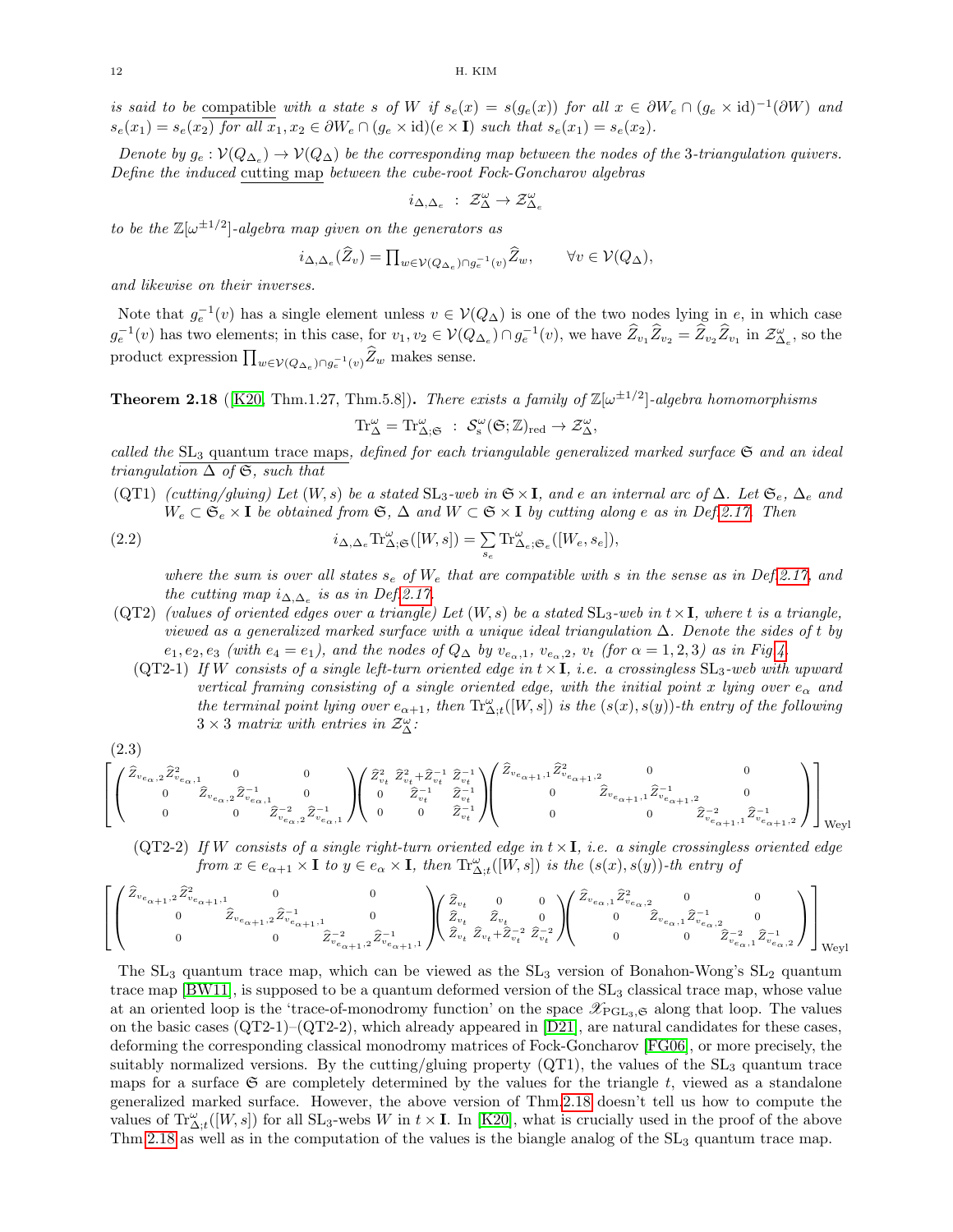<span id="page-12-1"></span>**Proposition 2.19** ([\[K20,](#page-38-5) Prop.5.26 and  $\S5$ ]). Let B be a biangle, viewed as a generalized marked surface, diffeomorphic to a closed disc with two marked points on the boundary and no puncture in the interior. There exists a  $\mathbb{Z}[\omega^{\pm 1/2}]$ -algebra homomorphism

$$
\text{Tr}_{B}^{\omega} \; : \; \mathcal{S}_{s}^{\omega}(B;\mathbb{Z})_{\text{red}} \to \mathbb{Z}[\omega^{\pm 1/2}],
$$

called the biangle  $SL_3$  quantum trace map, satisfying the following.

(BQT1) The cutting/gluing property for each internal ideal arc e in B connecting the two marked points of B holds:

$$
\text{Tr}_B^{\omega}([W,s])=\textstyle\sum_{s_1,s_2}\text{Tr}_{B_1}^{\omega}([W_1,s_1])\, \text{Tr}_{B_2}^{\omega}([W_2,s_2]),
$$

where cutting B along e yields  $B_e = B_1 \sqcup B_2$ , with W cut into  $W_e = W_1 \sqcup W_2$ , and the sum is over all states  $s_1, s_2$  such that the state  $s_e := s_1 \sqcup s_2$  of  $W_e = W_1 \sqcup W_2$  are compatible with s in the sense of Def[.2.17.](#page-10-1)

(BQT2) When W consists of a single crossingless oriented edge connecting the two boundary walls of  $B \times I$ ,

$$
\operatorname{Tr}_{B}^{\omega}([W,s]) = \begin{cases} 1 & \text{if } s \text{ assigns the same state values to the two endpoints of } W, \\ 0 & \text{otherwise.} \end{cases}
$$

(BQT3) Let  $\mathfrak S$  be a triangulable generalized marked surface, and e an internal ideal arc of  $\mathfrak S$  isotopic to a boundary arc b, so that cutting  $\mathfrak{S}$  along e yields  $\mathfrak{S}_e = \mathfrak{S}_0 \sqcup B$  with B being a biangle and  $\mathfrak{S}_0$  being isomorphic to G. Let  $\Delta$  be an ideal triangulation of G not meeting the interior of e. Let  $\Delta_0$  be the ideal triangulation of  $\mathfrak{S}_0$  obtained from  $\mathfrak{S}$  by replacing b by e. For an  $SL_3$ -web W in  $\mathfrak{S} \times I$  such that the cutting process along e yields a well-defined  $SL_3$ -web  $W_e = W_0 \sqcup W_B$  in  $\mathfrak{S}_e \times I = (\mathfrak{S}_0 \times I) \sqcup (B \times I)$ , one has

$$
\textnormal{Tr}_{\Delta;S}^{\omega}([W,s])=\textstyle\sum_{s_0,s_B}\textnormal{Tr}_{\Delta_0;S_0}^{\omega}([W_0,s_0])\,\textnormal{Tr}_B^{\omega}([W_B,s_B]),
$$

where the sum is over all states  $s_0$  and  $s_B$  of  $W_0$  and  $W_B$  constituting a state  $s_e := s_B \sqcup s_B$  of  $W_e$ that is compatible with s in the sense of Def[.2.17,](#page-10-1) and the algebras  $\mathcal{Z}^{\omega}_{\Delta}$  and  $\mathcal{Z}^{\omega}_{\Delta_0}$  are naturally being identified.

It is the property (BQT3) that yields a 'state-sum formula' [\[K20,](#page-38-5) §5.3] for the SL<sub>3</sub> quantum trace  $Tr^{\omega}_{\Delta,\mathfrak{S}}$ for a triangulable generalized marked surface. Namely, consider a *split ideal triangulation*  $\hat{\Delta}$  of  $\Delta$ , obtained by adding one ideal arc e' per each arc e of  $\Delta$  so that e' is isotopic to e and  $\widehat{\Delta}$  is still a collection of arcs that do not meet each other in their interiors. So, an arc of  $\Delta$  now becomes two parallel arcs, forming a biangle. Cutting along all internal arcs of  $\Delta$  yield bunch of triangles and biangles. Before performing this cutting, one isotopes  $W$  so that the complexities, e.g. the 3-valent vertices, are pushed to biangles. Then the cutting/gluing properties let us compute  $\text{Tr}_{\Delta;\mathfrak{S}}^{\omega}$  in terms of  $\text{Tr}_{t}^{\omega}$  for triangles t and  $\text{Tr}_{B}^{\omega}$  for biangles B. One could have isotoped W so that the pieces of W living over each triangle is one of  $(QT2-1)-(QT2-2)$ . Then the hard computation should be done over the biangles, which are relatively easier than triangles. Note that the biangle SL<sup>3</sup> quantum trace can be viewed either as an incarnation of the Reshetikhin-Turaev invariant for tangles associated to the standard 3d representation of the quantum group  $\mathcal{U}_q(\mathfrak{sl}_3)$  [\[RT90\]](#page-38-10), or as the counit of the quantum group  $\mathcal{O}_q(SL_3)$  [\[H20\]](#page-38-17); see [\[K20\]](#page-38-5) for more details. Anyhow, the state-sum formula provides one algorithmic way of computing the values of the SL<sup>3</sup> quantum trace, and at the same time a way of proving the very existence of the SL<sup>3</sup> quantum trace maps. However, we will only make a mild use of this state-sum formula for  $\overline{\Delta}$  in the present paper.

Some nice favorable properties of the  $SL_3$  quantum trace maps  $Tr^{\omega}_{\Delta}$  are proved in [\[K20\]](#page-38-5), but there are still more to be proved. Among the remaining, probably the most important property is the 'naturality' under the mapping class group action, i.e. the independence on the choice of ideal triangulations  $\Delta$ . The present paper undertakes the task of properly formulating and proving this property.

### 3. Quantum coordinate change for flips of ideal triangulations

<span id="page-12-0"></span>Per change of ideal triangulations  $\Delta \sim \Delta'$  of a triangulable generalized marked surface, we investigate the quantum coordinate change maps between various versions of the Fock-Goncharov quantum algebras associated to  $\Delta$  and  $\Delta'$ . This is the first necessary step toward the main result of the present paper, and can be viewed as the SL<sup>3</sup> analog of Hiatt's result on the square-root version of the quantum mutation maps for SL<sup>2</sup> [\[H10\]](#page-38-8) [\[S20\]](#page-38-20).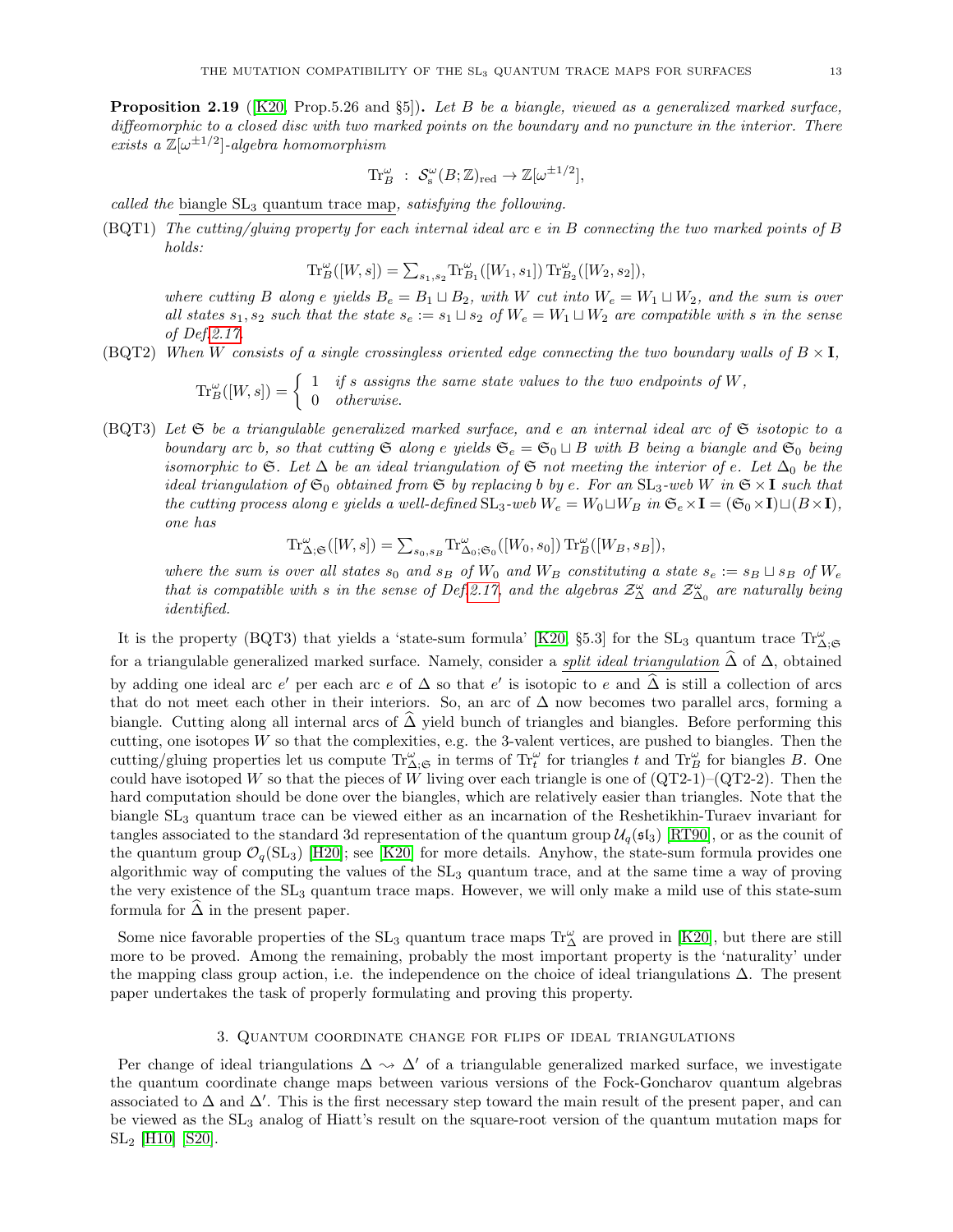<span id="page-13-0"></span>3.1. Classical cluster  $\mathscr X$ -mutations. We begin by reviewing the classical setting of [\[FG06\]](#page-37-2) [\[FG09a\]](#page-38-21). Let  $V$  be any fixed nonempty finite set, and let

$$
\mathcal{F}=\mathbb{Q}(\{X_v^\circ\,|\,v\in\mathcal{V}\})
$$

be the field of rational functions on algebraically independent variables enumerated by  $\mathcal{V}$ ; we refer to  $\mathcal F$  as the ambient field. The set  $V$  will play a role of the set of nodes of the generalized quivers to be considered, so the elements of V are called nodes. Choose any subset  $\mathcal{V}_{\text{fr}}$  of V; the elements of  $\mathcal{V}_{\text{fr}}$  are called the *frozen* nodes. With these choices, a *cluster X -seed* (or, just a *seed*) is defined as a pair  $\Gamma = (Q,(X_v)_{v \in \mathcal{V}})$ , where Q is a generalized quiver whose set of nodes  $V(Q)$  is V, whose signed adjacency matrix is denoted by  $\varepsilon$ , sometimes called the *exchange matrix* of the seed, and  $X_v$ 's are elements of F such that  $\{X_v\}_{v\in\mathcal{V}}$  is a transcendence basis of F over Q, called the *cluster* X-variables of the seed. We require  $\varepsilon_{vw}$  to be integers unless both v and w are frozen. For any non-frozen node k of Q, i.e.  $k \in V \setminus V_f$ , one defines a process of mutation  $\mu_k$  at the node k, which transforms the seed  $\Gamma$  into another seed  $\mu_k(\Gamma)$ . Denoting by  $\mu_k(\Gamma) = \Gamma' = (Q', (X'_v)_{v \in \mathcal{V}})$ , the generalized quiver  $Q'$  is defined by the following *quiver mutation* formula for its signed adjacency matrix  $\varepsilon^{\prime}$ :

$$
\varepsilon'_{vw} = \begin{cases}\n-\varepsilon_{vw} & \text{if } k \in \{v, w\}, \\
\varepsilon_{vw} + \frac{1}{2}(\varepsilon_{vk}|\varepsilon_{kw}| + |\varepsilon_{vk}|\varepsilon_{kw}) & \text{if } k \notin \{v, w\},\n\end{cases}
$$

and the variables  $X'_v$  for  $\Gamma'$  are defined as elements of F given by the following cluster  $\mathscr X$ -mutation formula

$$
X'_{v} = \begin{cases} X_{k}^{-1} & \text{if } v = k, \\ X_{v}(1 + X_{k}^{-\text{sgn}(\varepsilon_{vk})})^{-\varepsilon_{vk}} & \text{if } v \neq k, \end{cases}
$$

where sgn(∼) ∈ {1, −1} denotes the sign. Another way of transforming a seed  $\Gamma = (Q, (X_v)_{v \in \mathcal{V}})$  into a new seed is the seed automorphism  $P_{\sigma}$  associated to a permutation  $\sigma$  of the set V. The new seed  $P_{\sigma}(\Gamma) = \Gamma' =$  $(Q', (X'_v)_{v \in V})$  is given by

$$
\varepsilon'_{\sigma(v)\sigma(w)} = \varepsilon_{vw}, \quad X'_{\sigma(v)} = X_v.
$$

One can apply the mutations and seed automorphisms repeatedly. In general, one begins with one cluster  $\mathscr X$ -seed, referred to as an *initial* cluster  $\mathscr X$ -seed, and considers only those cluster  $\mathscr X$ -seeds connected to the initial one by (finite) sequences of mutations and seed automorphisms. The quivers appearing in these seeds are said to be mutation-equivalent to each other. Note that there can be two different seeds that have the same underlying quiver.

Let G be a triangulable generalized marked surface. To each ideal triangulation  $\Delta$  of G is associated the seed  $\Gamma_{\Delta} = (Q_{\Delta}, (X_v)_{v \in V(Q_{\Delta})})$ , where  $Q_{\Delta}$  is the 3-triangulation quiver for  $\Delta$  defined in Def[.2.14,](#page-10-2) whose signed adjacency matrix is denoted by  $\varepsilon = \varepsilon_{\Delta}$ . The set  $\mathcal{V}(Q_{\Delta})_f$  of frozen nodes is defined to be the subset of  $\mathcal{V}(Q_{\Delta})$ consisting of the nodes of  $Q<sub>\Delta</sub>$  lying in the boundary arcs of G. A crucial aspect is of course the relationship between the seeds associated to different ideal triangulations. Suppose  $\Delta \sim \Delta'$  is a flip at an arc. It is known [\[FG06\]](#page-37-2) that the corresponding 3-triangulation quivers  $Q_{\Delta}$  and  $Q_{\Delta}$  are related by a sequence of four mutations; namely, starting from  $Q_{\Delta}$ , first mutate at the two nodes lying in the arc being flipped (in an arbitrary order), then mutate at the two nodes lying in the interiors of the two triangles having this flipped arc as a side (in an arbitrary order). If we denote the nodes of  $Q<sub>∆</sub>$  appearing in the two triangles having this flipped arc as a side as  $v_1, v_2, \ldots, v_{12}$  as in Fig[.5,](#page-14-0) where some of these nodes may be identical nodes depending on the situation, then one can write

$$
Q_{\Delta'} = \mu_{v_{12}} \mu_{v_7} \mu_{v_4} \mu_{v_3} Q_{\Delta},
$$

as seen in Fig[.5.](#page-14-0) This mutation sequence also naturally yield an identification between  $\mathcal{V}(Q_{\Delta})$  and  $\mathcal{V}(Q_{\Delta})$ . Now, not only the quivers, but also the variables should be related under this mutation sequence. That is to say, one could view the situation as starting from the seed  $\Gamma_{\Delta}$ , and defining a new seed  $\Gamma_{\Delta'}$  by

$$
\Gamma_{\Delta'} := \mu_{v_{12}} \mu_{v_7} \mu_{v_4} \mu_{v_3} \Gamma_{\Delta}.
$$

The original formulation of [\[FG06\]](#page-37-2) is to construct a rational coordinate system for the moduli space  $\mathscr{X}_{\text{PGL}_3,\mathfrak{S}}$ per each ideal triangulation  $\Delta$ , so that a coordinate function is associated to each node of  $Q_{\Delta}$ , and to show that the coordinate systems for ideal triangulations  $\Delta$  and  $\Delta'$  differing by a flip are related by the coordinate change formula given by the composition of the above particular sequence of  $\mathscr X$ -mutations. Here we are being more abstract. One thing to keep in mind in the abstract setting is that if two seeds are connected by a sequence of mutations and seed automorphisms, and if the composition of the corresponding coordinate change maps for the variables is the identity map, then we identify the two seeds. A consequence of the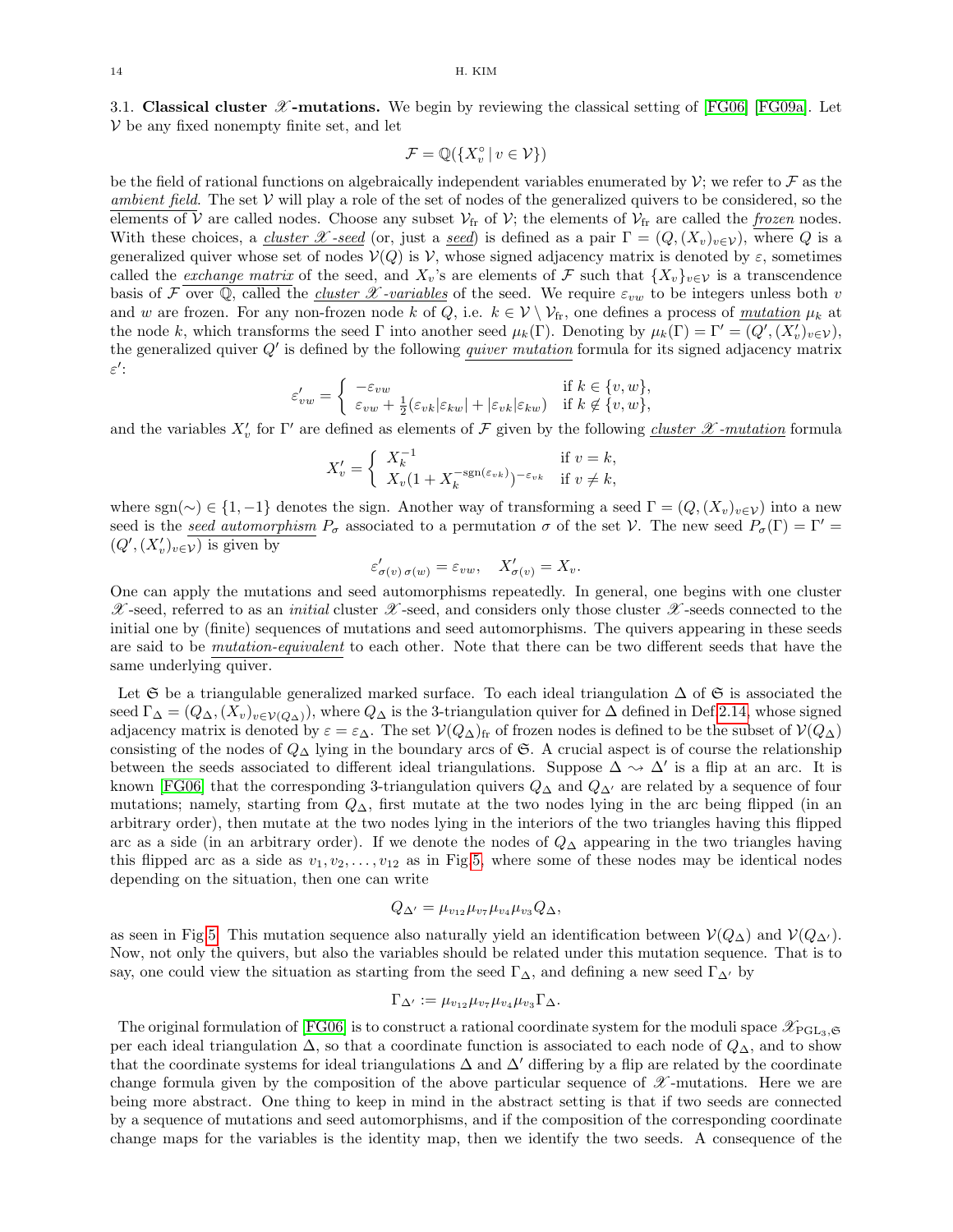

<span id="page-14-0"></span>FIGURE 5. The sequence of four mutations for a flip at an edge, transforming  $Q_{\Delta}$  to  $Q_{\Delta}$ 

above original geometric formulation of [\[FG06\]](#page-37-2) is that the consistency relations for flips of triangulations in Lem[.2.8](#page-7-0) also hold for the above abstract setting.

<span id="page-14-1"></span>Lemma 3.1 (classical consistency relations for flips, for 3-triangulation quivers and seeds). For each flip  $\Delta \rightarrow \Delta'$  of ideal triangulations of a triangulable generalized marked surface G at an internal arc i of  $\Delta$ , where the nodes are denoted as above, denote by

$$
\Phi_{\Delta\Delta'} = \Phi_i := \mu_{v_{12}} \mu_{v_7} \mu_{v_4} \mu_{v_3},
$$

which can be applied to generalized quivers or to cluster X -seeds, so that in particular,  $Q_{\Delta} = \Phi_i(Q_{\Delta})$  and  $\Gamma_{\Delta} = \Phi_i(\Gamma_{\Delta})$ . Then,  $\Phi_i$ 's satisfy the following relations, when applied to the 3-triangulation quiver  $Q_{\Delta}$  or to the cluster X -seed  $\Gamma_{\Delta}$  for an initial triangulation  $\Delta$  satisfying the respective conditions:

- (1)  $\Phi_i \Phi_i = id$ , for any internal arc i of any triangulation  $\Delta$ ;
- (2)  $\Phi_i \Phi_j \Phi_i \Phi_j = id$ , if the internal arcs i and j of  $\Delta$  satisfy  $b_{ij} = 0$ ;
- (3)  $\Phi_i \Phi_j \Phi_i \Phi_j \Phi_i = \mathbf{P}_{\sigma_{ij}^{[3]}},$  if the internal arcs i and j of  $\Delta$  satisfy  $b_{ij} = \pm 1$ , where  $\sigma_{ij}^{[3]}$  is a suitable permutation which permutes the seven nodes involved in the mutations in the left hand side and fixes all other nodes.

It is not hard to write down the permutation  $\sigma_{ij}^{[3]}$  explicitly, once one chooses node labels; we leave it as an exercise. A more basic well-known result is about the consistency relations for mutations.

<span id="page-14-2"></span>**Lemma 3.2** (classical consistency relations for mutations of  $\mathscr X$ -seeds). The mutations  $\mu_v$ 's of quivers and cluster  $\mathscr X$ -seeds satisfy:

- (1)  $\mu_v \mu_v = \text{id}$  for any non-frozen node v, applied to any seed  $\Gamma$ ;
- (2)  $\mu_v\mu_w\mu_v\mu_w = id$ , when applied to a seed  $\Gamma$  such that  $\varepsilon_{vw} = 0$ ;
- (3)  $\mu_v\mu_w\mu_v\mu_w\mu_v = P_{(vw)}$ , when applied to a seed  $\Gamma$  such that  $\varepsilon_{vw} = \pm 1$ , where (vw) stands for the permutation of the nodes that exchanges v and w and fixes all other nodes.

As of now, the proof of Lem[.3.1](#page-14-1) relies on the geometry of the moduli space  $\mathscr{X}_{\mathrm{PGL}_3,\mathfrak{S}}$  [\[FG06\]](#page-37-2) (or  $\mathscr{P}_{\mathrm{PGL}_3,\mathfrak{S}}$ [\[GS19\]](#page-38-0)). One can try to prove it directly using the more basic algebraic lemma, i.e. Lem[.3.2.](#page-14-2) For example, the left hand side of the item (1) of Lem[.3.1,](#page-14-1) when applied to  $\Delta$ , can be written as

$$
(\mu_{v_4}\mu_{v_3}\mu_{v_7}\mu_{v_{12}})(\mu_{v_{12}}\mu_{v_7}\mu_{v_4}\mu_{v_3})
$$

which one can prove to equal id, with the help of the items (1) and (2) of Lem[.3.2.](#page-14-2) Similarly, the item (2) of Lem[.3.1](#page-14-1) can be shown using the item (2) of Lem[.3.2.](#page-14-2) Showing the item (3) of Lem[.3.1](#page-14-1) would be more involved, and we leave this as an exercise to the readers.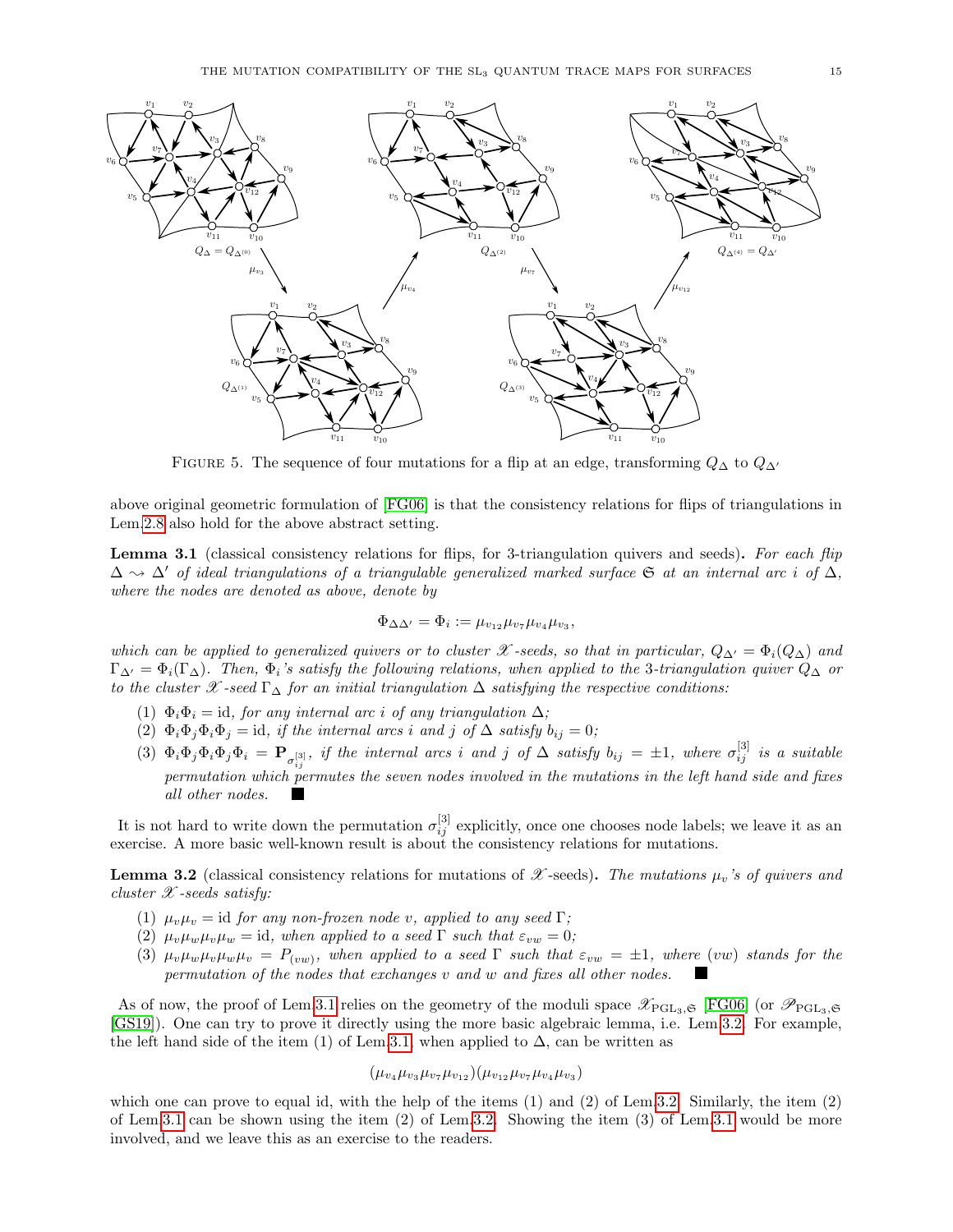<span id="page-15-0"></span>3.2. Quantum mutations for  $\mathscr X$ -seeds and for Fock-Goncharov algebras. For the quantum setting, here we first review known constructions established in [\[FG06\]](#page-37-2) [\[FG09b\]](#page-38-2) [\[BZ05\]](#page-37-10), restricted and adapted to the setting of the present paper.

First, for a general cluster X-variety setting. To a cluster X-seed  $\Gamma = (Q,(X_v)_{v \in \mathcal{V}})$ , associate the Fock-Goncharov algebra  $\mathcal{X}_{\Gamma}^q$  as in Def[.2.15,](#page-10-3) namely  $\mathcal{X}_{\Gamma}^q$  is the  $\mathbb{Z}[q^{\pm 1/2}]$ -algebra generated by  $\{\hat{X}_{v}^{\pm 1} | v \in \mathcal{V}\}\$ mod out by the relations

$$
\widehat{X}_v \widehat{X}_w = q^{2\varepsilon_{vw}} \widehat{X}_w \widehat{X}_v, \quad \forall v, w \in \mathcal{V},
$$

where  $\varepsilon$  is the signed adjacency matrix for Q. So this algebra is an example of the so-called (generalized) quantum torus algebras, which are known to satisfy the (right) Ore conditions [\[C95\]](#page-37-11), i.e.  $P(\mathcal{X}_{\Gamma}^q \setminus \{0\}) \cap Q\mathcal{X}_{\Gamma}^q \neq$  $\overline{Q}$  for each  $P, Q \in \mathcal{X}_{\Gamma}^q$  with  $Q \neq 0$ , hence the skew-field of (right) fractions  $\text{Frac}(\mathcal{X}_{\Gamma}^q)$ , makes sense. An element of Frac $(\mathcal{X}_{\Gamma}^q)$  is represented by a formal expression of the form  $PQ^{-1}$ , with  $P, Q \in \mathcal{X}_{\Gamma}^q, Q \neq 0$ , where two such expressions  $P_1Q_1^{-1}$  and  $P_2Q_2^{-1}$  represent the same element of  $Frac{X_1^q}{\Gamma}$  if there exists nonzero  $S_1, S_2 \in \mathcal{X}_1^q$ <br>such that  $P_1S_1 = P_2S_2$  and  $Q_1S_1 = Q_2S_2$ . Product of two such expressions can be expre form  $PQ^{-1}$ , by algebraic manipulations using the defining commutation relations of  $\mathcal{X}_{\Gamma}^{\bar{q}}$ . We now recall the quantum mutation map associated to a mutation of classical  $\mathscr X$ -seeds. Before giving the formula for this map, it is useful to recall the following crucial ingredient.

**Definition 3.3** (compact quantum dilogarithm [\[FaKa\]](#page-37-12)). The quantum dilogarithm for a quantum parameter q is the function

$$
\Psi^{q}(x) = \prod_{n=0}^{\infty} (1 + q^{2n+1}x)^{-1}
$$

One way of understanding this function is to view it as a formal series. One can also view it as a meromorphic function on the complex plane, when q is a complex number s.t.  $|q| < 1$ . Anyhow, its characteristic property is the difference equation

$$
\Psi^q(q^2x) = (1+qx)\Psi^q(x),
$$

which is clear at least in a formal sense. This much is what we will use about  $\Psi^q$  in a heuristic manner, and we do not try to make rigorous proofs out of these formal manipulations. It is useful to define:

**Definition 3.4** (rational ratio of quantum dilogarithm). For  $\alpha \in \mathbb{Z}$ , define

$$
F^q(x; \alpha) := \Psi^q(q^{2\alpha} x) \, \Psi^q(x)^{-1}
$$

formally. More precisely,  $F<sup>q</sup>(x; \alpha)$  is defined as the rational expression in x and q given by

<span id="page-15-2"></span>(3.1) 
$$
F^{q}(x; \alpha) := \prod_{r=1}^{|\alpha|} (1 + q^{(2r-1)\text{sgn}(\alpha)} x)^{\text{sgn}(\alpha)}.
$$

In particular, from now on, one can forget about the quantum dilogarithm and just remember eq.[\(3.1\)](#page-15-2). We now describe Fock-Goncharov's quantum mutation formula.

<span id="page-15-1"></span>**Definition 3.5** (quantum  $\mathscr X$ -mutation for Fock-Goncharov algebras; [\[FG09a\]](#page-38-21) [\[FG09b\]](#page-38-2)). To a mutation  $\Gamma \rightsquigarrow \Gamma' = \mu_k(\Gamma)$  of cluster X-seeds, define the quantum mutation map as the algebra homomorphism between the skew-fields of fractions

$$
\mu^q_{\Delta\Delta'}=\mu^q_k\ :\ {\rm Frac}(\mathcal{X}^q_{\Gamma'})\rightarrow {\rm Frac}(\mathcal{X}^q_{\Gamma})
$$

as the composition

$$
\mu_k^q = \mu_k^{\sharp q} \circ \mu_k',
$$

where the monomial part

$$
\mu_k' \ : \ \text{Frac}(\mathcal{X}^q_{\Gamma'}) \to \text{Frac}(\mathcal{X}^q_{\Gamma})
$$

is given on the generators by

$$
\mu'_{k}(\widehat{X}'_{v}) = \begin{cases} \widehat{X}_{k}^{-1} & \text{if } v = k, \\ \left[ \widehat{X}_{v} \widehat{X}_{k}^{[\varepsilon_{vk}]_{+}} \right]_{\text{Weyl}} & \text{if } v \neq k, \end{cases}
$$

where  $\varepsilon$  is the exchange matrix for  $\Gamma$ , and the automorphism part

$$
\mu_k^{\sharp q} \; : \; \text{Frac}(\mathcal{X}_\Gamma^q) \to \text{Frac}(\mathcal{X}_\Gamma^q)
$$

is given formally as the conjugation by the expression  $\Psi^q(\widehat{X}_k)$ 

$$
\mu_k^{\sharp q} = \mathrm{Ad}_{\Psi^q(\widehat{X}_k)};
$$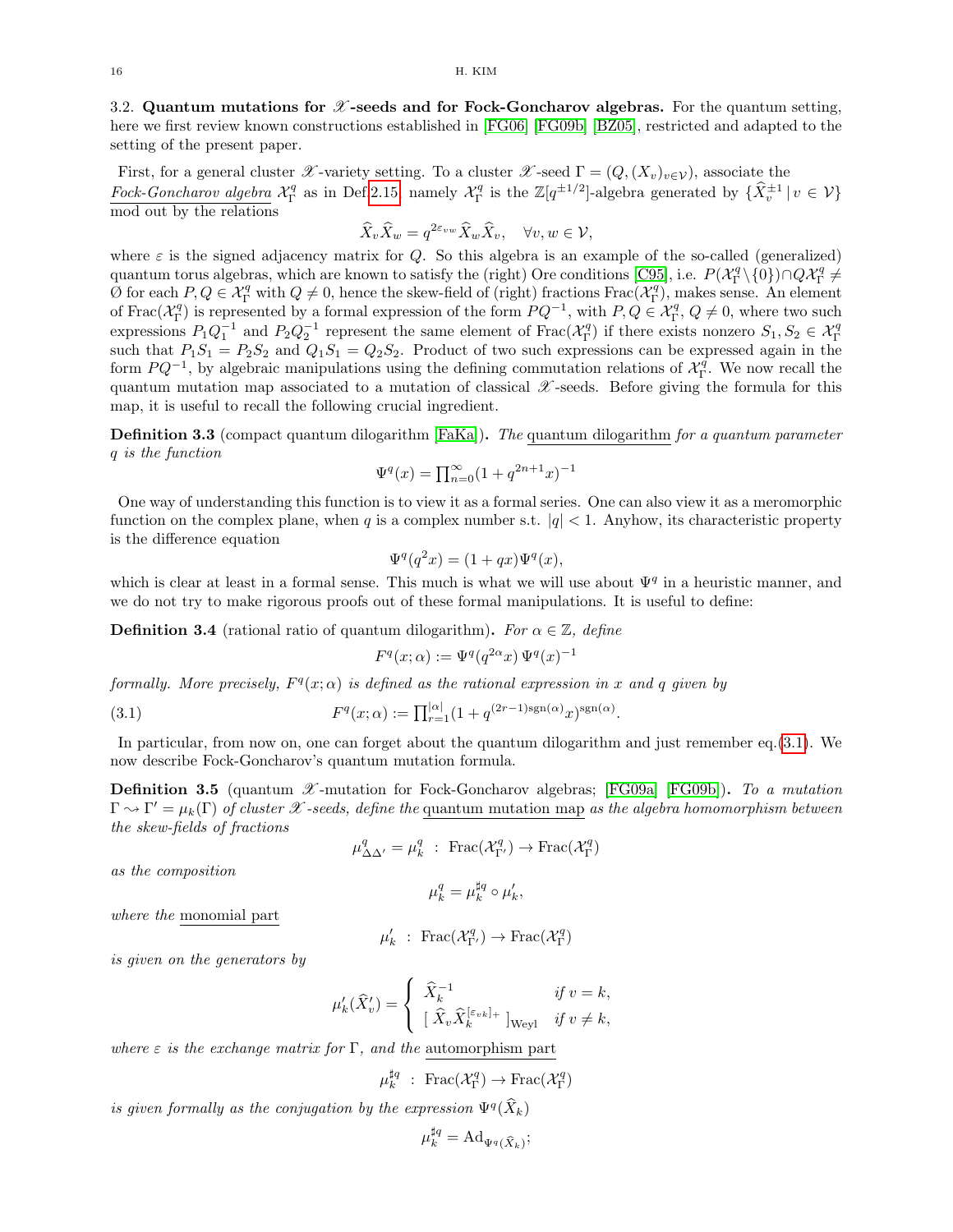more precisely,  $\mu_k^{\sharp q}$  is given on each generator as

$$
\mu_k^{\sharp q}(\widehat{X}_v) = \widehat{X}_v \cdot F^q(\widehat{X}_k; \varepsilon_{kv}),
$$

where  $F<sup>q</sup>$  is as in eq.[\(3.1\)](#page-15-2).

To a seed automorphism  $\Gamma \rightsquigarrow \Gamma' = P_{\sigma}(\Gamma)$ , define the quantum seed automorphism as

$$
P_{\sigma} : \operatorname{Frac}(\mathcal{X}_{\Gamma'}^q) \to \operatorname{Frac}(\mathcal{X}_{\Gamma}^q), \quad \widehat{X}'_{\sigma(v)} \mapsto \widehat{X}_v, \quad \forall v \in \mathcal{V}.
$$

Of course, the most basic property of  $\mu_k^q$  and  $P_{\sigma}$  is that they recover the classical mutation and seed automorphism formulas  $\mu_k$  and  $P_{\sigma}$  as we put  $q = 1$  and remove hats from the generators  $\hat{X}_v$ . More importantly, they satisfy the quantum counterparts of the consistency relations of the classical mutations as in Lem[.3.2:](#page-14-2)

**Proposition 3.6** ([\[BZ05\]](#page-37-10) [\[FG09a,](#page-38-21) §3.3]). The quantum mutations  $\mu_v^q$ 's satisfy the following, when applied to Frac $(\mathscr{X}_{\Gamma}^q)$  for an initial seed  $\Gamma$  satisfying the respective conditions:

- (1)  $\mu_v^q \mu_v^q = \text{id}$  for any non-frozen node v, for any seed  $\Gamma$ ;
	- (2)  $\mu_v^q \mu_w^q \mu_w^q = \text{id}, \text{ when } \varepsilon_{vw} = 0 \text{ in } \Gamma;$
	- (3)  $\mu_v^q \mu_w^q \mu_v^q \mu_w^q = P_{(vw)},$  when  $\varepsilon_{vw} = \pm 1$  in  $\Gamma$ .

We now apply the quantum mutation construction to our setting, namely for the cluster  $\mathcal{X}$ -seeds Γ $\Lambda$  for  $\mathscr{X}_{\mathrm{PGL}_3,\mathfrak{S}}$ , or  $\mathscr{P}_{\mathrm{PGL}_3,\mathfrak{S}}$ , associated to an ideal triangulation  $\Delta$  of  $\mathfrak{S}$ .

<span id="page-16-2"></span>**Definition 3.7** (quantum coordinate change map for cluster X -charts for a flip). For each flip  $\Delta \sim \Delta'$  of ideal triangulations of a triangulable generalized marked surface  $\mathfrak G$  at an internal arc i of  $\Delta$ , where the nodes of the 3-triangulation quivers  $Q_{\Delta}$  and  $Q_{\Delta'}$  are denoted as in §[3.1,](#page-13-0) define the quantum coordinate change map

 $\Phi^q_{\Delta \Delta'} = \Phi^q_i : \text{Frac}(\mathcal{X}^q_{\Delta'}) \to \text{Frac}(\mathcal{X}^q_{\Delta})$ 

between the skew-fields of fractions of the Fock-Goncharov algebras (Def[.2.15\)](#page-10-3) as

<span id="page-16-1"></span>(3.2) 
$$
\Phi_i^q := \mu_{v_3}^q \mu_{v_4}^q \mu_{v_7}^q \mu_{v_{12}}^q.
$$

The reason why the order of composition of the four quantum mutations looks reversed from that in the classical setting is that each quantum mutation  $\mu_v^q$  is written in a contravariant manner, for it is a deformation of the pullback map  $\mu_v^*$  of the classical mutation birational map  $\mu_v$ . That is, the classical mutation sequence  $\mu_{v_1}, \mu_{v_2}, \mu_{v_3}$  can be applied to a quiver, a seed, or the split algebraic torus for a seed, while the pullback maps on the (coordinate) functions should be written as  $\mu_{v_3}^* \mu_{v_4}^* \mu_{v_7}^* \mu_{v_{12}}^*$ , and the above  $\Phi_i^q$  is a deformation of this last composition.

One can naturally expect that the quantum counterpart of the consistency relations of the flips, i.e. Lem[.3.2,](#page-14-2) should hold.

**Proposition 3.8** (quantum consistency relations for flips of triangulations for  $\mathscr{X}_{PGL_3,\mathfrak{S}}$ ). For a triangulable generalized marked surface  $\mathfrak{S}$ , the quantum coordinate change maps  $\mu_i^q$  associated to flips at arcs i of triangulations satisfy the following relations, when applied to the initial seed  $\Gamma_{\Delta}$  for a triangulation  $\Delta$  of  $\mathfrak{S}$ satisfying the respective conditions:

- (1)  $\Phi_i^q \Phi_i^q = id$ , for any internal arc i of any triangulation  $\Delta$ ;
- $\int (2) \Phi_i^q \Phi_j^q \Phi_i^q \Phi_j^q = id, \text{ if the internal arcs } i \text{ and } j \text{ of } \Delta \text{ satisfy } b_{ij} = 0;$
- (3)  $\Phi_i^q \Phi_j^q \Phi_i^q \Phi_j^q \Phi_i^q = \mathbf{P}_{\sigma_{ij}^{[3]}},$  if the internal arcs i and j of  $\Delta$  satisfy  $b_{ij} = \pm 1$ , where  $\sigma_{ij}^{[3]}$  is as in Lem[.3.1\(](#page-14-1)3).

*Proof.* It is proved in [\[KN11\]](#page-38-9) that a relation satisfied by classical cluster  $\mathscr X$ -mutations is also satisfied by the corresponding quantum cluster  $\mathscr X$ -mutations. Since the classical relations hold by Lem[.3.2,](#page-14-2) we are done. 

<span id="page-16-0"></span>3.3. The balanced algebras, and the quantum coordinate change maps for them. In the present subsection we introduce main technical definitions of the present paper.

Let  $\Delta$  be an ideal triangulation of a triangulable generalized marked surface  $\mathfrak{S}$ , and  $(W, s)$  a stated SL<sub>3</sub>-web in  $\mathfrak{S} \times I$ . In general, the value  $\text{Tr}_{\Delta}^{\omega}([W, s])$  of the  $\text{SL}_3$  quantum trace lies in  $\mathcal{Z}_{\Delta}^{\omega}$ , i.e. is a Laurent polynomial in the variables  $\widehat{Z}_v$ 's,  $v \in V(Q_\Delta)$ , instead of lying in  $\mathcal{X}_q^q$ , i.e. being a Laurent polynomial in  $\widehat{X}_v = \widehat{Z}_v^3$ 's. Suppose  $\Delta \sim \Delta'$  is a flip at an arc. The main purpose of the present paper is to show that the SL<sub>3</sub> quantum trace values  $\operatorname{Tr}^{\omega}_{\Delta}([W, s])$  and  $\operatorname{Tr}^{\omega}_{\Delta'}([W, s])$  are related by a suitable quantum mutation map. So far, the only known quantum mutation map is  $\Phi_{\Delta\Delta'}^q$ : Frac $(\mathcal{X}_{\Delta'}^q)$   $\to$  Frac $(\mathcal{X}_{\Delta}^q)$ , which tells us how the variables  $\widehat{X}'_v, v \in \mathcal{V}(Q_{\Delta'})$ ,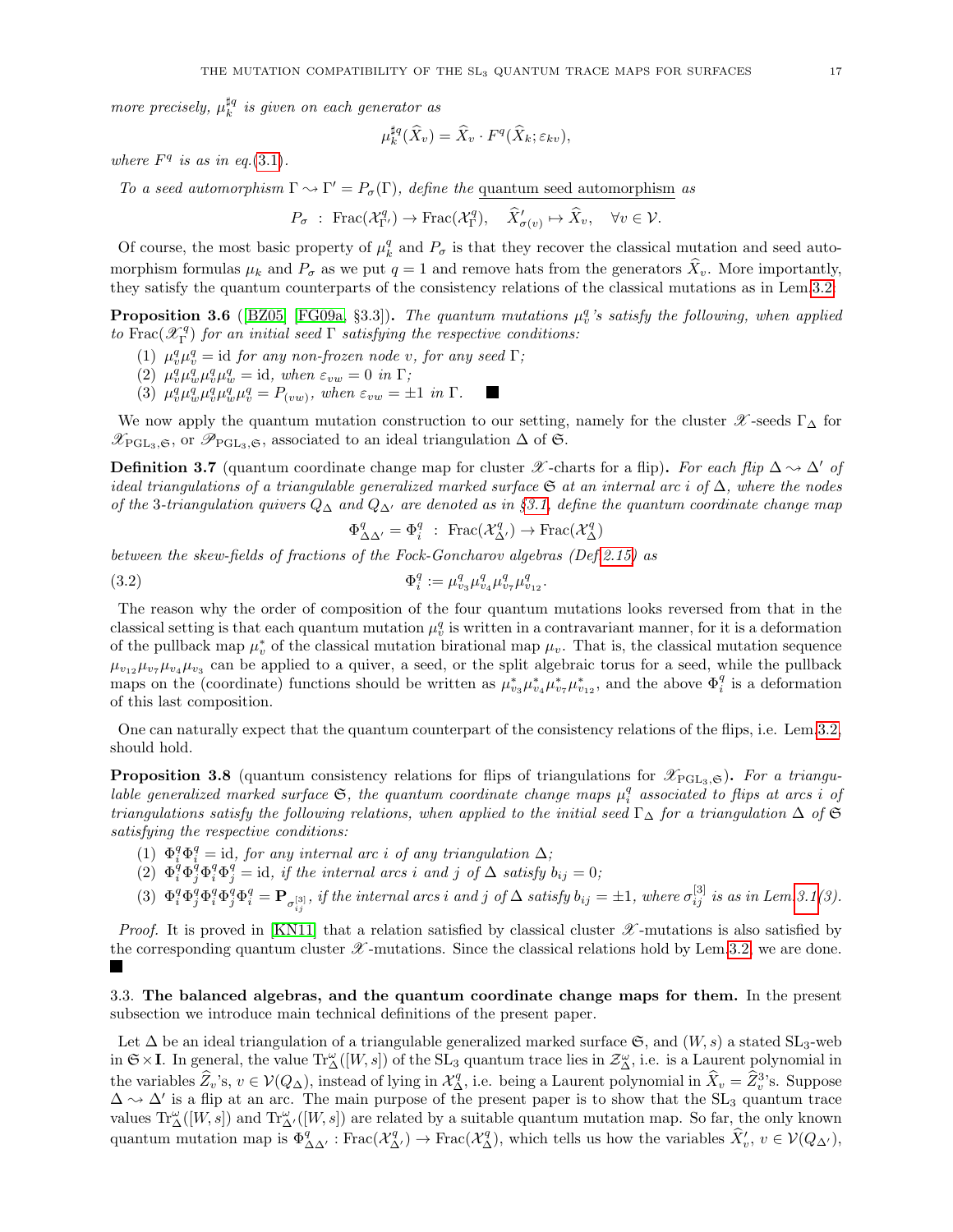are related to the variables  $\hat{X}_v, v \in V(Q_\Delta)$ . Hence, one needs first to establish a quantum mutation map for the cube-root variables  $\hat{Z}'_v$  and  $\hat{Z}_v$ . Similarly as in the SL<sub>2</sub> case [\[H10\]](#page-38-8) [\[BW11\]](#page-37-4) [\[S20\]](#page-38-20), one can find a (quantum) rational formula only between certain subalgebras of the skew-fields of fractions  $\text{Frac}(\mathcal{Z}_{\Delta'}^{\omega})$  and Frac( $\mathcal{Z}^{\omega}_{\Delta}$ ). So, the very first step is to identify these special subalgebras. Following the terminology for the known constructions for the  $SL_2$  case [\[H10\]](#page-38-8) [\[BW11\]](#page-37-4), we dub these subalgebras as *balanced* subalgebras. The  $SL<sub>3</sub>$  version of the balancedness condition comes from that of the *tropical coordinate* system  $[K20]$  on the set  $\mathscr{A}_{L}(\mathfrak{S};\mathbb{Z})$  of all SL<sub>3</sub>-laminations in  $\mathfrak{S}$ . Note that in the current version (ver.3) of [\[K20\]](#page-38-5), the balancedness condition is incorrectly written, and will be corrected in the updated version as follows.

<span id="page-17-0"></span>**Definition 3.9** (from [\[K20,](#page-38-5) Prop.3.30]). Let  $\Delta$  be an ideal triangulation of a triangulable generalized marked surface G. An element  $(a_v)_{v \in V(Q_\Delta)} \in (\frac{1}{3}\mathbb{Z})^{V(Q_\Delta)}$  is said to be  $\Delta$ -balanced if for each triangle t of  $\Delta$ , the following hold: denoting by  $e_1, e_2, e_3$  the sides of t in the clockwise order (with  $e_4 = e_1$ ), by  $v_{e_\alpha,1}$ ,  $v_{e_\alpha,2}$  the nodes of  $Q_\Delta$  lying in  $e_\alpha$  so that  $v_{e_\alpha,1} \to v_{e_\alpha,2}$  matches the clockwise orientation of the boundary of t, and by  $v_t$  the node of  $Q_{\Delta}$  lying in the interior of t, as in Fig[.4,](#page-5-0)

- (BE1) the numbers  $\sum_{\alpha=1}^{3} a_{v_{e_{\alpha}},1}$  and  $\sum_{\alpha=1}^{3} a_{v_{e_{\alpha}},2}$  belong to  $\mathbb{Z}$ ;
- $(BE2) \ \forall \alpha = 1, 2, 3, \text{ the number } a_{v_{e_{\alpha},1}} + a_{v_{e_{\alpha},2}}$  belongs to  $\mathbb{Z};$
- $(BE3) \ \forall \alpha = 1, 2, 3, \ the \ number \ -a_{v_t} + a_{v_{e_{\alpha},2}} + a_{v_{e_{\alpha+1},1}} \ (or \ the \ number \ a_{v_t} + a_{v_{e_{\alpha},1}} + a_{v_{e_{\alpha+1},2}}) \ belongs \ to \ \mathbb{Z}.$

<span id="page-17-3"></span>**Proposition 3.10** ([\[K20,](#page-38-5) Prop.3.30]). Let  $\Delta$  be an ideal triangulation of a triangulable generalized marked surface  $\mathfrak{S}$ . There exists an injective map

$$
\mathbf{a}_{\Delta} \; : \; \mathscr{A}_{L}(\mathfrak{S}; \mathbb{Z}) \to (\frac{1}{3}\mathbb{Z})^{\mathcal{V}(Q_{\Delta})}, \quad \ell \mapsto (a_{v}(\ell))_{v \in \mathcal{V}(Q_{\Delta})},
$$

called the tropical coordinate system on the set  $\mathscr{A}_L(\mathfrak{S};\mathbb{Z})$  of all  $SL_3$ -laminations in  $\mathfrak{S}$ , satisfying favorable properties. Moreover,  $\mathbf{a}_{\Delta}$  is a bijection onto the set of all  $\Delta$ -balanced elements of  $(\frac{1}{3}\mathbb{Z})^{\mathcal{V}(Q_{\Delta})}$ .

We say that  $a_v(\ell) \in \frac{1}{3}\mathbb{Z}$  is the tropical coordinate of the SL<sub>3</sub>-lamination  $\ell$  at the node v of the 3-triangulation quiver  $Q_{\Delta}$ .

The following definition and the next one constitute the first main technical definition introduced in the present paper.

<span id="page-17-1"></span>**Definition 3.11.** Let  $\Delta$  be an ideal triangulation of a triangulable generalized marked surface  $\mathfrak{S}$ . A  $\mathcal{Z}\text{-Laurent monomial}$  for  $\Delta$  is an element of  $\mathcal{Z}_{\Delta}^{\omega}$  the form

$$
\epsilon \,\omega^m[\prod_{v\in \mathcal{V}(Q_{\Delta})}\hat{X}^{a_v}_v]_{\text{Weyl}} = \epsilon \,\omega^m[\prod_{v\in \mathcal{V}(Q_{\Delta})}\hat{Z}^{3a_v}_v]_{\text{Weyl}}
$$

for some  $\epsilon \in \{1, -1\}$ ,  $m \in \frac{1}{2}\mathbb{Z}$  and  $(a_v)_{v \in \mathcal{V}(Q_\Delta)} \in (\frac{1}{3}\mathbb{Z})^{\mathcal{V}(Q_\Delta)}$ .

We say that a Z-Laurent monomial  $\epsilon \omega^m \prod_{v \in \mathcal{V}(Q_\Delta)} \hat{X}_v^{a_v}$  weyl for  $\Delta$  is an X-Laurent monomial for  $\Delta$  if it belongs to  $\mathcal{X}_{\Delta}^q \subset \mathcal{Z}_{\Delta}^{\omega}$ , i.e. if  $m \in \frac{9}{2}\mathbb{Z}$  and  $a_v \in \mathbb{Z}$ ,  $\forall v \in \mathcal{V}(Q_{\Delta})$  (sometimes we do not require  $m \in \frac{9}{2}\mathbb{Z}$ ).

We say that a Z-Laurent monomial  $\epsilon \omega^m \prod_{v \in \mathcal{V}(Q_\Delta)} \hat{X}_{v}^{a_v}$  weyl for  $\Delta$  is  $\Delta$ -balanced if  $(a_v)_{v \in \mathcal{V}(Q_\Delta)}$  is a  $\Delta$ balanced element of  $(\frac{1}{3}\mathbb{Z})^{\mathcal{V}(Q_{\Delta})}$ .

A (finite) sum of Z-Laurent monomials for  $\Delta$  is called a Z-Laurent polynomial for  $\Delta$ , and a sum of X-Laurent monomials for  $\Delta$  an X-Laurent polynomial for  $\Delta$ . A Z-Laurent polynomial for  $\Delta$  is said to be  $\Delta$ -balanced if it can be expressed as a sum of  $\Delta$ -balanced Z-Laurent monomials for  $\Delta$ .

Let the  $\Delta$ -balanced cube-root Fock-Goncharov algebra  $\hat{Z}_{\Delta}^{\omega}$  for  $\Delta$  be the subset of  $\mathcal{Z}_{\Delta}^{\omega}$  consisting of all  $\Delta$ balanced  $\overline{\mathcal{Z}-Laurent$  polynomials for  $\Delta$ .

It is easy to observe that

 $\mathcal{X}_{\Delta}^q \subset \widehat{\mathcal{Z}}_{\Delta}^{\omega}.$ 

Since  $\mathcal{Z}^{\omega}_{\Delta}$  is an example of a quantum torus algebra, it satisfies the (right) Ore condition, hence the skew-field of (right) fractions  $\operatorname{Frac}\nolimits(\mathcal{Z}_{\Delta}^{\omega})$  makes sense.

<span id="page-17-2"></span>**Definition 3.12.** Let  $\Delta$  be an ideal triangulation of a triangulable generalized marked surface. Let the  $\Delta$ -balanced fraction (cube-root Fock-Goncharov) algebra  $\widehat{\text{Frac}}(\mathcal{Z}_{\Delta}^{\omega})$  for  $\Delta$  be the subset of  $\text{Frac}}(\mathcal{Z}_{\Delta}^{\omega})$  consisting of all elements that can be expressed as  $P Q^{-1}$  with  $P \in \hat{\mathcal{Z}}_{\Delta}^{\omega} \subset \mathcal{Z}_{\Delta}^{\omega}$  and  $Q \in \mathcal{X}_{\Delta}^{q} \subset \mathcal{Z}_{\Delta}^{\omega}$  s.t.  $Q \neq 0$ .

One can observe that  $\widehat{\text{Frac}}(Z^{\omega}_{\Delta})$  is a subalgebra of  $\text{Frac}(Z^{\omega}_{\Delta})$ , and contains  $\widehat{Z}^{\omega}_{\Delta}$  and  $\text{Frac}(X^q_{\Delta})$  as subalgebras. As a matter of fact, almost verbatim argument of [\[KLS18,](#page-38-22) Rem.3.11] shows the following: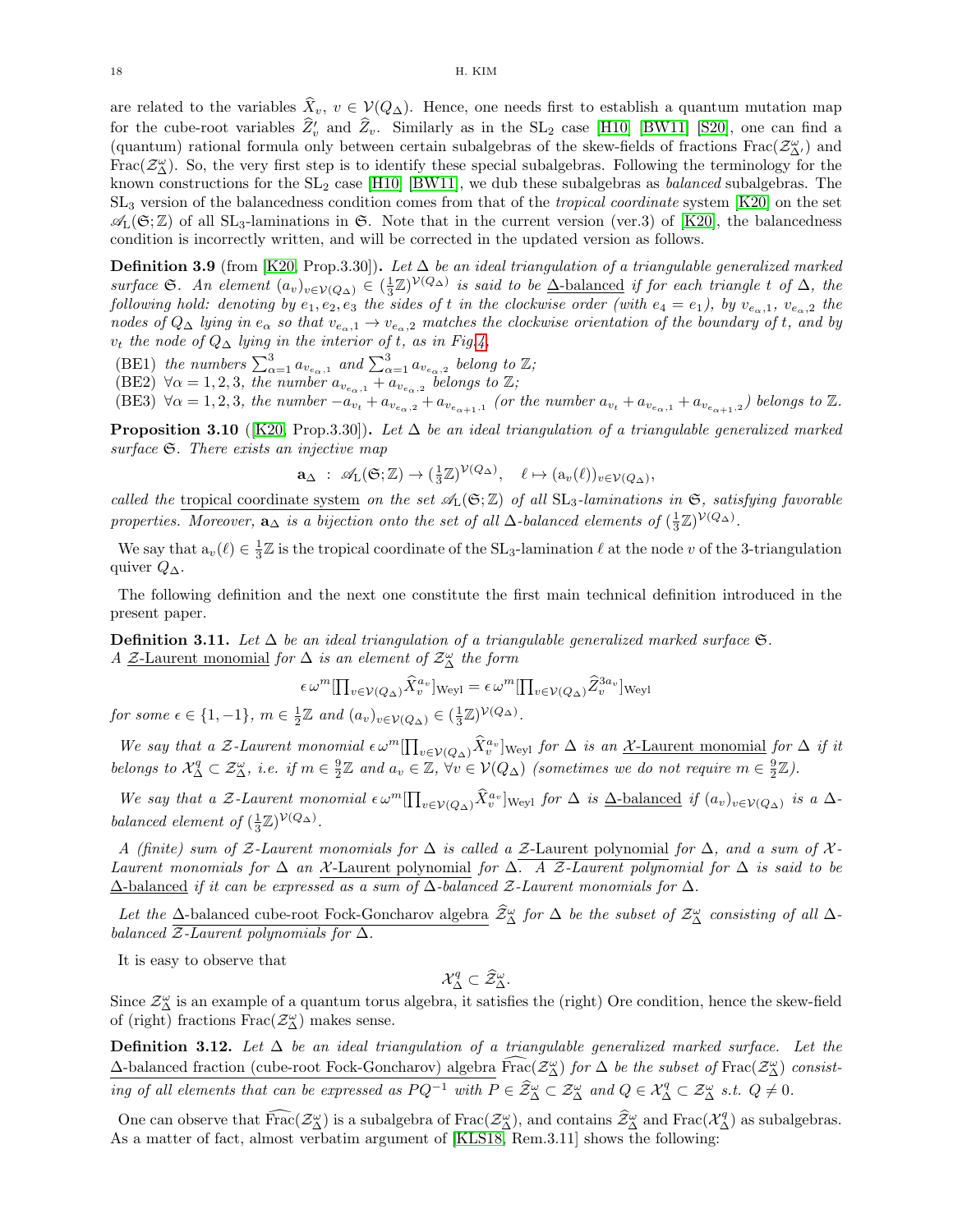<span id="page-18-0"></span>**Lemma 3.13.** Frac $(\mathcal{Z}_{\Delta}^{\omega})$  is a skew-field, and coincides with the skew-field of fractions Frac $(\hat{\mathcal{Z}}_{\Delta}^{\omega})$  of  $\hat{\mathcal{Z}}_{\Delta}^{\omega}$ , where  $\text{Frac}(\widehat{\mathcal{Z}}_{\Delta}^{\omega})$  is naturally viewed as a subalgebra of  $\text{Frac}(\mathcal{Z}_{\Delta}^{\omega})$ .

The definition of the balancedness is inspired by the following important basic statement.

<span id="page-18-1"></span>**Proposition 3.14** (values of the  $SL_3$  quantum trace are  $\Delta$ -balanced). Let  $\Delta$  be an ideal triangulation of a triangulable generalized marked surface  $\mathfrak{S}$ , and  $(W, s)$  be a stated  $\mathrm{SL}_3$ -web in  $\mathfrak{S} \times \mathbf{I}$ . Then the value  $\mathrm{Tr}^\omega_\Delta([W, s])$ of the SL<sub>3</sub> quantum trace is a  $\Delta$ -balanced  $\mathcal{Z}$ -Laurent polynomial for  $\Delta$ , i.e.

$$
\mathrm{Tr}^{\omega}_{\Delta}([W,s]) \ \in \ \widehat{\mathcal{Z}}^{\omega}_{\Delta} \ \subset \mathcal{Z}^{\omega}_{\Delta}.
$$

Prop[.3.14](#page-18-1) is not stated in [\[K20\]](#page-38-5), but easily follows from the following highest-term statement, which is proved in  $[K20, Prop.5.80]$  for non-elliptic  $SL_3$ -webs without endpoints and played a crucial role in that whole paper. Almost verbatim proof of [\[K20,](#page-38-5) Prop.5.80] yields the following version for a generalized marked surface, possibly with boundary.

<span id="page-18-2"></span>**Proposition 3.15** (the highest term of the  $SL_3$  quantum trace value; [\[K20,](#page-38-5) Prop.5.80]). Let ∆ be an ideal triangulation of a triangulable generalized marked surface, and  $(W, s)$  a stated  $SL_3$ -web in  $S \times I$ , such that W has upward-vertical framing everywhere,  $\pi(W)$  is a reduced non-elliptic  $SL_3$ -web in  $\mathfrak{S}$  (with  $\pi$  in eq.[\(2.1\)](#page-9-1)), and s assigns 1 to all endpoints. Then  $\text{Tr}^{\omega}_{\Delta}([W,s]) \in \mathcal{Z}_{\Delta}^{\omega}$  can be written as a sum of  $\mathcal{Z}$ -Laurent monomials for  $\Delta$ , such that  $\omega^m \prod_v \widehat{X}_v^{a_v(\pi(W))}$  weyl, for some  $m \in \frac{1}{2}\mathbb{Z}$ , is the unique  $\mathcal{Z}$ -Laurent monomial of the highest preorder induced by the powers of the Z-Laurent monomials, where  $a_v(\pi(W))$  is the tropical coordinate at v of  $\pi(W)$  viewed as a  $SL_3$ -lamination equipped with the weight 1 on all components. That is, for any other  $\mathcal{Z}\text{-}Laurent monomial \epsilon' \omega^{m'}[\prod_v \widehat{X}_v^{b_v}]_{\text{Weyl}}$  appearing in  $\text{Tr}^{\omega}_{\Delta}([W,s])$ , we have  $a_v(\pi(W)) \geq b_v$  for all  $v \in \mathcal{V}(Q_{\Delta}),$ with at least one of these inequalities being strict. Moreover, if W has no endpoints, then  $m = 0$ .

It is convenient also to have the following:

**Proposition 3.16** (congruence of terms of the  $SL_3$  quantum trace value; [\[K20,](#page-38-5) Prop.5.76]). Any two terms  $\epsilon' \omega^{m'} [\prod_{v} \hat{X}_{v}^{b_{v}}]$ <sub>Weyl</sub> and  $\epsilon'' \omega^{m''} [\prod_{v} \hat{X}_{v}^{b'_{v}}]$ <sub>Weyl</sub> of Tr<sub> $\Delta$ </sub>([W, s]) appearing in Prop. 3.15 satisfies  $b_{v} - b'_{v} \in \mathbb{Z}$ ,  $\forall v \in \mathbb{Z}$  $\mathcal{V}(Q_{\Delta});$  this holds for any state s of W.

Using arguments e.g. as in the proof of [\[K20,](#page-38-5) Prop.5.82], one can show:

<span id="page-18-3"></span>**Proposition 3.17.**  $b_v - a_v(\pi(W)) \in \mathbb{Z}$ ,  $\forall v \in V(Q_\Delta)$ , for a any state s for the above W.

*Proof of Prop.3.14*. With the help of the  $SL_3$  skein relations and isotopy, we see that  $Tr_{\Delta}^{\omega}([W,s])$  can be expressed as a  $\mathbb{Z}[\omega^{\pm 1/2}]$ -linear combination of  $\text{Tr}_{\Delta}^{\omega}([W', s'])$  with W' satisfying the conditions of Prop[.3.15.](#page-18-2) By Prop[.3.15,](#page-18-2) Prop[.3.17,](#page-18-3) Prop[.3.10,](#page-17-3) and a simple observation on the ∆-balancedness condition that this condition is preserved by shifts by elements of  $\mathbb{Z}^{\mathcal{V}(Q_{\Delta})}$ , it follows that all the terms of  $\text{Tr}^{\omega}_{\Delta}([W', s'])$ , hence those of  $\text{Tr}^{\omega}_{\Delta}([W,s])$  also, are  $\Delta$ -balanced. **I** 

We will now extend the quantum coordinate change map  $\Phi_i^q = \mu_{v_3}^q \mu_{v_3}^q \mu_{v_7}^q \mu_{v_{12}}^q$  in eq.[\(3.2\)](#page-16-1) of Def[.3.7](#page-16-2) to the balanced fraction algebras. Note that  $\Phi_i = \mu_{v_{12}}\mu_{v_7}\mu_{v_4}\mu_{v_3}$  connects the seed  $\Gamma_\Delta$  for the triangulation  $\Delta$  to the seed  $\Gamma_{\Delta}$  for the triangulation  $\Delta'$ . For convenience, we name the intermediate seeds as follows

$$
\Gamma_\Delta=\Gamma_{\Delta^{(0)}}\stackrel{\mu_{v_3}}{\rightsquigarrow}\Gamma_{\Delta^{(1)}}\stackrel{\mu_{v_4}}{\rightsquigarrow}\Gamma_{\Delta^{(2)}}\stackrel{\mu_{v_7}}{\rightsquigarrow}\Gamma_{\Delta^{(3)}}\stackrel{\mu_{v_{12}}}{\rightsquigarrow}\Gamma_{\Delta^{(4)}}=\Gamma_{\Delta'}
$$

So, for  $r = 0, 1, 2, 3, 4, \Delta^{(r)}$  is just a formal symbol for the seed denoted by  $\Gamma_{\Delta^{(r)}}$ , not necessarily representing an ideal triangulation; we may view  $\Delta^{(r)}$  as an 'imaginary' ideal triangulation, to which a generalized quiver  $Q_{\Delta^{(r)}}$  is associated, whose signed adjacency matrix is denoted by  $\varepsilon^{(r)}$ :

$$
\Delta=\Delta^{(0)}\stackrel{\mu_{v_3}}{\leadsto}\Delta^{(1)}\stackrel{\mu_{v_4}}{\leadsto}\Delta^{(2)}\stackrel{\mu_{v_7}}{\leadsto}\Delta^{(3)}\stackrel{\mu_{v_{12}}}{\leadsto}\Delta^{(4)}=\Delta'
$$

This notation is reflected already in Fig[.5.](#page-14-0) We first define the cube-root versions of the monomial transformations.

<span id="page-18-4"></span>**Definition 3.18.** For  $r = 1, 2, 3, 4$ , let  $v^{(r)} := v_3, v_4, v_7, v_{12}$ , respectively, so that the seed  $\Gamma_{\Delta^{(r)}}$  is obtained from  $\Gamma_{\Delta^{(r-1)}}$  by the mutation  $\mu_{v^{(r)}}$ . Denote by  $\mathcal{Z}^{\omega}_{\Delta^{(r)}}$  the cube-root Fock-Goncharov algebra, generated by  $\{\widehat{Z}_{v}^{\pm 1} | v \in V(Q_{\Delta^{(r)}})\}\$  over  $\mathbb{Z}[\omega^{\pm 1/2}]$  mod out by the relations  $\widehat{Z}_{v}\widehat{Z}_{w} = \omega^{2\varepsilon_{vw}^{(r)}}\widehat{Z}_{w}\widehat{Z}_{v}, \forall v, w \in V(Q_{\Delta^{(r)}}),$  where the Fock-Goncharov algebra  $\mathcal{X}^q_{\Delta^{(r)}}$  embeds into as  $\widehat{X}_v \mapsto \widehat{Z}_v^3$ .

Define the cube-root monomial transformation

$$
\nu'_{v^{(r)}}~:~\mathcal{Z}^\omega_{\Delta^{(r)}}\to \mathcal{Z}^\omega_{\Delta^{(r-1)}}
$$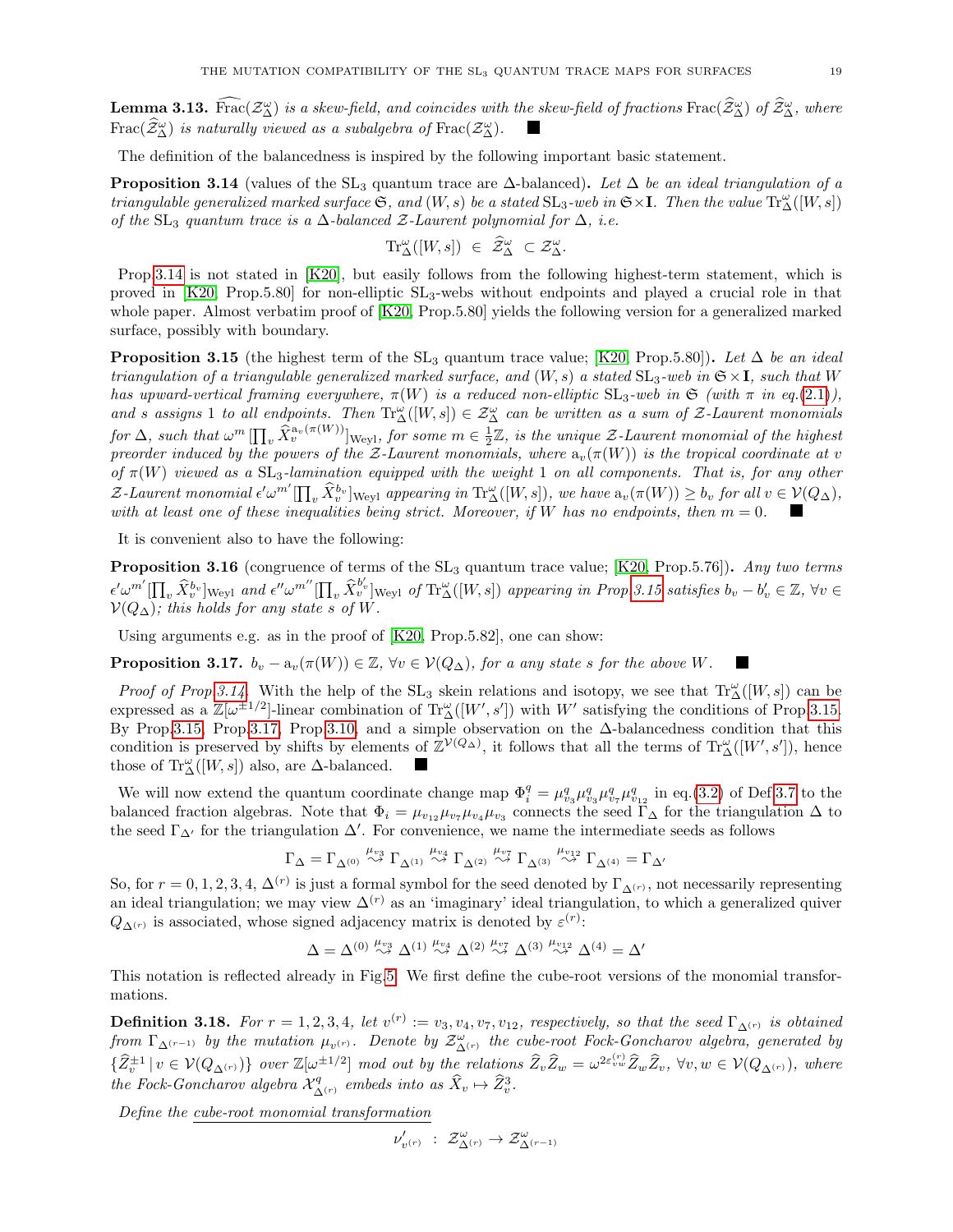as the  $\mathbb{Z}[\omega^{\pm 1/2}]$ -algebra homomorphism s.t.

$$
\nu'_{v^{(r)}}(\widehat{Z}_{v}^{(r)}) = \begin{cases}\n(\widehat{Z}_{v^{(r)}}^{(r-1)})^{-1} & \text{if } v = v^{(r)}, \\
\left[\widehat{Z}_{v}^{(r-1)}(\widehat{Z}_{v^{(r)}}^{(r-1)})^{[\varepsilon_{v,v}^{(r-1)}]+\right]_{\text{Weyl}} & \text{if } v \neq v^{(r)}.\n\end{cases}
$$

Let

$$
\nu'_{v^{(r)}} \; : \; \text{Frac}(\mathcal{Z}^{\omega}_{\Delta^{(r)}}) \to \text{Frac}(\mathcal{Z}^{\omega}_{\Delta^{(r-1)}})
$$

be the unique extension to a map of skew-fields.

The following is easy to check directly.

**Lemma 3.19.** Each  $\nu'_{v^{(r)}}$  is an isomorphism.

The goal is to define the cube-root version  $\nu_{v^{(r)}}^{\omega}$  of the quantum mutation  $\mu_v^q$  $\frac{q}{v^{(r)}}$  as the composition

$$
\nu_{v^{(r)}}^{\omega} = \nu_{v^{(r)}}^{\sharp \omega} \circ \nu'_{v^{(r)}} \; : \; \text{a subset of } \text{Frac}(\mathcal{Z}_{\Delta^{(r)}}^{\omega}) \to \text{a subset of } \text{Frac}(\mathcal{Z}_{\Delta^{(r-1)}}^{\omega}),
$$

where

$$
\nu^{\sharp\omega}_{v^{(r)}}=\mathrm{Ad}_{\Psi^q(\widehat X_{v^{(r-1)}}^{(r-1)})}\ :\ \text{a subset of } \mathrm{Frac}\big(\mathcal{Z}^\omega_{\Delta^{(r-1)}}\big)\to \text{a subset of }\mathrm{Frac}\big(\mathcal{Z}^\omega_{\Delta^{(r-1)}}\big)
$$

is the conjugation by the formal expression  $\Psi^q(\hat{X}_{v^{(r)}}^{(r-1)})$  in terms of the quantum dilogarithm, just like  $\mu_v^q$  $_{v^{\left( r\right) }}^{q}.$ One of the major tasks to be done is to find a natural subset of  $\text{Frac}(\mathcal{Z}_{\Delta^{(r)}}^\omega), r = 0, 1, 2, 3, 4$ , such that  $\nu_{v^{(r)}}^\omega$ is well-defined. For  $r = 0$  and  $r = 4$ , we already have candidates, namely the balanced fraction algebras  $\widehat{\text{Frac}}(Z^{\omega}_{\Delta})$  and  $\widehat{\text{Frac}}(Z^{\omega}_{\Delta'})$ . Instead of finding and justifying the best candidates for the intermediate seeds  $\Delta^{(r)}$ ,  $r = 1, 2, 3$ , we will be content with a model where the maps  $\nu_{v^{(r)}}^{\omega}$  are well-defined, which is a bare minimum for the purpose of the present paper.

The following technical lemma is the crucial part of this bare minimum condition.

<span id="page-19-0"></span>**Lemma 3.20.** For  $r = 1, 2, 3, 4$ , let  $v^{(r)} = v_3, v_4, v_7, v_{12}$  respectively. Let  $(a'_v)_v = (a_v^{(4)})_v \in (\frac{1}{3}\mathbb{Z})^{\mathcal{V}(Q_{\Delta'})}$  be a  $\Delta'$ -balanced element. Recursively define  $(a_v^{(r-1)})_v \in (\frac{1}{3}\mathbb{Z})^{\mathcal{V}(Q_{\Delta(r-1)})}$  for  $r = 4, 3, 2, 1$  as

<span id="page-19-2"></span>(3.3) 
$$
a_v^{(r-1)} = \begin{cases} -a_v^{(r)} + \sum_{w \in \mathcal{V}} [\varepsilon_{w,v^{(r)}}^{(r-1)}]_+ a_w^{(r)}, & \text{if } v = v^{(r)}, \\ a_v^{(r)} & \text{if } v \neq v^{(r)}. \end{cases}
$$

Then

<span id="page-19-1"></span>(3.4) 
$$
\alpha^{(r)} := \sum_{v \in \mathcal{V}(Q_{\Delta^{(r-1)}})} \varepsilon_{v^{(r)},v}^{(r-1)} a_v^{(r-1)} \in \frac{1}{3}\mathbb{Z}
$$

belongs to  $\mathbb{Z}$ , for  $r = 1, 2, 3, 4$ .

*Proof.* With the node names as in Fig[.5,](#page-14-0) denote by  $a_{v_j}^{(r)}$  by  $a_j^{(r)}$ , and  $\varepsilon_{v_j v_k}^{(r)}$  by  $\varepsilon_{jk}^{(r)}$ . Let's compute  $(a_v^{(r-1)})_v$ for  $r = 4, 3, 2, 1$  in terms of  $(a'_v)_v$ . For  $r = 4$ , note that  $v^{(4)} = v_{12}$ , and from Fig[.5](#page-14-0) that

$$
\varepsilon_{3,12}^{(3)} = \varepsilon_{10,12}^{(3)} = -1, \quad \varepsilon_{4,12}^{(3)} = \varepsilon_{9,12}^{(3)} = 1, \quad \varepsilon_{j,12}^{(3)} = 0, \quad \forall j \notin \{3,4,9,10\},
$$

hence

$$
a_{12}^{(3)} = -a'_{12} + a'_4 + a'_9
$$
,  $a_j^{(3)} = a'_j$ ,  $\forall j \neq 12$ .

For  $r = 3$ ,  $v^{(3)} = v_7$ , and from Fig[.5](#page-14-0) we have

$$
\varepsilon_{1,7}^{(2)} = \varepsilon_{4,7}^{(2)} = -1, \quad \varepsilon_{3,7}^{(2)} = \varepsilon_{6,7}^{(2)} = 1, \quad \varepsilon_{j,7}^{(2)} = 0, \quad \forall j \notin \{1, 3, 4, 6\},
$$

hence

$$
a_7^{(2)} = -a_7^{(3)} + a_3^{(3)} + a_6^{(3)} = -a_7' + a_3' + a_6', \quad a_{12}^{(2)} = a_{12}^{(3)} = -a_{12}' + a_4' + a_9',
$$
  

$$
a_j^{(2)} = a_j^{(3)} = a_j', \quad \forall j \notin \{7, 12\}.
$$

For  $r = 2$ ,  $v^{(2)} = v_4$ , and from Fig[.5](#page-14-0) we have

$$
\varepsilon^{(1)}_{5,4} = \varepsilon^{(1)}_{12,4} = 1, \quad \varepsilon^{(1)}_{7,4} = \varepsilon^{(1)}_{11,4} = -1, \quad \varepsilon^{(1)}_{j,4} = 0, \quad \forall j \not\in \{5,7,11,12\},
$$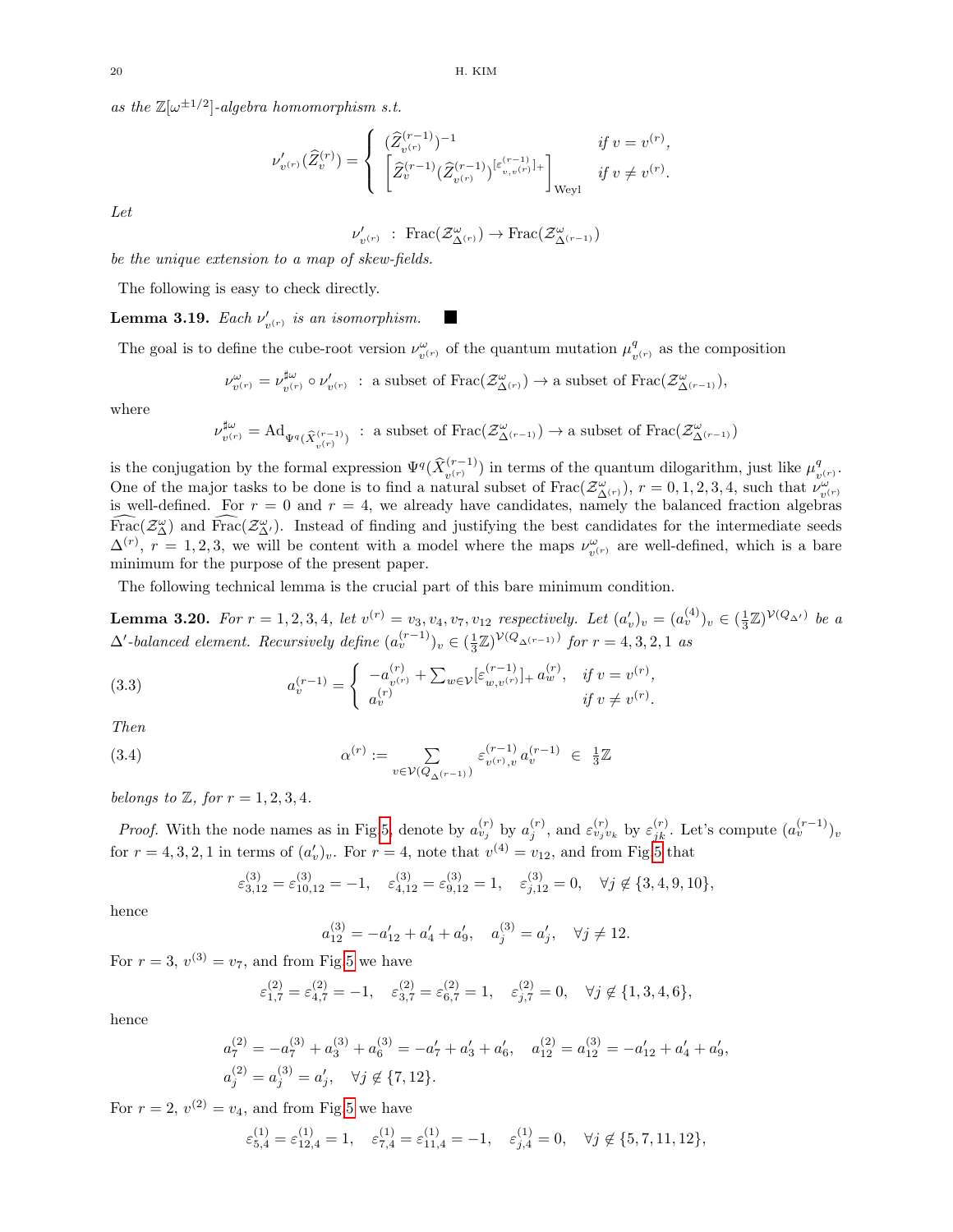hence

$$
a_4^{(1)} = -a_4^{(2)} + a_5^{(2)} + a_{12}^{(2)} = -a_4' + a_5' + (-a_{12}' + a_4' + a_9') = a_5' + a_9' - a_{12}',
$$
  
\n
$$
a_7^{(1)} = a_7^{(2)} = -a_7' + a_3' + a_6', \quad a_{12}^{(1)} = a_{12}^{(2)} = -a_{12}' + a_4' + a_9', \quad a_j^{(1)} = a_j^{(2)} = a_j', \quad \forall j \notin \{4, 7, 12\}.
$$

For  $r = 1$ ,  $v^{(1)} = v_3$ , and from Fig[.5](#page-14-0) we have

$$
\varepsilon_{2,3}^{(0)} = \varepsilon_{12,3}^{(0)} = -1, \quad \varepsilon_{7,3}^{(0)} = \varepsilon_{8,3}^{(0)} = 1, \quad \varepsilon_{j,3}^{(0)} = 0, \quad \forall j \notin \{2, 7, 8, 12\}.
$$

hence

$$
a_3^{(0)} = -a_3^{(1)} + a_7^{(1)} + a_8^{(1)} = -a_3' + (-a_7' + a_3' + a_6') + a_8' = -a_7' + a_6' + a_8',
$$
  
\n
$$
a_4^{(0)} = a_4^{(1)} = a_5' + a_9' - a_{12}', \quad a_7^{(0)} = a_7^{(1)} = -a_7' + a_3' + a_6', \quad a_{12}^{(0)} = a_{12}^{(1)} = -a_{12}' + a_4' + a_9',
$$
  
\n
$$
a_j^{(0)} = a_j^{(1)} = a_j', \quad \forall j \notin \{3, 4, 7, 12\}.
$$

In view of Fig[.5,](#page-14-0) the  $\Delta'$ -balancedness condition of  $(a'_v)_v$  for the two triangles of  $\Delta'$  having the flipped arc as a side says that the following numbers are integers:

$$
\begin{aligned}\n\text{(BE1)}: \quad b_1 &:= a_1' + a_8' + a_{12}', \quad b_2 &:= a_2' + a_9' + a_7', \quad b_3 &:= a_5' + a_7' + a_{10}', \quad b_4 &:= a_6' + a_{12}' + a_{11}', \\
\text{(BE2)}: \quad b_5 &:= a_1' + a_2', \quad b_6 &:= a_8' + a_9', \quad b_7 &:= a_7' + a_{12}', \quad b_8 &:= a_{10}' + a_{11}', \quad b_9 &:= a_5' + a_6', \\
\text{(BE3)}: \quad b_{10} &:= -a_3' + a_2' + a_8', \quad b_{11} &:= -a_3' + a_9' + a_{12}', \quad b_{12} &:= -a_3' + a_7' + a_1', \\
b_{13} &:= -a_4' + a_6' + a_7', \quad b_{14} &:= -a_4' + a_{12}' + a_{10}', \quad b_{15} &:= -a_4' + a_{11}' + a_5'.\n\end{aligned}
$$

For  $r = 1, 2, 3, 4$ , let

$$
\alpha_r := \alpha_{v^{(r)}, \Delta^{(r-1)}}((a_v^{(r-1)})_v) := \sum_{v \in \mathcal{V}(Q_{\Delta^{(r-1)}})} \varepsilon_{v^{(r)}, v}^{(r-1)} a_v^{(r-1)}
$$

We now have to show that  $\alpha_r \in \frac{1}{3}\mathbb{Z}$  are integers for  $r = 1, 2, 3, 4$ . Indeed,

$$
\alpha_4 = a_3^{(3)} + a_{10}^{(3)} - a_4^{(3)} - a_9^{(3)} = a_3' + a_{10}' - a_4' - a_9' = -b_{11} + b_{14} \in \mathbb{Z},
$$
  
\n
$$
\alpha_3 = a_1^{(2)} + a_4^{(2)} - a_3^{(2)} - a_6^{(2)} = a_1' + a_4' - a_3' - a_6' = b_{12} - b_{13} \in \mathbb{Z},
$$
  
\n
$$
\alpha_2 = -a_5^{(1)} - a_{12}^{(1)} + a_7^{(1)} + a_{11}^{(1)} = -a_5' - (-a_{12}' + a_4' + a_9') + (-a_7' + a_3' + a_6') + a_{11}' = -b_3 + b_4 - b_{11} + b_{14} \in \mathbb{Z},
$$
  
\n
$$
\alpha_1 = a_2^{(0)} + a_{12}^{(0)} - a_7^{(0)} - a_8^{(0)} = a_2' + (-a_{12}' + a_4' + a_9') - (-a_7' + a_3' + a_6') - a_8'
$$
  
\n
$$
= -b_1 + b_2 + b_{12} - b_{13} \in \mathbb{Z}.
$$

Consider applying the conjugation  $\mathrm{Ad}_{\Psi^q(\widehat{X}_{v^{(r)}}^{(r-1)})}$  to a Weyl-ordered Z-Laurent monomial for  $\Delta^{(r-1)}$ 

$$
[\prod_{v}(\widehat{X}_{v}^{(r-1)})^{a_{v}^{(r-1)}}]_{\text{Weyl}} \in \mathcal{Z}_{\Delta^{(r-1)}}^{\omega} \subset \text{Frac}(\mathcal{Z}_{\Delta^{(r-1)}}^{\omega})
$$

for some  $(a_v^{(r-1)})_v \in (\frac{1}{3}\mathbb{Z})^{\mathcal{V}(Q_{\Delta^{(r-1)}})}$ , not necessarily the specific one defined as in Lem[.3.20.](#page-19-0) Defining  $\alpha^{(r)}$  $\frac{1}{3}\mathbb{Z}$  by the formula eq.[\(3.4\)](#page-19-1), since

$$
\widehat{X}_{v^{(r)}}^{(r-1)} \left[ \prod_{v} (\widehat{X}_v^{(r-1)})^{a_v^{(r-1)}} \right]_{\text{Weyl}} = q^{2\alpha^{(r)}} \left[ \prod_{v} (\widehat{X}_v^{(r-1)})^{a_v^{(r-1)}} \right]_{\text{Weyl}} \widehat{X}_{v^{(r)}}^{(r-1)},
$$

we have, at least formally,

$$
Ad_{\Psi^{q}(\widehat{X}_{v}^{(r-1)})}([\prod_{v}(\widehat{X}_{v}^{(r-1)})^{a_{v}^{(r-1)}}]_{Weyl}) = \Psi^{q}(\widehat{X}_{v}^{(r-1)})[\prod_{v}(\widehat{X}_{v}^{(r-1)})^{a_{v}^{(r-1)}}]_{Weyl}(\Psi^{q}(\widehat{X}_{v^{(r)}}^{(r-1)}))^{-1}
$$
  
\n
$$
= [\prod_{v}(\widehat{X}_{v}^{(r-1)})^{a_{v}^{(r-1)}}]_{Weyl}\Psi^{q}(q^{2\alpha^{(r)}}\widehat{X}_{v^{(r)}}^{(r-1)})(\Psi^{q}(\widehat{X}_{v^{(r)}}^{(r-1)}))^{-1}
$$
  
\n
$$
= [\prod_{v}(\widehat{X}_{v}^{(r-1)})^{a_{v}^{(r-1)}}]_{Weyl}F^{q}(\widehat{X}_{v^{(r)}}^{(r-1)};\alpha^{(r)}).
$$

In order for the last resulting expression to make sense, we must have  $\alpha^{(r)} \in \mathbb{Z}$ . This inspires the following definition.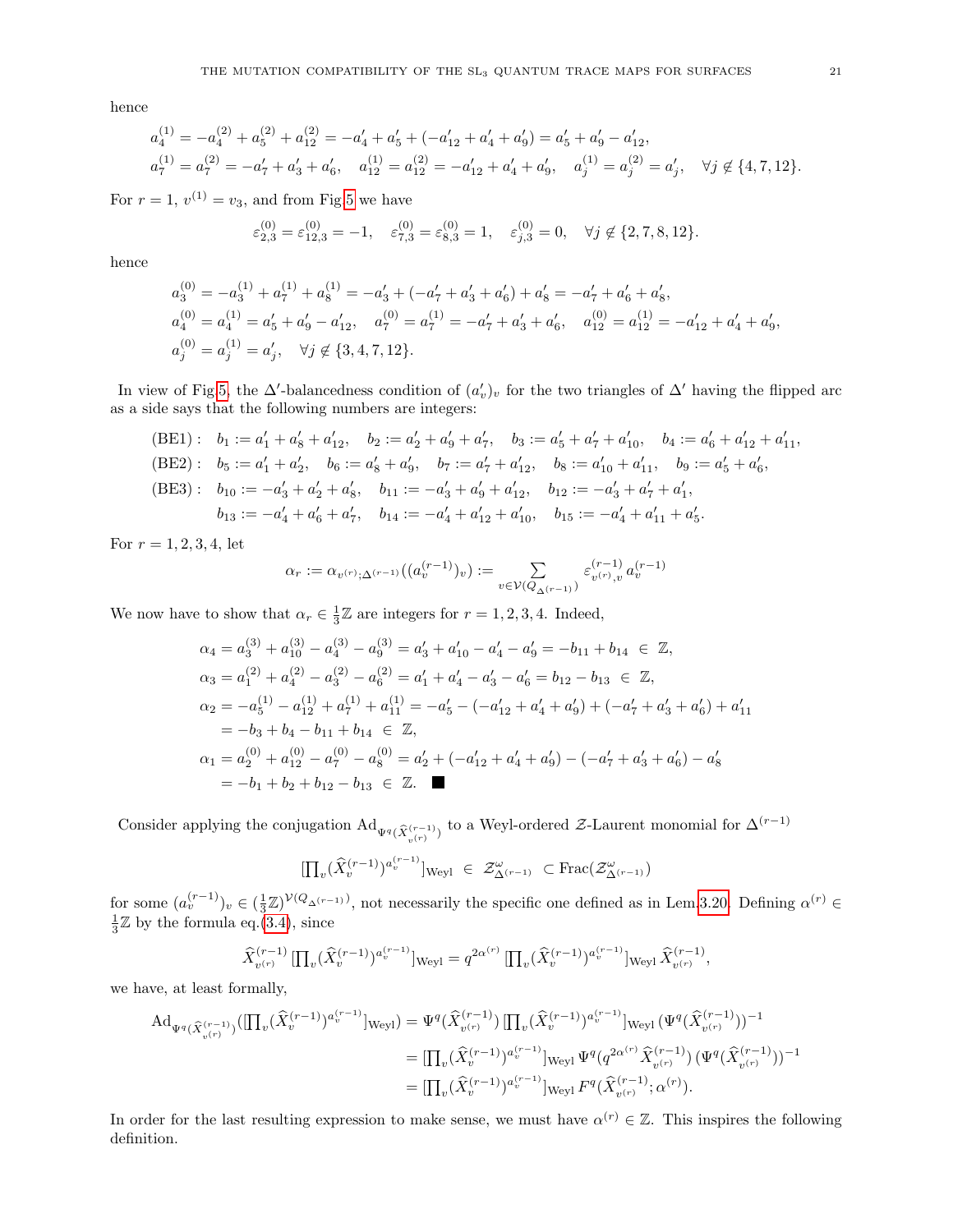<span id="page-21-1"></span>**Definition 3.21.** Let  $\Gamma$  be any seed, where the set of nodes of the underlying quiver is denoted by V, and the signed adjacency matrix by  $\varepsilon$ . Denote by the quantum cluster X -variable for each node  $v \in V$  by  $\hat{X}_v$ . Let  $u \in V$ . A Z-Laurent monomial  $\epsilon \omega^m \left[\prod_{v \in V} (\hat{X}_v)^{c_v}\right]$  weyl for  $\Gamma$ , with  $\epsilon \in \{1, -1\}$ ,  $m \in \frac{1}{2}\mathbb{Z}$ ,  $(c_v)_v \in (\frac{1}{3}\mathbb{Z})^{\mathcal{V}}$  is said to be  $(\Gamma, u)$ -balanced if  $\alpha := \sum_{v \in \mathcal{V}} \varepsilon_{uv} c_v \in \frac{1}{3} \mathbb{Z}$  belongs to  $\mathbb{Z}$ . A Z-Laurent polynomial for  $\Gamma$  is  $(\Gamma, u)$ -balanced if it is a sum of  $(\Gamma, u)$ -balanced  $\mathcal{Z}$ -Laurent monomials.

The  $(\Gamma, u)$ -balanced fraction algebra for  $\Gamma$  is defined as the subset  $\widehat{Frac}_u(\mathcal{Z}_{\Gamma}^{\omega})$  of  $Frac(\mathcal{Z}_{\Gamma}^{\omega})$  consisting of all elements of the form  $PQ^{-1}$  with P being a  $(\Gamma, u)$ -balanced Z-Laurent polynomial for  $\Gamma$  and  $Q \in \mathcal{X}_{\Gamma}^q \subset \mathcal{Z}_{\Gamma}^{\omega}$ s.t.  $Q \neq 0$ .

Define the balanced (cube-root) quantum mutation map associated to the mutation  $\Gamma \stackrel{\mu_u}{\leadsto} \mu_u(\Gamma) = \Gamma'$  as the map

$$
\nu_u^{\omega} : \widehat{\text{Frac}}_u(\mathcal{Z}_{\Gamma'}^{\omega}) \to \text{Frac}(\mathcal{Z}_{\Gamma}^{\omega})
$$

defined as

$$
\nu^\omega_u:=\nu^{\sharp\omega}_u\circ\nu'_u
$$

where  $\nu'_u$  is the restriction of the skew-field map

$$
\nu'_u\,\,:\,\, {\rm Frac}(\mathcal{Z}^{\omega}_{\Gamma'})\rightarrow {\rm Frac}(\mathcal{Z}^{\omega}_{\Gamma})
$$

given on the Weyl-ordered  $Z$ -Laurent monomials as

<span id="page-21-0"></span>(3.5) 
$$
\nu'_{u}(\widehat{Z}'_{v}) = \begin{cases} \widehat{Z}_{u}^{-1} & \text{if } v = u \\ \left[\widehat{Z}_{v}\widehat{Z}_{u}^{[\varepsilon_{vu}]_{+}}\right]_{\text{Weyl}} & \text{if } v \neq u, \end{cases}
$$

and  $\nu_{u}^{\sharp \omega}$  is given by

$$
\nu^{\sharp\omega}_u := \mathrm{Ad}_{\Psi^q(\widehat{X}_u)},
$$

or more precisely, given on the  $(\Gamma, u)$ -balanced monomials as

<span id="page-21-4"></span>(3.6) 
$$
\nu_u^{\sharp\omega}([\prod_v \hat{X}_v^{c_v}]_{\text{Weyl}}) = ([\prod_v \hat{X}_v^{c_v}]_{\text{Weyl}}) \cdot F^q(\hat{X}_u; \alpha),
$$

where  $\alpha = \sum_{v} \varepsilon_{uv} c_v$ .

<span id="page-21-2"></span>**Lemma 3.22.** Above  $\nu_u^{\omega}$  is well-defined.

*Proof.* The only thing to check is whether a  $(\Gamma', u)$ -balanced Z-Laurent monomial  $[\prod_{v}(\hat{X}'_{v})^{c'_{v}}]_{Weyl}$  is sent by  $\nu'_u$  to a  $(\Gamma, u)$ -balanced  $\mathcal{Z}$ -Laurent monomial. Note  $\nu'_u([\prod_v (\hat{X}'_v)^{c'_v}]_{\text{Weyl}}) = [\prod_v (\hat{X}_v)^{c_v}]_{\text{Weyl}},$  where  $c_v = c'_v$  for all  $v \neq u$ . If  $\left[\prod_{v}(\hat{X}'_{v})^{c'_{v}}\right]_{\text{Weyl}}$  is  $(\Gamma', u)$ -balanced, then  $\sum_{v} \varepsilon'_{uv} c'_{v} \in \mathbb{Z}$ . Since  $\varepsilon'_{uv} = -\varepsilon_{uv}$  and  $\varepsilon'_{uu} = 0$ , it follows that  $\sum_{v \neq u} \varepsilon_{uv} c'_v \in \mathbb{Z}$ . Note  $\sum_{v} \varepsilon_{uv} c_v = \sum_{v \neq u} \varepsilon_{uv} c_v = \sum_{v \neq u} \varepsilon_{uv} c'_v \in \mathbb{Z}$ , hence the image  $[\prod_v (\hat{X}_v)^{c_v}]_{\text{Weyl}}$  is  $(\Gamma, u)$ -balanced, as desired.

Now, maybe it's helpful to write  $\nu'_u$  as

 $\nu'_u$ : Frac<sub>u</sub> $(\mathcal{Z}_{\Gamma'}^{\omega}) \to \widehat{\text{Frac}}_u(\mathcal{Z}_{\Gamma}^{\omega})$ 

**Remark 3.23.** This subset  $\widehat{\text{Frac}}_u(Z_{\Gamma}^{\omega})$  of  $\text{Frac}}_u(Z_{\Gamma}^{\omega})$  is sufficient for the purpose of the present paper. However, one may seek for the most natural subset of  $\text{Frac}(\mathcal{Z}_{\Gamma}^{\omega})$ , e.g. on which the balanced cube-root quantum mutation can be applied at all possible nodes. For the seed  $\Gamma = \Gamma_{\Delta}$  associated to an ideal triangulation  $\Delta$ , our candidate is the  $\Delta$ -balanced fraction algebra  $\widehat{Frac}(Z^{\omega}_{\Delta})$ , based on the  $\Delta$ -balancedness condition on the powers  $(a_v)_v$  of the Laurent monomials. We suggest that, for a general seed Γ, connected to the triangulation seeds  $\Gamma_{\Delta}$  by mutations, a T-balancedness' condition on  $(a_v)_v \in (\frac{1}{3}\mathbb{Z})^{\mathcal{V}}$  should be defined by applying the tropical versions of the cluster  $\mathscr A$ -mutations to the  $\Delta$ -balanced elements of Γ $_\Delta$ . In the present paper, we shall not verify whether this is indeed a good choice of a subset of  $\text{Frac}(\mathcal{Z}_{\Delta}^{\omega})$ .

The following definition is the second main definition of the present paper.

<span id="page-21-3"></span>**Definition 3.24** (balanced cube-root quantum coordinate change map for a flip). Let  $\Delta$  and  $\Delta'$  be ideal triangulations of a triangulable generalized marked surface  $\mathfrak G$  that differ by a flip at an arc i, with notations as in  $§3.1.$  $§3.1.$  Define the balanced (cube-root) quantum coordinate change map between the balanced fractions algebras

$$
\Theta^{\omega}_{\Delta\Delta'} = \Theta^{\omega}_{i} : \widehat{\text{Frac}}(\mathcal{Z}^{\omega}_{\Delta'}) \to \widehat{\text{Frac}}(\mathcal{Z}^{\omega}_{\Delta})
$$

$$
\Theta^{\omega}_{\Delta\Delta'}:=\nu^{\omega}_{v_3}\nu^{\omega}_{v_4}\nu^{\omega}_{v_7}\nu^{\omega}_{v_{12}}.
$$

as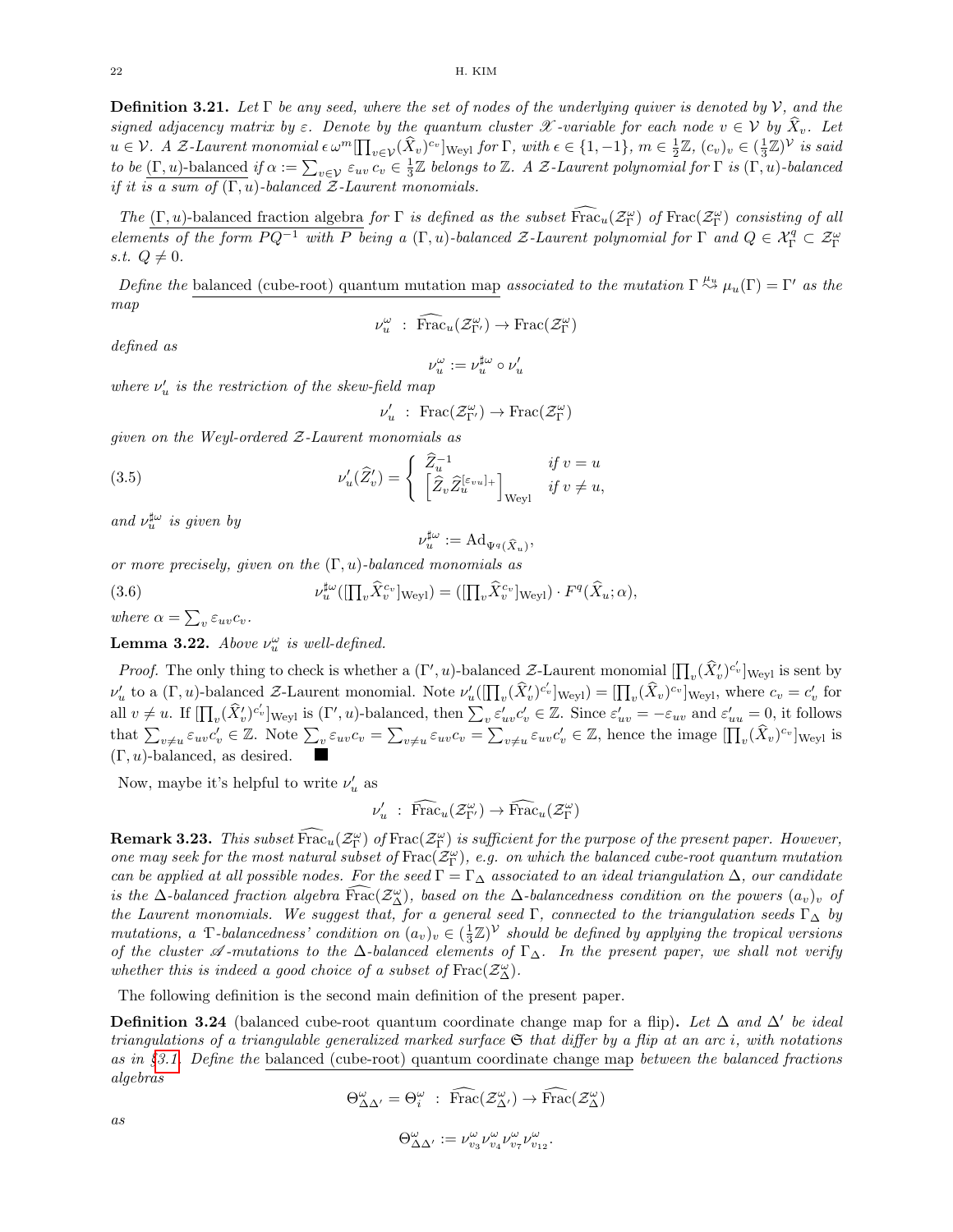**Lemma 3.25.** The above  $\Theta_{\Delta\Delta'}^{\omega}$  is a well-defined map from  $\widehat{Hrac}(\mathcal{Z}_{\Delta'}^{\omega})$  to  $\text{Frac}(\mathcal{Z}_{\Delta}^{\omega})$ .

*Proof.* It suffices to show that  $\Theta_{\Delta\Delta'}^{\omega}$  is well-defined on a  $\Delta'$ -balanced Z-Laurent monomial  $[\prod_{v}(\hat{X}'_v)^{a'_v}]_{\text{Weyl}},$ i.e. for a  $\Delta'$ -balanced element  $(a'_v)_v$  of  $(\frac{1}{3}\mathbb{Z})^{\mathcal{V}(Q_{\Delta'})}$ . Let  $(a_v^{(4)})_v = (a'_v)_v$ , and define  $(a_v^{(r-1)})_v$  for  $r = 4, 3, 2, 1$ recursively as

$$
\nu'_{v^{(r)}}([\prod_{v}(\widehat{X}_{v}^{(r)})^{a_{v}^{(r)}}]_{\text{Weyl}}) = [\prod_{v}(\widehat{X}_{v}^{(r-1)})^{a_{v}^{(r-1)}}]_{\text{Weyl}}
$$

where  $v^{(r)} = v_3, v_4, v_7, v_{12}$  for  $r = 1, 2, 3, 4$ . From eq.[\(3.5\)](#page-21-0), one observes that these are given by the recursive formulas in eq.[\(3.3\)](#page-19-2). Then, in view of Def[.3.21,](#page-21-1) one notices that Lem[.3.20](#page-19-0) is precisely saying that  $[\prod_{v}(\hat{X}_{v}^{(r-1)})^{a_{v}^{(r-1)}}]_{\text{Weyl}}$  is  $(\Gamma_{\Delta^{(r-1)}}, v^{(r)})$ -balanced. As in the proof of Lem[.3.22,](#page-21-2) this is exactly what we need for each  $\nu_{v^{(r)}}^{\omega}$  to be well-defined.

What is not clear at the moment is whether the image of  $\Theta^{\omega}_{\Delta\Delta'}$  lies in  $\text{Frac}(\mathcal{Z}_{\Delta}^{\omega}) \subset \text{Frac}(\mathcal{Z}_{\Delta}^{\omega})$ ; this will in fact be obtained as one consequence of the main result of the present paper, i.e. Thm[.4.1,](#page-24-2) together with Prop[.3.14](#page-18-1) applied to  $\Delta'$ .

The following is easily observed.

**Lemma 3.26.** Above map  $\Theta_{\Delta\Delta'}^{\omega}$  extends  $\Phi_{\Delta\Delta'}^q$ : Frac $(\mathcal{X}_{\Delta'}^q) \to \text{Frac}(\mathcal{X}_{\Delta}^q)$  of Def[.3.7.](#page-16-2)

Note that the defining formulas of the balanced quantum mutation  $\nu_v^{\omega} = \nu_v^{\sharp \omega} \circ \nu_v'$  at a node v is essentially identical to the usual quantum mutation  $\mu_v^q = \mu_v^{\sharp q} \circ \mu_v'$ , as  $\nu_v'$  is a monomial transformation of the  $\mathcal{Z}\text{-Laurent}$ monomials extending the monomial transformation  $\mu'_v$  of the X-Laurent monomials, while both  $\nu_v^{\sharp\omega}$  and  $\mu_v^{\sharp q}$ are given by conjugation by the same formal expression  $\Psi^{q}(\hat{X}_{v})$ . What is tricky about the balanced quantum mutations  $\nu_v^{\omega}$  is to keep track of the domain and codomain algebras, so that conjugation by an expression like  $\Psi^q(\hat{X}_v)$  yield quantum rational expressions at each step. Anyways, because of this similarity of the formulas of  $\nu_v^{\omega}$  and those of  $\mu_v^q$ , the proof in [\[KN11\]](#page-38-9) [\[K21\]](#page-38-23) of the consistency relations for the quantum mutations  $\mu_v^q$ apply almost verbatim to the proof of those for the corresponding balanced quantum mutations  $\nu_v^{\omega}$ .

<span id="page-22-0"></span>**Proposition 3.27.** The consistency relations satisfied by the quantum mutations  $\mu_v^q$  and the quantum coordinate change maps  $\Phi_i^q$  for flips are satisfied by the balanced counterparts  $\nu_v^{\omega}$  and  $\Theta_i^{\omega}$ , whenever the relations make sense.

For example,

<span id="page-22-2"></span>(3.7)  $v_v^{\omega} v_v^{\omega} = id$ 

holds, when understood on appropriate domains and codomains.

As a consequence of Prop[.3.27,](#page-22-0) one obtains a balanced quantum coordinate change map  $\Theta_{\Delta\Delta'}^{\omega}$ : Frac $(\mathcal{Z}_{\Delta'}^{\omega}) \to$  $\widehat{\text{Frac}}(\mathcal{Z}_{\Delta}^{\omega})$  for each change of ideal triangulations  $\Delta \sim \Delta'$ , i.e. for each pair of ideal triangulations  $\Delta$  and  $\Delta'$ , not just for flips. Namely, since any two ideal triangulations  $\Delta$  and  $\Delta'$  are connected by a finite sequence of flips, one can find a sequence of ideal triangulations  $\Delta = \Delta_0, \Delta_1, \ldots, \Delta_n = \Delta'$ , so that each  $\Delta_{i-1} \sim \Delta_i$  is a flip. Then define

$$
\Theta_{\Delta\Delta'}^\omega=\Theta_{\Delta_0\Delta_n}^\omega:=\Theta_{\Delta_0\Delta_1}^\omega\circ\Theta_{\Delta_1\Delta_2}^\omega\circ\cdots\circ\Theta_{\Delta_{n-1}\Delta_n}^\omega.
$$

Prop[.3.27](#page-22-0) and Prop[.2.9](#page-8-3) guarantee that the resulting map depends only on the initial and the terminal triangulations  $\Delta, \Delta'$  and not on the choice of the decomposition  $\Delta_0, \Delta_1, \ldots, \Delta_n$ .

Another important property of the balanced quantum coordinate change map  $\Theta_{\Delta\Delta'}^\omega$  is its compatibility with the cutting map  $i_{\Delta,\Delta_e}$  which appeared in Def[.2.17.](#page-10-1)

<span id="page-22-1"></span>**Proposition 3.28** (compatibility of the balanced quantum coordinate change under cutting). Let  $\Delta$  be an ideal triangulation of a triangulable generalized marked surface  $\mathfrak{S}$ , and e be an internal arc of  $\Delta$ . Let  $\mathfrak{S}_e$ be the generalized marked surface obtained from G be cutting along e, and let  $\Delta_e$  be the triangulation of  $\mathfrak{S}_e$ obtained from  $\Delta$  by cutting along e (Def[.2.17\)](#page-10-1).

- (1) The image of  $\widehat{Frac}(\mathcal{Z}_{\Delta}^{\omega}) \subset Frac(\mathcal{Z}_{\Delta}^{\omega})$  under the cutting map  $i_{\Delta,\Delta_e} : Frac(\mathcal{Z}_{\Delta}^{\omega}) \to Frac(\mathcal{Z}_{\Delta_e}^{\omega})$ , which extends  $i_{\Delta,\Delta_e} : \mathcal{Z}^{\omega}_{\Delta} \to \mathcal{Z}^{\omega}_{\Delta_e}$  (Def[.2.17\)](#page-10-1), lies in Frac( $\mathcal{Z}^{\omega}_{\Delta_e}$ ) ⊂ Frac( $\mathcal{Z}^{\omega}_{\Delta}$ ).
- (2) Suppose  $\Delta'$  is another ideal triangulation of G such that e is an internal arc of  $\Delta'$  and that  $\Delta$  and  $\Delta'$  are connected by a finite sequence of flips at arcs other than e. Let  $\Delta'_e$  be the ideal triangulation of  $\mathfrak{S}_e$  obtained from  $\Delta'$  by cutting along e. Then

$$
i_{\Delta',\Delta'_e} \circ \Theta_{\Delta\Delta'}^{\omega} = \Theta_{\Delta_e \Delta'_e}^{\omega} \circ i_{\Delta,\Delta_e} : \overline{\text{Frac}}(\mathcal{Z}_{\Delta}^{\omega}) \to \overline{\text{Frac}}(\mathcal{Z}_{\Delta'_e}^{\omega})
$$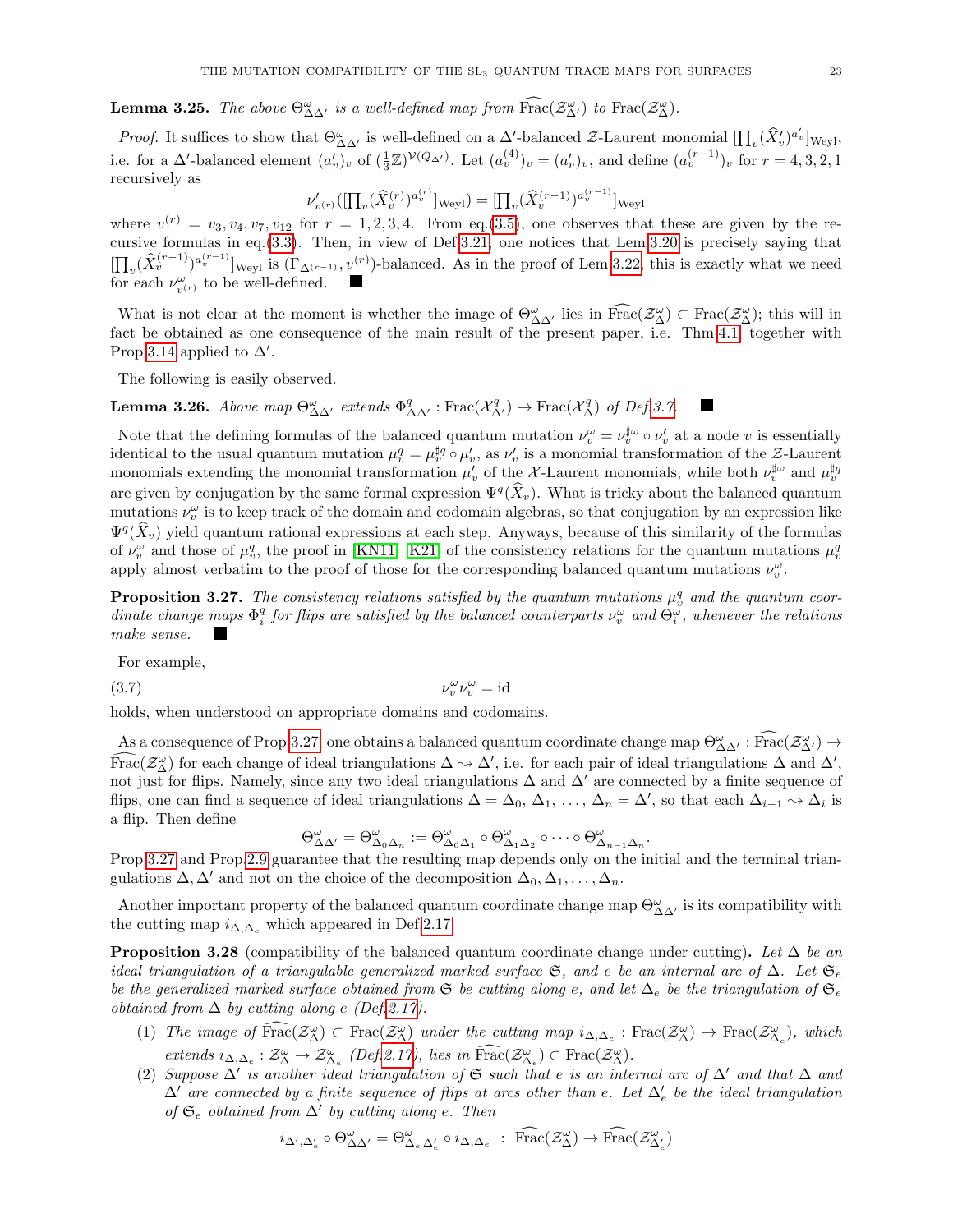*Proof.* (1) The balancedness condition on the powers  $(a_v)_v \in (\frac{1}{3}\mathbb{Z})^{\mathcal{V}}$  of the Z-Laurent monomials  $\prod_v \hat{X}_v^{a_v}$  weyl is described for each triangle. By the definition of  $i_{\Delta,\Delta_e}$ , one can see that the powers of the variables for the nodes living in a triangle t of  $\Delta$  are the same as those for the corresponding triangle of  $\Delta_e$ . Hence, one can see that the ∆-balancedness of  $[\prod_v \hat{X}_v^{a_v}]_{\text{Weyl}}$  implies the  $\Delta_e$ -balancedness of the image  $i_{\Delta,\Delta_e}[\prod_v \hat{X}_v^{a_v}]_{\text{Weyl}}$ .

(2) It suffices to show this for a flip (by Lem[.2.5](#page-7-1) and Prop[.3.27\)](#page-22-0), and it suffices to show the compatibility of each balanced quantum mutation  $\nu_{v^{(r)}}^{\omega}$ .

For each  $r = 0, 1, 2, 3, 4$ , denote the quantum cluster  $\mathscr{X}$ -variables for  $\Delta_e^{(r)}$  by  $\widehat{Y}_v^{(r)}$  per each node v of  $Q_{\Delta_e^{(r)}}$ . Let  $v_1, v_2$  be the nodes of  $Q_{\Delta^{(r)}}$  lying in e. Let  $v'_1, v''_1$  be the nodes of  $Q_{\Delta_c^{(r)}}$  corresponding to  $v_1$ , and  $v'_2, v''_2$ corresponding to  $v_2$ , so that  $v'_1, v'_2$  lie in a same boundary arc of  $\mathfrak{S}_e$ , while  $v''_1, v''_2$  on another boundary arc of  $\mathfrak{S}_e$ . Other than these nodes, there is a bijection between the nodes of  $Q_{\Delta^{(r)}}$  and those of  $Q_{\Delta^{(r)}}$ . Let  $g^{(r)}$ :  $\mathcal{V}(Q_{\Delta_{e}^{(r)}}) \to \mathcal{V}(Q_{\Delta^{(r)}})$  be the gluing map of the nodes, i.e.  $g^{(r)}(v'_1) = g^{(r)}(v''_1) = v_1, g^{(r)}(v'_2) = g^{(r)}(v''_2) = v_2$ ,  $g^{(r)}(v) = v$ ,  $\forall v \notin \{v'_1, v''_1, v'_2, v''_2\}$ . Then the cutting map  $i_{\Delta^{(r)}, \Delta^{(r)}_e}$  sends a  $(\Delta^{(r)}, v^{(r)})$ -balanced  $\mathcal{Z}$ -Laurent monomial  $[\prod_{v \in V(Q_{\Delta}(r))} (\widehat{X}_v^{(r)})^{a_v^{(r)}}]_{\text{Weyl}} \in \widehat{\text{Frac}}_{v^{(r)}}(\mathcal{Z}_{\Delta^{(r)}}^{\omega})$  to

<span id="page-23-1"></span>(3.8) 
$$
i_{\Delta^{(r)},\Delta^{(r)}_e}[\prod_{v\in\mathcal{V}(Q_{\Delta^{(r)}})}(\hat{X}_v^{(r)})^{a_v^{(r)}}]_{\text{Weyl}} = [\prod_{v\in\mathcal{V}(Q_{\Delta^{(r)}_e})}(\hat{Y}_v^{(r)})^{a_{g^{(r)}(v)}^{(r)}}]_{\text{Weyl}}.
$$

Let's now show

<span id="page-23-0"></span>
$$
(3.9) \qquad \qquad i_{\Delta^{(r-1)},\Delta^{(r-1)}_e} \circ \nu^{\omega}_{v^{(r)}} = \nu^{\omega}_{v^{(r)}} \circ i_{\Delta^{(r)},\Delta^{(r)}_e} : \widehat{\text{Frac}}_{v^{(r)}}(\mathcal{Z}^{\omega}_{\Delta^{(r)}}) \to \widehat{\text{Frac}}_{v^{(r)}}(\mathcal{Z}^{\omega}_{\Delta^{(r-1)}})
$$

Consider the left hand side of eq.[\(3.9\)](#page-23-0) first. Let  $[\prod_{v \in \mathcal{V}(Q_{\Delta}(r))} (\widehat{X}_v^{(r)})^{a_v^{(r)}}]_{\text{Weyl}} \in \widehat{\text{Frac}}_{v^{(r)}}(\mathcal{Z}_{\Delta^{(r)}}^{\omega})$  be a  $(\Delta^{(r)}, v^{(r)})$ balanced Z-Laurent monomial. This is sent by  $\nu^{\omega}_{v^{(r)}}$  to

$$
[\prod_{v\in \mathcal{V}(Q_{\Delta^{(r-1)}})}(\widehat{X}_v^{(r-1)})^{a_v^{(r-1)}}]_{\text{Weyl}}\, F^q(\widehat{X}_{v^{(r)}}^{(r-1)};\alpha^{(r)})
$$

where  $(a_v^{(r-1)})_v$  is given in eq.[\(3.3\)](#page-19-2) and  $\alpha^{(r)}$  in eq.[\(3.4\)](#page-19-1); in turn, this is sent via  $i_{\Delta^{(r-1)},\Delta_e^{(r-1)}}$  to

$$
\left[\prod_{v \in \mathcal{V}(Q_{\Delta_e^{(r-1)}})} (\widehat{Y}_v^{(r-1)})^{a_{g^{(r-1)}(v)}(v)}\right]_{\text{Weyl}} F^q(\widehat{Y}_{v^{(r)}}^{(r-1)};\alpha^{(r)}).
$$

For the right hand side of eq.[\(3.9\)](#page-23-0), first, note that  $[\prod_{v \in V(Q_{\Delta}(r))} (\hat{X}_v^{(r)})^{a_v^{(r)}}]_{Weyl} \in \widehat{Frac}_{v^{(r)}}(\mathcal{Z}_{\Delta}(r))}$  is sent via  $i_{\Delta^{(r)},\Delta^{(r)}_e}$  to the element as in eq.[\(3.8\)](#page-23-1). In the meantime, the signed adjacency matrices  $\varepsilon_e^{(r)}$  for  $Q_{\Delta^{(r)}_e}$  and  $\varepsilon^{(r)}$  for  $Q_{\Delta^{(r)}}$  are related by

<span id="page-23-2"></span>(3.10) 
$$
\varepsilon_{vw}^{(r)} = \sum_{v' \in (g^{(r)})^{-1}(v), w' \in (g^{(r)})^{-1}(w)} (\varepsilon_e^{(r)})_{v'w'}, \qquad \forall v, w \in \mathcal{V}(Q_{\Delta^{(r)}}).
$$

One observation is that, unless  $\{v, w\} = \{v_1, v_2\}$ , there is no cancellation occurring in the right hand side of the above sum; that is, if  $\{v, w\} \neq \{v_1, v_2\}$  we have

<span id="page-23-3"></span>(3.11) 
$$
\text{sgn}(\varepsilon_{vw}^{(r)}) = \text{sgn}(\varepsilon_e^{(r)})_{v'w'} \quad \text{for all } v' \in (g^{(r)})^{-1}(v) \text{ and } w' \in (g^{(r)})^{-1}(w).
$$

Note that for this sign coherence to hold, we need to use the regularity condition on the ideal triangulation (Def[.2.3\)](#page-6-3). Observe now

$$
\nu'_{v^{(r)}}[\prod_{v\in \mathcal{V}(Q_{\Delta_{e}^{(r)}})}(\hat{Y}_{v}^{(r)})^{a_{g^{(r)}(v)}^{(r)}}]_{\text{Weyl}}=[\prod_{v\in \mathcal{V}(Q_{\Delta_{e}^{(r-1)}})}(\hat{Y}_{v}^{(r-1)})^{b_{v}^{(r-1)}}]_{\text{Weyl}},
$$

where, similarly as in eq.[\(3.3\)](#page-19-2),  $(b_v^{(r-1)})_v$  is given by

$$
b_v^{(r-1)} = \begin{cases} -a_{v^{(r)}}^{(r)} + \sum_{w \in \mathcal{V}(Q_{\Delta_e^{(r-1)}})} [(\varepsilon_e^{(r-1)})_{w,v^{(r)}}]_+ a_{g^{(r)}(w)}^{(r)}, & \text{if } v = v^{(r)}, \\ a_{g^{(r)}(v)}^{(r)}, & \text{if } v \neq v^{(r)}. \end{cases}
$$

We claim

$$
b_v^{(r-1)} = a_{g^{(r-1)}(v)}^{(r-1)}.
$$

For  $v \neq v^{(r)}$  this is clear, and for  $v = v^{(r)}$  this follows from eq.[\(3.10\)](#page-23-2) and eq.[\(3.11\)](#page-23-3). Now, applying  $\nu_{v}^{\sharp\omega}$  $v^{(\mu)}_{v^{(r)}},$  we obtain

$$
[\prod_{v\in \mathcal{V}(Q_{\Delta_e^{(r-1)}})}(\hat{Y}_{v}^{(r-1)})^{a_{g^{(r-1)}(v)}^{(r-1)}}]\mathrm{Weyl}\, F^q(\hat{Y}_{v^{(r)}}^{(r-1)};\alpha_e^{(r)}),
$$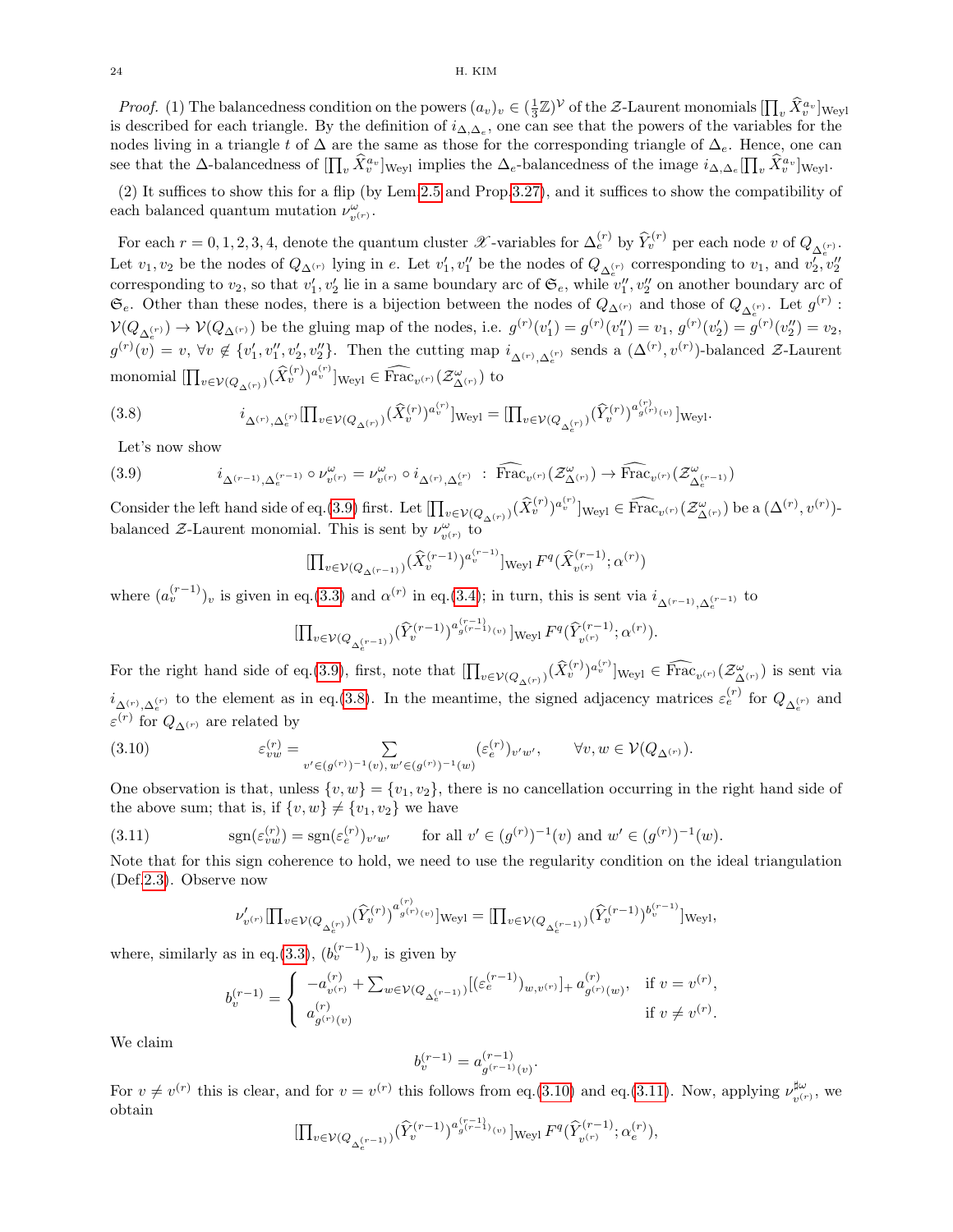where, in view of Def[.3.21,](#page-21-1)  $\alpha_e^{(r)}$  this time is defined as

$$
\alpha_e^{(r)}=\sum_{v\in \mathcal{V}(Q_{\Delta_e^{(r-1)}})}\, (\varepsilon_e^{(r-1)})_{v^{(r)},v}\, a_{g^{(r-1)}(v)}^{(r-1)},
$$

which equals  $\alpha^{(r)}$  of eq.[\(3.4\)](#page-19-1), in view of eq.[\(3.10\)](#page-23-2). Hence eq.[\(3.9\)](#page-23-0) is proved, as desired.

### 4. The quantum compatibility under changes of triangulations

<span id="page-24-0"></span>Here comes the main statement of the present paper.

<span id="page-24-2"></span>**Theorem 4.1** (main theorem; the compatibility of  $SL_3$  quantum trace under changes of triangulations). Let  $\Delta$  and  $\Delta'$  be ideal triangulations of a triangulable generalized marked surface  $\mathfrak{S}$ . Let  $(W, s)$  be a stated  $SL_3$ -web in  $\mathfrak{S} \times I$ . Then the values under the  $SL_3$  quantum trace maps of  $[W, s] \in S_{\rm s}^{\omega}(\mathfrak{S}; \mathbb{Z})_{\rm red}$  are compatible under the balanced quantum coordinate change map  $\Theta_{\Delta\Delta'}^{\omega}$  defined in Def[.3.24,](#page-21-3) i.e.

$$
\Theta_{\Delta\Delta'}^{\omega}(\mathrm{Tr}_{\Delta'}^{\omega}([W,s])) = \mathrm{Tr}_{\Delta}^{\omega}([W,s]).
$$

The present section is devoted to the proof of this theorem. In view of Lem[.2.5](#page-7-1) and Prop[.3.27,](#page-22-0) it suffices to prove this in the case when  $\Delta$  and  $\Delta'$  are related by a flip at an arc.

<span id="page-24-1"></span>4.1. The base case: crossingless arcs over an ideal quadrilateral. Let e be the internal arc of  $\Delta$  that is being flipped, i.e. the only arc of  $\Delta$  that is not an arc of  $\Delta'$ . Let the two triangles of  $\Delta$  having e as a side be t and u. Collect all the sides of t and u that are not e or boundary arcs of  $\mathfrak{S}$ , and let this collection be E. So the number of members of E is one of 0, 1, 2, 3 and 4. The surface obtained from  $\mathfrak{S}$  by cutting along all arcs of E is a disjoint union of a quadrilateral Q and a surface  $\mathfrak{S}_E$ . Note that  $\mathfrak{S}_E$  may also be disconnected, and even be empty in case  $\mathfrak S$  was already a quadrilateral. Here, by a quadrilateral we mean a generalized marked surface of genus zero with one boundary component, with four marked points on the boundary and no marked point in the interior. By the cutting process (Def[.2.17\)](#page-10-1),  $\Delta$  yields triangulations  $\Delta_{\mathcal{Q}}$  and  $\Delta_E$  for  $\mathcal{Q}$ and  $\mathfrak{S}_E$  respectively, while  $\Delta'$  yields  $\Delta'_{\mathcal{Q}}$  and  $\Delta'_E$  for  $\mathcal{Q}$  and  $\mathfrak{S}_E$ . Note that  $\Delta_E$  and  $\Delta'_E$  coincide with each other, while  $\Delta_{\mathcal{Q}}$  and  $\Delta'_{\mathcal{Q}}$  differ by a flip. Suppose that an SL<sub>3</sub>-web  $(W, s)$  in  $\mathfrak{S} \times I$  meet  $E \times I$  transversally, and moreover that  $W \cap (Q \times I)$  and  $W \cap (\mathfrak{S}_E \times I)$  are  $SL_3$ -webs in  $Q \times I$  and in  $\mathfrak{S}_E \times I$  respectively; if not,  $(W, s)$  can be isotoped in  $\mathfrak{S} \times \mathbf{I}$  to satisfy this condition. By the cutting/gluing property of the SL<sub>3</sub> quantum trace maps  $(Thm.2.18(QT1))$  $(Thm.2.18(QT1))$  $(Thm.2.18(QT1))$ , one has

$$
i_E(\operatorname{Tr}^{\omega}_{\Delta;\mathfrak{S}}([W,s]))=\sum\limits_{s_{\mathcal{Q}},s_E}\operatorname{Tr}^{\omega}_{\Delta_{\mathcal{Q}};\mathcal{Q}}([W\cap (\mathcal{Q}\times \mathbf{I}),s_{\mathcal{Q}}])\otimes \operatorname{Tr}^{\omega}_{\Delta_E;\mathfrak{S}_E}([W\cap (\mathfrak{S}_E\times \mathbf{I}),s_E]),\\ i'_E(\operatorname{Tr}^{\omega}_{\Delta';\mathfrak{S}}([W,s]))=\sum\limits_{s_{\mathcal{Q}},s_E}\operatorname{Tr}^{\omega}_{\Delta'_{\mathcal{Q}};\mathcal{Q}}([W\cap (\mathcal{Q}\times \mathbf{I}),s_{\mathcal{Q}}])\otimes \operatorname{Tr}^{\omega}_{\Delta_E;\mathfrak{S}_E}([W\cap (\mathfrak{S}_E\times \mathbf{I}),s_E]),
$$

where  $i_E$  and  $i_E'$  are natural embeddings

$$
\begin{aligned} i_E: \mathcal{Z}^\omega_\Delta &\to \mathcal{Z}^\omega_{\Delta_\mathcal{Q}\sqcup\Delta_E} \cong \mathcal{Z}^\omega_{\Delta_\mathcal{Q}} \otimes \mathcal{Z}^\omega_{\Delta_E}, \\ i_E': \mathcal{Z}^\omega_{\Delta'} &\to \mathcal{Z}^\omega_{\Delta'_\mathcal{Q}\sqcup\Delta_E} \cong \mathcal{Z}^\omega_{\Delta'_\mathcal{Q}} \otimes \mathcal{Z}^\omega_{\Delta_E}, \end{aligned}
$$

and the sums are over all states  $s_Q$  and  $s_E$  of the SL<sub>3</sub>-webs  $W \cap (Q \times I)$  in  $Q \times I$  and  $W \cap (S_E \times I)$  in  $S_E \times I$ that constitute states  $s_{\mathcal{Q}} \sqcup s_{E}$  that are compatible with s in the sense of Def[.2.17.](#page-10-1) By Prop[.3.28,](#page-22-1) which is the compatibility of the quantum mutation maps  $\Theta_{\Delta,\Delta'}^{\omega}$  under the cutting maps along ideal arcs, one observes

$$
i_E\circ\Theta^{\omega}_{\Delta,\Delta'}=(\Theta^{\omega}_{\Delta_\mathcal{Q},\Delta'_\mathcal{Q}}\otimes\underbrace{\Theta^{\omega}_{\Delta_E,\Delta_E}}_{=\mathrm{id}})\circ i_E'\;:\;\widehat{\mathcal{Z}}^{\omega}_{\Delta'}\to\widehat{\mathcal{Z}}^{\omega}_{\Delta_\mathcal{Q}}\otimes\widehat{\mathcal{Z}}^{\omega}_{\Delta_E}.
$$

It then suffices to show

$$
\mathrm{Tr}^{\omega}_{\Delta_{\mathcal{Q}};\mathcal{Q}}([W\cap (\mathcal{Q}\times \mathbf{I}),s_{\mathcal{Q}}])=\Theta^{\omega}_{\Delta_{\mathcal{Q}},\Delta'_{\mathcal{Q}}}\mathrm{Tr}^{\omega}_{\Delta'_{\mathcal{Q}};\mathcal{Q}}([W\cap (\mathcal{Q}\times \mathbf{I}),s_{\mathcal{Q}}]).
$$

Thus, we could assume from the beginning that the entire surface  $\mathfrak{S}$  is just a quadrilateral  $\mathcal{Q}$ .

Fatten each of the four boundary arcs of the quadrilateral  $\mathfrak{S} = \mathcal{Q}$  to a biangle, by choosing an ideal arc isotopic to each boundary arc. Let  $B_1, B_2, B_3, B_4$  be these biangles. Cutting Q along these four ideal arcs yields a disjoint union  $B_1, B_2, B_3, B_4$ , and a quadrilateral, which we denote by  $\mathcal{Q}_0$ . Suppose  $(W, s)$  is a stated SL<sub>3</sub>-web in  $\mathcal{Q} \times I$ , and suppose that  $W \cap (B_i \times I)$ ,  $i = 1, 2, 3, 4$ , and  $W \cap (Q_0 \times I)$  are SL<sub>3</sub>-webs in  $B_i \times I$ ,  $i = 1, 2, 3, 4$ , and in  $\mathcal{Q}_0 \times I$ , respectively. Let  $\Delta$  and  $\Delta'$  be two distinct ideal triangulations of  $\mathcal{Q}$ , which are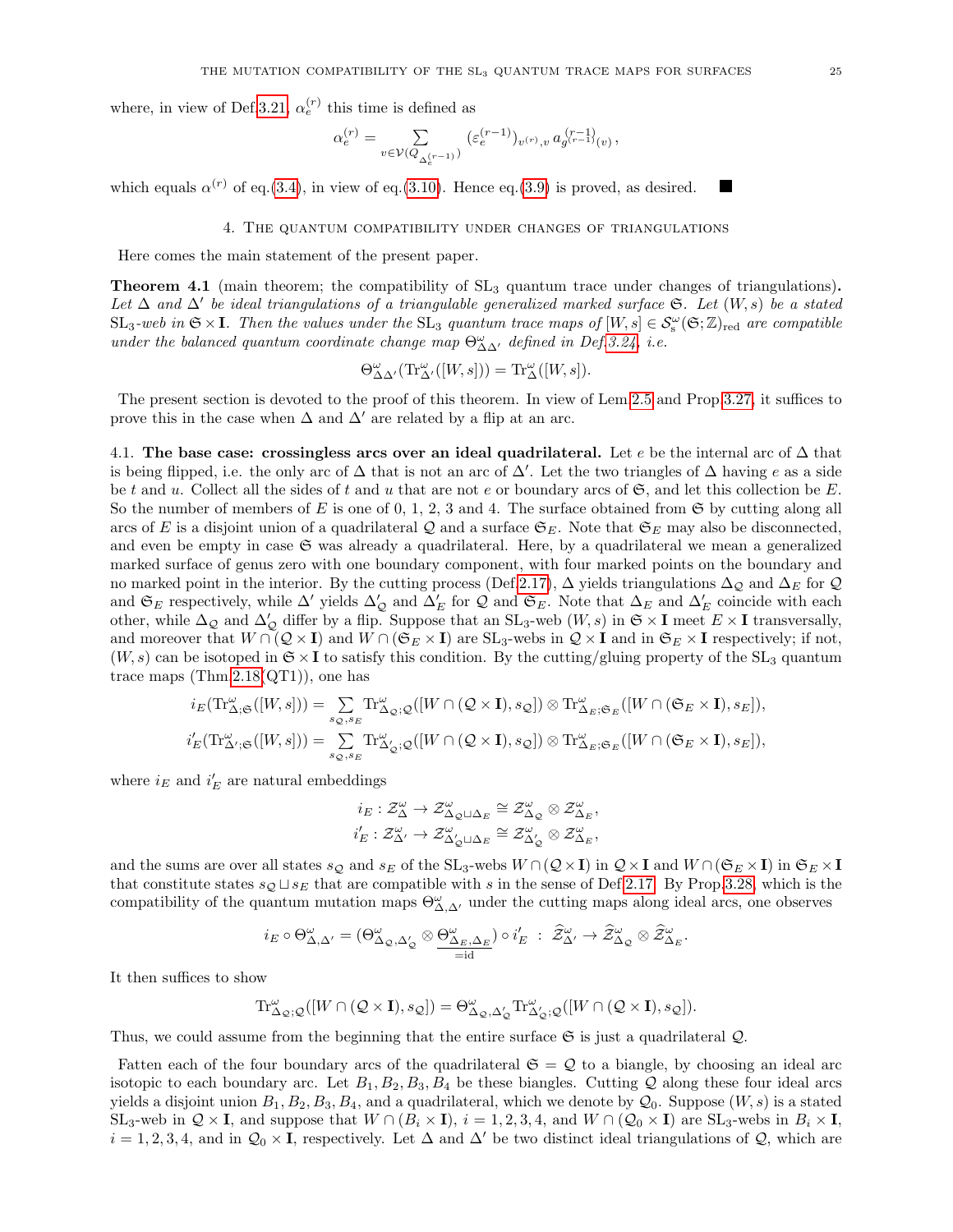related by a flip. Let  $\Delta_0$  and  $\Delta'_0$  be the ideal triangulation of  $\mathcal{Q}_0$  induced by the cutting process. By the cutting/gluing property of the  $SL_3$  quantum trace maps (Prop[.2.19\(](#page-12-1)BQT1)), we have

$$
i_{\Delta,\Delta_0} \text{Tr}_{\Delta;\mathcal{Q}}^{\omega}([W,s]) = \sum_{s_1,s_2,s_3,s_4,s_0} (\prod_{i=1}^4 \text{Tr}_{B_i}^{\omega}([W \cap (B_i \times \mathbf{I}), s_i])) \text{Tr}_{\Delta_0;\mathcal{Q}_0}^{\omega}([W \cap (\mathcal{Q}_0 \times \mathbf{I}), s_0]),
$$
  

$$
i_{\Delta',\Delta_0'} \text{Tr}_{\Delta';\mathcal{Q}}^{\omega}([W,s]) = \sum_{s_1,s_2,s_3,s_4,s_0} (\prod_{i=1}^4 \text{Tr}_{B_i}^{\omega}([W \cap (B_i \times \mathbf{I}), s_i])) \text{Tr}_{\Delta_0';\mathcal{Q}_0}^{\omega}([W \cap (\mathcal{Q}_0 \times \mathbf{I}), s_0])
$$

where  $i_{\Delta,\Delta_0}$  and  $i_{\Delta',\Delta'_0}$  are natural isomorphisms

$$
i_{\Delta,\Delta_0} \; : \; \mathcal{Z}^\omega_\Delta \to \mathcal{Z}^\omega_{\Delta_0}, \qquad i_{\Delta',\Delta_0'} \; : \; \mathcal{Z}^\omega_{\Delta'} \to \mathcal{Z}^\omega_{\Delta_0'},
$$

and the sums are over all states that constitute states compatible with s in the sense of Def[.2.17.](#page-10-1) Observing

$$
i_{\Delta,\Delta_0}\circ\Theta^{\omega}_{\Delta,\Delta'}=\Theta^{\omega}_{\Delta_0,\Delta'_0}\circ i_{\Delta',\Delta'_0}\ :\ \widehat{\mathcal{Z}}^{\omega}_{\Delta'}\to\widehat{\mathcal{Z}}^{\omega}_{\Delta_0}
$$

it suffices to show

$$
\mathrm{Tr}^\omega_{\Delta_0;\mathcal{Q}_0}([W\cap (\mathcal{Q}_0\times {\mathbf I}),s_0])=\Theta^\omega_{\Delta_0,\Delta_0'}\mathrm{Tr}^\omega_{\Delta_0';\mathcal{Q}_0}([W\cap (\mathcal{Q}_0\times {\mathbf I}),s_0]).
$$

The advantage we get by this cutting process is as follows. In the beginning, we do not assume anything about the SL<sub>3</sub>-web W in  $\mathcal{Q} \times I$ . Then, by isotopy, one can push complicated parts of W, e.g. all 3-valent vertices, to the biangles  $B_1, B_2, B_3, B_4$ , and also apply 'vertical' isotopy, so that W is 'nice' over  $\mathcal{Q}_0$  in the following sense; in the language of  $[K20]$ ,  $W_0$  would be in a 'good' position, and in fact in a 'gool' position.

**Lemma 4.2.** One can isotope W so that  $W_0 := W \cap (Q_0 \times I)$  satisfies the following:

- (1)  $W_0$  has no crossing or 3-valent vertex;
- (2) each component of  $W_0$  is at a constant elevation equipped with upward vertical framing, and the elevations of the components of  $W_0$  are mutually distinct;
- (3) each component of the part of  $W_0$  lying over each of the ideal triangles of  $\Delta_0$  and  $\Delta'_0$  is a left-turn or a right-turn oriented edge (as in Thm.  $2.18(QT2)$ ).

So, in the end, what remains to check is the equality

<span id="page-25-2"></span>(4.1) 
$$
\text{Tr}_{\Delta;Q}^{\omega}([W,s]) = \Theta_{\Delta\Delta'}^{\omega}\text{Tr}_{\Delta';Q}^{\omega}([W,s]),
$$

when  $\Delta$  and  $\Delta'$  are ideal triangulations of a quadrilateral surface Q, and W is one of the two basic cases:

- (BC1) W is a constant elevation lift of a corner arc of  $\mathcal{Q}$ , i.e. the projection  $\pi(W)$  in  $\mathfrak{S}$  is a simple oriented edge connecting two adjacent boundary arcs of Q, or
- (BC2) the projection  $\pi(W)$  is a simple oriented edge crossing the internal arc of  $\Delta$  and that of  $\Delta'$ , i.e.  $\pi(W)$ connects two boundary arcs of Q that are not adjacent.

One can check these cases by direct computation, which isn't impossible. But we will try an approach that minimizes the amount of computations, which is also more enlightening, as shall be seen.

<span id="page-25-0"></span>4.2. The classical compatibility statement and the Weyl-ordering. Our strategy is to use the Weylordering, and hence a basic step is to establish the classical counterpart statement for Thm[.4.1:](#page-24-2)

<span id="page-25-1"></span>**Proposition 4.3** (the compatibility of the SL<sub>3</sub> classical trace under flips). Let  $\Delta$  and  $\Delta'$  be ideal triangulations of a triangulable generalized marked surface  $\mathfrak{S}$ . Let  $(W, s)$  be a stated  $SL_3$ -web in  $\mathfrak{S} \times \mathbf{I}$ . Then the values under the SL<sub>3</sub> quantum trace maps of  $[W, s] \in S_{\rm s}^{\omega}(\mathfrak{S}; \mathbb{Z})_{\rm red}$  in the case when  $\omega^{1/2} = 1$  are compatible under the coordinate change map, i.e.

$$
\Theta^1_{\Delta\Delta'}(\operatorname{Tr}^1_{\Delta'}([W,s]))=\operatorname{Tr}^1_{\Delta}([W,s]).
$$

Note that, by  $\Theta_{\Delta\Delta'}^1$  we mean the limit of  $\Theta_{\Delta\Delta'}^\omega$  as  $\omega^{1/2} \to 1$ . This Prop[.4.3](#page-25-1) is proven in [\[K20,](#page-38-5) Cor.5.70] in the case when  $\mathfrak S$  is a punctured surface. Essentially the same proof applies for the case when  $\mathfrak S$  is a generalized marked surface.

*Proof of Prop[.4.3.](#page-25-1)* By the argument of §[4.1,](#page-24-1) it suffices to prove this when  $\mathfrak{S}$  is a quadrilateral and W falls into one of the cases (BC1) and (BC2). For these cases, one can verify the equality by direct computations. Here we provide a proof using arguments in [\[K20\]](#page-38-5). Suppose the state s assigns  $\varepsilon_1, \varepsilon_2 \in \{1, 2, 3\}$  to the initial and the terminal endpoints of W; then  $\text{Tr}^{1}_{\Delta}([W, s])$  is the  $(\varepsilon_1, \varepsilon_2)$ -th entry of the normalized monodromy matrix  $\mathbf{M}_W$  associated to W, which is a product of normalized basic monodromy matrices associated to small pieces of W, as described in [\[K20,](#page-38-5) §4.2]; see (MM1)–(MM3) of [\[K20,](#page-38-5) §4.2] for the basic monodromy matrices. Note that  $\mathbf{M}_{W;\Delta}$  is a 3 × 3 matrix whose entries are in  $\mathcal{Z}_{\Delta}^1$ , having determinant 1; i.e.  $\mathbf{M}_{W;\Delta} \in SL_3(\mathcal{Z}_{\Delta}^1)$ . Likewise,  $\text{Tr}^1_{\Delta'}([W,s])$  is the  $(\varepsilon_1, \varepsilon_2)$ -th entry of the normalized monodromy matrix  $\mathbf{M}_{W;\Delta'} \in SL_3(\mathcal{Z}_{\Delta'}^1)$ . By inspection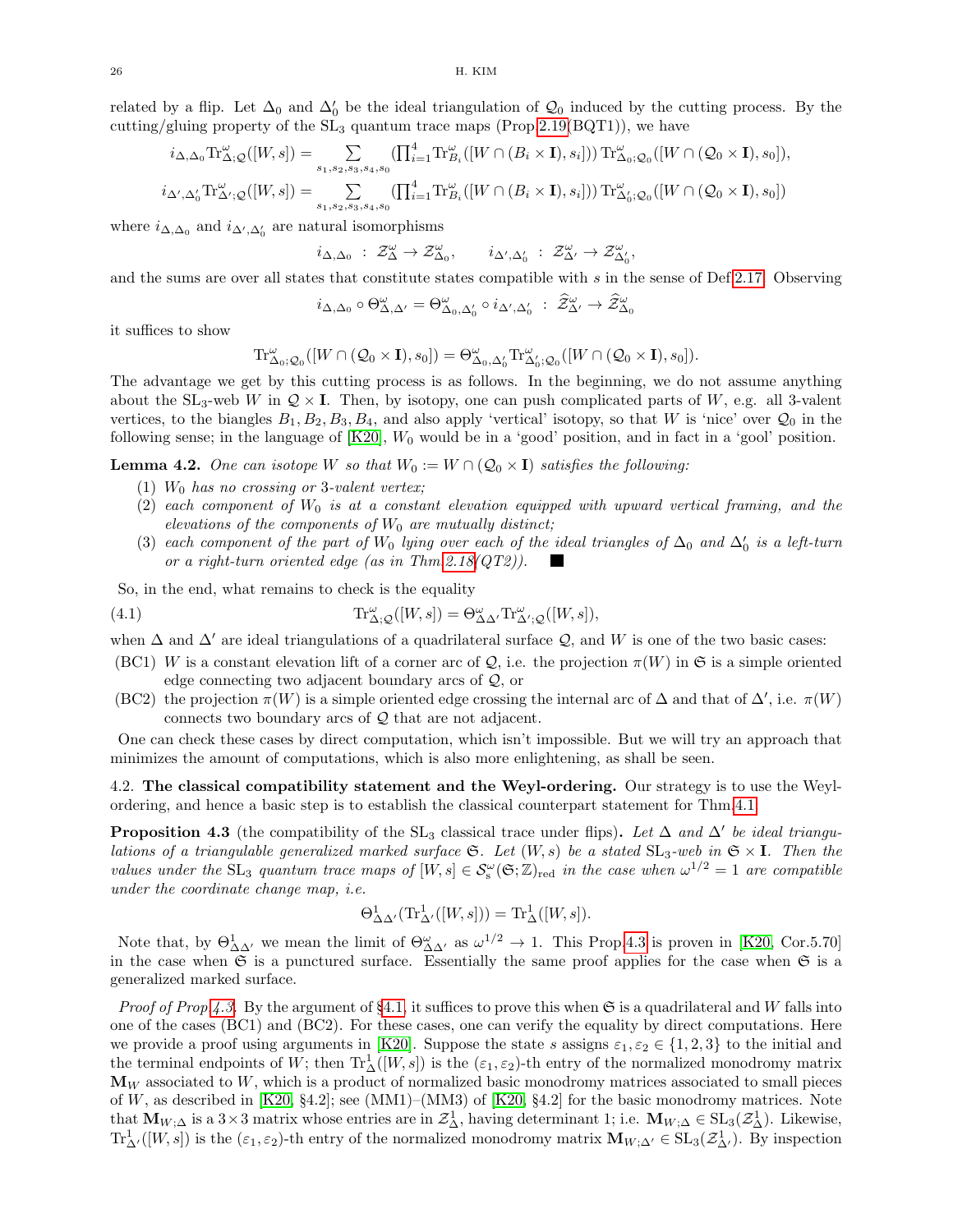of the entries, especially of the  $(1, 1)$ -th entries which are monomials of the highest partial ordering (and whose degrees are given by the tropical coordinates of the  $SL_3$ -laminations  $\pi(W)$ ; see e.g. [\[K20,](#page-38-5) Fig.5]), one observes that  $\mathbf{M}_{W;\Delta} \in SL_3(\widehat{Z}_{\Delta}^1)$  and  $\mathbf{M}_{W;\Delta'} \in SL_3(\widehat{Z}_{\Delta'}^1)$ . Meanwhile, as noted in [\[K20,](#page-38-5) §4.2], observe that these monodromy matrices  $M_{W;\Delta}$  and  $M_{W;\Delta'}$  are normalized versions of Fock-Goncharov's unnormalized monodromy matrices  $\mathbf{\widetilde{M}}_{W;\Delta} \in GL_3(\mathcal{X}_{\Delta}^1)$  and  $\mathbf{\widetilde{M}}_{W;\Delta'} \in GL_3(\mathcal{X}_{\Delta'}^1)$ , appearing in [\[FG06\]](#page-37-2). Observe also that in [\[FG06\]](#page-37-2), it is shown that  $\mathbf{M}_{W;\Delta}$  and  $\mathbf{M}_{W;\Delta'}$ , viewed as elements of the projective transformations  $PGL_3(\mathcal{X}_{\Delta}^1)$ and  $PGL_3(\mathcal{X}_{\Delta'}^1)$ , are related to each other by the composition  $\mu_{v_3}^1\mu_{v_4}^1\mu_{v_7}^1\mu_{v_{12}}^1$  of the sequence of four (usual) classical  $\mathscr X$ -mutations which appeared in §[3.](#page-12-0) Viewing the  $\mathscr X$ -coordinates  $X_v$ 's and  $X_v'$ 's as real-valued functions (on the set  $\mathscr{X}_{\mathrm{PGL}_3,\mathfrak{S}}(\mathbb{R})$  of R-points of the moduli stack  $\mathscr{X}_{\mathrm{PGL}_3,\mathfrak{S}}$ ), one can view  $Z_v$ 's and  $Z_v'$ 's as unique real-valued cube-roots of  $X_v$ 's and  $X_v'$ 's. Now, as in [\[K20,](#page-38-5) §4.2], from the fact that the projection  $SL_3(\mathbb{R}) \to \text{PGL}_3(\mathbb{R})$  is bijective, one can deduce that the normalized matrices  $\mathbf{M}_{W;\Delta}$  and  $\mathbf{M}_{W;\Delta'}$  are related by the composition  $\mu_{v_3}^1\mu_{v_4}^1\mu_{v_7}^1\mu_{v_{12}}^1$  of the four cluster  $\mathscr{X}$ -mutations. More precisely, this last statement is about the evaluations at R. One can finish the proof by observing that the mutation formulas for the balanced subalgebras, in case  $\omega = 1$ , when evaluated at R, is compatible with the evaluation of the usual cluster  $\mathscr X$ -mutation.

Then, in order to prove the sought-for equality eq. $(4.1)$ , we will use the following fact:

**Lemma 4.4.** When W is one of (BC1) and (BC2) living in  $\mathfrak{S} \times I$ , where  $\mathfrak{S} = \mathcal{Q}$  is a quadrilateral, and if  $\Delta$ and  $\Delta'$  are distinct ideal triangulations of Q, the values  $\text{Tr}^{\omega}_{\Delta;\mathcal{Q}}([W,s])$  and  $\text{Tr}^{\omega}_{\Delta';\mathcal{Q}}([W,s])$  of the SL<sub>3</sub> quantum traces are Weyl-ordered Laurent polynomials (Def[.2.16\)](#page-10-4) in  $\mathcal{Z}^{\omega}_{\Delta}$  and  $\mathcal{Z}^{\omega}_{\Delta'}$  respectively.

This follows from the following two useful facts:

**Proposition 4.5** (elevation reversing and ∗-structure [\[K20,](#page-38-5) Prop.5.25]). Let  $\Delta$  be an ideal triangulation of a triangulable generalized marked surface S. Then

$$
\mathrm{Tr}^\omega_\Delta\circ\mathbf{r} = *\circ\mathrm{Tr}^\omega_\Delta,
$$

where

$$
\mathbf{r}: \mathcal{S}_s^\omega(\mathfrak{S};\mathbb{Z})_{\mathrm{red}} \to \mathcal{S}_s^\omega(\mathfrak{S};\mathbb{Z})_{\mathrm{red}}
$$

is the elevation-reversing map, defined as the Z-linear map sending  $\omega^{\pm 1/2}$  to  $\omega^{\mp 1/2}$  and  $[W, s]$  to  $[W', s']$ , where  $\overline{W'}$  is obtained from W by reversing the elevation of all points, i.e. replacing each point  $(x,t) \in \mathfrak{S} \times \mathbf{I}$ by  $(x, -t)$ , and  $s'(x, -t) = s(x, t)$ , and

$$
* : \mathcal{Z}_{\Delta}^{\omega} \to \mathcal{Z}_{\Delta}^{\omega}, \quad u \mapsto u^{*},
$$

is the \*-map, defined as the Z-linear ring anti-homomorphism sending  $\omega^{\pm 1/2}$  to  $\omega^{\mp 1/2}$  and each generator  $\widehat{Z}_{v}^{\pm 1}$  to itself  $\widehat{Z}_{v}^{\pm 1}$ .

<span id="page-26-0"></span>**Lemma 4.6.** A Z-Laurent monomial  $\epsilon \omega^m \prod_v \hat{X}_v^{a_v}$  weyl for  $\Delta$  (Def[.3.11\)](#page-17-1), where  $\epsilon \in \{1, -1\}$ ,  $m \in \frac{1}{2}\mathbb{Z}$  and  $(a_v)_{v \in \mathcal{V}(Q_{\Delta})} \in (\frac{1}{3}\mathbb{Z})^{\mathcal{V}(Q_{\Delta})}$ , is fixed by the \*-map if and only if  $m = 0$ .

A Z-Laurent polynomial for  $\Delta$  is said to be multiplicity-free if it can be written as a sum of Z-Laurent monomials so that no two appearing Laurent monomials  $\epsilon \omega^m [\prod_v \hat{Z}^{a_v}]_{\text{Weyl}}$  and  $\epsilon' \omega^{m'} [\prod_v \hat{Z}^{a_v}]_{\text{Weyl}}$  have the same degrees  $a_v = a'_v$ ,  $\forall v$ . A multiplicity-free Z-Laurent polynomial for  $\Delta$  is fixed by the ∗-map if and only if each of its terms is fixed by the ∗-map, i.e. it is a term-by-term Weyl-ordered Z-Laurent polynomial. **I** 

Lem[.4.6](#page-26-0) is well-known, and is easily verified. Note that when W is one of (BC1) and (BC2) living in  $\mathcal{Q} \times I$ , the element  $[W, s]$  of  $\mathcal{S}_{s}^{\omega}(\mathcal{Q})_{\text{red}}$  is fixed by the elevation-reversing map r, and hence  $\text{Tr}_{\Delta; \mathcal{Q}}^{\omega}([W, s]) \in \mathcal{Z}_{\Delta}^{\omega}$  and  $\mathrm{Tr}^{\omega}_{\Delta';\mathcal{Q}}([W,s]) \in \mathcal{Z}^{\omega}_{\Delta'}$  are fixed by the \*-maps. So, if one can show that  $\mathrm{Tr}^{\omega}_{\Delta;\mathcal{Q}}([W,s])$  and  $\mathrm{Tr}^{\omega}_{\Delta';\mathcal{Q}}([W,s])$  are multiplicity-free Z-Laurent polynomials, then from Lem[.4.6](#page-26-0) it follows that they are term-by-by-term Weylordered Z-Laurent polynomials. In turn, it is easy to observe that a Weyl-ordered Z-Laurent polynomial is completely determined by its classicalization.

<span id="page-26-1"></span>**Definition 4.7.** Let  $\Delta$  be an ideal triangulation of a triangulable generalized marked surface  $\mathfrak{S}$ . Consider the cube-root Fock-Goncharov algebra  $\mathcal{Z}_{\Delta}^{\omega}$  for  $\omega^{1/2} = 1$ . Denote the generators of  $\mathcal{Z}_{\Delta}^{1}$  by  $Z_{v}^{\pm 1}$ ,  $v \in V(Q_{\Delta})$ , *i.e.* without the hats. Denote the generators of  $\mathcal{X}_{\Delta}^q \subset \mathcal{Z}_{\Delta}^1$  by  $X_v^{\pm 1}$ ,  $v \in \mathcal{V}(Q_{\Delta})$ . The classicalization map

$$
cl_\Delta^\omega \; : \; \mathcal{Z}_\Delta^\omega \to \mathcal{Z}_\Delta^1
$$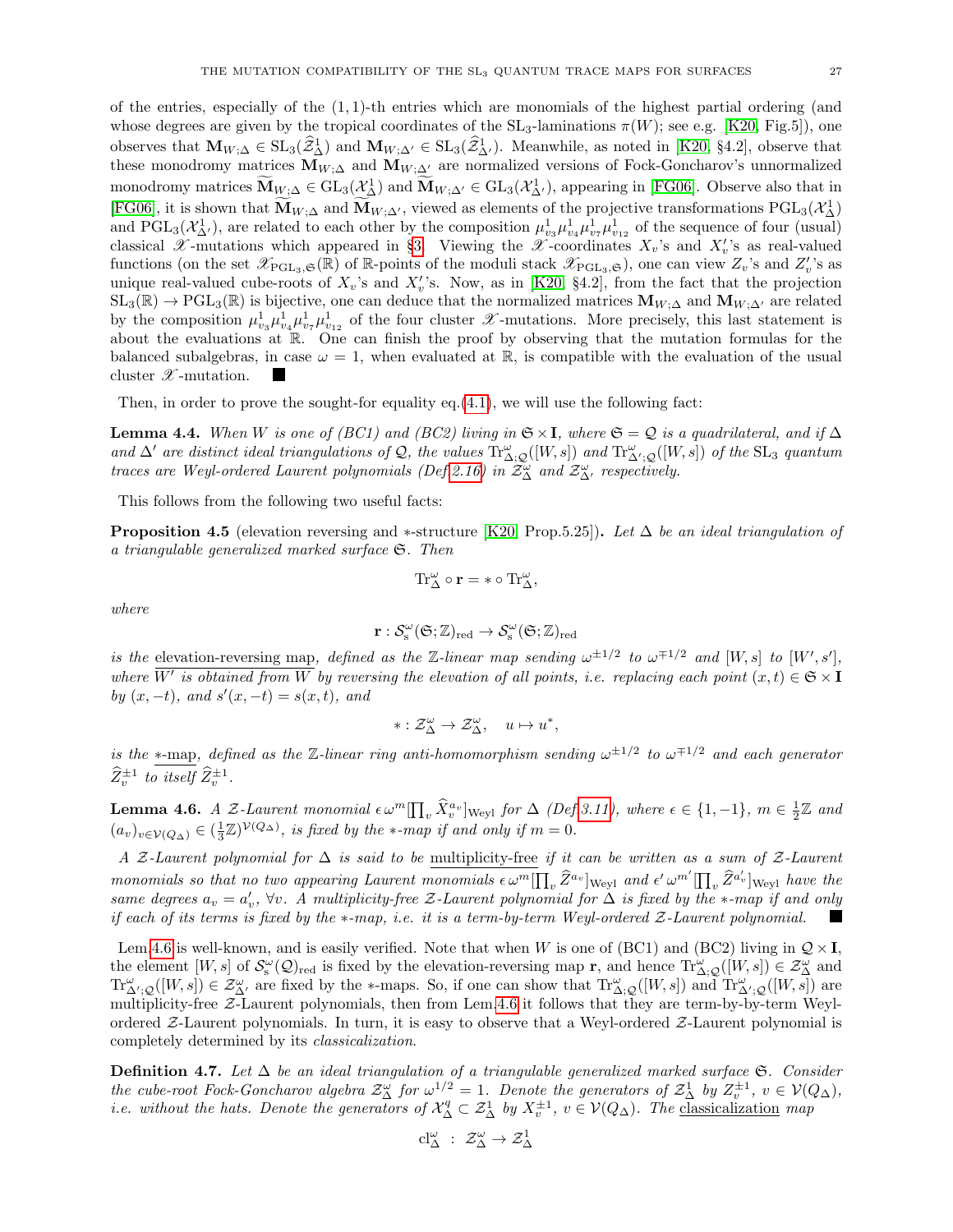is defined as the unique ring homomorphism sending  $\omega^{\pm 1/2}$  to 1 and each  $\widehat{Z}_{v}^{\pm 1}$  to  $Z_{v}^{\pm 1}$ . Define the Weyl-ordering quantization map

$$
W^{\omega}_{\Delta} \; : \; \mathcal{Z}^1_{\Delta} \to \mathcal{Z}^{\omega}_{\Delta}
$$

as the unique  $\mathbb Z$ -linear map sending each  $\mathcal Z$ -Laurent monomial to its corresponding Weyl-ordered  $\mathcal Z$ -Laurent monomial

$$
\mathrm{Wl}_{\Delta}^{\omega}(\prod_{v} X_{v}^{a_{v}}) = [\prod_{v} \hat{X}_{v}^{a_{v}}]_{\text{Weyl}}, \qquad \forall (a_{v})_{v} \in (\frac{1}{3}\mathbb{Z})^{\mathcal{V}(Q_{\Delta})}
$$

So an element of  $\mathcal{Z}^{\omega}_{\Delta}$  is a term-by-term Weyl-ordered Laurent polynomial iff it is in the image of Wl $^{\omega}_{\Delta}$ . Meanwhile,  $cl_\Delta^\omega \circ W_{\Delta}^{\omega} = id$  obviously holds. Hence  $W_{\Delta}^{\omega} \circ cl_\Delta^{\omega} \circ W_{\Delta}^{\omega} = W_{\Delta}^{\omega}$ , and therefore  $W_{\Delta}^{\omega} \circ cl_\Delta^{\omega} = id$ holds when applied to term-by-term Weyl-ordered Z-Laurent polynomials.

<span id="page-27-0"></span>**Lemma 4.8.** A term-by-term Weyl-ordered  $\mathcal{Z}$ -Laurent polynomial  $\widehat{f} \in \mathcal{Z}_{\Delta}^{\omega}$  for  $\Delta$  is completely determined by its classicalization  $cl_{\Delta}^{\omega}(\hat{f}) = f \in \mathcal{Z}_{\Delta}^1$ . That is, if  $\hat{f}$  and  $\hat{g}$  are term-by-term Weyl-ordered Z-Laurent polynomials in  $\mathcal{Z}_{\Delta}^{\omega}$  such that  $cl_{\Delta}^{\omega}(\hat{f}) = cl_{\Delta}^{\omega}(\hat{g})$ , then  $\hat{f} = \hat{g}$ 

So the strategy is as follows.

Step 1. Show that  $\text{Tr}^{\omega}_{\Delta;\mathcal{Q}}([W,s])$  is a multiplicity-free  $\mathcal{Z}\text{-Laurent}$  polynomial.

Step 2. Show that  $\Theta_{\Delta\Delta'}^{\omega}(\text{Tr}_{\Delta',\mathcal{Q}}^{\omega}([W,s]))$  is a multiplicity-free Z-Laurent polynomial.

Step 3. Show that  $\Theta_{\Delta\Delta'}^{\omega}(\text{Tr}_{\Delta',\mathcal{Q}}^{\omega}([W,s]))$  is fixed by the \*-map.

Step 4. Show that  $\text{Tr}_{\Delta;Q}^{\omega}([W,s])$  and  $\Theta_{\Delta\Delta'}^{\omega}(\text{Tr}_{\Delta';Q}^{\omega}([W,s]))$  have same classicalizations.

From Steps 1–3 it would follow that  $Tr_{\Delta;Q}^{\omega}([W,s])$  and  $\Theta_{\Delta\Delta'}^{\omega}(Tr_{\Delta';Q}^{\omega}([W,s]))$  are both \*-invariant multiplicityfree Z-Laurent polynomials for ∆, hence are term-by-term Weyl-ordered Z-Laurent polynomials. Then, from Step 4 and Lem[.4.8](#page-27-0) it would follow that they are equal, as desired in eq.[\(4.1\)](#page-25-2). Then, by the arguments in §[4.1,](#page-24-1) this would finish the proof of the sought-for Thm[.4.1.](#page-24-2)

Among the four steps, the least straightforward is Step 2. Note that  $\Theta_{\Delta\Delta'}^{\omega}(\text{Tr}_{\Delta',\mathcal{Q}}^{\omega}([W,s]))$  is a priori an element of Frac $(\mathcal{Z}_{\Delta}^{\omega})$ . We must first show that it is Laurent, i.e. belongs to  $\mathcal{Z}_{\Delta}^{\omega} \subset \text{Frac}(\mathcal{Z}_{\Delta}^{\omega})$ . Then we should also show that it is a multiplicity-free Laurent polynomial. To do this, one could just directly compute the values of

$$
\Theta_{\Delta\Delta'}^\omega(\text{Tr}^\omega_{\Delta';\mathcal{Q}}([W,s]))=\nu_{v_3}^\omega\nu_{v_4}^\omega\nu_{v_7}^\omega\nu_{v_{12}}^\omega(\text{Tr}^\omega_{\Delta';\mathcal{Q}}([W,s]))\ \in\ \text{Frac}(\mathcal{Z}_\Delta^\omega)
$$

and check the desired properties. In order to minimize the amount of computations, we split the four mutations into two and suggest the following modified steps; first, recall from §[3.3](#page-16-0) the notations for the intermediate cluster  $\mathscr X$ -seeds connecting the seeds for  $\Delta$  and  $\Delta'$ .

- Step 1'. Show that  $\nu_{\nu_4}^{\omega}\nu_{\nu_3}^{\omega}(\text{Tr}\Delta;\mathcal{Q}([W,s])) \in \text{Frac}(\mathcal{Z}_{\Delta^{(\alpha)}}^{\omega})$  lies in  $\mathcal{Z}_{\Delta^{(\alpha)}}^{\omega}$  (i.e. is Laurent) and is a multiplicity-free  $Z$ -Laurent polynomial in  $Z_\Lambda^\omega$  $\overset{\omega}{\Delta}{}^{(2)}$  .
- Step 2'. Show that  $\nu_{v\tau}^{\omega}\nu_{v_{12}}^{\omega}(\text{Tr}_{\Delta'\cdot\mathcal{Q}}^{\omega}([\vec{W},s])) \in \text{Frac}(\mathcal{Z}_{\Delta^{(2)}}^{\omega})$  lies in  $\mathcal{Z}_{\Delta^{(2)}}^{\omega}$  (i.e. is Laurent) and is a multiplicity-free  $\mathcal{Z}\text{-}\text{Laurent polynomial in }\mathcal{Z}^{\omega}_{\Delta^{(2)}}.$

Step 3'. Show that  $\nu_{\nu_4}^{\omega}\nu_{\nu_3}^{\omega}(\text{Tr}_{\Delta;\mathcal{Q}}^{\omega}([W,\tilde{s}]))$  and  $\nu_{\nu_7}^{\omega}\nu_{\nu_{12}}^{\omega}(\text{Tr}_{\Delta';\mathcal{Q}}^{\omega}([W,s]))$  are fixed by the \*-map.

Step 4'. Show that  $\nu_{v_4}^{\omega} \nu_{v_3}^{\omega}(\text{Tr}_{\Delta;Q}^{\overline{\omega}}([W,s]))$  and  $\nu_{v_7}^{\omega} \nu_{v_{12}}^{\omega}(\text{Tr}_{\Delta';Q}^{\overline{\omega}}([W,s]))$  have the same classicalizations.

Notice that Steps 1' and 2' together correspond to Steps 1 and 2 which were previously suggested. In fact, observe that the situation for  $\nu_{v_4}^{\omega} \nu_{v_3}^{\omega} \text{Tr}_{\Delta;Q}^{\omega}$  and that for  $\nu_{v_7}^{\omega} \nu_{v_{12}}^{\omega} \text{Tr}_{\Delta';Q}^{\omega}$  are symmetric; namely, after the SL<sub>3</sub> quantum trace for an ideal triangulation of  $\mathcal{Q}$ , we mutate at the two nodes lying in the unique internal arc of this ideal triangulation. Because of this symmetry, if we check Step 1' for all cases of W as in Fig[.6,](#page-27-1) then Step 2' is automatically satisfied. It seems that this much of the computation is unavoidable, and we perform this computational check for Step 1' in the following subsection, which we refer to as checking the quantum Laurent property.  $v_1$   $v_2$ 



<span id="page-27-1"></span>FIGURE 6. Six cases of  $SL_3$ -webs W over a quadrilateral  $\mathcal{Q}$ 

Steps 3' and 4' are relatively easy, so we do them here now.

Step 3'. We know  $\text{Tr}_{\Delta;Q}^{\omega}([W,s])$  is fixed by the \*-map. So it is enough to show: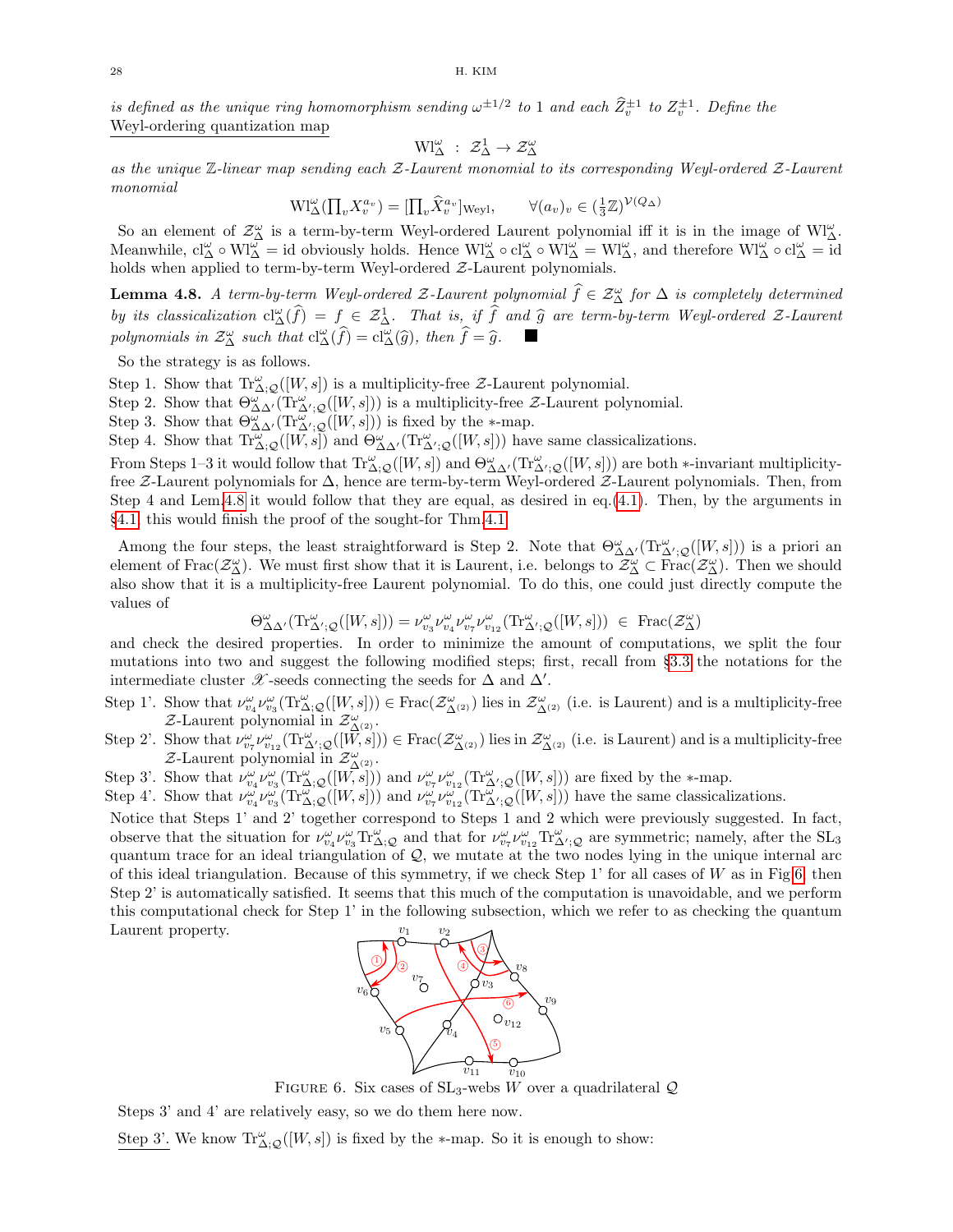**Lemma 4.9.** For  $i = 1, 2, 3, 4$ , the map  $\nu_{v^{(i)}}^{\omega}$  preserves the \*-structures.

*Proof.* Note  $\nu_{v^{(i)}}^{\omega} = \nu_{v^{(i)}}^{\sharp \omega}$  $\sharp^{\omega}_{v^{(i)}} \circ \nu'_{v^{(i)}}$ . From Def[.3.18](#page-18-4) (and Def[.3.21\)](#page-21-1), note that  $\nu'_{v^{(i)}}$  sends a Weyl-ordered Z-Laurent monomial to a Weyl-ordered  $\mathcal{Z}$ -Laurent monomial. Since a Weyl-ordered  $\Delta^{(i)}$ -balanced monomial is fixed by the ∗-map and since Weyl-ordered  $\Delta^{(i)}$ -balanced monomials span  $\hat{\mathcal{Z}}^{\omega}_{\Delta^{(i)}}$ , it follows that  $\nu'_{v^{(i)}}$  preserves the ∗-structure. As for  $\nu_{n(i)}^{\sharp\omega}$ <sup> $\mu^{\omega}_{v^{(i)}}$ </sup>, it suffices to show that the right hand side of eq.[\(3.6\)](#page-21-4) is fixed by the ∗-map. With  $\alpha$  as in eq.[\(3.4\)](#page-19-1), observe

$$
(\text{right hand side of eq.}(3.6))^* = \left(\prod_{r=1}^{|\alpha|} (1 + q^{(2r-1)\text{sgn}(\alpha)} \hat{X}_v^{(i-1)})^{\text{sgn}(\alpha)}\right)^* \cdot \left(\left[\prod_v (\hat{X}_v^{(i-1)})^{a_v}\right]_{\text{Weyl}}\right)^*
$$
  
\n
$$
= \left(\prod_{r=1}^{|\alpha|} (1 + q^{-(2r-1)\text{sgn}(\alpha)} \hat{X}_v^{(i-1)})^{\text{sgn}(\alpha)}\right) \cdot \left(\left[\prod_v (\hat{X}_v^{(i-1)})^{a_v}\right]_{\text{Weyl}}\right)
$$
  
\n
$$
= \left(\left[\prod_v (\hat{X}_v^{(i-1)})^{a_v}\right]_{\text{Weyl}}\right) \cdot \left(\prod_{r=1}^{|\alpha|} (1 + q^{-(2r-1)\text{sgn}(\alpha)} q^{2\alpha} \hat{X}_v^{(i-1)})^{\text{sgn}(\alpha)}\right)
$$
  
\n
$$
= \left(\left[\prod_v (\hat{X}_v^{(i-1)})^{a_v}\right]_{\text{Weyl}}\right) \cdot \left(\prod_{r=1}^{|\alpha|} (1 + q^{(2r-1)\text{sgn}(\alpha)} \hat{X}_v^{(i-1)})^{\text{sgn}(\alpha)}\right)
$$

which equals the right hand side of eq.[\(3.6\)](#page-21-4) again, as desired. So both  $\nu'_{v^{(i)}}$  and  $\nu^{\sharp\omega}_{v^{(i)}}$ <sup> $\mu^{\omega}_{v^{(i)}}$ </sup> preserve \*-structures, and hence so does  $\nu_{v^{(i)}}^{\omega}$ .

Step 4'. In view of eq.[\(3.7\)](#page-22-2), it is equivalent to showing Step 4, which was proved in Prop[.4.3.](#page-25-1)

<span id="page-28-0"></span>4.3. Checking the quantum Laurent property. It remains to do Step 1' of the previous subsection, for all cases of W as in Fig[.6](#page-27-1). For this task, we make of use the following convenient way of dealing with the Weyl-ordered Laurent monomials by introducing the log variables.

**Definition 4.10.** Let  $\Delta$  be an ideal triangulation of a triangulable generalized marked surface. Let  $\mathcal{H}_{\Delta}$  be a free Z-module with the symbols  $\{\hat{z}_v | v \in V(Q_\Delta)\} \cup \{\frac{1}{18}c\}$ , as a free basis, equipped with a skew-symmetric bilinear form  $[$ bilinear form  $[\cdot, \cdot]$  s.t.

$$
[\widehat{z}_v, \widehat{z}_w] = 2\varepsilon_{vw} \cdot \frac{1}{18} \mathbf{c}, \qquad [\frac{1}{18} \mathbf{c}, \widehat{z}_v] = 0, \qquad \forall v, w \in \mathcal{V}(Q_\Delta).
$$

Define

$$
\widehat{x}_v := 3\widehat{z}_v, \quad \forall v \in \mathcal{V}(Q_\Delta)
$$

 $\hat{x}_v := 3\hat{z}_v, \quad \forall v \in \mathcal{V}(Q_\Delta),$ <br>so that  $\frac{1}{3}\hat{x}_v$  means  $\hat{z}_v$ . Meanwhile, **c** denotes  $18 \cdot (\frac{1}{18}$ **c**). Define the exponential map

 $\exp : \mathcal{H}_{\Delta} \to \mathcal{Z}_{\Delta}^{\omega}, \quad \hat{z} \mapsto \exp(\hat{z}) =: e^{\hat{z}}$ 

as

$$
\exp(\alpha \cdot \frac{1}{18} \mathbf{c} + \sum_{v} a_v \widehat{x}_v) := \omega^{\alpha/2} \prod_{v} \widehat{X}_v^{a_v} \big]_{\text{Weyl}}.
$$

For example,  $e^{\mathbf{c}} = q$ ,  $e^{\hat{z}_v} = \hat{Z}_v$ ,  $e^{\hat{x}_v} = \hat{X}_v$ . We find it useful to have the following well-known fact.

<span id="page-28-1"></span>**Lemma 4.11** (Baker-Campbell-Hausdorff (BCH) formula). For  $\hat{x}, \hat{y} \in \mathcal{H}_{\Delta}$ ,

$$
\exp(\widehat{x})\exp(\widehat{y}) = e^{\frac{1}{2}[\widehat{x},\widehat{y}]} \exp(\widehat{x} + \widehat{y}). \quad \blacksquare
$$

Step 1' (and Step 2'). Before the actual checking, we study the images of  $\nu_{v_4}^{\omega} \nu_{v_3}^{\omega}$  of arbitrary  $\Delta$ -balanced Weyl-ordered  $\mathcal{Z}$ -Laurent monomials  $\exp(\sum_{j=1}^{12} a_j \hat{x}_{j}^{(0)})$  in  $\mathcal{Z}_{\Delta}^{\omega} = \mathcal{Z}_{\Delta^{(0)}}^{\omega}$ . Denote the entries of the exchange matrix  $\varepsilon_{v_j v_k}^{(i)}$  for the seed  $\Delta^{(i)}$  by  $\varepsilon_{j,k}^{(i)}$ , for  $j, k \in \{1, \ldots, 12\}$ . Then

$$
\varepsilon_{3,7}^{(1)} = \varepsilon_{3,8}^{(1)} = 1, \quad \varepsilon_{3,2}^{(1)} = \varepsilon_{3,12}^{(1)} = -1, \quad \varepsilon_{3,j}^{(1)} = 0, \quad \forall j \notin \{2,7,8,12\}.
$$

For  $(a_{v_j})_{j=1}^{12} \in (\frac{1}{3}\mathbb{Z})^{12}$ , denote  $a_{v_j}$  by  $a_j$ . Then

$$
\begin{aligned} \n\zeta_{23}(\exp(\sum_{j=1}^{12} a_j \hat{x}_j^{(0)})) &= \exp((-a_3 + \sum_{j \neq 3} [\varepsilon_{j,3}^{(1)}]_{+} a_j) \hat{x}_3^{(1)} + \sum_{j \neq 3} a_j \hat{x}_j^{(1)}) \\ \n&= \exp((-a_3 + a_2 + a_{12}) \hat{x}_3^{(1)} + \sum_{j \neq 3} a_j \hat{x}_j^{(1)}) =: \exp(\sum_{j=1}^{12} a_j^{(1)} \hat{x}_j^{(1)}) \n\end{aligned}
$$

That is, we are defining  $a_j^{(1)}$  as

ν

 $a_3^{(1)} = -a_3 + a_2 + a_{12}, \qquad a_j^{(1)} = a_j, \quad \forall j \neq 3.$ 

Note

$$
\alpha := \alpha_{v_3; \Delta^{(1)}}((a_j^{(1)})_{j=1}^{12}) = \sum_{j=1}^{12} \varepsilon_{3,j}^{(1)} a_j^{(1)} = a_7^{(1)} + a_8^{(1)} - a_2^{(1)} - a_{12}^{(1)} = a_7 + a_8 - a_2 - a_{12}
$$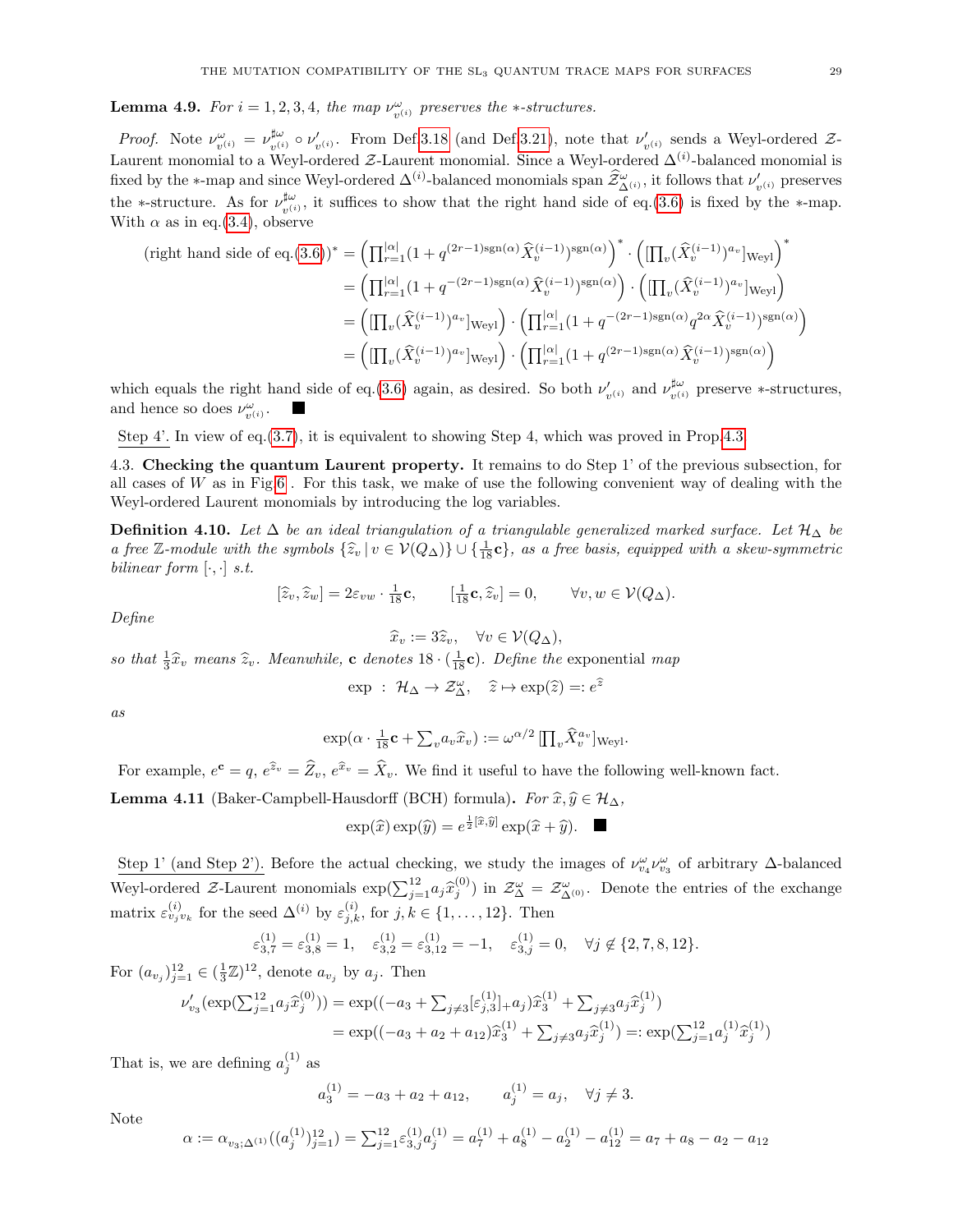So, in case  $\alpha \in \frac{1}{3}\mathbb{Z}$  belongs to  $\mathbb{Z}$ , we have

$$
\nu_{v_3}^{\omega}(\exp(\sum_{j=1}^{12} a_j \hat{x}_j^{(0)})) = \nu_{v_3}^{\sharp \omega} \nu_{v_3}'(\exp(\sum_{j=1}^{12} a_j \hat{x}_j^{(0)})) = \nu_{v_3}^{\sharp \omega}(\exp(\sum_{j=1}^{12} a_j^{(1)} \hat{x}_j^{(1)}))
$$
  
= 
$$
\exp(\sum_{j=1}^{12} a_j^{(1)} \hat{x}_j^{(1)}) F^q(\hat{X}_3^{(1)}; \alpha),
$$

where  $F^q$  is as in eq.[\(3.1\)](#page-15-2). Now we apply  $\nu_{v_4}^{\omega} = \nu_{v_4}^{\sharp \omega} \nu_{v_4}'$ . Note

$$
\varepsilon_{4,5}^{(2)} = \varepsilon_{4,12}^{(2)} = 1, \quad \varepsilon_{4,7}^{(2)} = \varepsilon_{4,11}^{(2)} = -1, \quad \varepsilon_{4,j}^{(2)} = 0, \quad \forall j \notin \{5, 7, 11, 12\},
$$

so

$$
\begin{split} \nu'_{v_4}(\exp(\textstyle\sum_{j=1}^{12}a_{j}^{(1)}\hat{x}_{j}^{(1)}))&=\exp((-a_4^{(1)}+\textstyle\sum_{j\neq 4}[\varepsilon_{j,4}^{(2)}]_{+}a_{j}^{(1)})\hat{x}_{4}^{(2)}+\textstyle\sum_{j\neq 4}a_{j}^{(1)}\hat{x}_{j}^{(2)})\\ &=\exp((-a_4^{(1)}+a_7^{(1)}+a_{11}^{(1)})\hat{x}_{4}^{(2)}+\textstyle\sum_{j\neq 4}a_{j}^{(1)}\hat{x}_{j}^{(2)})=:\exp(\textstyle\sum_{j=1}^{12}a_{j}^{(2)}\hat{x}_{j}^{(2)}).
$$

That is, we are defining  $a_j^{(2)}$  as

 $a_4^{(2)}=-a_4^{(1)}+a_7^{(1)}+a_{11}^{(1)}=-a_4+a_7+a_{11},\quad a_3^{(2)}=a_3^{(1)}=-a_3+a_2+a_{12},\quad a_j^{(2)}=a_j^{(1)}=a_j,\quad \forall j\neq 3,4.$ Note

$$
\alpha' := \alpha_{v_4; \Delta^{(2)}}((a_j^{(2)})_{j=1}^{12}) = \sum_{j=1}^{12} \varepsilon_{4,j}^{(2)} a_j^{(2)} = a_5^{(2)} + a_{12}^{(2)} - a_7^{(2)} - a_{11}^{(2)} = a_5 + a_{12} - a_7 - a_{11}.
$$

So, in case  $\alpha' \in \frac{1}{3}\mathbb{Z}$  belongs to  $\mathbb{Z}$ , we have

$$
\nu_{v_4}^{\omega}(\exp(\sum_{j=1}^{12} a_j^{(1)} \hat{x}_j^{(1)})) = \nu_{v_4}^{\sharp \omega} \nu_{v_4}'(\exp(\sum_{j=1}^{12} a_j^{(1)} \hat{x}_j^{(1)})) = \nu_{v_4}^{\sharp \omega}(\exp(\sum_{j=1}^{12} a_j^{(2)} \hat{x}_j^{(2)}))
$$

$$
= (\exp(\sum_{j=1}^{12} a_j^{(2)} \hat{x}_j^{(2)})) F^q(\hat{X}_4^{(2)}; \alpha').
$$

Meanwhile, note that

$$
\nu_{v_4}^{\omega}(\widehat{X}_3^{(1)}) = \nu_{v_4}^{\sharp \omega} \nu_{v_4}'(\widehat{X}_3^{(1)}) = \nu_{v_4}^{\sharp \omega}(\widehat{X}_3^{(2)}) = \widehat{X}_3^{(2)}.
$$

Since  $F^q(\widehat{X}_3^{(1)}; \alpha)$  is a rational expression in  $\widehat{X}_3^{(1)}$ , one has  $\nu_{v_4}^{\omega}(F^q(\widehat{X}_3^{(1)}; \alpha) = F^q(\widehat{X}_3^{(2)}; \alpha)$ . So

$$
\nu_{v_4}^{\omega} \nu_{v_3}^{\omega} (\exp(\sum_{j=1}^{12} a_j \hat{x}_j^{(0)})) = \nu_{v_4}^{\omega} \left( \exp(\sum_{j=1}^{12} a_j^{(1)} \hat{x}_j^{(1)}) F^q(\hat{X}_3^{(1)}; \alpha) \right)
$$
  
= 
$$
(\exp(\sum_{j=1}^{12} a_j^{(2)} \hat{x}_j^{(2)})) F^q(\hat{X}_4^{(2)}; \alpha') F^q(\hat{X}_3^{(2)}; \alpha).
$$

We summarize this as a lemma:

**Lemma 4.12.** For  $(a_{v_j})_{j=1}^{12} \in (\frac{1}{3}\mathbb{Z})^{12}$  such that

$$
\alpha := a_7 + a_8 - a_2 - a_{12}
$$
 and  $\alpha' := a_5 + a_{12} - a_7 - a_{11}$  both belong to Z,

one has

<span id="page-29-0"></span>(4.2) 
$$
\nu_{v_4}^{\omega} \nu_{v_3}^{\omega} (\exp(\sum_{j=1}^{12} a_j \hat{x}_j^{(0)})) = (\exp(\sum_{j=1}^{12} a_j^{(2)} \hat{x}_j^{(2)})) F^q(\hat{X}_4^{(2)}; \alpha') F^q(\hat{X}_3^{(2)}; \alpha),
$$

where  $F<sup>q</sup>$  is as in eq.[\(3.1\)](#page-15-2).

Now we apply this lemma to the actual cases to check.

Suppose s assigns the state values  $\varepsilon_1, \varepsilon_2 \in \{1, 2, 3\}$  to the initial and the terminal endpoints of W. We would sometimes write s as the pair  $(\varepsilon_1, \varepsilon_2)$ .

Case  $\mathbb{Q}$ .  $Tr_{\Delta}^{\omega}([W,s])$  is the image under the map  $\text{WI}_{\Delta}^{\omega}$  (Def[.4.7\)](#page-26-1) of the  $(\varepsilon_1, \varepsilon_2)$ -th entry of the classical matrix

$$
\begin{pmatrix} Z_6 Z_5^2 & 0 & 0 \ 0 & Z_6 Z_5^{-1} & 0 \ 0 & 0 & Z_6^{-2} Z_5^{-1} \end{pmatrix} \begin{pmatrix} Z_7^2 & Z_7^2 + Z_7^{-1} & Z_7^{-1} \ 0 & Z_7^{-1} & Z_7^{-1} \ 0 & 0 & Z_7^{-1} \end{pmatrix} \begin{pmatrix} Z_1 Z_2^2 & 0 & 0 \ 0 & Z_1 Z_2^{-1} & 0 \ 0 & 0 & Z_1^{-2} Z_2^{-1} \end{pmatrix}
$$
  
= 
$$
\begin{pmatrix} Z_6 Z_5^2 Z_7^2 Z_1 Z_2^2 & Z_6 Z_5^2 Z_7^2 Z_1 Z_2^{-1} + Z_6 Z_5^2 Z_7^{-1} Z_1 Z_2^{-1} & Z_6 Z_5^2 Z_7^{-1} Z_1^{-2} Z_2^{-1} \ 0 & Z_6 Z_5^{-1} Z_7^{-1} Z_1 Z_2^{-1} & Z_6 Z_5^{-1} Z_7^{-1} Z_1^{-2} Z_2^{-1} \ 0 & 0 & Z_6^{-2} Z_5^{-1} Z_7^{-1} Z_1^{-2} Z_2^{-1} \end{pmatrix}
$$

By inspection,  $\text{Tr}_{\Delta}^{\omega}([W,s])$  is a Weyl-ordered multiplicity-free  $\mathcal{Z}\text{-Laurent}$  polynomial for  $\Delta$ , each Laurent monomial term being of the form

$$
\mathrm{Wl}^{\omega}_{\Delta}(X_6^{a_6}X_5^{a_5}X_7^{a_7}X_1^{a_1}X_2^{a_2}) = \exp(\sum_{j=1}^{12} a_j \hat{x}_j)
$$

with  $(a_j)_{j=1}^{12} \in (\frac{1}{3}\mathbb{Z})^{12}$  and  $a_j = 0$  if  $j \notin \{6, 5, 7, 1, 2\}$ . By Prop. 3.14,  $(a_j)_{j=1}^{12} \in (\frac{1}{3}\mathbb{Z})^{12}$  is  $\Delta$ -balanced, which one can directly check easily in this case. For each of these Z-Laurent monomials that are not manifestly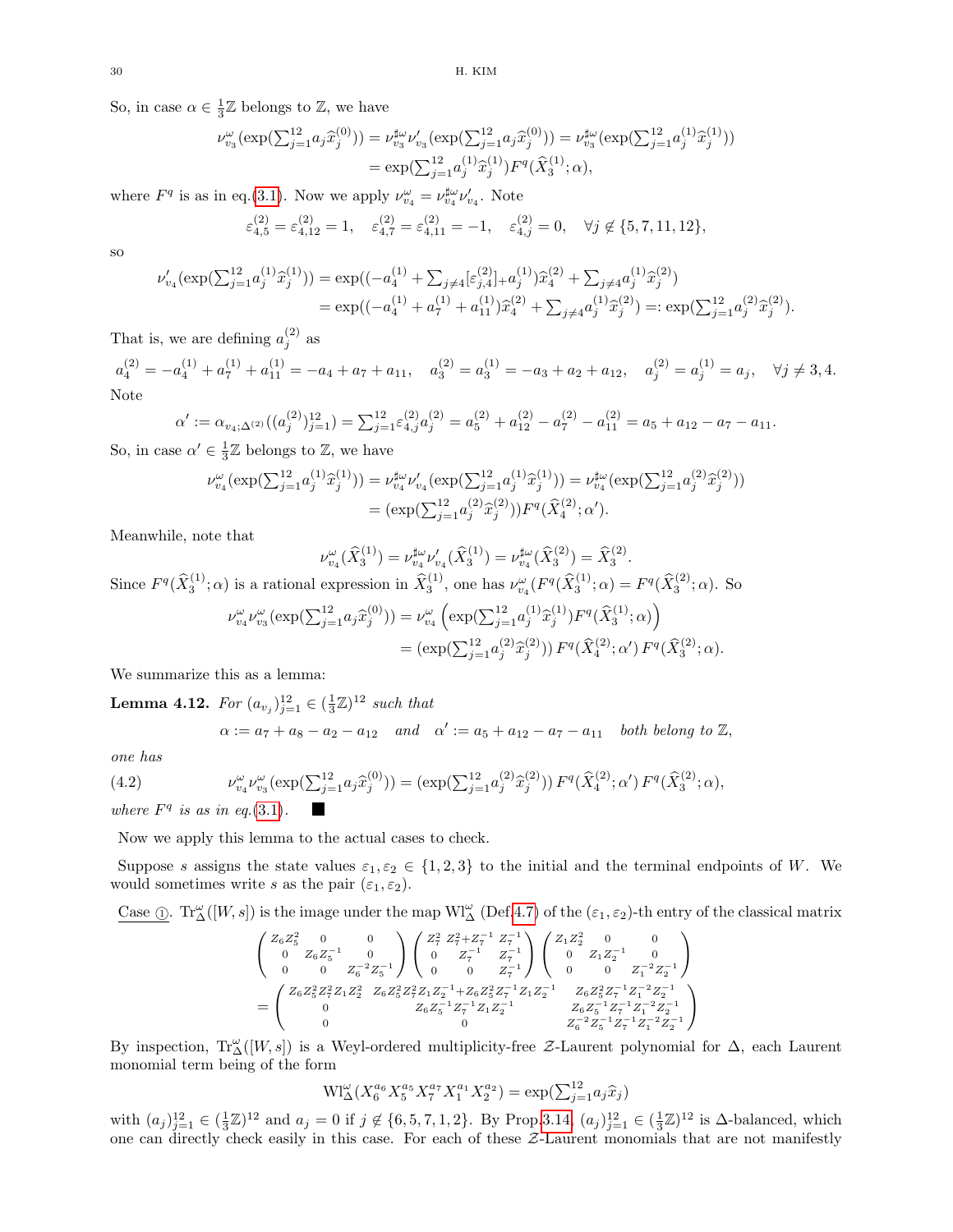zero, we record  $a_5, a_7, a_2, \alpha = a_7 - a_2$  and  $\alpha' = a_5 - a_7$  in the following table; in the first row,  $(\varepsilon_1, \varepsilon_2)$  stands for the  $(\varepsilon_1, \varepsilon_2)$ -th entry, and  $(\varepsilon_1, \varepsilon_2)_k$  the k-th term of the  $(\varepsilon_1, \varepsilon_2)$ -th entry.

|                     | $(1,1)   (1,2)1   (1,2)2   (1,3)   (2,2)   (2,3)   (3,3)$      |                 |                |                                            |  |
|---------------------|----------------------------------------------------------------|-----------------|----------------|--------------------------------------------|--|
| $a_5   2/3$         |                                                                |                 |                |                                            |  |
|                     | $a_7$   2/3   2/3   $-1/3$   $-1/3$   $-1/3$   $-1/3$   $-1/3$ |                 |                |                                            |  |
| $a_2   2/3$         | $-1/3$                                                         |                 |                | $-1/3$   $-1/3$   $-1/3$   $-1/3$   $-1/3$ |  |
| $\alpha$   $\alpha$ |                                                                | $0 \quad \vert$ | $0 \quad \Box$ | 0 <sub>1</sub>                             |  |
|                     | $\alpha'$   0   0   1   1   0   0   0                          |                 |                |                                            |  |

Therefore, for each column, since  $\alpha, \alpha' \in \{0,1\}$ , we see that  $F^q(\widehat{X}_4^{(2)}; \alpha')F^q(\widehat{X}_3^{(2)}; \alpha)$  is a multiplicity-free Laurent polynomial in the variables  $\hat{X}_4^{(2)}$  and  $\hat{X}_3^{(2)}$ , in view of eq.[\(3.1\)](#page-15-2). Hence the right hand side of eq.[\(4.2\)](#page-29-0) is a multiplicity-free  $\mathcal{Z}\text{-}\text{Laurent polynomial in }\mathcal{Z}^{\omega}_{\Delta^{(2)}},$  as desired.

Case  $\circled{2}$ .  $Tr_{\Delta}^{\omega}([W, s])$  is the image under the map  $\text{WI}_{\Delta}^{\omega}$  of the  $(\varepsilon_1, \varepsilon_2)$ -th entry of the classical matrix

$$
\left(\begin{array}{ccc}Z_2Z_1^2 & 0 & 0\\ 0 & Z_2Z_1^{-1} & 0\\ 0 & 0 & Z_2^{-2}Z_1^{-1}\end{array}\right)\left(\begin{array}{ccc}Z_7 & 0 & 0\\ Z_7 & Z_7 & 0\\ Z_7 & Z_7+Z_7^{-2} & Z_7^{-2}\end{array}\right)\left(\begin{array}{ccc}Z_5Z_6^2 & 0 & 0\\ 0 & Z_5Z_6^{-1} & 0\\ 0 & 0 & Z_5^{-2}Z_6^{-1}\end{array}\right)
$$

So, by inspection,  $\text{Tr}_{\Delta}^{\omega}([W,s])$  is a Weyl-ordered multiplicity-free  $\mathcal{Z}\text{-Laurent}$  polynomial for  $\Delta$ , each Laurent monomial being of the form  $\exp(\sum_{j=1}^{12} a_j \hat{x}_j)$  with  $(a_j)_{j=1}^{12} \in (\frac{1}{3}\mathbb{Z})^{12}$ , where  $a_j = 0$  when  $j \notin \{2, 1, 7, 5, 6\}$ . For nonzero Laurent monomials, we record  $a_2, a_7, a_5, \alpha = a_7 - a_2$  and  $\alpha' = a_5 - a_7$ .

|          |                       |             |     | $(1,1)$ $(2,1)$ $(2,2)$ $(3,1)$ $(3,2)_1$ $(3,2)_2$ $(3,3)$ |                |
|----------|-----------------------|-------------|-----|-------------------------------------------------------------|----------------|
|          | $a_2$   $1/3$   $1/3$ |             |     | $ 1/3  -2/3  -2/3  -2/3  -2/3$                              |                |
| $a_7$    | $1/3$   $1/3$         |             |     | 1/3 1/3 1/3 1/3 2/3 2/3                                     |                |
| $a_5$    | 1/3                   | $\vert$ 1/3 | 1/3 | $1/3$   $1/3$                                               | $1/3$   $-2/3$ |
| $\alpha$ |                       |             |     | $\mathbf{1}$                                                |                |
|          |                       |             |     | $\alpha'$   0   0   0   0   0   1   0                       |                |

Again, since  $\alpha, \alpha' \in \{0, 1\}$ , it follows that the right hand side of eq.[\(4.2\)](#page-29-0) is a multiplicity-free Z-Laurent polynomial in  $\mathcal{Z}_{\Delta^{(2)}}^{\omega}$ , as desired.

Case  $\circled{3}$ .  $Tr_{\Delta}^{\omega}([W, s])$  is the image under the map  $\mathcal{W}^{1\omega}_{\Delta}$  of the  $(\varepsilon_1, \varepsilon_2)$ -th entry of the classical matrix

$$
\left(\begin{smallmatrix} Z_2Z_1^2 & 0 & 0 \\ 0 & Z_2Z_1^{-1} & 0 \\ 0 & 0 & Z_2^{-2}Z_1^{-1} \end{smallmatrix}\right) \left(\begin{smallmatrix} Z_7^2 & Z_7^2 + Z_7^{-1} & Z_7^{-1} \\ 0 & Z_7^{-1} & Z_7^{-1} \\ 0 & 0 & Z_7^{-1} \end{smallmatrix}\right) \left(\begin{smallmatrix} Z_3Z_4^2 & 0 & 0 \\ 0 & Z_3Z_4^{-1} & 0 \\ 0 & 0 & Z_3^{-2}Z_4^{-1} \end{smallmatrix}\right) \left(\begin{smallmatrix} Z_{12}^2 & Z_{12}^2 + Z_{12}^{-1} & Z_{12}^{-1} \\ 0 & Z_{12}^{-1} & Z_{12}^{-1} \\ 0 & 0 & Z_{12}^{-1} \end{smallmatrix}\right) \left(\begin{smallmatrix} Z_{8Z_9^2}^2 & 0 & 0 \\ 0 & Z_8Z_9^{-1} & 0 \\ 0 & 0 & Z_8^{-2}Z_9^{-1} \end{smallmatrix}\right)
$$

where the product of the underlined middle three matrices is

$$
\left(\begin{smallmatrix} Z^2_7Z_3Z^2_4Z^2_{12} & Z^2_7Z_3Z^2_4(Z^2_{12}+Z^{-1}_{12})+(Z^2_7+Z^{-1}_7)Z_3Z^{-1}_4Z^{-1}_{12} & (Z^2_7Z_3Z^2_4+(Z^2_7+Z^{-1}_7)Z_3Z^{-1}_4+Z^{-1}_7Z^{-2}_3Z^{-1}_4)Z^{-1}_{12}\\ 0 & Z^{-1}_7Z_3Z^{-1}_4Z^{-1}_{12} & Z^{-1}_7(Z_3Z^{-1}_4+Z^{-2}_3Z^{-1}_4)Z^{-1}_{12}\\ 0 & 0 & Z^{-1}_7Z^{-2}_3Z^{-1}_4Z^{-1}_{12}\\ \end{smallmatrix}\right)
$$

So, by inspection,  $\text{Tr}_{\Delta}^{\omega}([W,s])$  is a Weyl-ordered multiplicity-free  $\mathcal{Z}\text{-Laurent}$  polynomial for  $\Delta$ , each Laurent monomial begin of the form  $\exp(\sum_{j=1}^{12} a_j \hat{x}_j)$  with  $(a_j)_{j=1}^{12} \in (\frac{1}{3}\mathbb{Z})^{12}$ , where  $a_j = 0$  when  $j \notin \{2, 1, 7, 3, 4, 12, 8, 9\}$ . We record the nonzero  $a_j$ 's,  $\alpha = a_7 + a_8 - a_2 - a_{12}$  and  $\alpha' = a_{12} - a_7$ .

|           |     |        |        |        |             |        | $(1,3)_2$ | $(1,3)_{3}$ | $(3)_4$ | 2,     | (2,3) <sub>1</sub> | $(2,3)_2$                | (3,3)  |
|-----------|-----|--------|--------|--------|-------------|--------|-----------|-------------|---------|--------|--------------------|--------------------------|--------|
| $a_2$     | 1/3 | 1/3    | 1/3    | 1/3    | 1/3         | 1/3    | 1/3       | 1/3         | 1/3     | 1/3    | 1/3                | 1/3                      | $-2/3$ |
| $a_1$     | 2/3 | 2/3    | 2/3    | 2/3    | 2/3         | 2/3    | 2/3       | 2/3         | 2/3     | $-1/3$ | $-1/3$             | $-1/3$                   | $-1/3$ |
| $a_7$     | 2/3 | 2/3    | 2/3    | 2/3    | $-1/3$      | 2/3    | 2/3       | $-1/3$      | $-1/3$  | $-1/3$ | $-1/3$             | $-1/3$                   | $-1/3$ |
| $a_3$     | 1/3 | 1/3    | 1/3    | 1/3    | 1/3         | 1/3    | 1/3       | 1/3         | $-2/3$  | 1/3    | 1/3                | $-2/3$                   | $-2/3$ |
| $a_4$     | 2/3 | 2/3    | 2/3    | $-1/3$ | $-1/3$      | 2/3    | $-1/3$    | $-1/3$      | $-1/3$  | $-1/3$ | $-1/3$             | $-1/3$                   | $-1/3$ |
| $a_{12}$  | 2/3 | 2/3    | $-1/3$ | $-1/3$ | $-1/3$      | $-1/3$ | $-1/3$    | $-1/3$      | $-1/3$  | $-1/3$ | $-1/3$             | $-1/3$                   | $-1/3$ |
| $a_8$     | 1/3 | 1/3    | 1/3    | 1/3    | 1/3         | $-2/3$ | $-2/3$    | $-2/3$      | $-2/3$  | 1/3    | $-2/3$             | $-2/3$                   | $-2/3$ |
| $a_9$     | 2/3 | $-1/3$ | $-1/3$ | $-1/3$ | /3<br>$-1/$ | $-1/3$ | $-1/3$    | $-1/3$      | $-1/3$  | $-1/3$ | $-1/3$             | $-1/3$                   | $-1/3$ |
| $\alpha$  |     |        |        |        |             |        |           | $-$         | — I     |        | $-1$               | $\overline{\phantom{0}}$ |        |
| $\alpha'$ |     |        |        |        |             | $-1$   |           |             |         | 0      |                    |                          |        |

For the entries  $(1,1), (2,2)$  and  $(3,3)$ , we have  $\alpha = \alpha' = 0$ , hence  $F^q(\widehat{X}_4^{(2)}; \alpha')F^q(\widehat{X}_3^{(2)}; \alpha) = 1$ , and therefore the right hand side of eq.[\(4.2\)](#page-29-0) is a Z-Laurent monomial in  $\mathcal{Z}^{\omega}_{\Delta^{(2)}}$ . We have  $\alpha' = -1$  for  $(1,2)_2$  and  $(1,2)_3$ , which represent the second and the third terms  $\exp(\sum_{j=1}^{12} a_j \hat{x}_j^{(0)})$  of (1, 2)-th entry  $\text{Tr}^{\omega}_{\mathcal{A}}([W,(1,2)]);$  in the corresponding two columns in the above table, the only difference is  $a_4$ . We compute the sum of two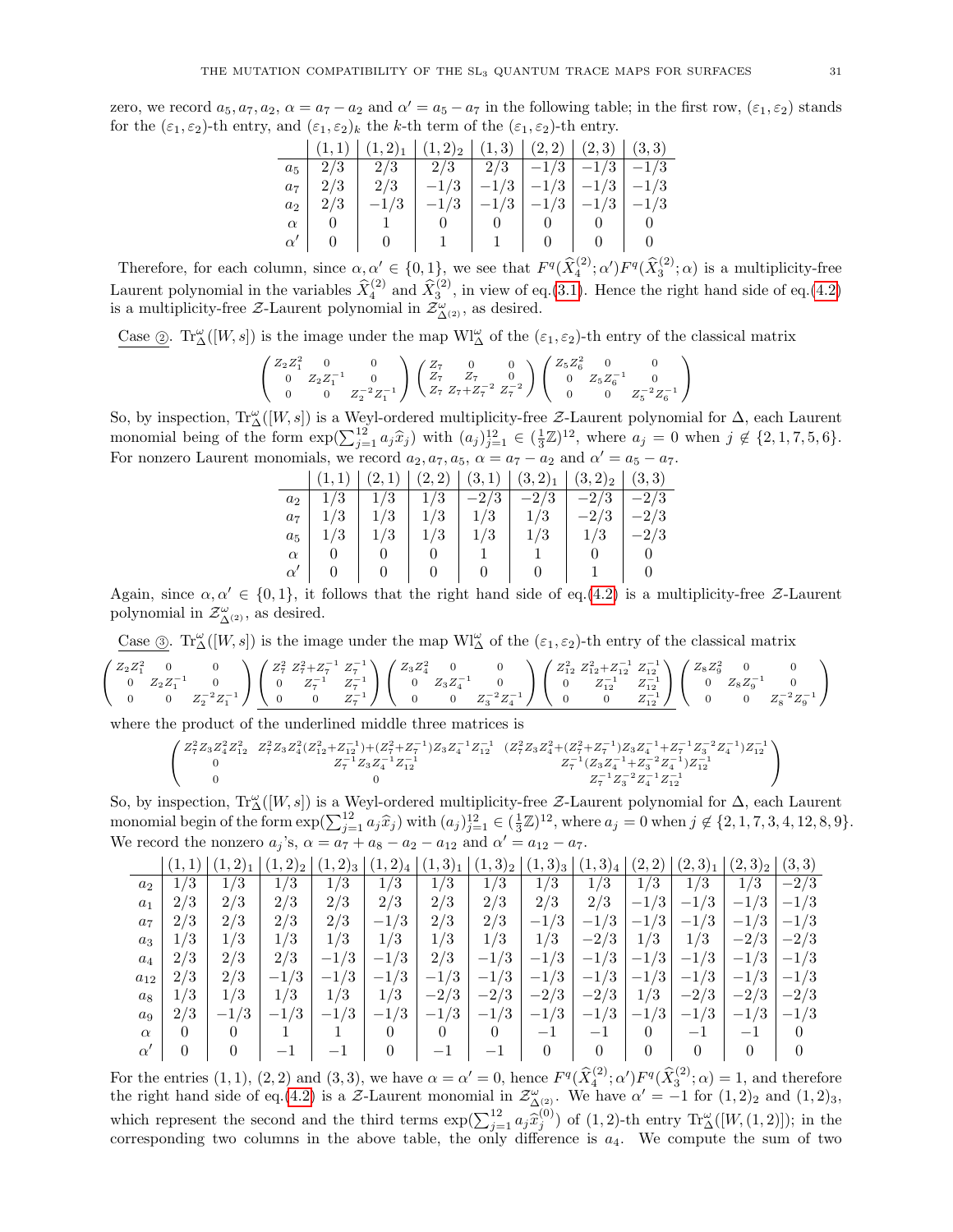corresponding terms  $\nu'_{v_4} \nu'_{v_3} \exp(\sum_{j=1}^{12} a_j \hat{x}_j^{(0)}) = \exp(\sum_{j=1}^{12} a_j^{(2)} \hat{x}_j^{(2)})$ ; using  $a_4^{(2)} = -a_4 + a_7 + a_{11} = -a_4 + a_7$ ,  $a_3^{(2)} = -a_3 + a_2 + a_{12}, a_j^{(2)} = a_j, \forall j \neq 3, 4,$  $\exp(0\hat{x}_4^{(2)} - \frac{1}{3}\hat{x}_3^{(2)} + \frac{1}{3}\hat{x}_2^{(2)} + \frac{2}{3}\hat{x}_1^{(2)} + \frac{2}{3}\hat{x}_7^{(2)} - \frac{1}{3}\hat{x}_1^{(2)} + \frac{1}{3}\hat{x}_8^{(2)} - \frac{1}{3}\hat{x}_9^{(2)}$  $+\exp(\hat{x}_4^{(2)} - \frac{1}{3}\hat{x}_3^{(2)} + \frac{1}{3}\hat{x}_2^{(2)} + \frac{2}{3}\hat{x}_1^{(2)} + \frac{2}{3}\hat{x}_7^{(2)} - \frac{1}{3}\hat{x}_1^{(2)} + \frac{1}{3}\hat{x}_8^{(2)} - \frac{1}{3}\hat{x}_9^{(2)})$  $=\exp(-\frac{1}{3}\hat{x}_3^{(2)} + \frac{1}{3}\hat{x}_2^{(2)} + \frac{2}{3}\hat{x}_1^{(2)} + \frac{2}{3}\hat{x}_7^{(2)} - \frac{1}{3}\hat{x}_{12}^{(2)} + \frac{1}{3}\hat{x}_8^{(2)} - \frac{1}{3}\hat{x}_9^{(2)})(1 + e^{-c}\exp(\hat{x}_4^{(2)}))$ 

where we used the BCH formula (Lem[.4.11\)](#page-28-1), and

 $\mathbf 1$ 

$$
[-\frac{1}{3}\hat{x}_3^{(2)} + \frac{1}{3}\hat{x}_2^{(2)} + \frac{2}{3}\hat{x}_1^{(2)} + \frac{2}{3}\hat{x}_7^{(2)} - \frac{1}{3}\hat{x}_{12}^{(2)} + \frac{1}{3}\hat{x}_8^{(2)} - \frac{1}{3}\hat{x}_9^{(2)}, \hat{x}_4^{(2)}] = 2(\frac{2}{3}\varepsilon_{7,4}^{(2)} - \frac{1}{3}\varepsilon_{12,4}^{(2)})\mathbf{c} = 2(\frac{2}{3} + \frac{1}{3})\mathbf{c} = 2\mathbf{c}.
$$

Note

+ 
$$
e^{-c}
$$
 exp( $\hat{x}_4^{(2)}$ ) = 1 +  $q^{-1}\hat{X}_4^{(2)}$  = ( $F^q(\hat{X}_4^{(2)}; -1))^{-1}$ 

This means that

(sum of terms  $\exp(\sum_{j=1}^{12} a_j^{(2)} \hat{x}_j^{(2)})$  for the second and third terms of  $\text{Tr}^{\omega}_{\Delta}([W,(1,2)])) \cdot F^q(\hat{X}_4^{(2)};-1)$ is a Z-Laurent monomial. So, in view of eq.[\(4.2\)](#page-29-0), it follows that  $\nu_{v_4}^{\omega} \nu_{v_3}^{\omega}(\text{Tr}_\Delta^{\omega}([W,(1,2)])$  is a Z-Laurent polynomial. It is easy to check by inspection that this is multiplicity-free.

We do likewise for  $(1, 3)_1$  and  $(1, 3)_2$ ; the two columns in the above table differ only at  $a_4$ . The sum of  $\exp(\sum_{j=1}^{12} a_j^{(2)} \hat{x}_j^{(2)})$  for these two terms is

$$
\exp(0\hat{x}_4^{(2)} - \frac{1}{3}\hat{x}_3^{(2)} + \frac{1}{3}\hat{x}_2^{(2)} + \frac{2}{3}\hat{x}_1^{(2)} + \frac{2}{3}\hat{x}_7^{(2)} - \frac{1}{3}\hat{x}_1^{(2)} - \frac{2}{3}\hat{x}_8^{(2)} - \frac{1}{3}\hat{x}_9^{(2)})
$$
  
+ 
$$
\exp(\hat{x}_4^{(2)} - \frac{1}{3}\hat{x}_3^{(2)} + \frac{1}{3}\hat{x}_2^{(2)} + \frac{2}{3}\hat{x}_1^{(2)} + \frac{2}{3}\hat{x}_7^{(2)} - \frac{1}{3}\hat{x}_{12}^{(2)} - \frac{2}{3}\hat{x}_8^{(2)} - \frac{1}{3}\hat{x}_9^{(2)})
$$
  
= 
$$
\exp(-\frac{1}{3}\hat{x}_3^{(2)} + \frac{1}{3}\hat{x}_2^{(2)} + \frac{2}{3}\hat{x}_1^{(2)} + \frac{2}{3}\hat{x}_7^{(2)} - \frac{1}{3}\hat{x}_{12}^{(2)} - \frac{2}{3}\hat{x}_8^{(2)} - \frac{1}{3}\hat{x}_9^{(2)}) (1 + e^{-c}\exp(\hat{x}_4^{(2)}))
$$

by a similar computation as before; note especially that the difference between this situation and that of the  $(1, 2)_2$ - $(1, 2)_3$  situation is just the coefficient of  $\hat{x}_8^{(2)}$ . So

(sum of terms  $\exp(\sum_{j=1}^{12} a_j^{(2)} \hat{x}_j^{(2)})$  for the first and the second terms of  $\text{Tr}^{\omega}_{\Delta}([W,(1,3)])) \cdot F^q(\hat{X}_4^{(2)};-1)$ 

is a Z-Laurent monomial. Let's now investigate  $(1,3)_3$  and  $(1,3)_4$ . The only difference of these two columns is at  $a_3$ . The sum of  $\exp(\sum_{j=1}^{12} a_j^{(2)} \hat{x}_j^{(2)})$  for these two is

$$
\exp(0\hat{x}_4^{(2)} - \frac{1}{3}\hat{x}_3^{(2)} + \frac{1}{3}\hat{x}_2^{(2)} + \frac{2}{3}\hat{x}_1^{(2)} - \frac{1}{3}\hat{x}_7^{(2)} - \frac{1}{3}\hat{x}_1^{(2)} - \frac{2}{3}\hat{x}_8^{(2)} - \frac{1}{3}\hat{x}_9^{(2)})
$$
  
+ 
$$
\exp(0\hat{x}_4^{(2)} + \frac{2}{3}\hat{x}_3^{(2)} + \frac{1}{3}\hat{x}_2^{(2)} + \frac{2}{3}\hat{x}_1^{(2)} - \frac{1}{3}\hat{x}_7^{(2)} - \frac{1}{3}\hat{x}_1^{(2)} - \frac{2}{3}\hat{x}_8^{(2)} - \frac{1}{3}\hat{x}_9^{(2)})
$$
  
= 
$$
\exp(-\frac{1}{3}\hat{x}_3^{(2)} + \frac{1}{3}\hat{x}_2^{(2)} + \frac{2}{3}\hat{x}_1^{(2)} - \frac{1}{3}\hat{x}_7^{(2)} - \frac{1}{3}\hat{x}_{12}^{(2)} - \frac{2}{3}\hat{x}_8^{(2)} - \frac{1}{3}\hat{x}_9^{(2)}) (1 + e^{-c}\exp(\hat{x}_3^{(2)}))
$$

where we used the BCH formula (Lem[.4.11\)](#page-28-1) and

$$
\begin{aligned} \left[ -\frac{1}{3}\hat{x}_3^{(2)} + \frac{1}{3}\hat{x}_2^{(2)} + \frac{2}{3}\hat{x}_1^{(2)} - \frac{1}{3}\hat{x}_7^{(2)} - \frac{1}{3}\hat{x}_{12}^{(2)} - \frac{2}{3}\hat{x}_8^{(2)} - \frac{1}{3}\hat{x}_9^{(2)}, \ \hat{x}_3^{(2)} \right] &= 2(\frac{1}{3}\varepsilon_{2,3}^{(2)} - \frac{1}{3}\varepsilon_{7,3}^{(2)} - \frac{1}{3}\varepsilon_{12,3}^{(2)} - \frac{2}{3}\varepsilon_{8,3}^{(2)})\mathbf{c} \\ &= 2(\frac{1}{3} + \frac{1}{3} - \frac{1}{3} + \frac{2}{3})\mathbf{c} = 2\mathbf{c} \end{aligned}
$$

Since  $1 + e^{-c} \exp(\hat{x}_3^{(2)}) = 1 + q^{-1} \hat{X}_3^{(2)} = (F^q(\hat{X}_3^{(2)}; -1))^{-1}$  it follows that

(sum of terms  $\exp(\sum_{j=1}^{12} a_j^{(2)} \hat{x}_j^{(2)})$  for the third and the fourth terms of  $\text{Tr}^{\omega}_{\Delta}([W,(1,3)])) \cdot F^q(\hat{X}_3^{(2)};-1)$ is a Z-Laurent monomial. Combining, in view of eq.[\(4.2\)](#page-29-0), we conclude that  $\nu_{\nu_4}^{\omega} \nu_{\nu_3}^{\omega}(\text{Tr}_{\Delta}^{\omega}([W,(1,3)])$  is a Z-Laurent polynomial, having two terms. It is easy to check by inspection that this is multiplicity-free.

Lastly, we investigate  $(2,3)_1$  and  $(2,3)_2$ ; the only difference of the two columns in the table is at  $a_3$ . The sum of  $\exp(\sum_{j=1}^{12} a_j^{(2)} \hat{x}_j^{(2)})$  for these two is

$$
\begin{split} &\exp(0\widehat{x}_4^{(2)}-\tfrac{1}{3}\widehat{x}_3^{(2)}+\tfrac{1}{3}\widehat{x}_2^{(2)}-\tfrac{1}{3}\widehat{x}_1^{(2)}-\tfrac{1}{3}\widehat{x}_7^{(2)}-\tfrac{1}{3}\widehat{x}_1^{(2)}-\tfrac{2}{3}\widehat{x}_8^{(2)}-\tfrac{1}{3}\widehat{x}_9^{(2)}) \\ &+\exp(0\widehat{x}_4^{(2)}+\tfrac{2}{3}\widehat{x}_3^{(2)}+\tfrac{1}{3}\widehat{x}_2^{(2)}-\tfrac{1}{3}\widehat{x}_1^{(2)}-\tfrac{1}{3}\widehat{x}_7^{(2)}-\tfrac{1}{3}\widehat{x}_{12}^{(2)}-\tfrac{2}{3}\widehat{x}_8^{(2)}-\tfrac{1}{3}\widehat{x}_9^{(2)}) \\ & =\exp(-\tfrac{1}{3}\widehat{x}_3^{(2)}+\tfrac{1}{3}\widehat{x}_2^{(2)}-\tfrac{1}{3}\widehat{x}_1^{(2)}-\tfrac{1}{3}\widehat{x}_7^{(2)}-\tfrac{1}{3}\widehat{x}_{12}^{(2)}-\tfrac{2}{3}\widehat{x}_8^{(2)}-\tfrac{1}{3}\widehat{x}_9^{(2)})\left(1+e^{-\mathbf{c}}\exp(\widehat{x}_3^{(2)})\right) \end{split}
$$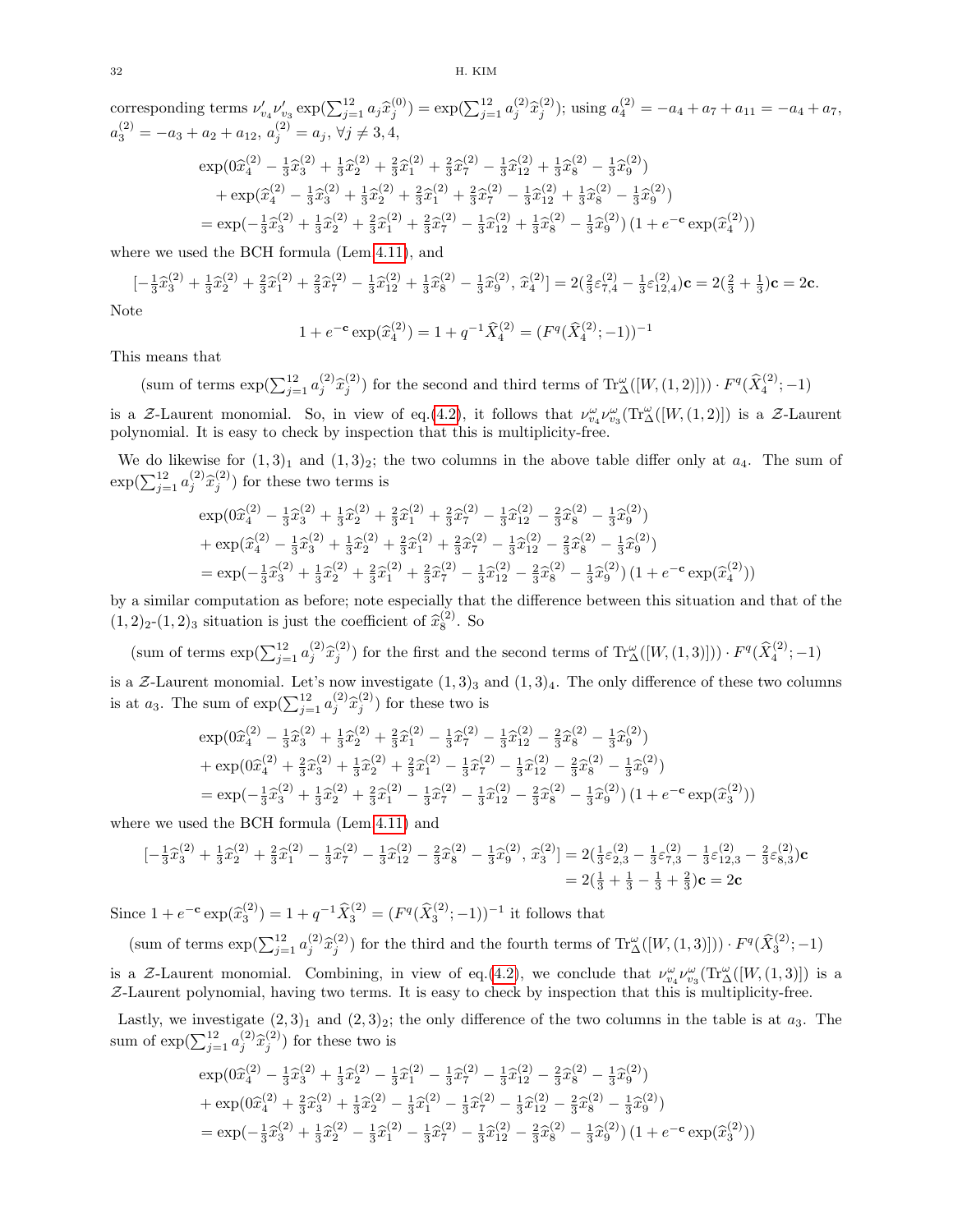by a similar computation as in the  $(1, 3)_3$ - $(1, 3)_4$  case, which differ from the current situation just at the coefficient of  $\hat{x}_1^{(2)}$ . So  $\nu_{\omega_4}^{\omega} \nu_{\omega_3}^{\omega}(\text{Tr}\Delta([W,(2,3)])$  is a Z-Laurent monomial, hence is a multiplicity-free Z-Laurent polynomial, as desired.

Case  $\alpha$ . The flow of logic for the remaining cases 4, 5 and 6 will be similar. So, from now on, we will reduce the amount of explanation. Note that  $\text{Tr}^{\omega}_{\Delta}([W,s])$  is the image under  $\text{WI}^{\omega}_{\Delta}$  of the  $(\varepsilon_1, \varepsilon_2)$ -th entry of the classical matrix

$$
\left(\begin{array}{ccc}Z_9Z_8^2&0&0\\0&Z_9Z_8^{-1}&0\\0&0&Z_9^{-2}Z_8^{-1}\end{array}\right)\underbrace{\left(\begin{array}{cccc}Z_{12}&0&0\\Z_{12}&Z_{12}&0\\Z_{12}\ Z_{12}+Z_{12}^{-2}&Z_{12}^{-2}\end{array}\right)}_{\begin{array}{ccc}Z_1Z_3^2&0&0\\0&Z_4Z_3^{-1}&0\\0&0&Z_4^{-2}Z_3^{-1}\end{array}\right)}\left(\begin{array}{ccc}Z_7&0&0\\Z_7&Z_7&0\\Z_7&Z_7+Z_7^{-2}&Z_7^{-2}\end{array}\right)\left(\begin{array}{ccc}Z_1Z_2^2&0&0\\0&Z_1Z_2^{-1}&0\\0&0&Z_1^{-2}Z_2^{-1}\end{array}\right)
$$

where the product of the underlined middle three matrices is

$$
\left(\begin{matrix}Z_{12}Z_4Z_3^2Z_7&0&0\\Z_{12}Z_4(Z_3^2+Z_3^{-1})Z_7&Z_{12}Z_4Z_3^{-1}Z_7&0\\(Z_{12}Z_4Z_3^2+(Z_{12}+Z_{12}^{-2})Z_4Z_3^{-1}+Z_{12}^{-2}Z_4^{-2}Z_3^{-1})Z_7&(Z_{12}+Z_{12}^{-2})Z_4Z_3^{-1}Z_7+Z_{12}^{-2}Z_4^{-2}Z_3^{-1}(Z_7+Z_7^{-2})&Z_{12}^{-2}Z_4^{-2}Z_3^{-1}Z_7^{-2}\end{matrix}\right)
$$

The table of terms  $\exp(\sum_{j=1}^{12} a_j \hat{x}_j)$  for  $\text{Tr}^{\omega}_{\Delta}([W, s])$ , together with  $\alpha = a_7 + a_8 - a_2 - a_{12}$  and  $\alpha' = a_{12} - a_7$ , are recorded as before:

|           |     | $\mathcal{L}$ | (2,<br>$1)_2$            | $^{\prime}2,$<br>2) | $(3,1)_1$ | $(3,1)_2$ | $(3,1)_{3}$ | (3,1)<br>14                    | (3,2) <sub>1</sub> | $(3,2)_2$ | $(3,2)_{3}$ | (3,2) <sub>4</sub>  | (3, 3) |
|-----------|-----|---------------|--------------------------|---------------------|-----------|-----------|-------------|--------------------------------|--------------------|-----------|-------------|---------------------|--------|
| $a_9$     | 1/3 | /3<br>1.      | 1/3                      | /3<br>1.            | $-2/3$    | $-2/3$    | $-2/3$      | $-2/3$                         | $-2/3$             | $-2/3$    | $-2/3$      | $\sqrt{3}$<br>$-2l$ | $-2/3$ |
| $a_8$     | 2/3 | $-1/3$        | $-1/3$                   | /3<br>$-1$          | $-1/3$    | $-1/3$    | $-1/3$      | $-1/3$                         | /3<br>$-1$         | $-1/3$    | $-1/3$      | $-1/3$              | $-1/3$ |
| $a_{12}$  | 1/3 | 1/3           | 1/3                      | /3<br>1             | 1/3       | 1/3       | $-2/3$      | $-2/3$                         | 1/3                | $-2/3$    | $-2/3$      | /3<br>$-2/$         | $-2/3$ |
| $a_4$     | 1/3 | /3<br>1,      | 1/3                      | /3<br>1,            | 1/3       | 1/3       | 1/3         | $-2/3$                         | 1/3                | 1/3       | $-2/3$      | $-2/3$              | $-2/3$ |
| $a_3$     | 2/3 | 2/3           | $-1/3$                   | $-1/3$              | 2/3       | $-1/3$    | $-1/3$      | $-1/3$                         | /3<br>$-1$         | $-1/3$    | $-1/3$      | $-1/3$              | $-1/3$ |
| $a_7$     | 1/3 | 1/3           | 1/3                      | /3<br>1/            | 1/3       | 1/3       | 1/3         | 1/3                            | 1/3                | 1/3       | 1/3         | /3<br>$-2/$         | $-2/3$ |
| $a_1$     | 1/3 | 1/3           | 1/3                      | $^{\prime}3$<br>1.  | 1/3       | 1/3       | 1/3         | 1/3                            | 1/3                | 1/3       | 1/3         | 1/3                 | $-2/3$ |
| $a_2$     | 2/3 | 2/3           | 2/3                      | $-1/3$              | 2/3       | 2/3       | 2/3         | 2/3                            | /3<br>$-1$         | $-1/3$    | $-1/3$      | /3<br>$-1l$         | $-1/3$ |
| $\alpha$  | 0   | $-1$          | $\overline{\phantom{0}}$ | 0                   | $-1$      | — 1       | 0           | $\theta$                       |                    |           |             |                     |        |
| $\alpha'$ | 0   | 0             |                          | 0                   |           |           |             | $\qquad \qquad \longleftarrow$ |                    |           |             |                     |        |

We should focus only on the cases when  $\alpha$  or  $\alpha'$  is negative. The sum of the relevant terms  $\exp(\sum_{j=1}^{12} a_j^{(2)} \hat{x}_j^{(2)})$ for such cases are:

$$
(2,1)_1, (2,1)_2 : \exp(0\hat{x}_4^{(2)} + \frac{1}{3}\hat{x}_3^{(2)} + \frac{1}{3}\hat{x}_9^{(2)} - \frac{1}{3}\hat{x}_8^{(2)} + \frac{1}{3}\hat{x}_1^{(2)} + \frac{1}{3}\hat{x}_7^{(2)} + \frac{1}{3}\hat{x}_1^{(2)} + \frac{2}{3}\hat{x}_2^{(2)}) + \exp(0\hat{x}_4^{(2)} + \frac{4}{3}\hat{x}_3^{(2)} + \frac{1}{3}\hat{x}_9^{(2)} - \frac{1}{3}\hat{x}_8^{(2)} + \frac{1}{3}\hat{x}_{12}^{(2)} + \frac{1}{3}\hat{x}_7^{(2)} + \frac{1}{3}\hat{x}_1^{(2)} + \frac{2}{3}\hat{x}_2^{(2)}) = \exp(\frac{1}{3}\hat{x}_3^{(2)} + \frac{1}{3}\hat{x}_9^{(2)} - \frac{1}{3}\hat{x}_8^{(2)} + \frac{1}{3}\hat{x}_{12}^{(2)} + \frac{1}{3}\hat{x}_1^{(2)} + \frac{2}{3}\hat{x}_2^{(2)}) (1 + e^{-c} \exp(\hat{x}_3^{(2)})),
$$
  

$$
(3,1)_1, (3,1)_2 : \exp(0\hat{x}_4^{(2)} + \frac{1}{3}\hat{x}_3^{(2)} - \frac{2}{3}\hat{x}_9^{(2)} - \frac{1}{3}\hat{x}_8^{(2)} + \frac{1}{3}\hat{x}_{12}^{(2)} + \frac{1}{3}\hat{x}_7^{(2)} + \frac{1}{3}\hat{x}_1^{(2)} + \frac{2}{3}\hat{x}_2^{(2)}) + \exp(0\hat{x}_4^{(2)} + \frac{4}{3}\hat{x}_3^{(2)} - \frac{2}{3}\hat{x}_9^{(2)} - \frac{1}{3}\hat{x}_8^{(2)} + \frac{1}{3}\hat{x}_{12}^{(2)} + \frac{1}{3}\hat{x}_1^{(2)} + \frac{1}{3}\hat{x}_1^{(2)} + \frac{2}{3}\hat{x}_2^{(2)}) = \exp(\frac{1}{3}\hat{x}_3^{(2)} - \frac{2}{3}\hat{x}_9^{(2)} - \frac{1}{3}\hat{x}_8^{(2)} + \frac{1}{3}\hat{x}_1^{(2)} + \frac{1}{3}\hat{x}_1^{(2)} + \frac{1}{
$$

So, in view of eq.[\(4.2\)](#page-29-0), for each  $s = (\varepsilon_1, \varepsilon_2)$ , we verified that  $\nu_{v_4}^{\omega} \nu_{v_3}^{\omega}(\text{Tr}^{\omega}_{\Delta}([W, (\varepsilon_1, \varepsilon_2)])$  is a Z-Laurent polynomial. One can see by inspection that they are multiplicity-free.

Case  $\circledS$ . Note that  $\text{Tr}^{\omega}_{\Delta}([W, s])$  is the image under  $\text{WI}^{\omega}_{\Delta}$  of the  $(\varepsilon_1, \varepsilon_2)$ -th entry of the classical matrix

$$
\left(\begin{array}{ccc}Z_2Z_1^2&0&0\\0&Z_2Z_1^{-1}&0\\0&0&Z_2^{-2}Z_1^{-1}\end{array}\right)\underbrace{\left(\begin{array}{ccc}Z_7^2&Z_7^2+Z_7^{-1}&Z_7^{-1}\\0&Z_7^{-1}&Z_7^{-1}\\0&0&Z_7^{-1}\end{array}\right)}_{\hskip-0.2cm0}\left(\begin{array}{ccc}Z_3Z_4^2&0&0\\0&Z_3Z_4^{-1}&0\\0&0&Z_3^{-2}Z_4^{-1}\end{array}\right)\left(\begin{array}{ccc}Z_{12}&0&0\\Z_{12}&Z_{12}&0\\Z_{12}&Z_{12}+Z_{12}^{-2}&Z_{12}^{-2}\end{array}\right)}_{\hskip-0.2cm0}\left(\begin{array}{ccc}Z_{10}Z_{11}^2&0&0\\0&Z_{10}Z_{11}^{-1}&0\\0&0&Z_{10}^{-2}Z_{11}^{-1}\end{array}\right)
$$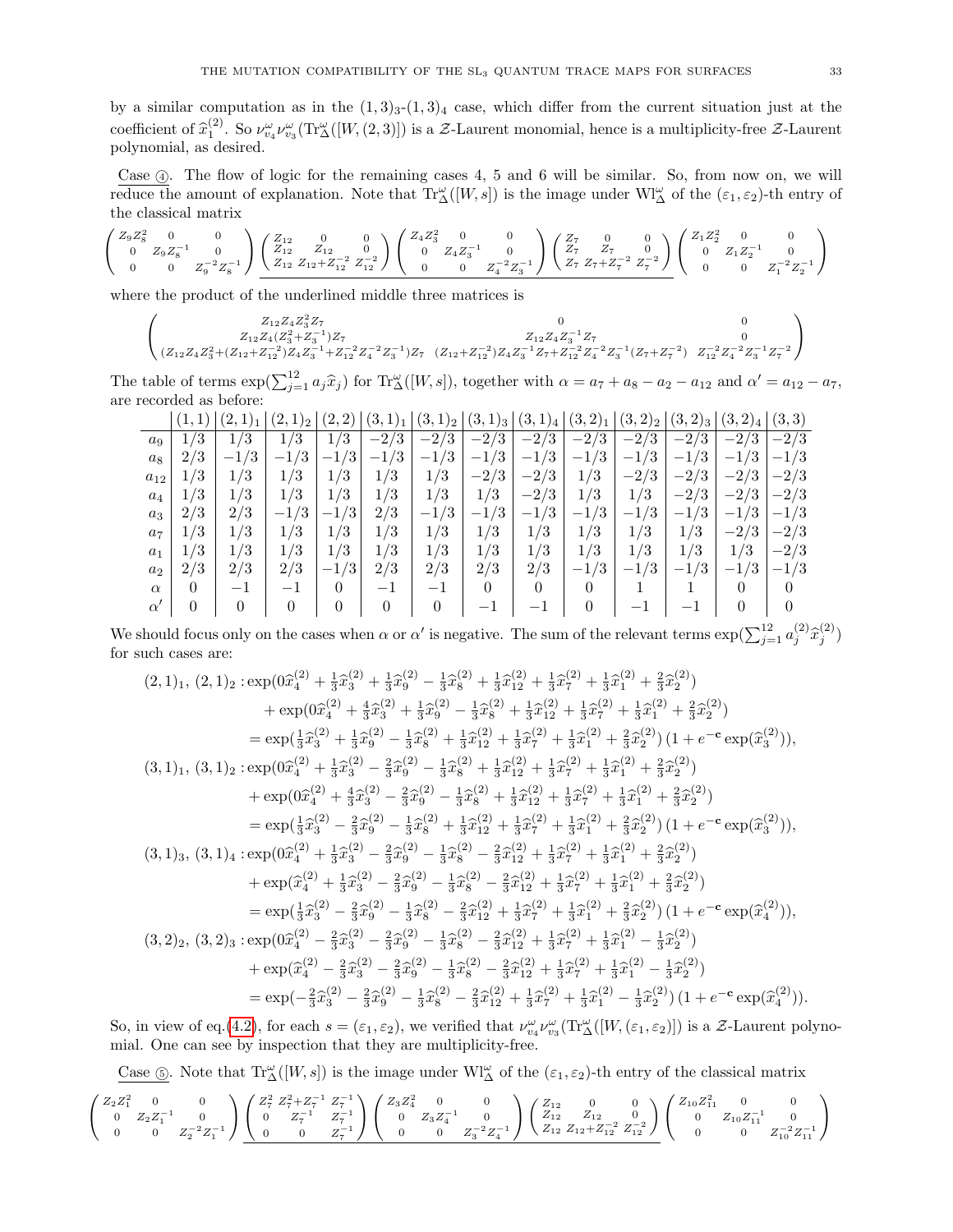where the product of the underlined middle three matrices is

$$
\left(\begin{matrix} (Z^2_7Z_3Z^2_4+(Z^2_7+Z^{-1}_7)Z_3Z^{-1}_4+Z^{-1}_7Z^{-2}_3Z^{-1}_4)Z_{12}&(Z^2_7+Z^{-1}_7)Z_3Z^{-1}_4Z_{12}+Z^{-1}_7Z^{-2}_3Z^{-1}_4(Z_{12}+Z^{-2}_1) &Z^{-1}_7Z^{-2}_3Z^{-1}_4Z^{-2}_1\\ (Z^{-1}_7Z_3Z^{-1}_4+Z^{-1}_7Z^{-2}_3Z^{-1}_4)Z_{12}&Z^{-1}_7Z_3Z^{-1}_4Z_{12}+Z^{-1}_7Z^{-2}_3Z^{-1}_4(Z_{12}+Z^{-2}_1) &Z^{-1}_7Z^{-2}_3Z^{-1}_4Z^{-2}_1\\ &Z^{-1}_7Z^{-2}_3Z^{-1}_4Z_{12}&Z^{-1}_7Z^{-2}_3Z^{-1}_4(Z_{12}+Z^{-2}_1) &Z^{-1}_7Z^{-2}_3Z^{-1}_4Z^{-2}_1\\ &Z^{-1}_7Z^{-2}_3Z^{-1}_4Z_{12}&Z^{-1}_7Z^{-2}_3Z^{-1}_4(Z_{12}+Z^{-2}_1) &Z^{-1}_7Z^{-2}_3Z^{-1}_4Z^{-2}_1\\ \end{matrix}\right)
$$

The table of terms  $\exp(\sum_{j=1}^{12} a_j \hat{x}_j)$  for  $\text{Tr}^{\omega}_{\Delta}([W, s])$ , together with  $\alpha = a_7 + a_8 - a_2 - a_{12} = a_7 - a_2 - a_{12}$  and  $\alpha' = a_5 + a_{12} - a_7 - a_{11} = a_{12} - a_7 - a_{11}$ , are recorded as before:

|                |              |          |      |      |               |                          |        |                |          |                | $(1,1)_{1}(1,1)_{2}(1,1)_{3}(1,1)_{4}(1,2)_{1}(1,2)_{2}(1,2)_{3}(1,2)_{4}(1,3)(2,1)_{1}(2,1)_{2}(2,2)_{1}(2,2)_{2}(2,2)_{3}(2,3)(3,1)(3,2)_{1}(3,2)_{2}(3,3)$                                                                |  |                  |          |          |  |  |
|----------------|--------------|----------|------|------|---------------|--------------------------|--------|----------------|----------|----------------|------------------------------------------------------------------------------------------------------------------------------------------------------------------------------------------------------------------------------|--|------------------|----------|----------|--|--|
| a <sub>2</sub> |              |          |      |      | 1/3           | 1/3                      | 1/3    |                |          |                | $1/3$ $1/3$ $1/3$ $1/3$ $1/3$ $1/3$ $1/3$ $1/3$ $1/3$ $-2/3$ $-2/3$ $-2/3$                                                                                                                                                   |  |                  |          |          |  |  |
| a <sub>1</sub> |              | 2/3      | 2/3  |      | $2/3$   $2/3$ |                          |        |                |          |                | $\mid 2/3 \mid 2/3 \mid 2/3 \mid 2/3 \mid -1/3 \mid -1/3 \mid -1/3 \mid -1/3 \mid -1/3 \mid -1/3 \mid -1/3 \mid -1/3 \mid -1/3$                                                                                              |  |                  |          |          |  |  |
| a <sub>7</sub> |              |          |      |      |               |                          |        |                |          |                |                                                                                                                                                                                                                              |  |                  |          |          |  |  |
|                |              |          |      |      |               |                          |        |                |          |                | $a_3$   1/3   1/3   1/3   $-2/3$   1/3   1/3   $-2/3$   $-2/3$   $-2/3$   1/3   $-2/3$   $1/3$   $-2/3$   $-2/3$   $-2/3$   $-2/3$   $-2/3$   $-2/3$   $-2/3$   $-2/3$   $-2/3$   $-2/3$   $-2/3$   $-2/3$   $-2/3$   $-2/3$ |  |                  |          |          |  |  |
| $a_4$          |              |          |      |      |               |                          |        |                |          |                | $1/3$ $-1/3$ $-1/3$ $-1/3$ $-1/3$ $-1/3$ $-1/3$ $-1/3$ $-1/3$ $-1/3$ $-1/3$ $-1/3$ $-1/3$ $-1/3$ $-1/3$ $-1/3$ $-1/3$ $-1/3$                                                                                                 |  |                  |          |          |  |  |
|                | $a_{12}$ 1/3 |          |      |      |               |                          |        |                |          |                | $1/3$   $1/3$   $1/3$   $1/3$   $1/3$   $1/3$   $-2/3$ $-2/3$ $1/3$   $1/3$   $1/3$   $1/3$   $-2/3$ $-2/3$ $1/3$   $1/3$   $-2/3$ $-2/3$                                                                                    |  |                  |          |          |  |  |
| $a_{10}$       | 1/3          | 1/3      | 1/3  |      |               |                          |        |                |          |                | $1/3$   $1/3$   $1/3$   $1/3$   $1/3$   $-2/3$ $1/3$   $1/3$   $1/3$   $1/3$   $1/3$   $-2/3$ $1/3$   $1/3$   $1/3$   $-2/3$                                                                                                 |  |                  |          |          |  |  |
| $a_{11}$       |              | 2/3      | 2/3  |      |               |                          |        |                |          |                | $2/3$ $ -1/3 -1/3 -1/3 -1/3 -1/3$ $2/3$ $ 2/3$ $ -1/3 -1/3 -1/3 -1/3 -1/3 -1/3 -1/3$                                                                                                                                         |  |                  |          |          |  |  |
| $\alpha$       | $\Omega$     | $\theta$ | $-1$ | $-1$ | $\theta$      | $\bar{\phantom{a}}=-1$ . | $+1$ + | $\overline{0}$ | $0-1$    | $-1$           | $ -1 -1 -1 $                                                                                                                                                                                                                 |  | $\left( \right)$ | $\theta$ | $\theta$ |  |  |
|                |              |          |      |      |               |                          |        | $\theta$       | $\Omega$ | $\overline{0}$ | $\overline{0}$                                                                                                                                                                                                               |  |                  |          |          |  |  |

We focus only on the cases when  $\alpha$  or  $\alpha'$  is negative. The sum of the relevant terms  $\exp(\sum_{j=1}^{12} a_j^{(2)} \hat{x}_j^{(2)})$  for such cases are:

$$
(1,1)_1,(1,1)_2: \n\begin{align*}\n\text{exp}(\frac{2}{3}\hat{x}_4^{(2)} + \frac{1}{3}\hat{x}_3^{(2)} + \frac{1}{3}\hat{x}_2^{(2)} + \frac{2}{3}\hat{x}_1^{(2)} + \frac{2}{3}\hat{x}_7^{(2)} + \frac{1}{3}\hat{x}_{12}^{(2)} + \frac{1}{3}\hat{x}_{10}^{(2)} + \frac{2}{3}\hat{x}_{11}^{(2)} \\
& + \exp(\frac{5}{3}\hat{x}_4^{(2)} + \frac{1}{3}\hat{x}_3^{(2)} + \frac{1}{3}\hat{x}_2^{(2)} + \frac{2}{3}\hat{x}_1^{(2)} + \frac{2}{3}\hat{x}_1^{(2)} + \frac{1}{3}\hat{x}_{10}^{(2)} + \frac{2}{3}\hat{x}_{11}^{(2)}) \\
& = \exp(\frac{2}{3}\hat{x}_4^{(2)} + \frac{1}{3}\hat{x}_3^{(2)} + \frac{1}{3}\hat{x}_2^{(2)} + \frac{2}{3}\hat{x}_1^{(2)} + \frac{2}{3}\hat{x}_1^{(2)} + \frac{1}{3}\hat{x}_{12}^{(2)} + \frac{1}{3}\hat{x}_{10}^{(2)} + \frac{2}{3}\hat{x}_{11}^{(2)})\n\end{align*}
$$
\n
$$
(1,1)_3,(1,1)_4: \n\begin{align*}\n\text{exp}(\frac{2}{3}\hat{x}_4^{(2)} + \frac{1}{3}\hat{x}_3^{(2)} + \frac{1}{3}\hat{x}_2^{(2)} + \frac{2}{3}\hat{x}_1^{(2)} - \frac{1}{3}\hat{x}_7^{(2)} + \frac{1}{3}\hat{x}_{12}^{(2)} + \frac{1}{3}\hat{x}_{10}^{(2)} + \frac{2}{3}\hat{x}_{11}^{(2)}) \\
& + \exp(\frac{2}{3}\hat{x}_4^{(2)} + \frac{4}{3}\hat{x}_3^{(2)} + \frac{1}{3}\hat{x}_2^{(2)} + \frac{2}{3}\hat{x}_1^{(2)} - \frac{1}{3}\hat{x}_7^{(2)} + \frac{1}{3}\hat{x}_{12}^{(2)} + \frac{1}{3}\hat{x}_{10}^{(2)} + \frac{2}{3}\hat{x}_{11}^{(2)})\n\end{align*}
$$
\n
$$
(1,2)_2,(1,
$$

So, in view of eq.[\(4.2\)](#page-29-0), for each  $s = (\varepsilon_1, \varepsilon_2)$ , we verified that  $\nu_{v_4}^{\omega} \nu_{v_3}^{\omega}(\text{Tr}^{\omega}_{\Delta}([W, (\varepsilon_1, \varepsilon_2)])$  is a Z-Laurent polynomial. One can see by inspection that they are multiplicity-free.

Case  $\circledS$ . Note that  $\text{Tr}^{\omega}_{\Delta}([W, s])$  is the image under  $\text{WI}^{\omega}_{\Delta}$  of the  $(\varepsilon_1, \varepsilon_2)$ -th entry of the classical matrix

$$
\left(\begin{array}{ccc}Z_6Z_5^2&0&0\\0&Z_6Z_5^{-1}&0\\0&0&Z_6^{-2}Z_5^{-1}\end{array}\right)\underbrace{\left(\begin{array}{cccc}Z_7&0&0\\Z_7&Z_7&0\\Z_7&Z_7+Z_7^{-2}&Z_7^{-2}\end{array}\right)}_{\hskip 4cm\left(\begin{array}{cccc}Z_3Z_4^2&0&0\\0&Z_3Z_4^{-1}&0\\0&0&Z_3^{-2}Z_4^{-1}\end{array}\right)}_{\hskip 4cm\left(\begin{array}{cccc}Z_{12}^2&Z_{12}^2+Z_{12}^{-1}&Z_{12}^{-1}\\0&Z_{12}^{-1}&Z_{12}^{-1}\\0&0&Z_{12}^{-1}\end{array}\right)}\left(\begin{array}{cccc}Z_8Z_9^2&0&0\\0&Z_8Z_9^{-1}&0\\0&0&Z_8^{-2}Z_9^{-1}\end{array}\right)
$$

where the product of the underlined middle three matrices is

 $\left( \begin{matrix} Z_7 Z_3 Z_4^2 Z_{12}^2 & Z_7 Z_3 Z_4^2 (Z_{12}^2 + Z_{12}^{-1}) & Z_7 Z_3 Z_4^2 Z_{12}^{-1} \\ Z_7 Z_3 Z_4^2 Z_{12}^2 & Z_7 Z_3 Z_4^2 (Z_{12}^2 + Z_{12}^{-1}) + Z_7 Z_3 Z_4^{-1} Z_{12}^{-1} & (Z_7 Z_3 Z_4^2 + Z_7 Z_3 Z_4^{-1}) Z_{12}^{-1} \\ Z_7 Z_3 Z_4^2 Z_{12}^2 & Z_7 Z_3 Z_4^2 (Z_{12}^2 + Z_{$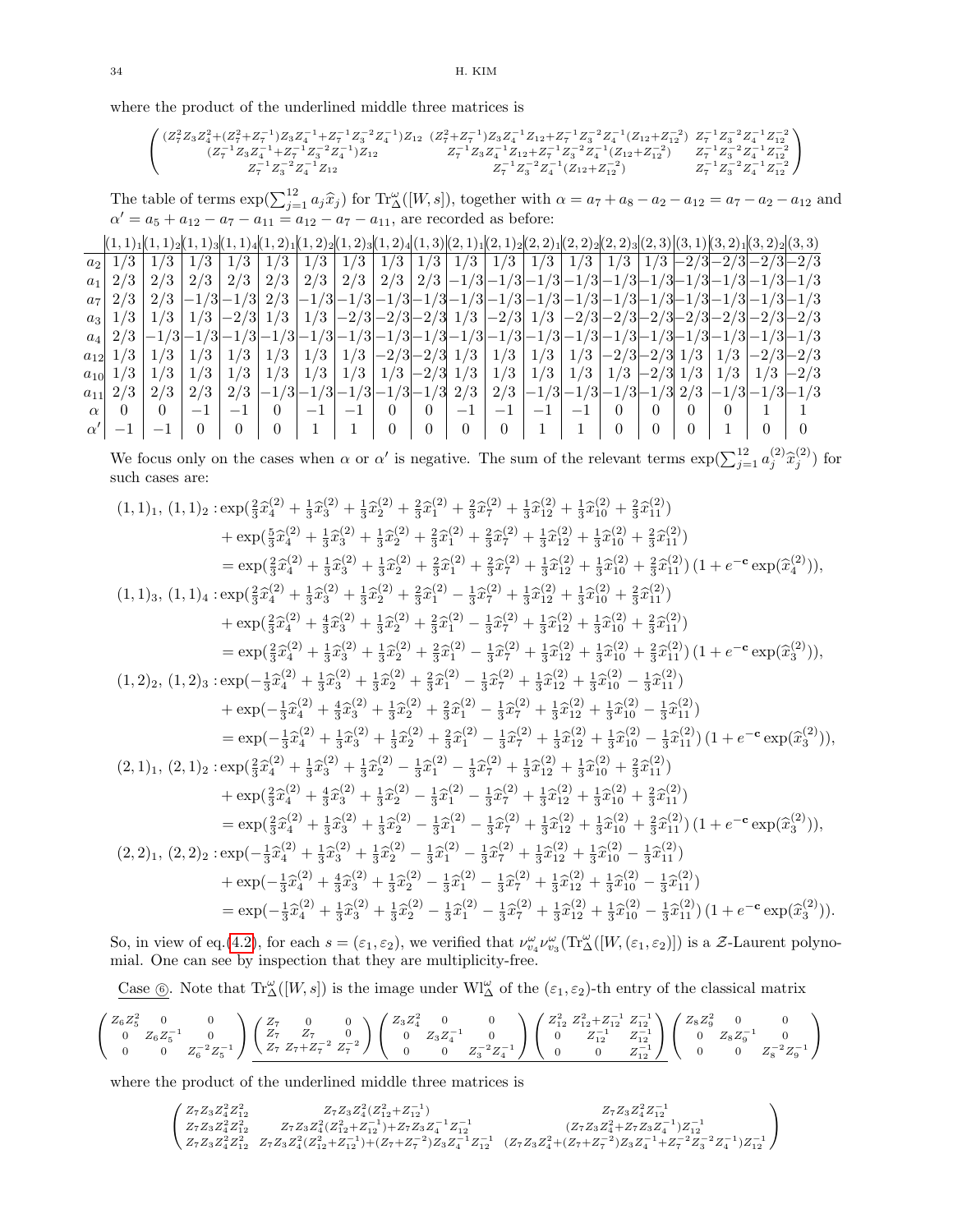The table of terms  $\exp(\sum_{j=1}^{12} a_j \hat{x}_j)$  for  $\text{Tr}^{\omega}_{\Delta}([W, s])$ , together with  $\alpha = a_7 + a_8 - a_2 - a_{12} = a_7 + a_8 - a_{12}$  and  $\alpha' = a_5 + a_{12} - a_7 - a_{11} = a_5 + a_{12} - a_7$ , are recorded as before:

|          |                   |     |  |  |  |     | $ (1,1) (1,2)_1 (1,2)_2 (1,3) (2,1) (2,2)_1 (2,2)_2 (2,2)_3 (2,3)_1 (2,3)_2 (3,1) (3,2)_1 (3,2)_2 (3,2)_3 (3,2)_4 (3,3)_1 (3,3)_2 (3,3)_3 (3,3)_4$                                                                                                             |  |  |          |  |
|----------|-------------------|-----|--|--|--|-----|----------------------------------------------------------------------------------------------------------------------------------------------------------------------------------------------------------------------------------------------------------------|--|--|----------|--|
|          | $a_6$   1/3   1/3 | 1/3 |  |  |  |     | $1/3$   $1/3$   $1/3$   $1/3$   $1/3$   $1/3$   $\overline{1/3}$   $\overline{2/3}$   $\overline{2/3}$   $\overline{2/3}$   $\overline{2/3}$   $\overline{2/3}$   $\overline{2/3}$   $\overline{2/3}$   $\overline{2/3}$   $\overline{2/3}$   $\overline{2/3}$ |  |  |          |  |
|          | $a_5$  2/3 2/3    | 2/3 |  |  |  |     |                                                                                                                                                                                                                                                                |  |  |          |  |
|          |                   |     |  |  |  |     |                                                                                                                                                                                                                                                                |  |  |          |  |
|          |                   |     |  |  |  |     |                                                                                                                                                                                                                                                                |  |  |          |  |
|          | $a_4$  2/3 2/3    |     |  |  |  |     | $2/3$ $2/3$ $2/3$ $2/3$ $2/3$ $-1/3$ $2/3$ $-1/3$ $2/3$ $2/3$ $2/3$ $-1/3$ $-1/3$ $-1/3$ $-1/3$ $-1/3$                                                                                                                                                         |  |  |          |  |
|          |                   |     |  |  |  |     |                                                                                                                                                                                                                                                                |  |  |          |  |
|          |                   |     |  |  |  |     | $a_8$  1/3 1/3 1/3 -2/3 -2/3 1/3 1/3 1/3 1/3 -2/3 -2/3 1/3 1/3 1/3 1/3 1/3 2/3 -2/3 -2/3 -2/3 -2/3                                                                                                                                                             |  |  |          |  |
|          |                   |     |  |  |  |     |                                                                                                                                                                                                                                                                |  |  |          |  |
| $\alpha$ |                   |     |  |  |  |     | $\theta$                                                                                                                                                                                                                                                       |  |  | $\theta$ |  |
|          |                   |     |  |  |  | — I |                                                                                                                                                                                                                                                                |  |  |          |  |

We focus only on the cases when  $\alpha$  or  $\alpha'$  is negative. The sum of the relevant terms  $\exp(\sum_{j=1}^{12} a_j^{(2)} \hat{x}_j^{(2)})$  for such cases are:

$$
(2,2)_2,(2,2)_3: \exp(-\frac{1}{3}\hat{x}_4^{(2)}-\frac{2}{3}\hat{x}_3^{(2)}+\frac{1}{3}\hat{x}_6^{(2)}-\frac{1}{3}\hat{x}_5^{(2)}+\frac{1}{3}\hat{x}_7^{(2)}-\frac{1}{3}\hat{x}_{12}^{(2)}+\frac{1}{3}\hat{x}_8^{(2)}-\frac{1}{3}\hat{x}_9^{(2)})
$$
  
\n
$$
+ \exp(\frac{2}{3}\hat{x}_4^{(2)}-\frac{2}{3}\hat{x}_3^{(2)}+\frac{1}{3}\hat{x}_6^{(2)}-\frac{1}{3}\hat{x}_5^{(2)}+\frac{1}{3}\hat{x}_7^{(2)}-\frac{1}{3}\hat{x}_{12}^{(2)}+\frac{1}{3}\hat{x}_8^{(2)}-\frac{1}{3}\hat{x}_9^{(2)})
$$
  
\n
$$
= \exp(-\frac{1}{3}\hat{x}_4^{(2)}-\frac{2}{3}\hat{x}_3^{(2)}+\frac{1}{3}\hat{x}_6^{(2)}-\frac{1}{3}\hat{x}_5^{(2)}+\frac{1}{3}\hat{x}_7^{(2)}-\frac{1}{3}\hat{x}_{12}^{(2)}+\frac{1}{3}\hat{x}_8^{(2)}-\frac{1}{3}\hat{x}_9^{(2)})
$$
  
\n
$$
(2,3)_1,(2,3)_2: \exp(-\frac{1}{3}\hat{x}_4^{(2)}-\frac{2}{3}\hat{x}_3^{(2)}+\frac{1}{3}\hat{x}_6^{(2)}-\frac{1}{3}\hat{x}_5^{(2)}+\frac{1}{3}\hat{x}_7^{(2)}-\frac{1}{3}\hat{x}_{12}^{(2)}-\frac{2}{3}\hat{x}_8^{(2)}-\frac{1}{3}\hat{x}_9^{(2)})
$$
  
\n
$$
\exp(\frac{2}{3}\hat{x}_4^{(2)}-\frac{2}{3}\hat{x}_3^{(2)}+\frac{1}{3}\hat{x}_6^{(2)}-\frac{1}{3}\hat{x}_5^{(2)}+\frac{1}{3}\hat{x}_7^{(2)}-\frac{1}{3}\hat{x}_{12}^{(2)}-\frac{2}{3}\hat{x}_8^{(2)}-\frac{1}{3}\hat{x}_9^{(2)})
$$
  
\n
$$
= \exp(-\frac{1}{3}\hat{x}_4^{(2)}-\frac{2}{3}\hat{x}_3^{(2)}+\frac{1}{3}\hat{x}_6^{(2)}-\frac
$$

So, in view of eq.[\(4.2\)](#page-29-0), for each  $s = (\varepsilon_1, \varepsilon_2)$ , we verified that  $\nu_{v_4}^{\omega} \nu_{v_3}^{\omega}(\text{Tr}^{\omega}_{\Delta}([W, (\varepsilon_1, \varepsilon_2)])$  is a Z-Laurent polynomial. One can see by inspection that they are multiplicity-free.

This finishes Step 1' (hence also Step 2') of the previous subsection, and therefore completes our proof of Thm[.4.1,](#page-24-2) the main theorem of the present paper. Г

## 5. Consequences and conjectures

<span id="page-34-1"></span><span id="page-34-0"></span>5.1. The compatibility of the quantum  $SL_3$ -PGL<sub>3</sub> duality maps under changes of triangulations. The main consequence and motivation of our main theorem, Thm[.4.1,](#page-24-2) is the compatibility of the quantum SL<sub>3</sub>-PGL<sub>3</sub> duality map of [\[K20\]](#page-38-5) under a change of ideal triangulation  $\Delta \sim \Delta'$ .

<span id="page-34-2"></span>**Theorem 5.1** (the compatibility of the quantum duality map under changes of triangulations). Let  $\mathfrak{S}$  be a triangulable punctured surface. The family of quantum  $SL_3$ -PG $L_3$  duality maps

$$
\mathbb{I}^q_\Delta:\mathscr{A}_{\mathrm{SL}_3,\mathfrak{S}}(\mathbb{Z}^t)\rightarrow \mathcal{X}^q_\Delta
$$

constructed in [\[K20,](#page-38-5) Thm.1.28, Thm.5.83] for each ideal triangulation  $\Delta$  of  $\mathfrak S$  is compatible under the quantum coordinate change maps associated to changes of ideal triangulations. That is, if  $\Delta$  and  $\Delta'$  are ideal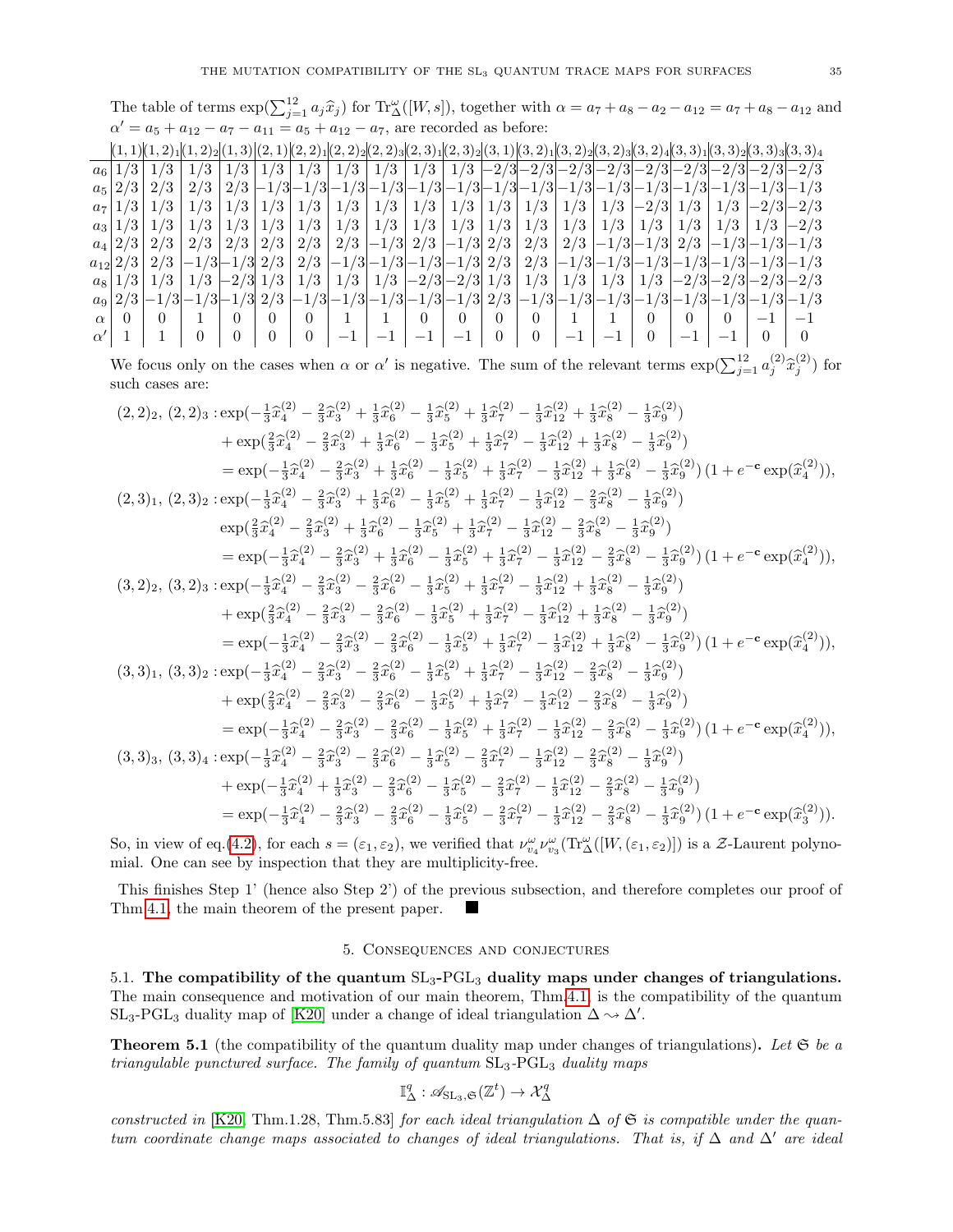triangulations of G, and  $\Phi^q_{\Delta\Delta'}$ : Frac $(\mathcal{X}^q_{\Delta'})\to$  Frac $(\mathcal{X}^q_{\Delta})$  is the corresponding quantum coordinate change map  $(Def.3.7), then$  $(Def.3.7), then$  $(Def.3.7), then$ 

$$
\mathbb{I}^q_\Delta(\ell) = \Phi^q_{\Delta \Delta'}(\mathbb{I}^q_{\Delta'}(\ell)), \qquad \forall \ell \in \mathscr{A}_{\mathrm{SL}_3, \mathfrak{S}}(\mathbb{Z}^t).
$$

We briefly recall from the construction in [\[K20\]](#page-38-5) of this map  $\mathbb{I}_{\Delta}^q$ . First, recall that in [K20] it is shown that  $\mathscr{A}_{\mathrm{SL}_3,\mathfrak{S}}(\mathbb{Z}^t)$  is in bijection with the set of all  $SL_3$ -laminations  $\ell$  in  $\mathfrak{S}$  that are *congruent*, i.e. all tropical coordinates  $a_v(\ell) \in \frac{1}{3}\mathbb{Z}, v \in \mathcal{V}(Q_\Delta)$ , are integers. For such an  $\ell$ , write  $\ell = \ell_1 \cup \ell_2 \cup \cdots \ell_n$ , where each  $\ell_i$  is represented by a single component  $SL_3$ -web  $W_i$  in  $\mathfrak{S}$ , with weight  $k_i$ . If  $W_i$  is not a peripheral loop, then  $\text{let } \mathbb{I}_{\Delta}^{q}(\ell_{i}) := (\text{Tr}_{\Delta}^{w}([\widetilde{W}_{i}, \emptyset]))^{k_{i}}, \text{ where } \widetilde{W}_{i} \text{ is a lift of } W_{i} \text{ in } \mathfrak{S} \times I \text{ at a constant elevation with upward vertical.}$ framing. If  $W_i$  is a peripheral loop, let  $\mathbb{I}_{\Delta}^q(\ell_i) := \left[\prod_v \widehat{X}_v^{a_v(\ell_i)}\right]_{\text{Weyl}}$ . Finally, let  $\mathbb{I}_{\Delta}^q(\ell) = \mathbb{I}_{\Delta}^q(\ell_1) \cdots \mathbb{I}_{\Delta}^q(\ell_n)$ .

So Thm[.4.1](#page-24-2) is not sufficient to yield Thm[.5.1,](#page-34-2) because of the peripheral loops; we need slightly more:

<span id="page-35-0"></span>**Proposition 5.2.** Let  $\Delta$  be an ideal triangulation of a triangulable generalized marked surface  $\mathfrak{S}$  that has at least one puncture. Let W be a constant-elevation (with upward vertical framing) lift in  $\mathfrak{S} \times I$  of an oriented peripheral loop in  $\mathfrak S$  surrounding a puncture.

- (1)  $\text{Tr}_{\Delta}^{\omega}([W, \emptyset])$  is a sum of three positive Weyl-ordered balanced Laurent monomials in  $\mathcal{Z}_{\Delta}^{\omega}$ ;
- (2) Among the three Laurent monomial terms of  $\text{Tr}_{\Delta}^{\omega}([W, \emptyset]) \in \mathcal{Z}_{\Delta}^{\omega}$ , the Laurent monomial of the highest partial ordering is  $\prod_{v \in \mathcal{V}(Q_{\Delta})} \widehat{X}_v^{a_v(\pi(W))}$  weyl.
- (3) For any other ideal triangulation  $\Delta'$ , one has

$$
[\prod_{v \in \mathcal{V}(Q_{\Delta})} \widehat{X}_v^{\mathbf{a}_v(\pi(W))}]_{\text{Weyl}} = \Theta_{\Delta \Delta'}^{\omega}([\prod_{v \in \mathcal{V}(Q_{\Delta'})} (\widehat{X}_v')^{\mathbf{a}_v'(\pi(W))}]_{\text{Weyl}}),
$$

where  $a'_v(\pi(W))$  denote the tropical coordinates of  $\pi(W)$  in terms of  $\Delta'$ .

*Proof of Prop[.5.2.](#page-35-0)* First, one can isotope W, within the class of constant-elevation  $SL_3$ -webs in  $\mathfrak{S} \times I$ , so that W meets  $\Delta \times I$  in a minimal number. Then,  $\Delta \times I$  divides W into left or right turn oriented edges living over triangles of  $\Delta$ , where these arcs are either all left turns or all right turns (see e.g. [\[K20,](#page-38-5) Lem.4.11]). Assume that they are all left turns. The case of the all-right-turn can be taken care of with only a slight modification of the argument. Consider a split ideal triangulation  $\Delta$  for  $\Delta$  (as explained immediately after Prop[.2.19\)](#page-12-1), and assume that W still meets  $\hat{\Delta} \times I$  in a minimal number, so that for each biangle B of  $\hat{\Delta}$ ,  $W \cap (B \times I)$ consists of 'parallel' arcs (i.e. non-intersecting simple arcs at a same elevation). Apply a vertical isotopy to W, so that for each triangle  $\hat{t}$  of  $\hat{\Delta}$ , each of the components of  $W \cap (\hat{t} \times I)$  is at a constant elevation at all times throughout the isotopy, and that in the end, for each triangle  $\hat{t}$  of  $\hat{\Delta}$ , the components of  $W \cap (\hat{t} \times I)$ are at mutually distinct elevations. So, W would be in a 'good position' with respect to  $\widehat{\Delta}$ , and in fact in a 'gool position', in the sense used in [\[K20,](#page-38-5) §5.3]. Still, for each biangle B of  $\widehat{\Delta}$ , the projection of  $W \cap (B \times I)$ in  $\mathfrak S$  consists of parallel arcs in B (i.e. non-intersecting simple arcs in B connecting the two sides of B), but a component of  $W \cap (B \times I)$  may not be at a constant elevation. In fact, what matters is the ordering of the elevations of the components of  $W \cap (\hat{t} \times I)$  for each triangle  $\hat{t}$ . Let t and u be two triangles of  $\Delta$  sharing a side, so that the corresponding triangles  $\hat{t}$  and  $\hat{u}$  of  $\hat{\Delta}$  'share' a common biangle B. We say that the ordering of components of the part of W living over  $\hat{t}$  is *compatible* with that for  $\hat{u}$  at this biangle B, if the ordering of elevations of the endpoints of  $W \cap (\hat{t} \times I)$  lying over a side of B and that of the endpoints of  $W \cap (\hat{u} \times I)$  lying over the other side of B correspond to each other by the connectedness relation by the arcs of  $W \cap (B \times I)$ . That is to say, the SL<sub>3</sub>-web  $W \cap (B \times I)$  in  $B \times I$  can be isotoped by a vertical isotopy within the class of the SL<sub>3</sub>-webs in  $B \times I$  so that the components of  $W \cap (B \times I)$  span mutually distinct elevation intervals. Another way to put it is that the element  $[W \cap (B \times I)]$  of the SL<sub>3</sub>-skein algebra  $\mathcal{S}^{\omega}(B)$  is given by the product of its constituent edges, each of which connects the two sides of B. It is proved in [\[CKKO20,](#page-37-8) Thm.1.2] that the ordering of elevations of the components of  $W \cap (\hat{t} \times I)$  for each triangle  $\hat{t}$  can be chosen so that the above compatibility holds at all biangles of  $\hat{\Delta}$ . Let's use such an elevation ordering for each triangle  $\hat{t}$ .

Consider the *junctures*  $W \cap (\hat{\Delta} \times I)$ , and a juncture-state  $J : W \cap (\hat{\Delta} \times I) \rightarrow \{1, 2, 3\}$ . First, the state-sum formula of [\[K20,](#page-38-5) §5.3] yields

<span id="page-35-1"></span>(5.1) 
$$
\operatorname{Tr}_{\Delta}^{\omega}([W, \emptyset]) = \sum_{J} (\prod_{B} \operatorname{Tr}_{B}^{\omega}([W \cap (B \times I), J])) (\prod_{\hat{t}} \operatorname{Tr}_{\hat{t}}^{\omega}([W \cap (\hat{t} \times I), J]))
$$

where the sum is over all juncture-states J, the product  $\prod_B$  is over all biangles B of  $\Delta$ , and the product  $\prod_{\hat{\ell}}$ is over all triangles  $\hat{t}$  of  $\hat{\Delta}$ . Since W was put into a good (or a gool) position, for each  $\hat{t}$ ,  $Tr_{\hat{t}}^{\omega}([W \cap (\hat{t} \times I), J])$ is a product of  $\text{Tr}_{\tilde{t}}^{\omega}([W_{\hat{t},i},J])$ , where  $W_{\hat{t},1}, W_{\hat{t},2}, ...$  are components of  $W \cap (\hat{t} \times I)$ , each of which is a left turn edge over  $\hat{t}$ . Because of the elevation compatibility at each biangle B, we see that  $\text{Tr}_{B}^{\omega}([W \cap (B \times I, J])$  is a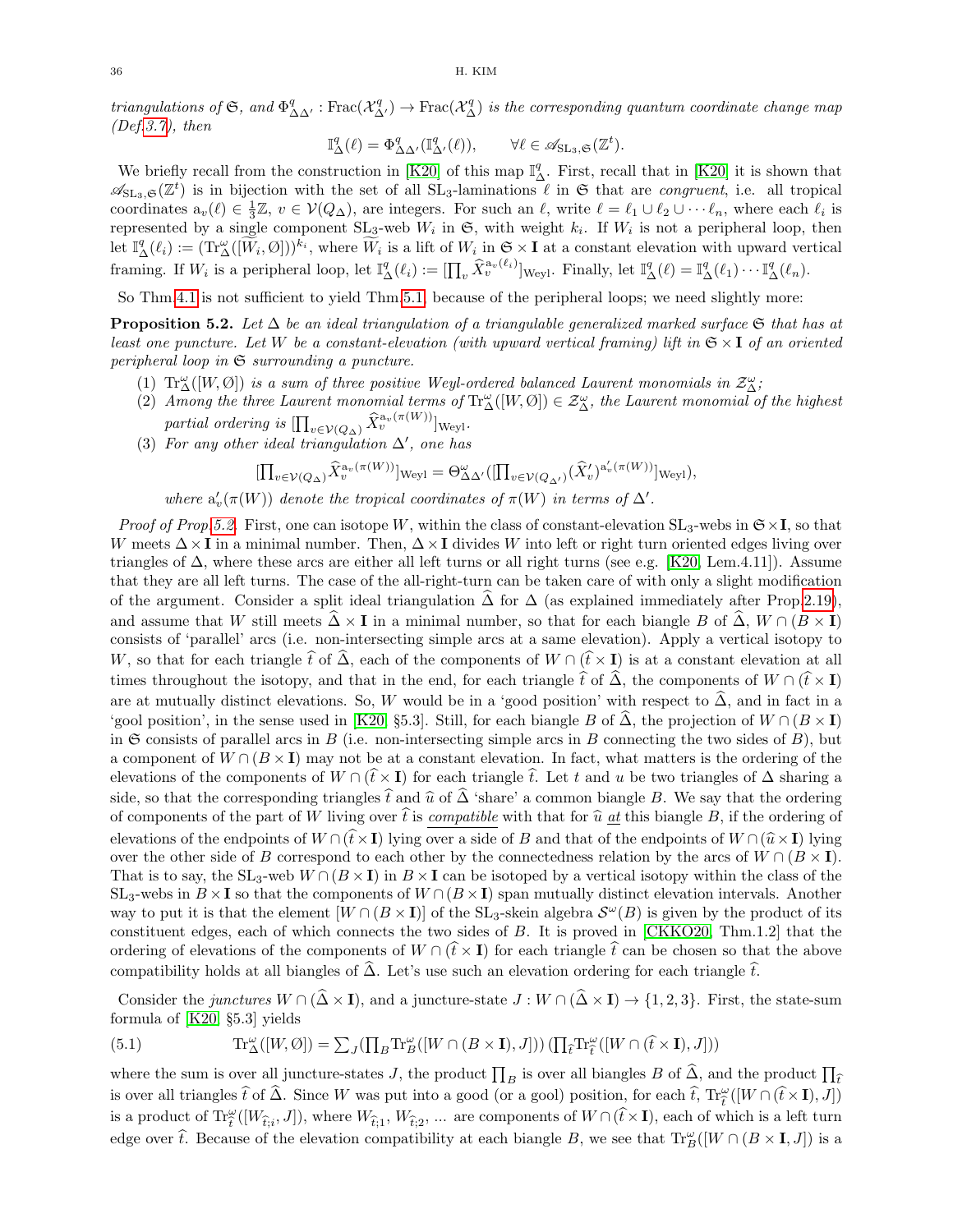product of  $\text{Tr}_{B}^{\omega}([W_{B,j},J])$ , where  $W_{B,1}$ ,  $W_{B,2}$ , ... are components of  $W \cap (B \times I)$ , each of which is a simple edge over B connecting the two boundary walls of B. For each component  $W_{B,i}$ , by Prop[.2.19\(](#page-12-1)BQT2),

(5.2) 
$$
\text{Tr}_{B}^{\omega}([W_{B;j},J]) = \begin{cases} 1 & \text{if } J \text{ assigns the same state values to the two endpoints of } W_{B;j}, \\ 0 & \text{otherwise.} \end{cases}
$$

**Lemma 5.3.** A juncture-state  $J: W \cap (\widehat{\Delta} \times I) \rightarrow \{1, 2, 3\}$  has a nonzero contribution to the sum in eq.[\(5.1\)](#page-35-1) if and only if J is a constant juncture-state, i.e. assigns the same value to all junctures.

This is essentially because the value of each  $\text{Tr}_{\tilde{t}}^{\omega}([W_{\tilde{t},i},J])$  equals the  $(\varepsilon_1,\varepsilon_2)$ -th entry of the matrix in eq.[\(2.3\)](#page-11-1)<br>files Thus 2.19(OT9), where this weathing way with results. The (1.1) the value is of by Thm[.2.18\(](#page-11-0) $QT2$ ), where this matrix is upper triangular. The  $(1, 1)$ -th entry is of the highest partial ordering, so the constant juncture-state with value 1 yields the highest term of  $\text{Tr}^{\omega}_{\Delta}([W, \emptyset])$ . By the proof of [\[K20,](#page-38-5) Prop.4.15], which is the classical counterpart of the items (1) and (2) of the current proposition, we then obtain the items (1) and (2). In general, the quantum situation is more subtle and complicated than the classical situation, as the values of the biangle  $SL_3$  quantum trace  $\text{Tr}_B^{\omega}$  could be complicated, as they are essentially a Reshetikhin-Turaev invariant for the standard 3d representation of  $U_q(\mathfrak{sl}_3)$  [\[RT90\]](#page-38-10), involving R-matrices. Here, the elevation compatibility of [\[CKKO20\]](#page-37-8) allowed us to avoid such a complicated computation.

For the item (3), it suffices to show the statement in the case when  $\Delta \leadsto \Delta'$  is a flip at an arc k. Let e be an arc of  $\Delta$  that is different from k and that meets the peripheral loop  $\pi(W)$ . Suppose W is isotoped so that it satisfies the nice properties with respect to a split ideal triangulation  $\widehat{\Delta}$  of  $\Delta$  as above, i.e. in a gool position and having the elevation ordering compatibility at biangles. Cut along  $e$ ; let  $\mathfrak{S}_e$  be the resulting surface,  $\Delta_e$  and  $\Delta'_e$  be the triangulations of  $\mathfrak{S}_e$  induced from  $\Delta$  and  $\Delta'$ ,  $W_e$  be the SL<sub>3</sub>-web in  $\mathfrak{S}_E$ , obtained by this cutting process. Pick one point x in  $W \cap (e \times I)$  (there can be two such points), and let  $x_1$  and  $x_2$ be the endpoints of  $W_e$  corresponding to x. For a state  $s_e : \partial W_e \to \{1, 2, 3\}$  of  $W_e$  that is compatible with the original state  $s : \partial W \to \{1,2,3\}$  of W, it must be that  $s_e(x_1) = s_e(x_2)$ . For each  $\varepsilon \in \{1,2,3\}$ , denote by  $(\varepsilon, \varepsilon)$  the state  $s_e$  that assigns  $\varepsilon$  to  $x_1$  and  $x_2$ . By the cutting/gluing property (Thm[.2.18\(](#page-11-0)QT1)) we have

$$
i_{\Delta,\Delta_e} \text{Tr}^{\omega}_{\Delta}([W,\emptyset]) = \sum_{\varepsilon=1}^{3} \text{Tr}^{\omega}_{\Delta_e}([W_e,(\varepsilon,\varepsilon)]),
$$

and in view of the relationship between the above equation and the state-sum formula for  $\text{Tr}^{\omega}_{\Delta}([W, \emptyset])$  in eq.  $(5.1)$ , one can observe that the summand in eq.  $(5.1)$  corresponding to the constant juncture-state J with value  $\varepsilon$  is sent via  $i_{\Delta,\Delta_e}$  to the term  $\text{Tr}^{\omega}_{\Delta_e}([W_e,(\varepsilon,\varepsilon)])$  on the right hand side. Likewise for  $\Delta'$ . Hence we have

$$
i_{\Delta,\Delta_e}([\mathrm{Tr}^{\omega}_{\Delta}([W, \emptyset)])_{\mathrm{high}}) = \mathrm{Tr}^{\omega}_{\Delta_e}([W_e, (1, 1)]), \quad i_{\Delta',\Delta'_e}([\mathrm{Tr}^{\omega}_{\Delta'}([W, \emptyset])]_{\mathrm{high}}) = \mathrm{Tr}^{\omega}_{\Delta'_e}([W_e, (1, 1)]).
$$

Note now (in the balanced fraction algebras)

$$
i_{\Delta,\Delta_e}(\Theta_{\Delta\Delta'}^{\omega}[\text{Tr}_{\Delta'}^{\omega}([W,\emptyset])]_{\text{high}}) = \Theta_{\Delta_e\Delta'_e}^{\omega} i_{\Delta',\Delta'_e}([\text{Tr}_{\Delta'}^{\omega}([W,\emptyset])]_{\text{high}}) \quad (\because \text{Prop.3.28})
$$
  
\n
$$
= \Theta_{\Delta_e\Delta'_e}^{\omega} \text{Tr}_{\Delta'_e}^{\omega}([W_e,(1,1)])
$$
  
\n
$$
= \text{Tr}_{\Delta_e}^{\omega}([W_e,(1,1)]) \quad (\because \text{Thm.4.1})
$$
  
\n
$$
= i_{\Delta,\Delta_e}([\text{Tr}_{\Delta}^{\omega}([W,\emptyset])]_{\text{high}}).
$$

Hence it follows that  $\Theta_{\Delta\Delta'}^{\omega}[\text{Tr}_{\Delta'}^{\omega}([W,\emptyset])]_{\text{high}} = [\text{Tr}_{\Delta}^{\omega}([W,\emptyset])]_{\text{high}}.$ 

**Remark 5.4.** The proof of Prop[.5.2](#page-35-0) also yields an analogous result for peripheral arcs (Def[.2.13\)](#page-9-2) in  $\mathfrak{S}$ .

Now, for a triangulable punctured surface  $\mathfrak{S}$ , by the construction of the quantum duality map  $\mathbb{I}_{\Delta}^q$ , Thm[.4.1](#page-24-2) and Prop[.5.2](#page-35-0) together imply Thm[.5.1.](#page-34-2) Thus, the quantum duality maps  $\mathbb{I}_{\Delta}^q$  for all ideal triangulations  $\Delta$  of a triangulable punctured surface  $\mathfrak S$  can be viewed as constituting a single quantum duality map

$$
\mathbb{I}^q: \mathscr{A}_{\mathrm{SL}_3, \mathfrak{S}}(\mathbb{Z}^t) \to \mathscr{O}_{\mathrm{tri}}^q(\mathscr{X}_{\mathrm{PGL}_3, \mathfrak{S}}),
$$

where  $\mathcal{O}_{tri}^q(\mathscr{X}_{PGL_3,\mathfrak{S}})$  stands for the ring of all elements that are quantum  $\mathscr{X}$ -Laurent for all triangulations  $\Delta$ , i.e. the rings

$$
\mathscr{O}^q_{\Delta}(\mathscr{X}_{\mathrm{PGL}_3,\mathfrak{S}}) := \bigcap_{\Delta'} \Phi^q_{\Delta \Delta'}(\mathcal{X}_{\Delta'}^q) \quad \subset \quad \mathcal{X}_{\Delta}^q \quad \subset \quad \mathrm{Frac}(\mathcal{X}_{\Delta}^q),
$$

where  $\bigcap_{\Delta'}$  is over all ideal triangulations  $\Delta'$ ; note that  $\mathscr{O}_{\Delta}^q(\mathscr{X}_{\mathrm{PGL}_3,\mathfrak{S}})$  for different triangulations are isomorphically identified through the (restrictions of) the maps  $\Phi_{\Delta\Delta}^q$ . Recall the classical  $SL_3$ -PGL<sub>3</sub> duality map

$$
\mathbb{I}: \mathscr{A}_{\operatorname{SL}_3,\mathfrak{S}}(\mathbb{Z}^t) \to \mathscr{O}(\mathscr{X}_{\operatorname{PGL}_3,\mathfrak{S}})
$$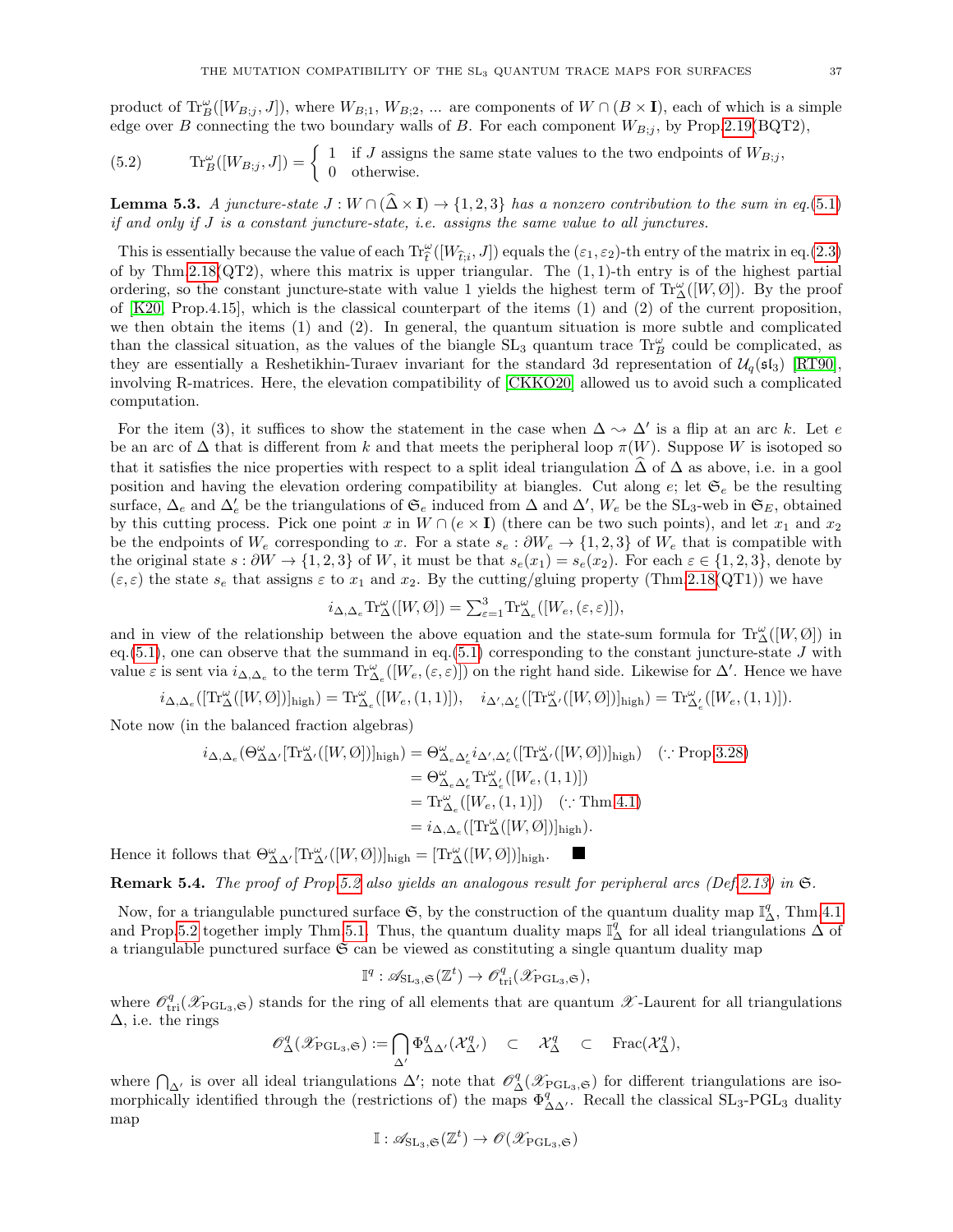constructed in [\[K20\]](#page-38-5), whose image forms a basis of  $\mathcal{O}(\mathcal{X}_{PGL_3,\mathfrak{S}})$ . Sending each basis element I( $\ell$ ) ∈  $\mathscr{O}(\mathscr{X}_{\mathrm{PGL}_3,\mathfrak{S}})$  to  $\mathbb{I}^q(\ell) \in \mathscr{O}_{\mathrm{tri}}^q(\mathscr{X}_{\mathrm{PGL}_3,\mathfrak{S}})$ , one obtains a deformation quantization map

$$
\mathscr{O}(\mathscr{X}_{\mathrm{PGL}_3,\mathfrak{S}})\to \mathscr{O}^q_{\mathrm{tri}}(\mathscr{X}_{\mathrm{PGL}_3,\mathfrak{S}})
$$

for the (Poisson) moduli space  $\mathscr{L}_{PGL_3,\mathfrak{S}}$  for a triangulable punctured surface  $\mathfrak{S}$ .

<span id="page-37-0"></span>5.2. Future perspectives. We list some conjectures that are not mentioned in the introduction.

<span id="page-37-13"></span>Conjecture 5.5. Let  $\mathfrak{S}$  be a triangulable punctured surface. For each congruent  $SL_3$ -lamination  $\ell \in$  $\mathscr{A}_{\mathrm{SL}_3,\mathfrak{S}}(\mathbb{Z}^t)$ , the element  $\mathbb{I}^q(\ell) \in \mathscr{O}_{\mathrm{tri}}^q(\mathscr{X}_{\mathrm{PGL}_3,\mathfrak{S}})$  belongs to  $\mathscr{O}_{\mathrm{cl}}^q(\mathscr{X}_{\mathrm{PGL}_3,\mathfrak{S}})$ , i.e. is quantum X-Laurent for all cluster X-seeds for  $\mathscr{X}_{\mathrm{PGL}_3,\mathfrak{S}}$ , not just for the seeds corresponding to ideal triangulations of  $\mathfrak{S}$ .

In the present paper, we had a glimpse of Conjecture [5.5.](#page-37-13) Namely, our proof shows that this quantum Laurent property holds for the cluster  $\mathscr X$ -seeds sitting 'in between' the seeds for the ideal triangulations. Recall that the values  $\text{Tr}^{\omega}_{\Delta}([W,s])$  of the SL<sub>3</sub>-quantum trace stay being quantum  $\mathcal{Z}\text{-}\text{Laurent in all the intermediate seeds}$ connecting two ideal triangulations  $\Delta$  and  $\Delta'$  related by a flip. A priori, this does not guarantee the Z-Laurentness of  $\mathcal{X}$ -Laurentness for all possible seeds. One possible expectation is that a quantum version of [\[S20,](#page-38-1) Lem.2.2] [\[GHK15,](#page-38-24) Thm.3.9] would hold, which would say that if a quantum  $\mathcal{X}$ -Laurent element for any chosen seed stays quantum  $X$ -Laurent after all possible single mutations from this seed, then this element is universally quantum X-Laurent. Then, what would remain to show is whether  $\mathbb{I}^q_\Delta$  stays Laurent after mutating at a node lying in the interior of a triangle. Another direction of research related to Conjecture [5.5](#page-37-13) is to extend the results of the present paper, as well as those of [\[K20\]](#page-38-5), so that they incorporate more general kinds of ideal triangulations without the regularity assumption (Def[.2.3\)](#page-6-3), and flips among them; in particular, we would allow self-folded triangles, and maybe we should also take into consideration the 'tagged' ideal triangulations [\[FST08\]](#page-38-13).

Since  $\mathscr{O}(\mathscr{X}_{\mathrm{PGL}_3,\mathfrak{S}})$  coincides with the ring  $\mathscr{O}_{\mathrm{cl}}(\mathscr{X}_{\mathrm{PGL}_3,\mathfrak{S}}) \cong \mathscr{O}(\mathscr{X}_{\vert Q_{\Delta}\vert})$  of all rational functions on  $\mathscr{X}_{\mathrm{PGL}_3,\mathfrak{S}}$ thatare regular (i.e. Laurent) for all cluster  $\mathscr{X}$ -seeds ([\[S20,](#page-38-1) Thm.1.1]), once one has Conjecture [5.5](#page-37-13) then one can write the deformation quantization map as

$$
\mathscr{O}_{\mathrm{cl}}(\mathscr{X}_{\mathrm{PGL}_3,\mathfrak{S}})\rightarrow\mathscr{O}_{\mathrm{cl}}^q(\mathscr{X}_{\mathrm{PGL}_3,\mathfrak{S}})
$$

or solely in terms of the cluster  $\mathscr{X}$ -variety  $\mathscr{X}_{|Q\Delta|}$  associated to the mutation-equivalence class  $|Q\Delta|$  of the quiver  $Q_{\Delta}$ 

$$
\mathscr{O}(\mathscr{X}_{|Q_\Delta|}) \to \mathscr{O}^q(\mathscr{X}_{|Q_\Delta|}).
$$

After having Conjecture [5.5,](#page-37-13) the natural next step is:

**Conjecture 5.6.** Let  $\mathfrak{S}$  be a triangulable punctured surface. The elements  $\mathbb{I}^q(\ell)$ ,  $\ell \in \mathscr{A}_{\mathrm{SL}_3,\mathfrak{S}}(\mathbb{Z}^t)$ , form a basis of  $\mathscr{O}^q_{\text{cl}}(\mathscr{X}_{\text{PGL}_3,\mathfrak{S}})$ .

A natural approach to the above conjecture is to try to compare the elements  $\mathbb{I}^q(\ell)$  with the quantum theta basis functions of Davison-Mandel [\[DM19\]](#page-37-5); this approach is already mentioned in [\[K20\]](#page-38-5), but an important tool for it that was missing in [\[K20\]](#page-38-5) is precisely the main result of the present paper, Thm[.4.1.](#page-24-2)

#### <span id="page-37-1"></span>**REFERENCES**

- <span id="page-37-3"></span>[AK17] D.G.L. Allegretti and H. Kim, A duality map for quantum cluster varieties from surfaces, Adv. Math. 306 (2017), 1164–1208. arXiv:1509.01567
- <span id="page-37-10"></span>[BZ05] A. Berenstein and A. Zelevinsky, Quantum cluster algebras, Adv. Math. 195(2) (2005) 405-455. arXiv:math.QA/0404446
- <span id="page-37-4"></span>[BW11] F. Bonahon and H. Wong, Quantum traces for representations of surface groups in  $SL_2(\mathbb{C})$ , Geom. Topol. 15 (2011), 1569–1615. arXiv:1003.5250
- <span id="page-37-9"></span>[BW16] F. Bonahon and H. Wong, Representations of the Kauffman bracket skein algebra I: invariants and miraculous cancellations, Invent. Math. 204 (2016) 195–243. arXiv:1206.1638

<span id="page-37-8"></span>[CKKO20] S. Cho, H. Kim, H. Kim and D. Oh, Laurent positivity of quantized canonical bases for quantum cluster varieties from surfaces, Commun. Math. Phys. 373 (2020), 655-705. arXiv:1710.06217

<span id="page-37-11"></span>[C95] P.M. Cohn, Skew Fields: Theory of General Division Rings, Encyclopedia of Mathematics and its Applications 57, Cambridge University Press, Cambridge, 1995.

<span id="page-37-5"></span>[DM19] B. Davison and T. Mandel, Strong positivity for quantum theta bases of quantum cluster algebras, arXiv:1910.12915

<span id="page-37-7"></span>[D21] D.C. Douglas, Quantum traces for  $SL_n(\mathbb{C})$ : the case  $n = 3$ , arXiv:2101.06817

<span id="page-37-6"></span>[DS20a] D.C. Douglas and Z. Sun, Tropical Fock-Goncharov coordinates for SL3-webs on surfaces I: construction, arXiv:2011.01768

<span id="page-37-12"></span>[FaKa] L. D. Faddeev and R. M. Kashaev, Quantum dilogarithm, Modern Phys. Lett. A9 (1994) 427–434

<span id="page-37-2"></span>[FG06] V.V. Fock and A.B. Goncharov, Moduli spaces of local systems and higher Teichmüller theory, Publ. Math. Inst. Hautes Études Sci.  $103$  (2006), 1–211. arXiv:math/0311149v4